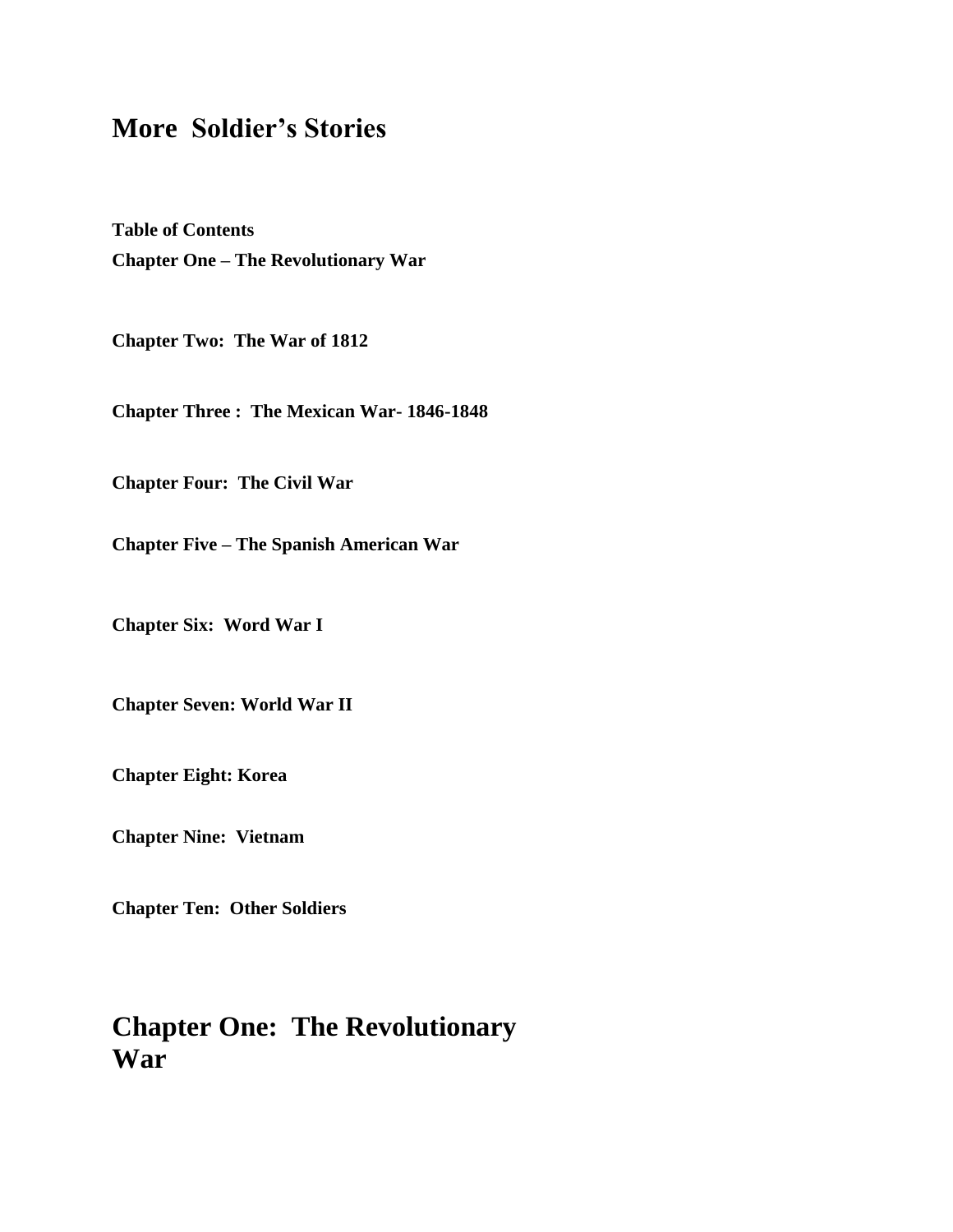

**World War II Cartoon Courtesy of M. Sandy Blakeman**

# **Susa White Gives Her Pet Lamb Nebby to Boston: A Connecticut Girl's Sacrifice for the American Revolution**

Girls too, have courage and determination and they grow into women who make history. Even at her age, Susa White knew the price of her patriotism and she paid it.Early in the spring of 1774, a man by the name of Carey and his wife farmed land in the eastern section of the town of [Windham, Connecticut.](http://www.connecticutgenealogy.com/windham/) One cold, stormy morning he carried a young lamb into his house. The lamb was chilled and almost dead. Carey laid it on the kitchen hearth and his wife wrapped it carefully in a warm flannel blanket. When it showed signs of life, she poured some warm milk into the lamb's mouth and rubbed it tenderly until it licked her hand and bleated in response to her caresses.

Mrs. Carey didn't have much time to care for the lamb because she had to help the other women of the town bake bread for the Sons of Liberty. Mr. Carey suggested that they give the lamb to Parson Stephen White's ten year old daughter, [Susannah, Susa f](http://books.google.com/books?id=ZLHPAAAAMAAJ&pg=RA1-PA329&lpg=RA1-PA329&dq=susa+white+nebby+boston&source=bl&ots=O4ry-GZacp&sig=-wVv18rJODr_8aA6_ehCKFP_nMs&hl=en&ei=L3OlS_6aOIO1tgeB1NH7CQ&sa=X&oi=book_result&ct=result&resnum=5&ved=0CBQQ6AEwBA)or short.

#### **Susa White Names Her Pet Lamb Nebby**

Susa White's eyes sparkled when she saw the lamb. She declared that she would take the very best care of it and keep it until it was an old sheep. She consulted her father about a name. He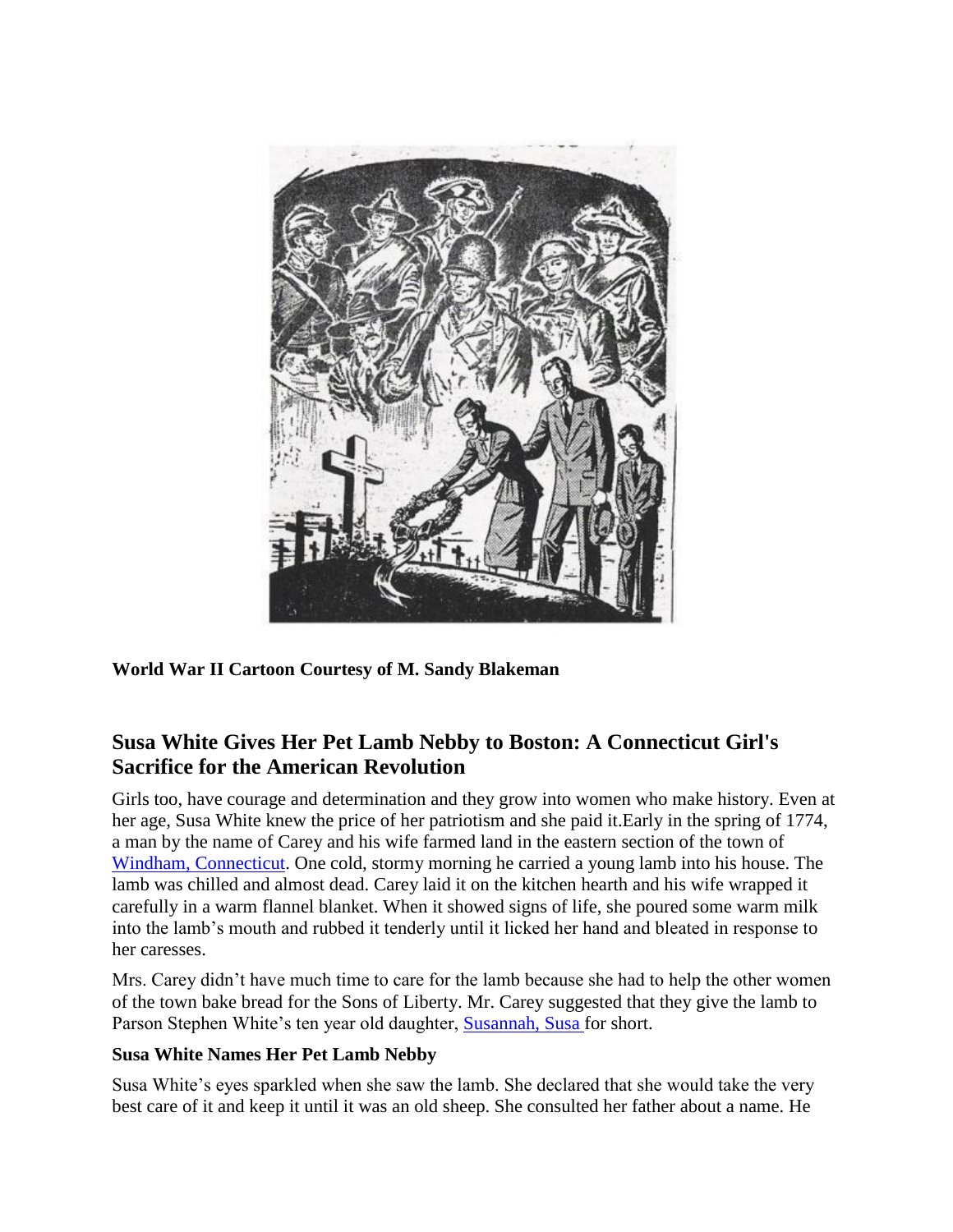suggested that she call the lamb Nebuchadnezzar because some day it would have to eat grass like the Old King of Babylon. Susa thought Nebuchadnezzar a rather large name, but she shortened it to Nebby or Neb. Neb grew by spring leaps and bounds. He followed her around, nibbling either grass or flowers, as suited his taste.

#### **King George Closes the Port of Boston**

In the spring of 1774, news of the act for closing the port of Boston reached Windham. King George III had declared his determination to starve his subjects into unreserved submission. Boston officials received the Port Act on May 10, 1774, and news of it was sent speedily as possible from town to town and from colony to colony. By the time the stage coach swung onto the road to Hartford, the Port Closing bill edged in black was posted all over the Windham and so was an appeal from the citizens of Boston asking counsel and aid from her sister colonies in their time of trial.

The next day was the Sabbath. Parson Stephen White preached enthusiastically about the Bostonian resistance to the Stamp Act and how Boston had handled the tea question. Parson White exhorted his congregation to do what was in their power for the besieged people of Boston.

## **Windham Sends Aid to Besieged Boston**

People didn't fall asleep in church that day. They hung on Parson White's every word. Susa White turned her eyes for a moment for her father's high pulpit toward the door. She caught sight of Neb standing with his front feet on the window sill and chewing his cud. He looked so sleek and handsome. How could she even think of giving him up? She had promised Deacon Carey to keep him until he had grown to a great sheep.

A few days after the church service people flocked to a town meeting to deliberate about what the citizens of Windham would do and when they would do it. The Port Bill would be effective on June 1, 1774, and after that many hundreds of people would need food. A large, enthusiastic crow filled the meeting house to capacity and many young men offered their services to Boston and prepared to depart for that city.

Women and children crowded around, clamoring to help. Some had a few cents to add to the offerings for Boston. Susa's brother Dyer volunteered to go even though he was only 12 years old. Finally Solomon Huntington, who moderated the meeting, announced that 258 sheep and lambs were listed and ready for delivery. The young men who had volunteered to drive them would be ready to start the next day at noon.

#### **Susa Makes Her Decision**

Susa stationed herself a little way from the front door to wait for her father. At last he came out, talking with one of their neighbors. Susa told her father that she would send Nebby to hungry children of Boston, but she had to talk to Deacon Carey about her promise before she could let Nebby go. Colonel Dyer, who was standing nearby patted Susa's head and said that she was a brave, generous girl.

Susa could only shake her head in reply. She did not speak all of the way home. When they reached their lane, she saw some children who had come to play with Nebby. Running along to the outer gate, she slipped through it and disappeared into the trees.

#### **Susa Says Goodbye to Nebby**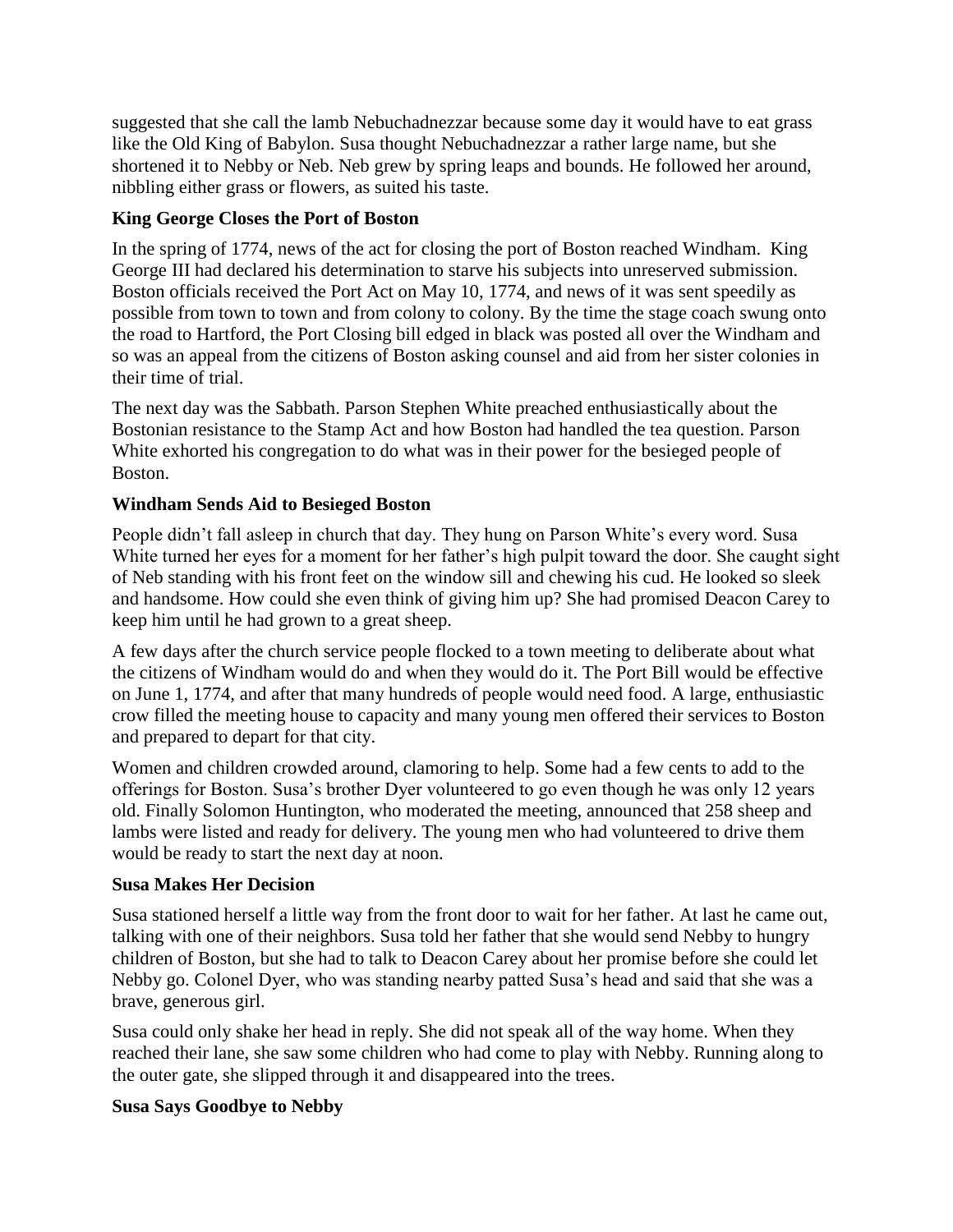The next day before noon, the farmers came driving in their flocks and the volunteers were ready for the long march. Susa White's lamb Nebby stood out from the flock of 258 sheep. She had carefully washed his white coat for the last time that morning, at the wooden trough beside the well. She had fastened a garland of green leaves around his neck.

The village children followed the flock up the eastern hill. Susa White walked with them, crying silently for Nebby. Then she saw her schoolmate, Sallie Lincoln, biting her lip and saying a cheerful goodbye to her brother.

Susa squared her shoulders and gave Nebby one last hug around the neck. She watched him frisk away with the other lambs, his green leaf garland waving gaily in the spring breeze.

References

Larned, Ellen D. History of Windham County, Connecticut, 1760-1880. Swordsmith Productions, 2000.

Bayles, Richard M. History of Windham County, Connecticut. General Books, 2010.

# **Michael Hare Survived Two Wars and Several Massacres**

Michael Hare fought in the French and Indian War, and the American Revolution and he survived scalping and the hardships of soldiering. Born in Armaugh County, Ireland, on June 10, 1727, Michael Hare attended St. Patrick's Seminary near his birthplace and planned to be a priest. Eventually, he changed career directions and learned to be a skilled weaver.

# **Michael Hare Served with General George Washington and General Edward Braddock**

When he immigrated to America, Michael Hare stopped first near Philadelphia and then moved northwest with the tide of migration to Northumberland County, Pennsylvania. He served in the French and Indian War under George Washington and in 1755, and although wounded, he was one of the soldiers who helped hold back the Indians who were bent on exterminating General Edward Braddock's English regulars to the last man.

In 1763, when Indian troubles broke out under Pontiac,Michael Hare fought in the Battle of Bushy run on August 5-6, 1763, serving under Colonel Henry Bouquet who was pressing forward to relieve Captain Simeon Ecuyer, besieged at Fort Pitt. Bouquet and Ecuyer were Swiss soldiers of fortune serving the English crown in America. At Bushy Run eight years after the humiliation of Braddock, the Indians tried to trick Bouquet's forces into a similar ambush, but Bouquet tricked them instead and disastrously defeated them.

# **Michael Hare Fights in the Revolutionary War**

During the Revolutionary War, Michael Hare enlisted in Northumberland County when enlistments were for just a few months, but Michael kept reenlisting and served almost continuously through the war. He was in the battle of Long Island in August 1776, and was detached to serve under Anthony Wayne in the attack on Stony Point on July 15-16, 1779. He also served under [Colonel Daniel Brodhead w](http://books.google.com/books?id=H_wTAAAAYAAJ&pg=PA374&lpg=PA374&dq=colonel+daniel+brodhead&source=bl&ots=SNAtsLxlci&sig=h310E7JAHTppID4H_mJT2gb9eKU&hl=en&ei=XFX9S6yWKZG-NoX5sN4H&sa=X&oi=book_result&ct=result&resnum=2&ved=0CBoQ6AEwAQ)ho directed several raids against the Seneca tribe of the Iroquois Confederacy and raids into northwestern Pennsylvania.

The archives of Pennsylvania reveal that Michael Hare was a Ranger from Westmoreland County in 1777, a private in 1780, and later a sergeant in the Pennsylvania volunteers. He was an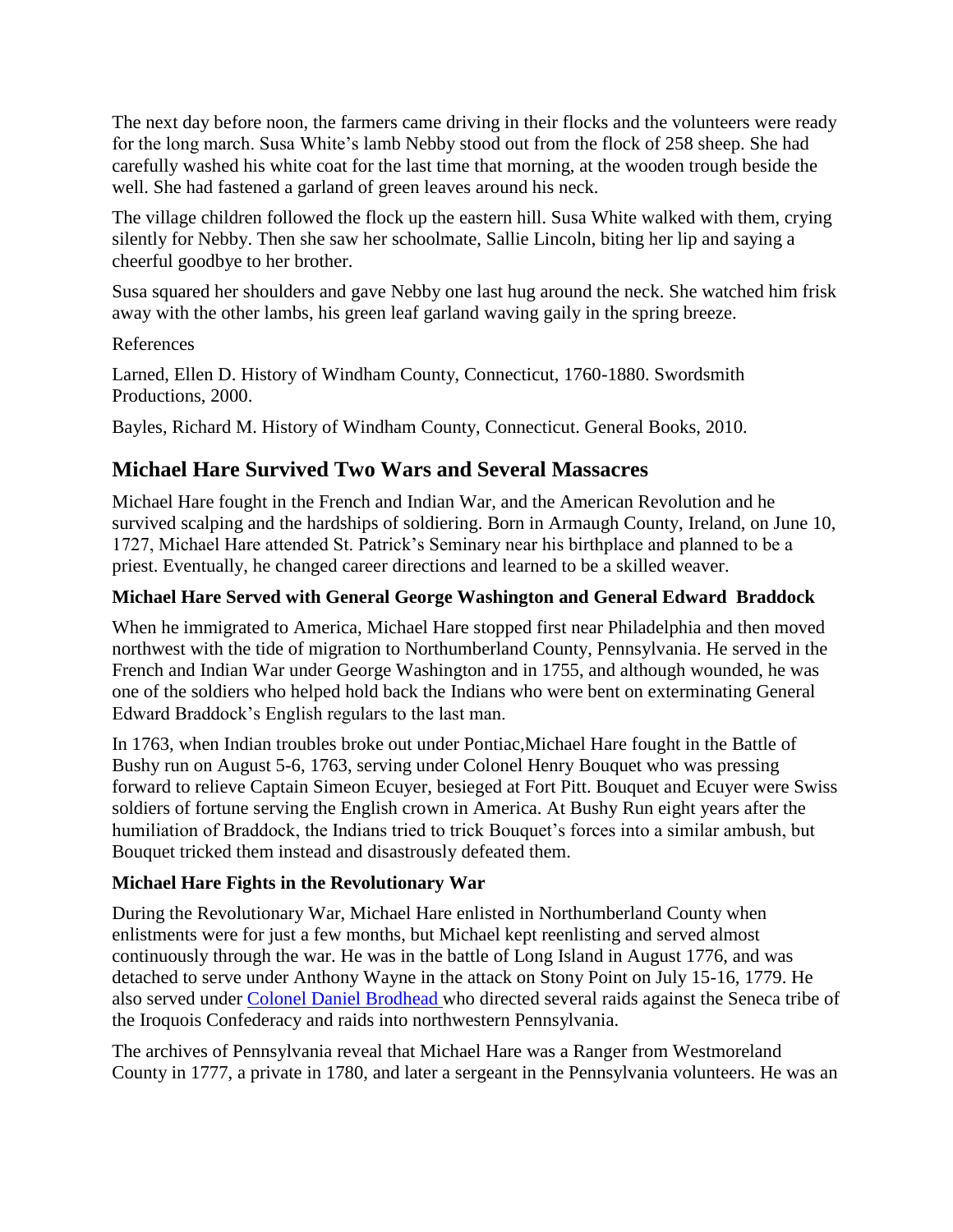Indian captive in 1782. Taken to Detroit as a prisoner and then to Quebec, he was exchanged in November 1782, and sent by sea to Philadelphia.

## **Michael Hare Is an Indian Interpreter**

Michael Hare served as an Indian interpreter and acquired a vast knowledge of their habits and customs. In 1781, he found himself in the hands of the Indians when Colonel William Crawfor[d](http://www.rootsweb.ancestry.com/~wvberkel/crawfrdwilbi.html) led an ill fated expedition against them. On June 11, 1782, the Indians burned Colonel Crawford at the stake near Sandusky, Ohio, but Simon Girty, the "renegade white," may have liked Michael Hare and influenced the Indians to spare him.

In 1782, Michael Hare served in Colonel Archibald Lochrey's Company of 100 men that was trying to make its way west to join the forces of George Rogers Clark. Indian leader Brant and renegade Simon Girty ambushed Colonel Lochrey and his company at the mouth of the Great Miami River. Michael survived, but 42 of the soldiers were killed.

# **Michael Hare is Scalped During the St. Clair Expedition**

In 1791 when he was 64 years old, Michael Hare joined General Arthur St. Clair's expedition against the Miami Indians and their allies, using his interpreting as well as soldiering skills. After scalping Michael on the field of battle in Parke County, Ohio, the Indians left him for dead. Instead of leaving him to die, an Indian woman rescued Michael. She guided him all the way across present day Ohio into Westmoreland County, Pennsylvania where he lived at the time. She hid him by day piling branches and leaves over him, while she kept a look out from a tree nearby. He was once hidden underneath a log, which Indians in their search, had mounted for a better vantage point.

#### **The Hares Settle in Erie County, Pennsylvania**

[Michael Hare and his family](http://www.rootsweb.ancestry.com/~paerie/cemeteries/MHare.htm) came to Erie County, Pennsylvania, about 1796 or 1797, and settled near a clump of apple trees a little stream known as Hare's Creek, north of Corry. David Wilson in his *History of Union Township*, says that Michael Hare "was a weaver by trade, and if any of the neighbors had a piece of fancy work that ordinary weaves could not do, they sent for Michael Hare. Michael Hare could weave complicated patterns such as double coverlets or bagging of double thicknesses twilled on one side and plain on the other. He would go, be it far or near, and rig up the loom of his customers, and show them how to weave their pattern, charging the moderate sum of two dollars.

After moving from Hare Creek, the Hare family settled at Oak Hill between Waterford and Union City, Pennsylvania. When he was 100 years old, Michael Hare taught school, first in his cabin, and afterward in a school house in the vicinity. Mrs. Cynthia Ensworth, historian of Waterford said, "Because of this frightful scalp wound, he wore a cap not only during school hours but at all times. He sat close to the fireplace because of poor circulation, keeping one side of his face turned toward the fire."

#### **Michael Hare Marries Elizabeth and They Have Thirteen Children**

Mrs. Velma Alexander Mando, one of Michael Hare's descendants who researched his life, said that he was short, solidly built and may have weighed about 170 pounds in the prime of his life. She said he favored his scalp wound by leaning his head toward the fire for comfort.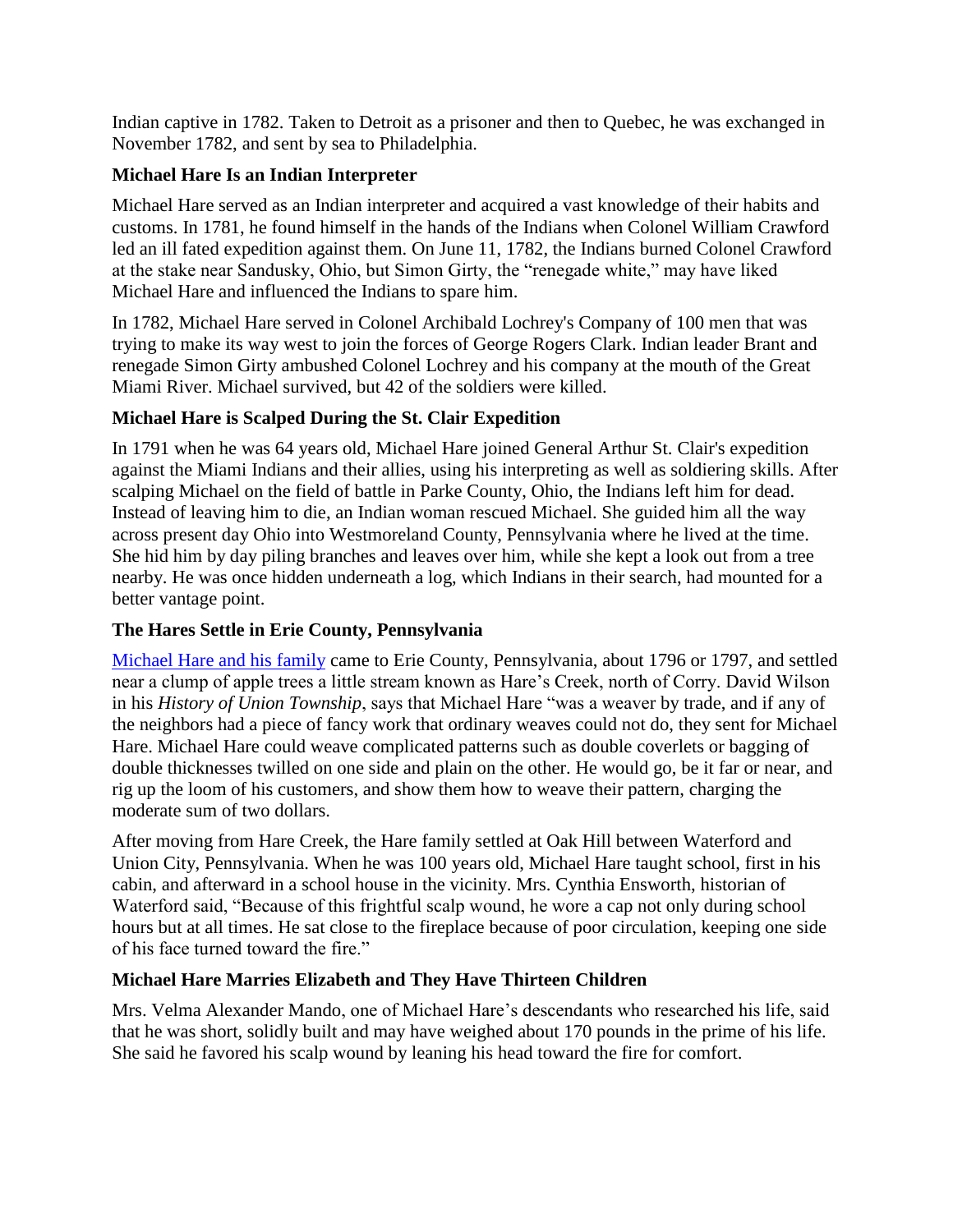Michael Hare married Elizabeth, twenty two years younger than he was, and they had thirteen children. He died on March 3, 1842 at the age of 115 years and 8 months and 22 days. Elizabeth died on April 10, 1840, at age 90 years.

## **Michael and Elizabeth Hare Rest in Evergreen Cemetery**

According to a story in the *Erie Times* of Sunday July 1, 1951, Michael and Elizabeth Hare and Captain Robert King and his family had earlier been buried in a cemetery located in the west section of Waterford Borough. "Then the remains of Michael Hare and his wife were moved to Evergreen cemetery, in Union City Pennsylvania, many years ago."

#### References

Nelson, S.B. *Nelson's Biographical Dictionary and Historical Reference Book of Erie County, Pennsylvania*, 1896.

Wilson, David*. History of the Settlement of Union Township*, 1800.

# **Chapter Two: The War of 1812**

# **James Bird - The Battle of Lake Erie, The Execution, The Ballad**

The story of James Bird began before the Battle of Lake Erie ended in September 1813, and the "Ballad of James Bird" began to be sung shortly after his execution in 1814. For decades after the Battle of Lake Erie, people throughout the hills and dales of Pennsylvania and Ohio sang "The Ballad of James Bird".

#### **James Bird is a Prisoner on the Niagara**

The brig *Niagara* and the rest of Admiral Perry's fleet returned to Erie, Pennsylvania, after Perry defeated the British fleet. In the early spring of 1814, a sour note marred the victory songs echoing through the streets. James Bird, Edwin or John Rankin, and a sailor named John Davis were taken prisoner on the *Niagara*. The controversy about their fate is still a discordant note in Lake Erie history.

#### **Lydia Ryall's Version of the James Bird Story**

There are almost as many versions of the James Bird story as there are of the "Ballad of James Bird". In her book, *Sketches and Stories of the Lake Erie Islands*, Lydia J. Ryall says that James was a marine from Kingston, Ohio, and he had fought valiantly on the *Niagara* with Perry in the Battle of Lake Erie.

All of the versions of the James Bird story seem to agree that he did, indeed, fight bravely on Perry's flagship the *Lawrence*.As the ballad describes the story, James Bird is wounded and although Perry implores him to leave the deck and save himself, Bird fights on.

The lyrics of the ballad, according to Laura Sanford, are fraught with emotion, but nineteenth century ballad singers enjoyed story songs with emotional touches. The emotional touches enhanced the story and the embellishments provided much of the singing fun.

*Ay, behold! a ball has struck him,/See the crimson current flow/"Leave the deck," exclaimed brave Perry/"No," cries Bird, "I will not go"/"Here on board I tuck my station,Ne 'er will Bird his colors fly/I'll stand by you, gallant captain,Til we conquer, lest we die.*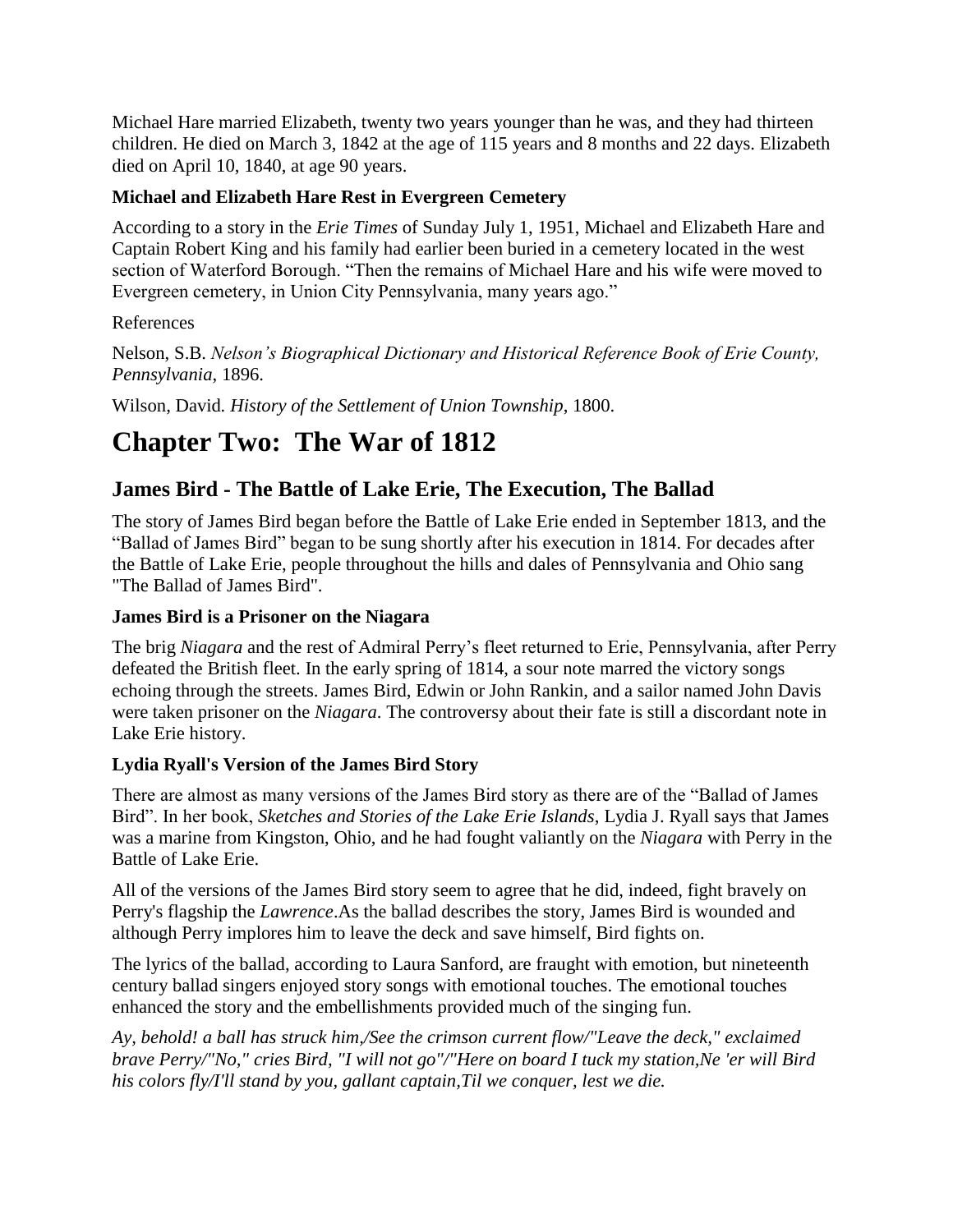Standing by Oliver Hazard Perry proved to be a fatal mistake for James Bird. Although wounded, James didn't return with the fleet to Erie. Instead, he set out for his home at Kingston, anxious to see his family, friends, and sweetheart. He hired out to a man in his neighborhood and started to work clearing timber. He never thought that he would be considered a deserter. He talked at length to his employer about his experiences under Perry's command. During the conversation he revealed that he had not waited to obtain a formal discharge from Perry's fleet.

Ryall's version of the story has it that Bird's employer also had his eye on Bird's sweetheart and that she had turned aside his advances in favor of James Bird. The employer saw a way to get even with James. He reported him as a deserter.

## **Laura Sanford's Version of the James Bird Story**

Laura G. Sanford in her *History of Erie County* tells another version of the story. She says that [James Bird b](http://books.google.com/books?id=gvwKAAAAIAAJ&pg=PA52&lpg=PA52&dq=ballad+of+james+bird&source=bl&ots=youdfQ0HmX&sig=hoVQ4t1NRd9aC4_AP2ScH4SWdcE&hl=en&ei=lcq8S6nIBoXANsyP5KgH&sa=X&oi=book_result&ct=result&resnum=1&ved=0CAYQ6AEwAA)elonged to a volunteer company from Bellefonte, Pennsylvania, and that the company occupied a small blockhouse at the Cascade in Erie. According to Sanford, the men were not used to military discipline and they became impatient with orders. They mutinied by barricading themselves and refusing others admission to the fort. Lieutenant Brooks of the Marines desperately needed men before the battle, so he told them that he would pardon them if they would enlist with him. He made James Bird a sergeant and put him in charge of a storehouse at the mouth of Mill Creek. Sanford says that he deserted from there.

# **Captain Dobbins Tells the James Bird Story**

Two other sources contradict Ryall and Sanford. The Muster Roll of Perry's fleet reveals that James Burd, marine, was wounded on the *Brig Lawrence* in Perry's fleet. Captain W.W. Dobbins in his *History of the Battle of Lake Erie and Reminiscences of the Flagships Lawrence and Niagara*, states that among the wounded was James Bird, sergeant marine.

W.W. Dobbins offers another version of the James Bird story. He wrote that he and his father, Daniel, heard frequent conversations between the officers about Bird. The Dobbins version of the Bird story said that Bird came to Erie with a brigade of volunteers from the Pennsylvania interior. He and a squad of men guarded stores in a small block house at the Cascade where the large vessels were built. Although Bird supervised the stores, he also helped steal them. When the military commander discovered the thefts, the squad mutinied, but the commander arrested and imprisoned the rebels.

Lieutenant Brooks of the marines next appeared on the scene. He perceived that James Bird was a brave man and told him and some others that their offense would be overlooked, "provided they would enlist as marines." They enlisted, and James Bird served bravely on the *Lawrence*  was wounded. Then the squadron prepared for the Mackinac expedition and the marines placed Bird and other marines to guard the government stores at Erie. He deserted from there, taking John Rankin, one of the guards with him.This proved to be a fatal mistake for James Bird and paved the way for events that would produce a ballad that would carry his story into history.

#### **One Shot Away from Rescue**

James Bird and John Rankin were caught while deserting because an Erie boy had spent his vacation at home and rode back toward his school at Washington, Pennsylvania. He passed Bird and Rankin at a tavern near Butler. He had seen the men on duty at the store and he recognized them.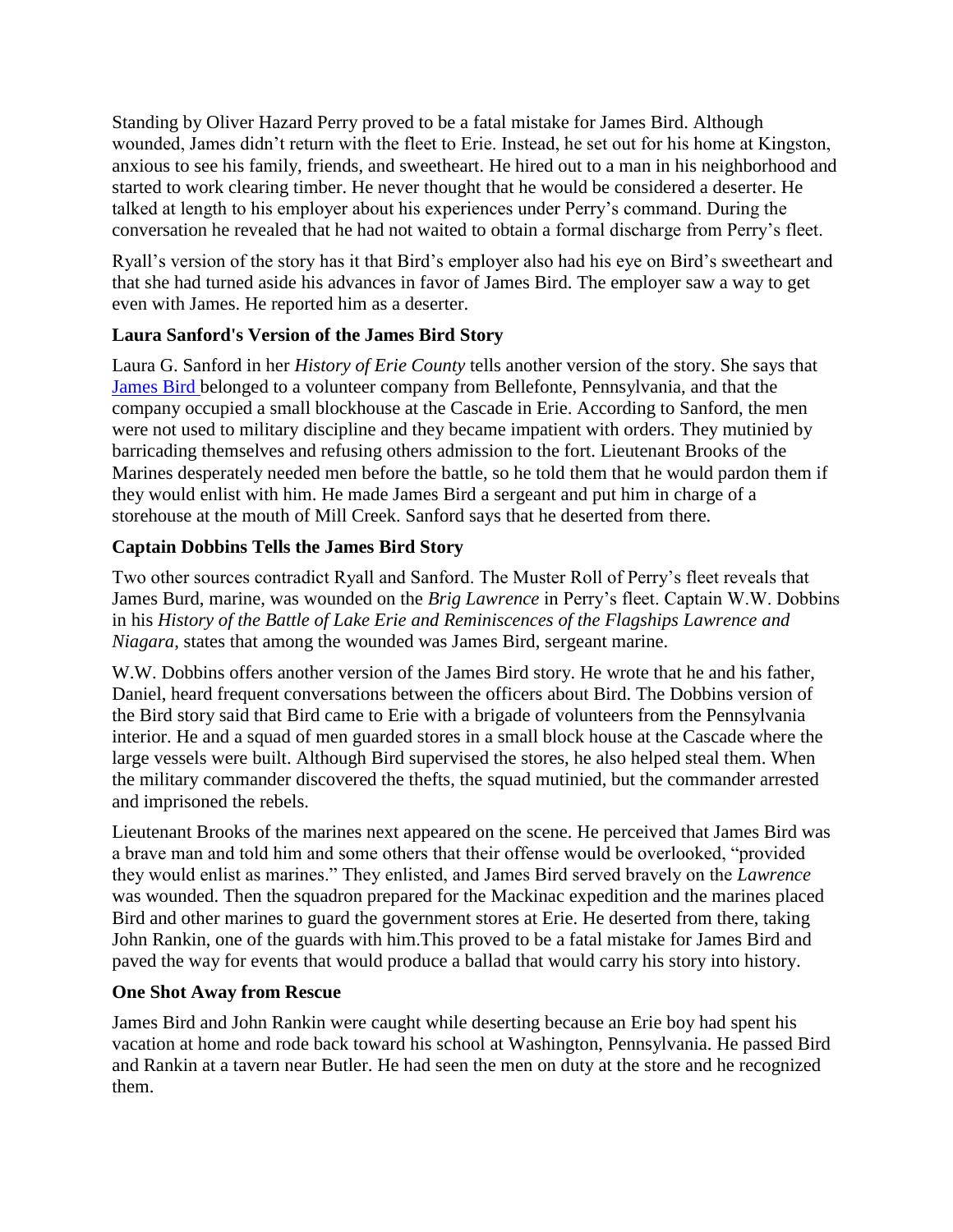The boy continued on his journey and eventually met Sailing Master Colwell and a group of seamen in wagons. They were on their way to Erie to join the squadron. The boy told them about Rankin and Bird. Sailing Master Colwell disguised a party of men and sent them after Bird and Rankin. They captured Bird and Rankin and brought them to Erie.

## **President James Madison Refuses to Pardon James Bird**

The military held a court martial on board the *Niagara,* which was on its way with the squadron to Detroit. John Davis, a sailor who had deserted and committed other offenses, and James Bird and John Rankin were found guilty and condemned to death.

Some officials tried to have Bird's sentence commuted to imprisonment because of his gallant actions on the *Lawrence* on September 10, 1813. President James Madison refused. He said that Bird "had deserted from off his post while in charge of a guard, in time of war, and therefore, must suffer as an example for others."

## **James Bird is Executed Before Word of Perry's Pardon Arrives**

James Bird, John Davis, and John Rankin were executed on board the *Niagara* while it lay at anchor at Erie in October 1814.Legend says that a rider and his horse galloped to Presque Isle Bay where the Niagara rode at anchor. He waved a piece of white paper at the men aboard the *Niagara* and shouted for them not to shoot. The crackle of rifle fire answered him. He had arrived at the *Niagara* with Admiral Perry's pardon for James Bird a minute too late! This part of the story may be just legend, because it would be difficult for Perry to countermand a presidential order, but this version of the story and ballad says that Perry did pardon James Bird, but he was shot before word of the pardon reached the *Niagara.*

# **The Ballad of Bird's Farewell**

A ballad called ["Bird's Farewell"](http://lcweb2.loc.gov/cgi-bin/query/S?ammem/afcnyebib:@OR(@field(TITLE+@od1(Disc+03,+Side+A:+James+Bird++Lyrics+))+@field(ALTTITLE+@od1(Disc+03,+Side+A:+James+Bird++Lyrics+))+)) describes the fate of James Bird and his comrades. Lydia Ryall quotes the entire balled in her *Sketches and Stories of the Lake Erie Islands*. The ballad describes the execution scene this way:

*"Dark and gloomy was the morning/Bird was ordered out to die..".*

The ballad vividly describes Bird kneeling by his coffin and the words overflow with sentiment. "Spare him, his death can do no good," the words cry. Then Bird is shot and his "bosom streams with blood." The language of the ballad may seem overblown and sentimental to modern ears, but the emotions and story telling of the ballad keep James Bird alive.

# **Laura Sanford Decries The "Gory" Style of The Ballad**

Laura Sanford concludes her version of the James Bird story by saying, "A ballad on the theme of not less than twenty verses in the "gory" style, rehearsed or rather screeched by a servant girl with a doleful countenance, and made a decided impression on a group of children."

# **The Bones and Ballad of James Bird**

Add another historical record to the popular history, the naval record, and the "gory" ballad of [James Bird.](http://books.google.com/books?id=hf0oAAAAYAAJ&pg=PA14&lpg=PA14&dq=ballad+of+james+bird&source=bl&ots=oyvoM2827q&sig=y_UdCW_2pCuWiqv_78L57k5DSLM&hl=en&ei=rsy8S6jNDZPQM6bh2J8H&sa=X&oi=book_result&ct=result&resnum=1&ved=0CAUQ6AEwADge) An item in the *Union City Times*, published in the small town of Union City about twenty miles from Erie, takes up the James Bird story 68 years later. The item, dated March 9, 1882, said that the gale of Wednesday of last week uprooted a tree on Presque Isle, Erie, and the roots dragged up two skeletons.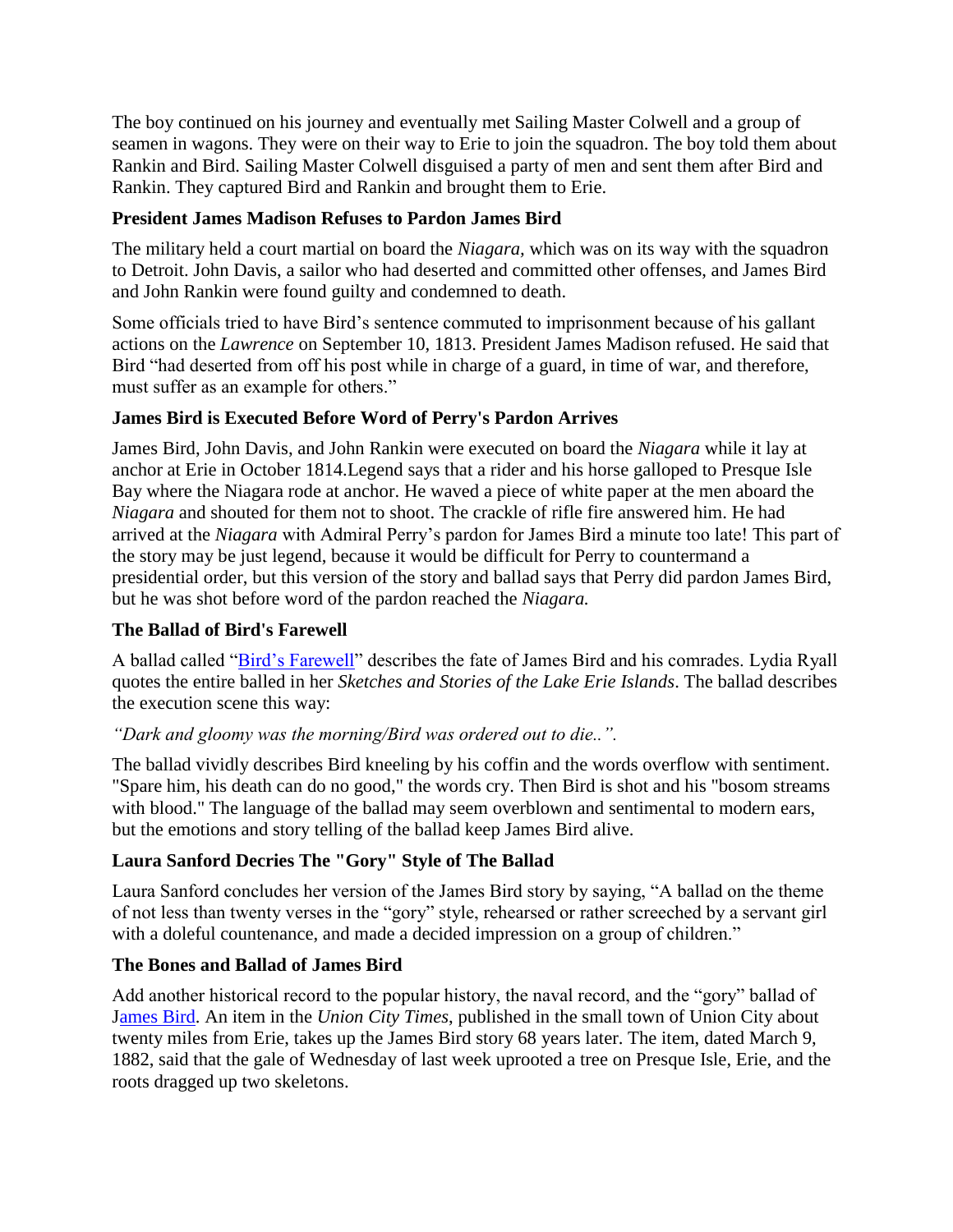One of the skeletons was that of James Bird, who had been the subject of cheap, sensational poetry throughout Pennsylvania for the last 75 years. The story continued that during the War of 1812, James Bird and John Rankin were shot on board the *Niagara* for desertion and were buried on the spot over which the tree grew and flourished.

The newspaper story concluded by saying that "Bird's death was invested with heroic and martyr qualities as he is reported to have fallen with a dozen bullets through him a moment before his pardon arrived."

Servant girls no longer sing the "Ballad of James Bird", but there are still versions of it in folk song books, including Traditional *American Folk Songs from the Anne & Frank Warner Collection, James Bird #17.*

On fog swept mornings on the beaches of Presque Isle, imaginative beach walkers and fishermen say that they can hear the faint strains of:

"*Dark and gloomy was the morning/Bird was ordered out to die..".*

References

Union City Times

Laura G. Sanford. History of Erie County.

# **Captain Luther Harvey - Soldier, Mariner**

Captain Luther Harvey created a laundry list of occupations. He was a mail carrier, soldier, tavern keeper, and most of all, a mariner and adventurer. After following an inherited wanderlust where it led him, Captain Harvey selected Monroe, Michigan, as his permanent harbor.

# **Luther Harvey Chooses Lake Erie and Soldiering**

Like many other New Englanders, Luther Harvey's family frequently moved around between 1789, the year he was born, and 1810, when he went to Pennsylvania on his own. The family lived in Genessee and Buffalo, New York, where he first became acquainted with Lake Erie. From an early age, Harvey avidly followed the commissary windjammer that sailed up and down the lakes bringing Irish pork from Canada and salt from Onodaga. There were no improved harbors on Lake Erie in the early 1800s and sail boats had to be poled up the Niagara River. An early history notes that "the crew of eight polers refreshed themselves from the tin cup hung from the barrel of Pennsylvania rye in the stern."

In 1810, Luther Harvey moved to Pennsylvania and then to Conneaut, Ohio, with a company of eastern settlers. News that the United States had declared war on Great Britain in the summer of 1812 motivated Harvey to travel to Cleveland, Ohio. Now 23, Harvey enlisted in the state militia that Ohio governor Jonathan Meigs, Jr., had organized to defend frontier outposts. He served as a private in Captain Clark Parker's company from August 1812 until February 1813, and his company was sent to protect the settlements along the Huron River in Ohio.

Quickly Luther Harvey discovered that garrison duty in the blockhouse on the Huron River didn't provide much adventure, so he decided to change locations. He transferred to the service of Major Lupper, a commissary contractor. The major hired him to carry dispatches around Lake Erie from Cleveland to General Harrison at Fort Meigs, near Toledo, Ohio.

# **The River Raisin Militia Is Mustered For Service**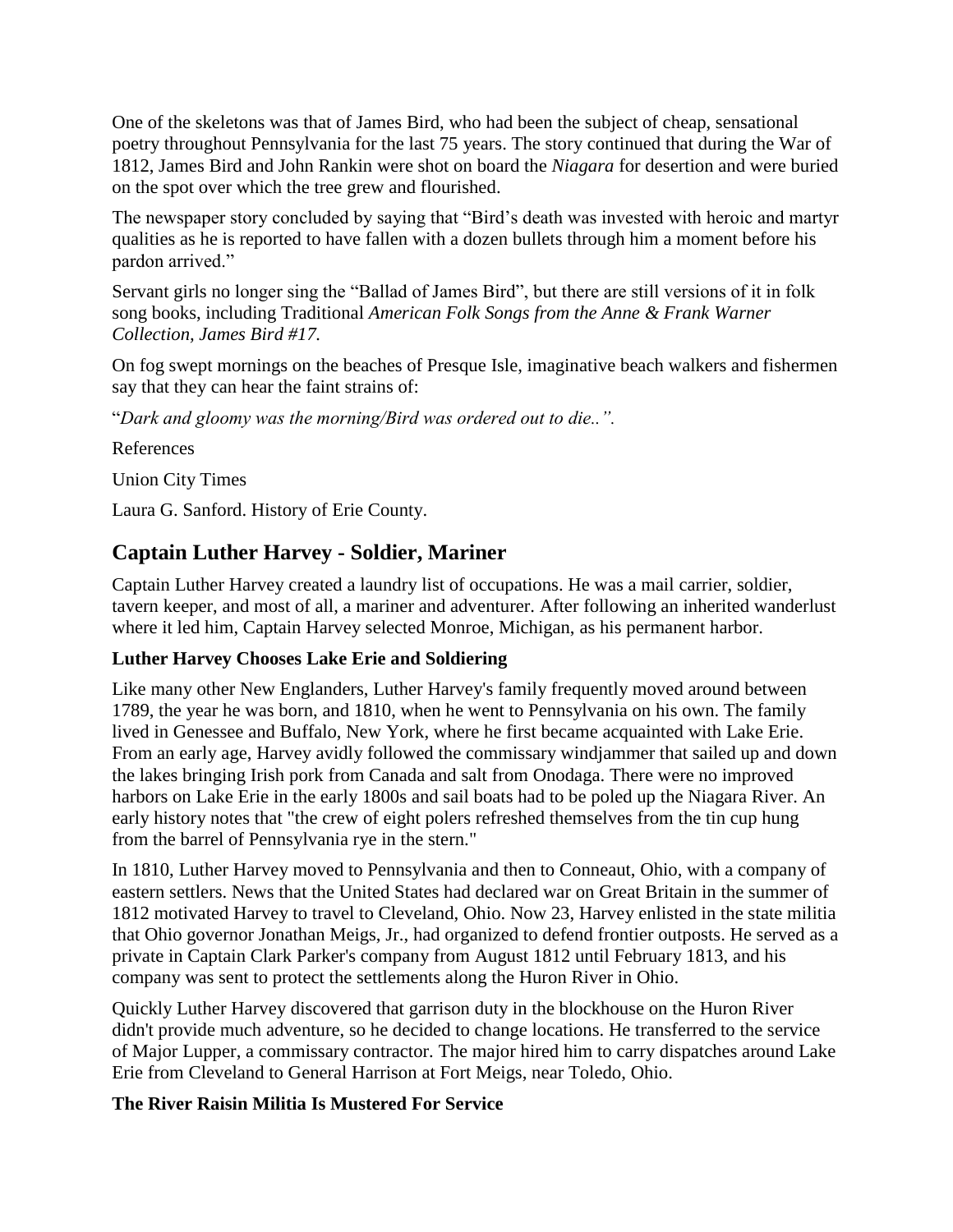While [Luther Harvey s](http://search.ancestry.com/search/db.aspx?dbid=17638%20)erved in Captain Parker's militia, the River Raisin militia mustered for service and in the summer of 1812, the militia began to build a military road, later named Jefferson Avenue, that would link Detroit with Ohio. As soon as the River Raisin Militia had completed the road, General William Hull, who commanded the United States forces in the Old Northwest, marched several thousand Ohio volunteers over it to defend Detroit.

General Hull had planned to capture the British Fort Malden in Amherstburg, Ontario, but changed his plans when the Indian allies of the British cut off the flow of supplies.

General Hull tried three times to open the road, but he couldn't break the grip of the Indians and the British. Facing an army of British soldiers and Indians and convinced that he could not prevail, General Hull surrendered his entire army to the British at Detroit on August 16, 1812.

The River Raisin militia reeled from the shock when a British officer arrived in Frenchtownlater Monroe- on August 17, informing them of the surrender of Detroit and ordering them to surrender. The British briefly occupied the settlement, burned its blockhouse, and then departed.

After General Hull surrendered Detroit, President James Madison appointed William Henry Harrison to head the reorganized Army of the Northwest. In January 1813, General William Henry Harrison vowed to recapture Michigan. One of his first moves was to divide his army in half. He led one column to Upper Sandusky and Colonel James Winchester led the other further west to the settlement of Frenchtown on the River Raisin.

#### **Captain Luther Harvey and "Remember the Raisin": Captain Harvey Is Involved in the War of 1812**

Captain Luther Harvey enlisted in Captain Parker's militia and served for a year. He discovered that garrison duty in the blockhouse bored him, so he applied for a transfer and found himself rubbing shoulders and delivering supplies for General William Henry Harrison.

While Captain Luther Harvey hauled supplies between Cleveland and Monroe, the British and Americans fought a fierce battle. By November 1812, a detachment of Canadian militiamen armed with a small cannon were stationed at Frenchtown to monitor the advance of another American army. General James Winchester, an elderly Revolutionary War veteran, commanded this new army which had been recruited in Kentucky in August 1812.

General Winchester sent over 600 men to Frenchtown to fight the British. They arrived on the afternoon of January 18, 1813, and took positions south of the River Raisin. They were reinforced with 100 men from the River Raisin settlement. About 200 Potawatomi Indians and 63 Canadian militiamen faced the American forces.

# **"Remember the Raisin"**

The Americans routed the Canadians and the Potawatomi Indians and drove them into the woods about a mile north of the settlement. The Americans set up camp among the homes on the north side of the River Raisin and the British and Indians retreated north of Brownstown, across the Detroit River from the British base at Fort Malden. Arriving with reinforcements and confident from the victory, General Winchester spread his men throughout Frenchtown. He chose an isolated house far from the settlement as his quarters.

Colonel Henry Procter, the commander of the British forces, called out all of his avilable troopsabout 500 British soldiers and about 500 Indian warriors under Wyandot chief Roundhead. They hurried across the frozen River Raisin toward Frenchtown. The British and their Indian allies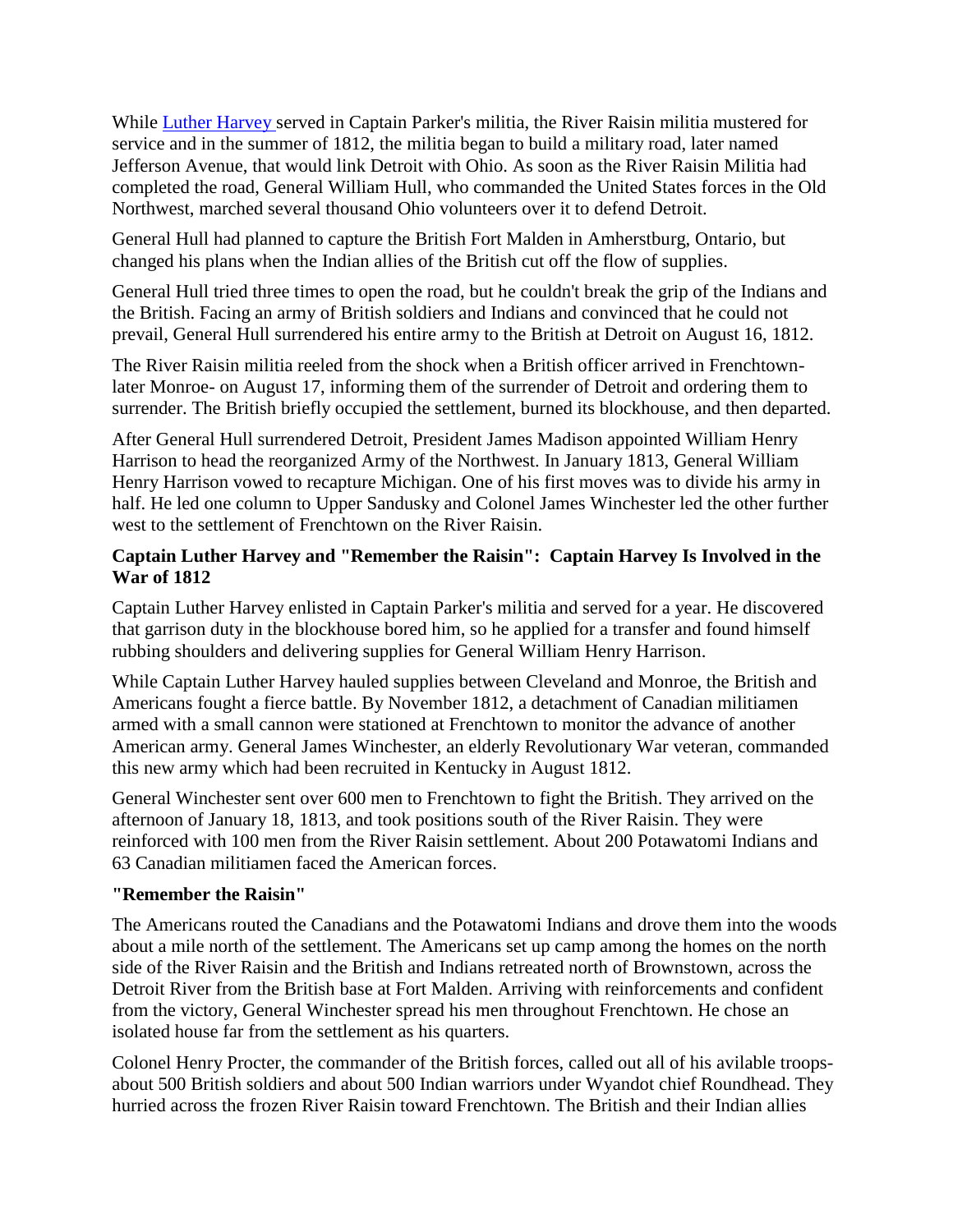staged a surprise attack on the Americans at Frenchtown at dawn on January 22, 1813.

Chief Roundhead captured General Winchester who had attempted to join his command from his distant quarters and the General surrendered his entire army. The Kentuckians under General Winchester surrendered only after insisting on a promise that the American wounded would be protected from the Indians.

Colonel Procter and his soldiers retreated to Brownstown to avoid what he thought would be a counterattack by General William Henry Harrison. On January 23, 1813, all of the British guards supposedly protecting the wounded Americans left and the Indians returned to the settlement. They plundered homes and the wounded for treasures and killed and scalped between 30 and 60 of the wounded American prisoners, many of them Kentucky volunteers. They set fire to houses and tossed bodies into them.

They claimed the wounded who could walk and marched them to Detroit to ransom them. American newspapers quickly called the battle and its aftermath "The Massacre of the River Raisin." Americans in the west rallied to the battle cry of "Remember the Raisin." Luther Harvey was one of the men who inspected the battlefield and tried to help the wounded and bury the dead.

## **General William Henry Harrison Changes His Plans**

General William Henry Harrison had planned a winter campaign for his Army of the Northwest, but the defeat of Colonel Winchester at Frenchtown forced him to change his plans. Instead, he decided to build Fort Meigs at the Maumee Rapids. Luther Harvey and a few companions delivered messages from Cleveland to General Harrison at Fort Meigs.

In February 1813, Harvey took the job of driving six yoke of oxen hauling flour and other stores from Cleveland to Fort Meigs. Harvey was convinced that the massacre at the River Raisin had frightened General Harrison and he planned to abandon Fort Meigs. Resolutely, Harvey continued to deliver his supplies without spotting any British soldiers or Indians, and his supplies kept the garrison alive the rest of the winter.

#### **Captain Luther Harvey and Commander Perry**

Captain Harvey delivered supplies for General Harrison and witnessed the Battle of Lake Erie. He settled in Monroe, Michigan, and resumed his voyages on the Great Lakes.

Captain Luther Harvey served in the American militia, delivered supplies to General William Henry Harrison, and helped bury the victims of the River Raisin Massacre. By August 1813, Captain Harvey and his family had completed a circuit of the east and south shore of Lake Erie and were living in Huron, Ohio.

Commander Oliver Hazard Perry had finished building his fleet at Erie, Pennsylvania, and had dropped anchor at Sandusky, Ohio. Harvey decided to visit the fleet. He found a leaky batteau that some Americans had used to flee from Maumee, loaded it with supplies, including butter and roasting ears, and rowed out to the fleet with several farm boys. Perry 's sailors eagerly welcomed this spontaneous supply ship.

#### **Captain Harvey Watches the Battle of Lake Erie**

After watching the sailors unload his groceries on Perry's flagship the *Lawrence,* Harvey demanded to be taken aboard to meet Perry himself. He chatted with Commander Perry on the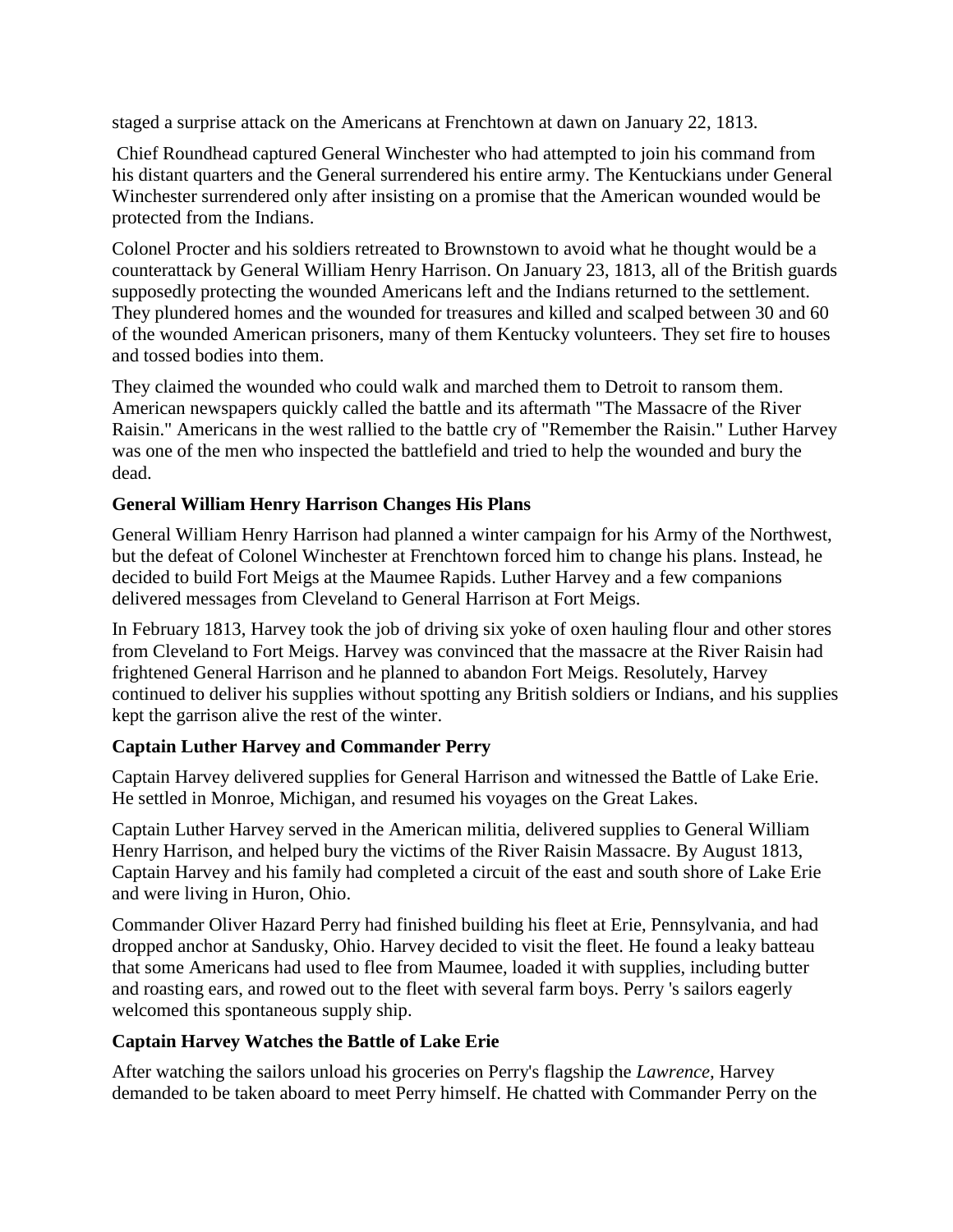deck of the *Lawrence.*The purser paid him well, encouraging him to return soon. Harvey did soon return, but this time to Put-in-Bay, where Perry's fleet waited in battle formation for the British.

Along with many other observers, Luther Harvey watched the Battle of Lake Erie from a nearby island, possibly Kelly's or Catawba Island. When the guns stopped, he hurried to the scene of the battle and observed the wreckage of British and American vessels. He saw broken spars, bloodstained mattresses, clothing, and tangled rigging cluttering the water.

Again, Luther Harvey meet Captain Perry and Perry insisted that Harvey pilot a boat load of Kentucky militia across Lake Erie to occupy Fort Malden which the British had abandoned as soon as Perry won the Battle of Lake Erie. When they reached Fort Malden, the Kentuckians burned the abandoned home of Colonel Elliott, because they blamed him for the murders of their fellow militiamen at Frenchtown.

After he left Fort Malden, Luther Harvey went to Detroit which the British had also abandoned. He said it was a dirty, disagreeable place, but did enjoy watching Jefferson Avenue being plowed the first time for grading.

## **The Harvey Family Moves to Frenchtown**

In 1815, Luther Harvey moved his family from Detroit to Frenchtown, bringing him full circle around Lake Erie from Buffalo. One of the first people to come into the abandoned Frenchtown settlement after the battle of the River Raisin, Harvey made Frenchtown his home after that. He opened a tavern as his first business venture in his new home, and he immediately took the lead in community affairs.

The first Fourth of July he spent in Frenchtown, Harvey took part in a patriotic and gruesome exercise. Many of the men and boys of the reviving village spent the day wheeling carts along the banks of the River Raisin, gathering up the bleached bones of the victims of the massacre which had taken place two years before. They found bones as far south as Plum Creek, where the British and Indians had pursued the beaten Kentuckians. They also collected tomahawks, cannon balls, muskets, bayonets, parts of uniforms and other equipment that the Indians had overlooked.

#### **Captain Luther Harvey Sails Again**

His tavern keeper life soon bored Luther Harvey who was only 26 when he moved to Frenchtown. In 1817, he went back to being a lake captain, and owned and sailed several sailing sloops and schooners . The Detroit Gazette of April 17, 1818, records Captain Harvey as bound for Miami in the schooner *General Brown.*

In 1820, the *Fire Fly*, Capt. Luther Harvey, 2 tons. is listed in the roster of vessels plying the Maumee River. Captain Harvey sailed the Fire Fly, and often voyaged to the then almost unknown harbors of Lake Huron and Lake Michigan in safety. The Detroit Gazette of April 8, 1825 lists the *Fire Fly*, Captain Harvey, from Miami as arriving from Buffalo. In November 1828, the Detroit Gazette has Captain Harvey arriving from Miami in the *Regulator*. For nearly thirty years he sailed the lakes, and so skillfully managed his ships that he very seldom suffered an accident or a loss.

[The 1870 census s](http://search.ancestry.com/search/db.aspx?dbid=17638)hows Luther Harvey, age 82, from Vermont living in Monroe and his wife, Mary, 73, born in Canada, and keeping house in Monroe. His son and wife and children also lived with him. He died in Monroe on Sunday September 14, 1878, Francis A. Dewey of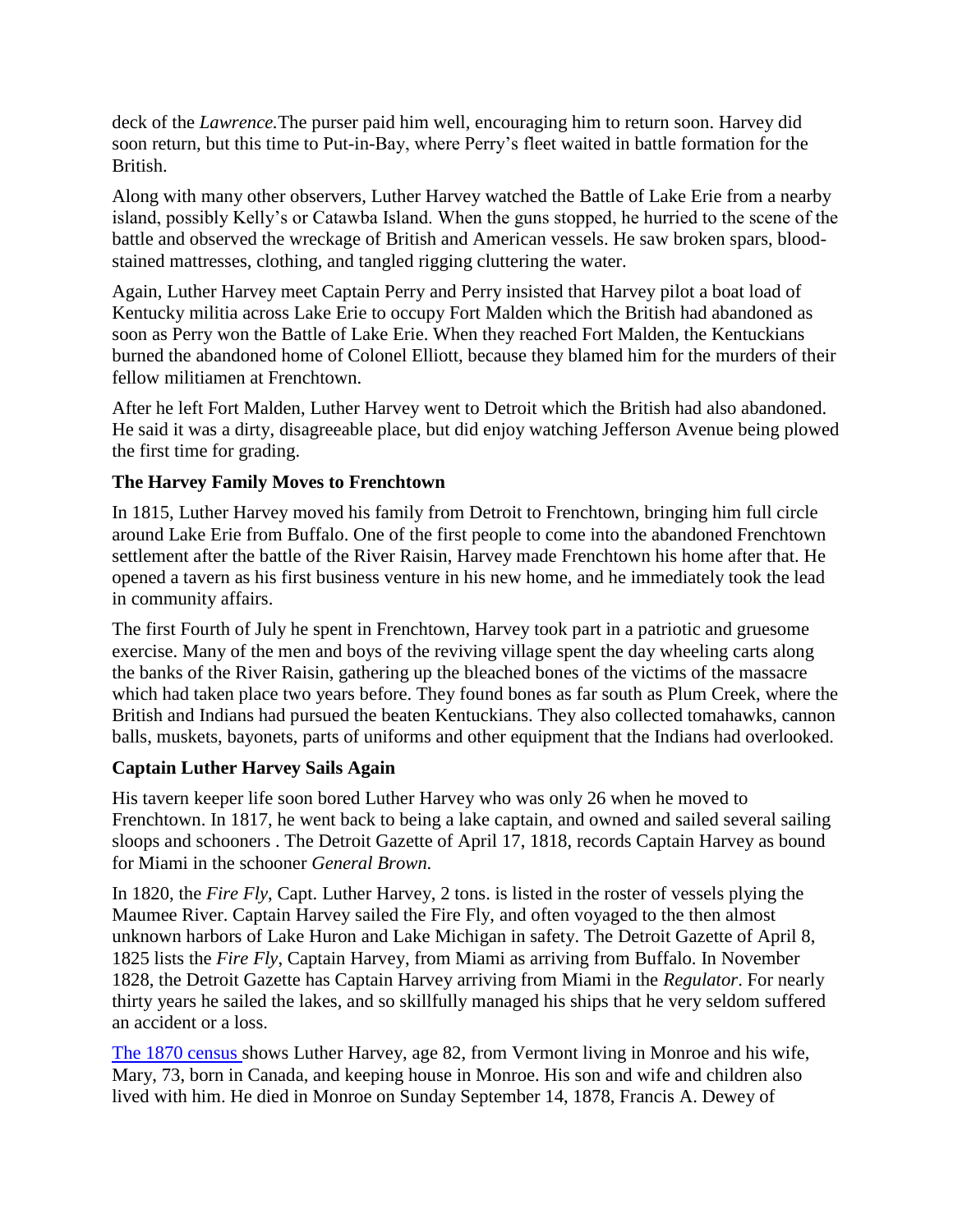Cambridge, Michigan, writes in an 1881 memoir that in "his quiet and memorable residence, at the age of eighty-six years, he laid down to sleep his last, long sleep, and then and there was entombed, a pioneer of the lakes and Monroe."

References

Altoff, Gerard T. *Deep Water Sailor-Shallow Water Soldiers*. Put-in-Bay, Ohio: The Perry Group, 1993.

Clark, Thomas D. "Kentucky in the Northwest Campaign" In Philip P. Mason, ed. *After Tippecanoe: Some Aspects of the War of 1812.* Michigan State University Press, 1963.

Dewey, Francis A. A Sketch of the Marines of Lake Erie Previous to the Year 1829. January 1881.

Gough, Barry. *Through Water, Ice and Fire: Schooner Nancy and the War of 1812*. DundurnPress, 2006.

Halpenny, Frances G. ed. *Dictionary of Canadian Biography*,. Toronto: University of Toronto Press, 1983.

Roosevelt, Theodore. *The Naval War of 1812*. Annapolis, Md: Naval Institute Press, 1987.

Smith, Joshua M. *Borderland Smuggling: Patriots, Loyalists, and Illicit Trade in the Northeast, 1783-1820.* Gainesville: University Press of Florida, 2006.

Stanley, George F.G. *The War of 1812: Land Operations*. Macmillan of Canada. 1983.

White, Richard. *The Middle Ground: Indians, Empires, and Republics in the Great Lakes Region, 1650-1815.* Cambridge University Press, 1991.

Zaslow. M. ED. *The Defended Border: Upper Canada and the War of 1812*. Burton Lysecki Books. 1964. Scholarly essays

# **Chapter Three : The Mexican War- 1846-1848**

# **Henry Laurent Fought to Forget Vena Waldron**

Henry Laurent fought in several wars to forget Vena Waldron, but after discovering a friend's lie, he finally returned home to find her waiting for him.

In 1846 when the war between the United States and Mexico began, a young man from Pike County, Arkansas, named Henry Laurent and a young neighboring lady, Miss Vena Waldron, became engaged. Gradually Henry heard the guns of war and he felt it his duty to his country to enlist in the Army. He kissed his fiancé goodbye and went off to war. When Henry left, Vena vowed that she would never marry if he didn't return.

# **Henry Fights in France and Russia**

After Mexico City fell, Henry had a curious conversation with a fellow soldier and a neighbor. A neighbor named [Ralph Mitchell c](http://s239292887.onlinehome.us/OnlineRecords/CemeteryRecords/NewEbenezer.htm)ame to Henry and told him that he had left Pike County after Henry did and that Vena had died a few days before he left.

Henry took the news of Vena's death to heart. When the troops returned from Mexico in 1848, Henry didn't come home with them. After he left the Army, he went to Cuba and from Cuba he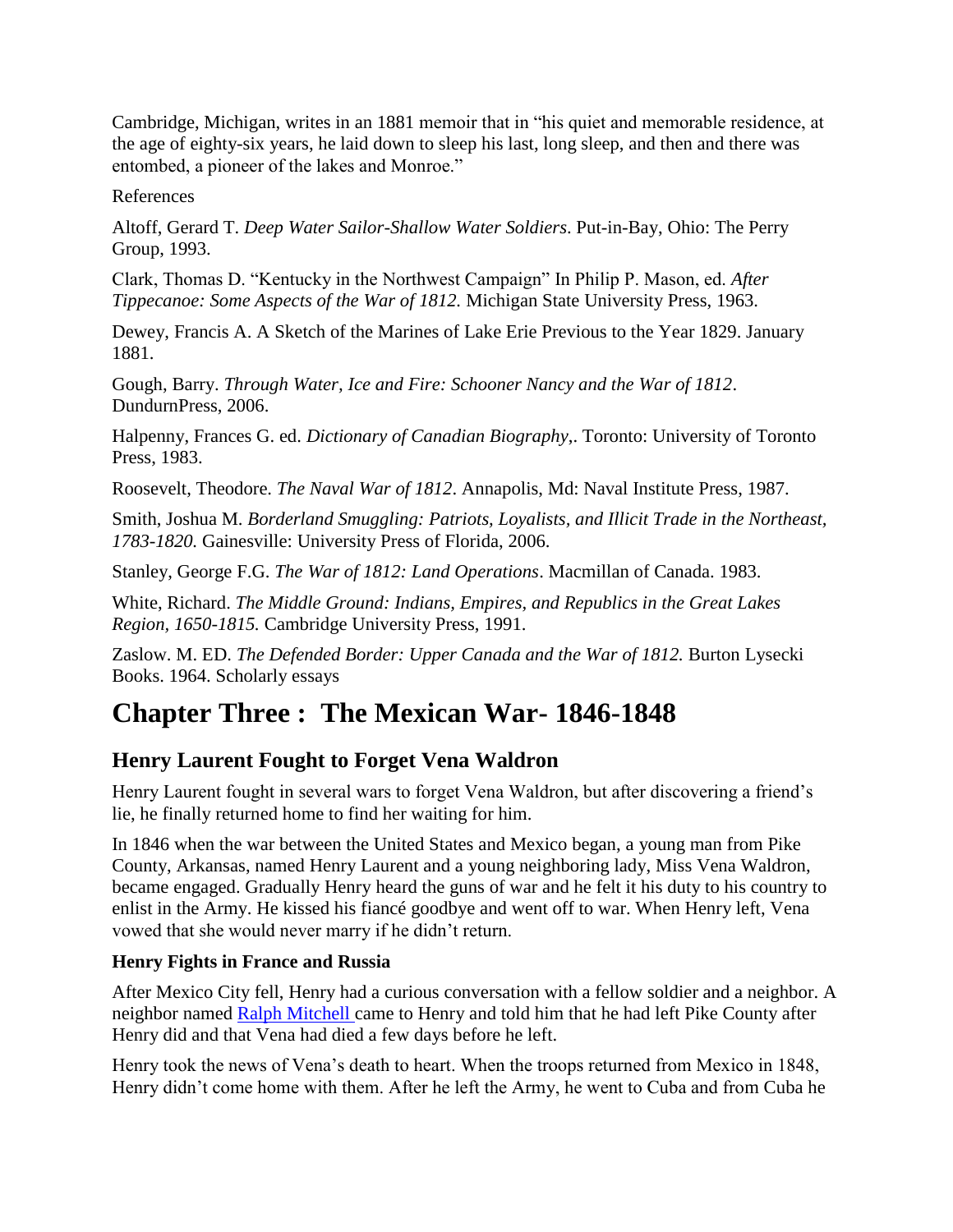went to Spain, England, Austria, Prussia, and France. When the Franco-Prussian War of 1870- 1871 broke out, he joined the French Army and was seriously wounded at Metz.

After Henry recovered from his wound, the Franco-Prussian war was over and he stayed in France until the Russo-Turkish War of 1877-1878 broke out. Henry went to Russia and joined the Army. While trying to cross the Danube with a detachment of troops, he was shot through the lungs. He was in the hospital for a long time, but he finally recovered.

#### **Ralph Mitchell Calls on Vena Waldron**

Ralph Mitchell took a different path when the Mexican War ended. He returned to Pike County and called on Miss Vena Waldron. He told her that Henry, her fiancé, had strayed from the camp one night and a band of scouts killed him. Vena fell to the floor in a faint. When she regained consciousness, she developed a high fever. For months she tossed on her bed, dreading recovery worse than death. After a long illness, she finally regained her strength.

Ralph Mitchell called frequently on Vena during the time she was ill. One night while the bright moonlight shone of Vena's pale face, Ralph confessed his devotion."We have known each other from children and we have lived as neighbors," Ralph told her. "You know me, my father and mother. I love you. Will you be my wife?"

Vena told Ralph that she respected and admired him, but she was engaged to Henry Laurent and always would be engaged to him.

"Then I will tantalize you no more. Laurent is not dead. My love for you caused me to deceive him. I told him that you were dead, and with a yell of despair, he left the army. I did this through love," Ralph Mitchell confessed.

#### **Vena Continues to Wait for Henry**

Vena fell ill for a second time and when she recovered she learned that Ralph Mitchell had married a neighboring girl. The American Civil War came and went. Years passed and Vena laid her parents to rest and went to live with her brother. Other brothers grew up and married.

Vena lived in a small house with vines growing in the yard. She sat among them and dreamed. Summer flowed into winter and winter flowed into spring. The birds sang and the rabbits bounded in the meadows. Old songs and old memories swept Vena's heart, still young and ardent despite her years.

One evening in October, 1879, Vena sat among the vines in her yard. Her brother had gone to the mill and she sat and dreamed. Then she started. An old man with a long beard and a tottering walk stood in front of the gate. He asked her if Mr. Waldron lived there. She invited him in. He came to the vine covered porch and sank down on a chair. He buried his face in his wrinkled hands.

"Old gentleman, can I do anything for you? You look so weary," Vena said.

"That voice! Vena, don't you know me? Henry has returned! "the old man exclaimed.

Vena fainted and the old man gently lifted the form of the old woman from the floor.

Vena's brother returned. The moon rose and the old lovers walked out into the beautiful, polished peace of the night. They walked along the road, clasping hands. Vena opened a gate and they walked into a fenced in [cemetery.](http://s239292887.onlinehome.us/OnlineRecords/CemeteryRecords/OldEbenezer.htm) They stopped at a grave.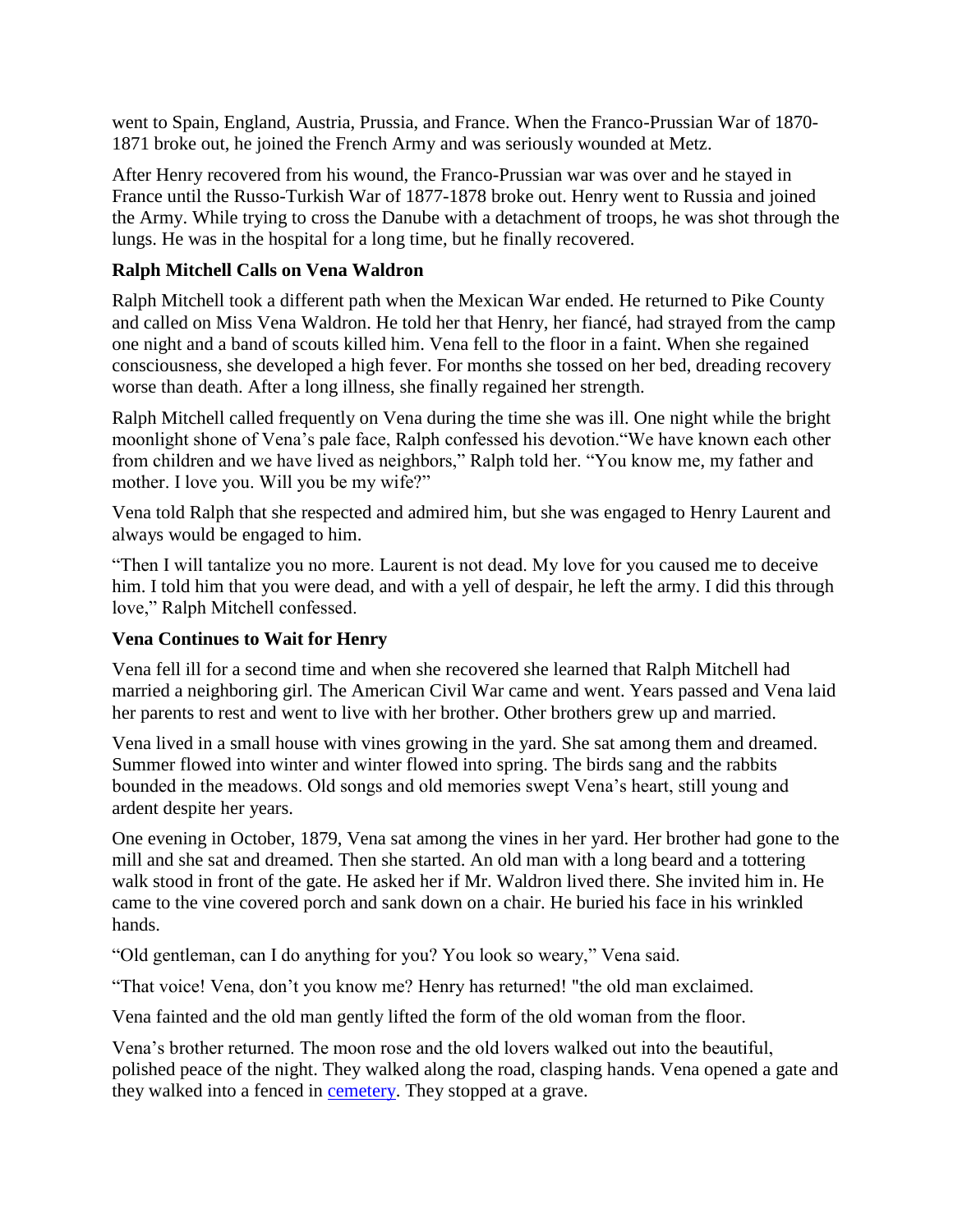"Bend over, Henry, and see if you can read the inscription," Vena said.

Henry leaned over. Slowly he straightened up. "It is the grave of Ralph Mitchell."

According to the newspaper account written in the sentimental nineteenth century style, Henry and Vena held hands across the grave and prayed, "Great God, we forgive the man who destroyed so many years of our happiness."

A few days later in a little log church not far away, a beaming minister pronounced Henry Laurent and Vena Waldron man and wife.

The nineteenth century newspaper story concludes with another touch of nineteenth century sentimentality, but also with a touch of twenty first century realism: "Their story ends with a timeless truth. 'Nature says their lives will not continue but a few years longer. True sentiment says the few years will be happy ones."

References

*Sedalia* (Missouri) *Weekly Bazoo* Tuesday, October 28, 1879

Douglas Meed, *The Mexican War 1846-1848*, Osprey Publishing, 2002

Geoffey Wawro, The *Franco-Prussian War: The German Conquest of France in 1870-1871,* Cambridge University Press, 2003.

Gregory A. Boyd, *Family Maps of Pike County, Arkansas,* Norman, Oklahoma: Arphay Publishing, 2006.

# **Two Union City, Pennsylvania Soldiers Who Fought in the Mexican War**

They were ordinary soldiers who heard the call of their country and answered. When the fighting was over, they returned home to their ordinary lives.

John Landsrath- A German Immigrant Fights in the Mexican War and the Civil War

John Landsrath was born in Wiesbaden, Germany, on December 3, 1822, a son of Anton and Eliza Landsrath. Anton had been a German soldier who fought at the Battle of Waterloo and afterwards he was given a position as a revenue officer for bravery as a soldier.

Second in a family of five children, John was brought up and educated in Germany. He ran a mercantile business there until 1847, when, along with his brother, he immigrated to America. He settled in Hartford, Connecticut, where he studied the English language for about a year.

In the last part of 1847, he went to Philadelphia and enlisted in Company H, 2nd Dragoons. He served in the Mexican War about a year under Captain Hunter, seeing active combat under General Zachery Taylor. He was discharged at Jefferson Barracks near St. Louis, Missouri, in 1848.

Returning to New York after the Mexican War, John Landsrath worked as a tinner in Buffalo and Dunkirk, New York, and then moved to Jamestown to work in the hardware business for two years. In 1853, he moved to Union City, Pennsylvania, and opened the first hardware store in town.

In 1861, John helped recruit and was made a captain in McLane's regiment of volunteer infantry which went to Pittsburgh and remained there until its three months term had expired.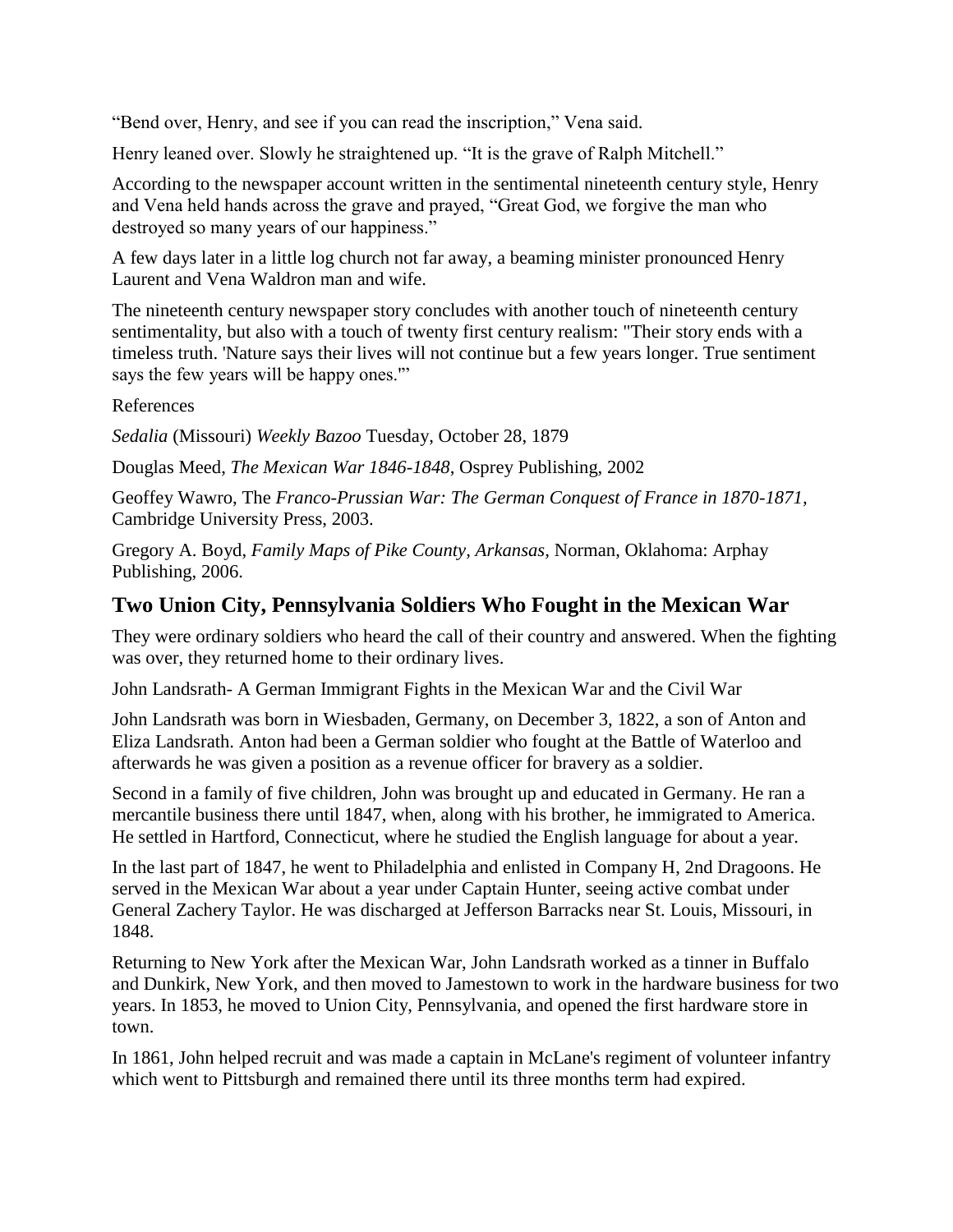In 1868, John Landsrath built a large hardware store in Union City, where with his son, John a. Landsrath, he worked as a partner. He carried on the business until 1888, when they sold out.

In addition to his hardware business, John had many other interests. He was a partner in a barrel factory for a number of years and also worked in the oil industry, buying and selling in large lots. He was one of Union City's most enterprising and foremost citizens and did much for the development of the town.

John was married twice. He married first in Germany and his wife died about a year after they married. He was married a second time on May 8, 1851, to Miss Lydia H. Barnham, a native of Chautauqua County, New York. They had four children: John Anton, Grace H., Clement L. and Eliphalet H.

John Landsrath died on February 15, 1899, after an illness of two weeks. He was an honored member of the Presbyterian congregation, who helped to build the church. He was also a member of the Masonic order.

# **Marshall W. Lyon, Blacksmith, Soldier**

Marshall W. Lyon was a blacksmith in Union City, Pennsylvania, and one of the town's Mexican War veterans. He was born November 26, 1825, in Ashfield, Massachusetts, the oldest son in the family of twelve children of Marshall and Cloe Lyon. Two brothers, David of Girard, Pennsylvania, and Josiah of Butler, Pennsylvania, were Civil War veterans.

In the fall of 1835, the family came to Erie County, Pennsylvania, and settled in Girard. They bought a farm were Marshall worked until he was 18 years old. Then he signed on as a blacksmith's apprentice to Jacob Van Lown of Girard. After completing his apprenticeship, he went to Cleveland, Ohio, with the intention of settling there and working at his trade.

The Mexican War changed Marshall's plans. In 1846, he enlisted as a soldier in Company G, Regular Infantry to serve in the Mexican War under Captain W. Scott Ketcham. He was sent from Cleveland to Cincinnati by stage and from there down the Mississippi to New Orleans. From New Orleans, the soldiers took a ship for the center of the war in Mexico.

Marshall Lyon was a faithful soldier and served his country well. He suffered the ups and downs of army life, fighting in the main battles, and he was with Winfield Scott when he marched his victorious army into Mexico City. His regiment was under the immediate command of Zachary Taylor. He was mustered out in June 1848.

After the war was over, Marshal returned to Girard and worked as a blacksmith until 1859, when he moved to Spartansburg and worked as a blacksmith there for 21 years. He was married on August 27, 1854, to Miss Cynthia C. Allen. They had four children: Sophia F., Clarence A., electrician, George, deceased, and Marshall A., a painter, decorator, and paper hanger.

In 1872, Marshall Lyon came to Union City and built a blacksmith shop, which he operated for many years. He was a veteran blacksmith as well as a soldier, and he was well and favorably known throughout Erie and Crawford Counties.

# **Chapter Four: The Civil War**

**Old Abe, Wisconsin's Civil War Eagle**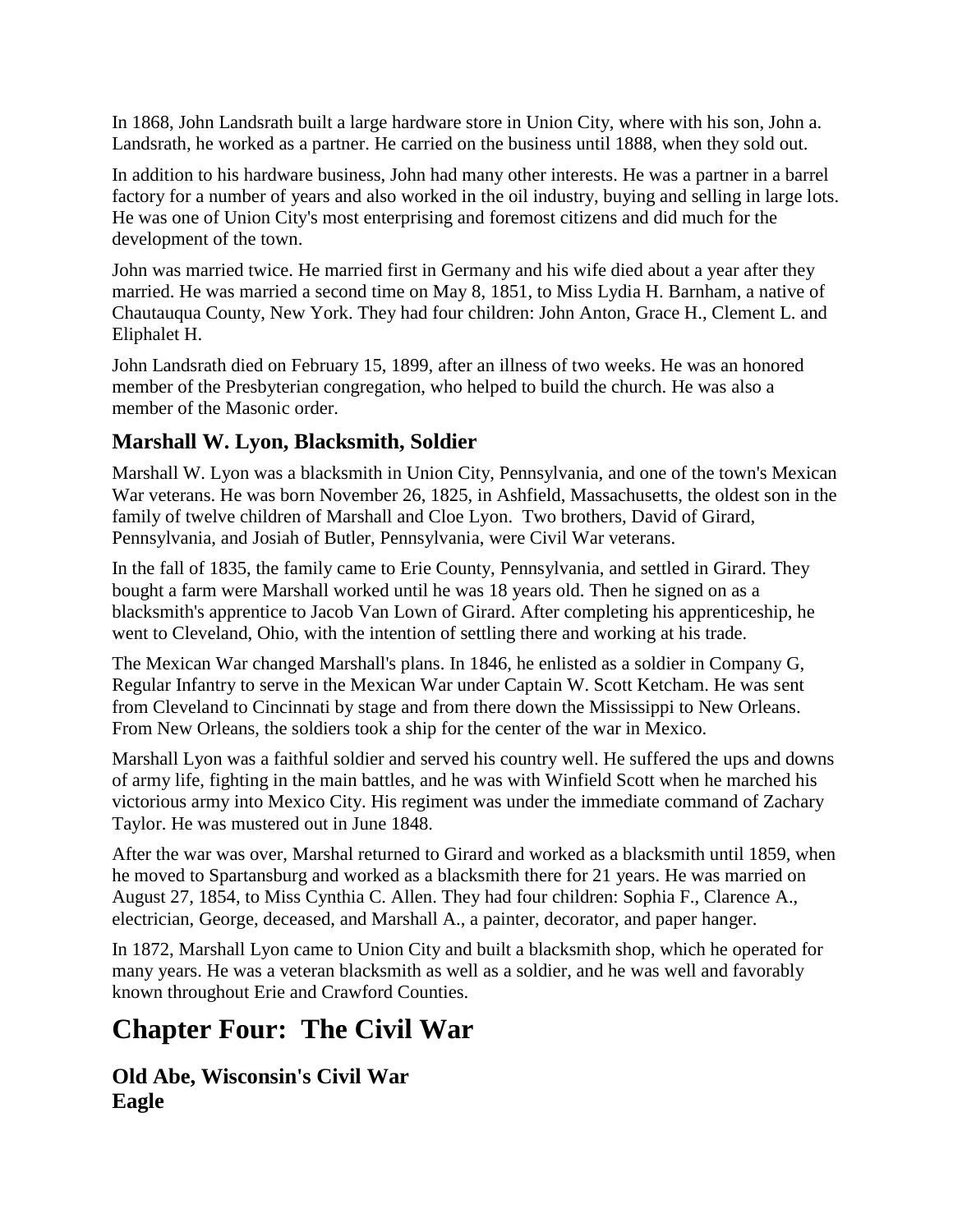

#### Wisconsin Historical Photograph

Old Abe expressed his fighting spirit by biting the Indian Chief who carried him home for his aerie to a log cabin home. He continued to fight in the Civil War.

[Old Abe,](http://museum.dva.state.wi.us/Edu_Old_Abe_Story.asp) the warrior eagle, started his life fighting. When Chief Sky from the Lac du Flambeau Indian tribe lifted him from his tree top aerie and carried him into the world of men, legend has it that Abe bit the Chief's hand.

#### **Daniel McCann Sells Abe to Soldiers Bound for Camp Randall**

In the spring of 1861, Abe rode in Chief Sky's arms to the cabin of Daniel McCann, located about ten miles up the Chippewa River from Chippewa Falls, Wisconsin. Mrs. Daniel McCann gave Chief Sky a bag of corn in exchange for Abe, but after a few weeks, Abe's quarrelsome and noisy personality grated on her nerves. She told Daniel to take him to Eau Claire and get rid of him.

Daniel obeyed his wife. He sold Abe to some soldiers bound for Camp Randall at Madison for \$2.50. The soldiers didn't mind Abe's squawking or fighting spirit. They liked him so well that they adopted him as their mascot and changed the name of their company from "Badgers" to "The Eagle Regiment." Captain Perkins who was later killed at the Battle of Farmington gave the name of "Old Abe" to the regiment's eagle to honor the services of Abraham Lincoln.

#### **Old Abe Becomes Part of the Eagle Regiment**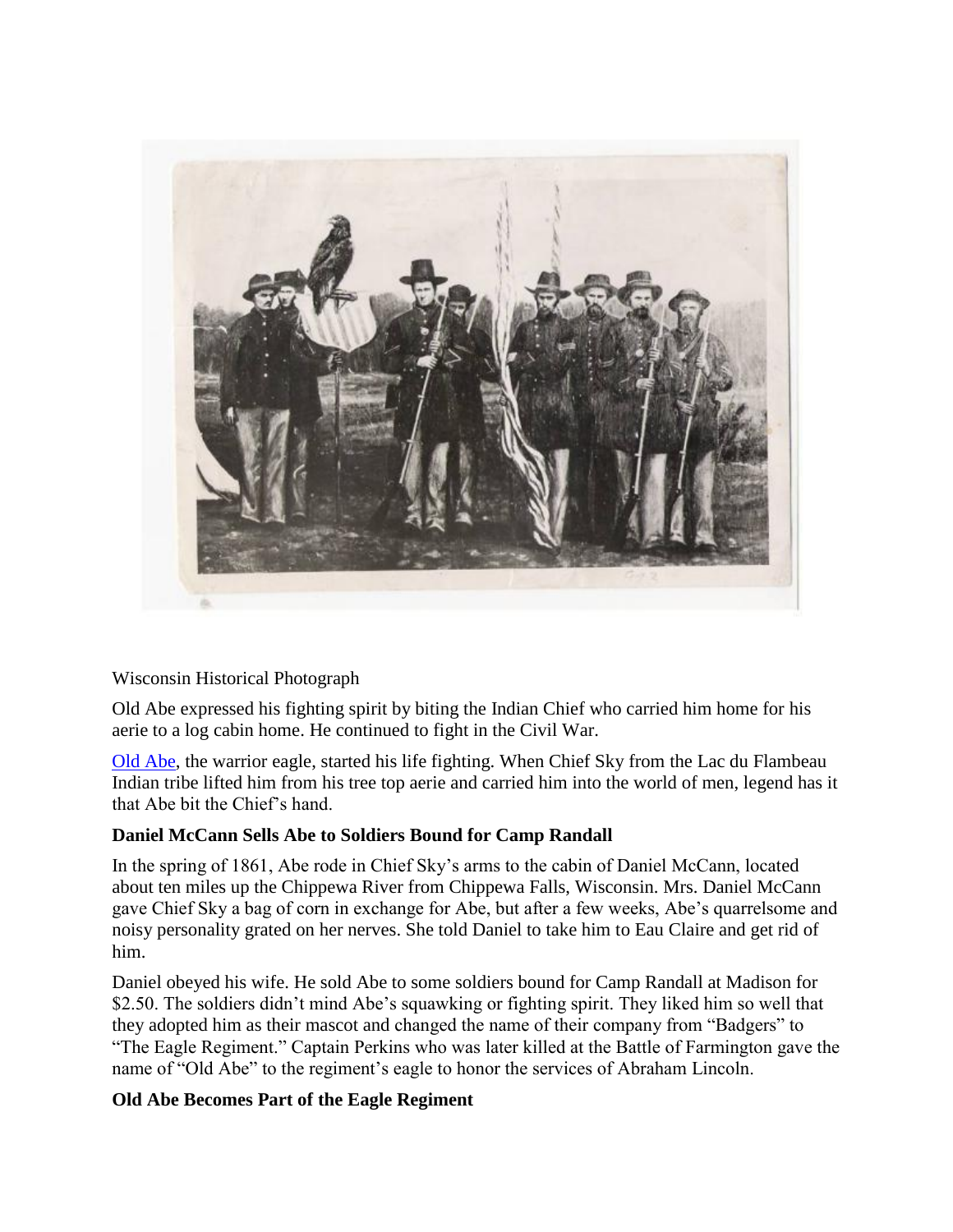At Camp Randall, the Eau Claire Eagles combined with other soldiers to form the Eighth Wisconsin or the "Eagle Regiment" on September 4, 1861. Colonel Robert C. Murphy of St.Croix Falls commanded the 986 men and one eagle who made up the regiment. His fellow soldiers made a shield for Abe, painted the Stars and Stripes on it and inscribed it, "Eighth Regiment Wisconsin." They fastened the shield on top of a five foot pole and the soldiers fought over who would carry the pole when the regiment marched.

No matter who carried his pole, [Abe](http://www.library.wisc.edu/etext/wireader/WER1300.html) always rode in the line of march beside the flag. Women at Madison presented the Wisconsin Eagle Regiment with a metal perch for Abe and he was formally sworn into the Union Army decked out in red, white, and blue ribbons. Abe and the rest of his regiment received their marching orders and on October 12, 1861, they left for St. Louis, Missouri.

#### **Old Abe's First Battle**

Arriving in St. Louis on the evening of October 13, the regiment attracted much attention and the march to Benton Barracks created a furor because Old Abe rode alongside the regimental flag. Abe's baptism of fire took place on May 9, 1862, in a hard fought encounter at Farmington, Mississippi.

On the morning of May 9, about 20,000 Rebels attacked General Pope's smaller force at Farmington, including a portion of the Eighth Wisconsin which was commanded by Major Jefferson. The Major deployed his men as skirmishers and held the Rebels in check for three hours.

Abe entered the battle enthusiastically. He jabbered loudly and soared in widening circles, as if he were scouting. If he spotted something suspicious, he would return to his perch and scream at the men until they investigated.

Abe was so active that his comrades had to fasten a thong to one of his talons and attach it to his shield to slow him down. Like a true eagle, Abe didn't appreciate being tied down and told the soldiers so at the top of his lungs.

During the battle, a shell exploded near Company G of the Eighth Wisconsin, killing Captain Perkins, who had christened Abe, and two other men. General Halleck didn't want to bring on a battle with the entire Rebel Army, so he ordered the Union troops to retire to their next line a mile in the rear. That ended the Battle of Farmington.

#### **Old Abe Fights in the Battle of Corinth, Mississippi**

The next battle that Abe fought took place at Corinth, Mississippi. Captain William J. Dawes of Company D, Eighth Regiment, was wounded on October 3rd in the Battle of Corinth and remembered it well. The Confederate generals, Price and Van Dorn, were driving the regiment toward Corinth, while its men, under Rosecrans, made a stubborn resistance and contested every inch of their retreat. General Rosecrans wanted to bring his men under the big siege guns of Forts Robbinet and Williams.

A volley from the Confederate siege guns cut the cord of Old Abe who sat on his perch viewing the scene, and he slowly raised himself on his broad wings and floated off over the Rebel lines until Captain Dawes lost sight of him. The captain was gathered up in a blanket and carried off the field. He didn't know what to feel saddest about, the Union defeat, his own wound, or the loss of Old Abe.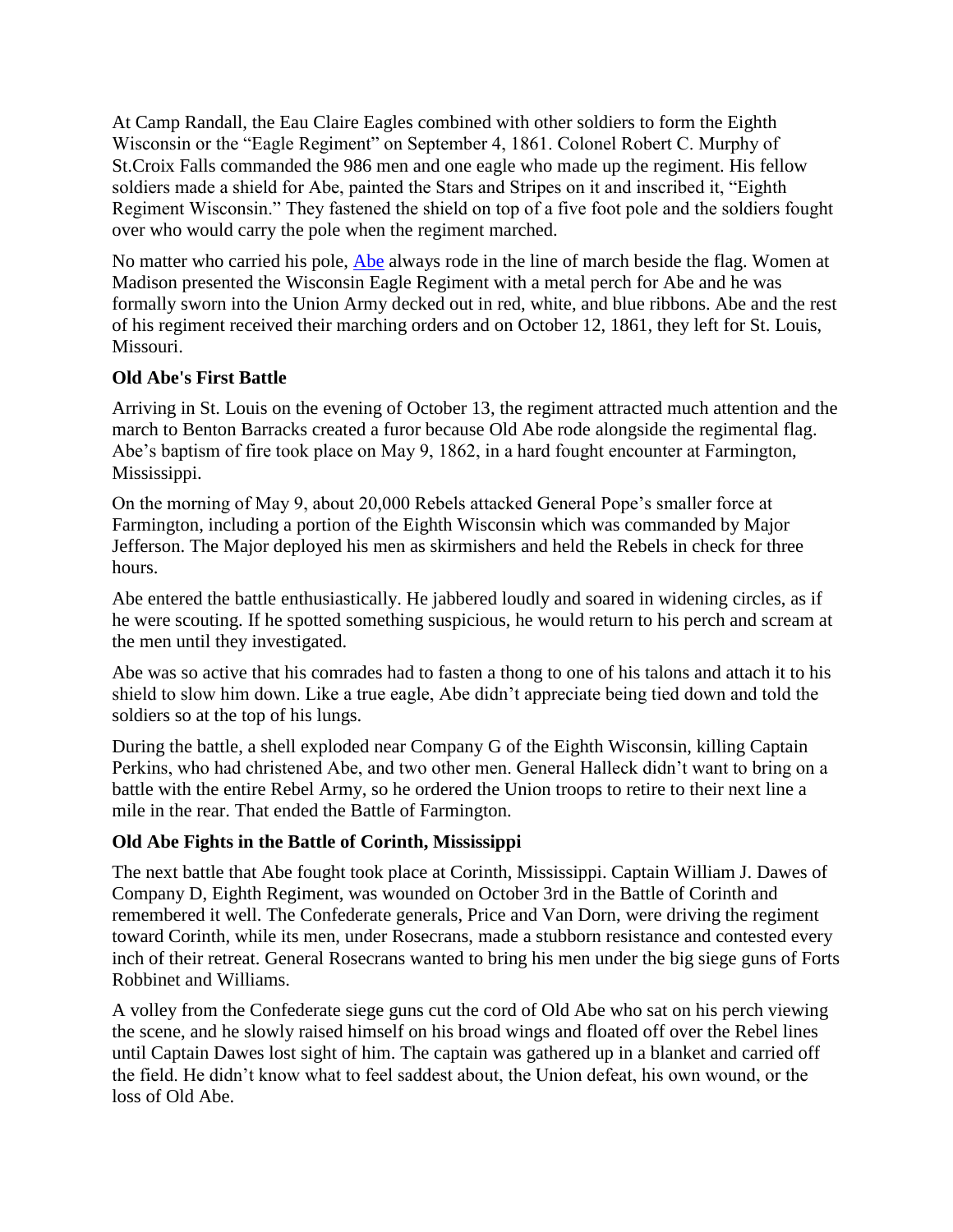#### **Old Abe Returns to His Perch**

The Eagle Regiment now fell back and passed Captain Dawes as he was carried slowly along. As the colors of the regiment swept by, the captain raised his head to salute the men, and there in his proper place, sat Old Abe. He had returned from his reconnaissance and taken his old stand.

Captain Dawes forgot his pain and his heart jumped with joy. This had to be a good omen. Old Abe had to have returned for a reason. The next day, the Union forces rallied and completely destroyed the Rebel army at Corinth. Captain Dawes said, "Our eagle usually accompanied us on the bloody field and I heard prisoners say they would have given more to capture the eagle of the Eighth Wisconsin than to take a whole brigade of men."

From 1861 to 1864, Old Abe served the Union Army well. He led his comrades into battle at least 16 times, according to one tally. If the government had awarded Purple Hearts, then Abe would have earned two of them since he was wounded at Vicksburg and Corinth. Although Abe was battle scarred, he lived to become a veteran, which made him more fortunate than many of the soldiers from his Eagle Regiment who died from wounds or disease.

#### **Old Abe Raises Money for Soldiers and is Appointed State Mascot**

When [Old Abe](http://users.ap.net/~chenae/oldabe3.html) and his regiment marched through Madison, Wisconsin, in September 1864, he was limber enough to pace his perch and inspect the cheering crowds. Abe got more attention than the soldiers did! In the winter of 1864 at the Chicago Sanitary Fair, Abe raised \$16,000 for the agency that did the work that the modern Red Cross now does.

After the Civil War ended, the soldiers from Abe's regiment presented him to the State of Wisconsin and state officials gave him the peacetime job of state mascot. One of the fringe benefits of his job included a roosting room in the basement of the state capitol and his own personal valet.

A soldier by the name of Johnny Hill was appointed to be Abe's valet, which suited Abe just fine. He and Johnny dated to the time when Johnny's cabin stood within sight of Abe's treetop aerie. They enlisted together in the summer of 1861, and became such close friends that when Abe went on the state circuit, Johnny Hill became his chaperon.

#### **Old Abe Becomes a Celebrity**

The state circuit made Abe more of a celebrity. People from all over the country came to visit Abe and grab souvenirs if they could. His molting feathers sold for \$5.00 each and when the demand exceeded the supply, rumor had it that carefully matched chicken feathers had been substituted for the real thing. Abe's popularity continued to grow and he became a national celebrity. At the convention where General U.S. Grant was first nominated for president, Abe stood on his shield screaming his victory scream for the General, of course.

Monetarily speaking, Abe and Johnny Hill could have been rich if they had chosen to hoard his earnings. The proceeds from his picture sales added up to thousands of dollars, but the money was used to aid disabled soldiers. A St. Louis businessman offered to buy Abe for \$500.00. P.T. Barnum dangled a \$20,000 inducement to use Abe as a circus attraction, but by this time, Abe was such a favorite son of Wisconsin that even big money couldn't tempt Wisconsinites to sell their eagle.

#### **Abe Attracts Famous People**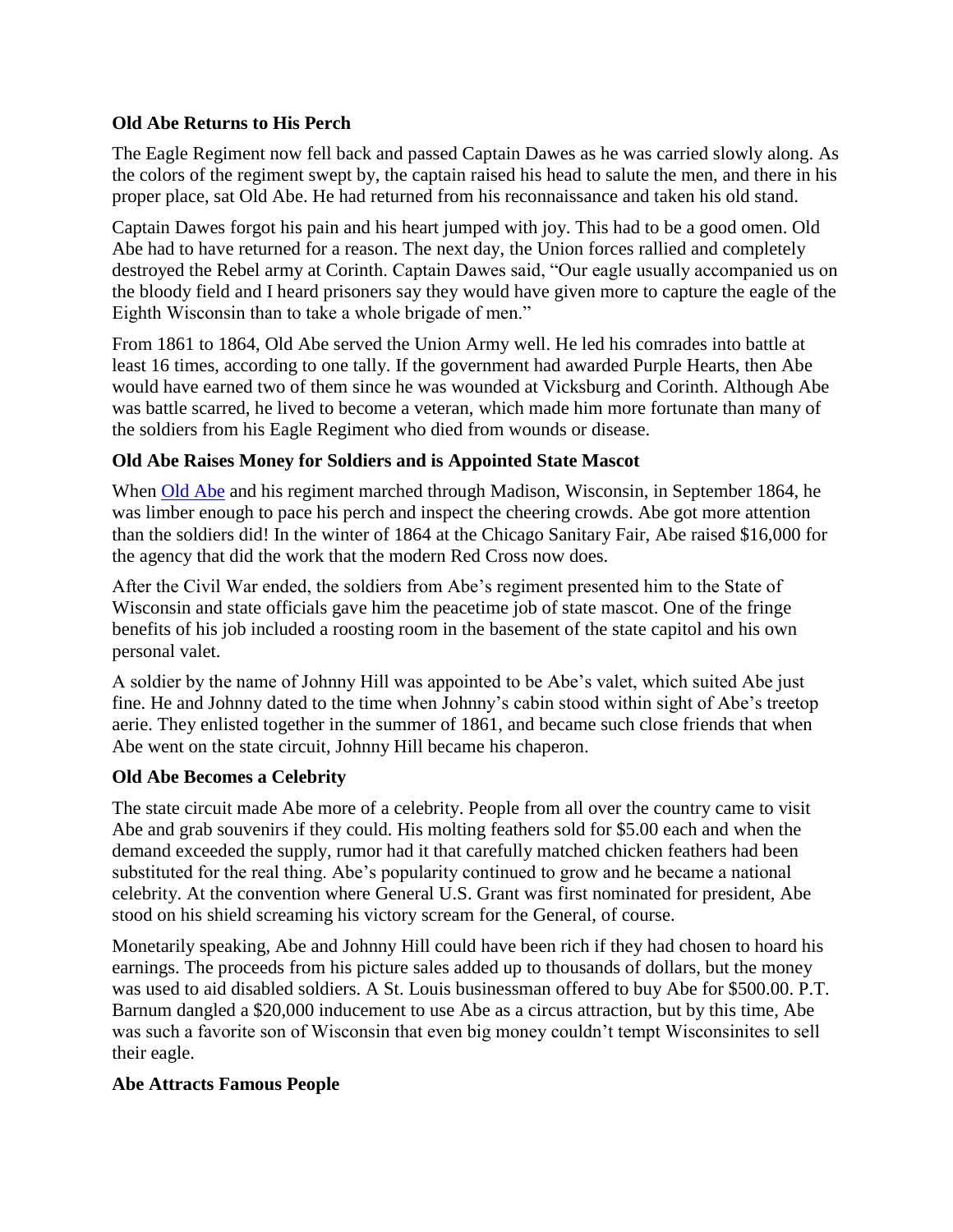Abe was so popular in Wisconsin that it required a special legislative act and approval of the governor to permit him to leave the state to attend the Centennial Exhibition in Philadelphia in 1876. When Abe arrived, more people came to see him than Alexander Graham Bell's telephone, which was being demonstrated for the first time anywhere.

Jane Addams of Chicago was one of Abe's friends and admirers,. She made a special trip to Madison to see Abe and recalled, "We found Old Abe sitting sedately upon his high perch…I caught the notion of the martyred president as the standard bearer to the conscience of his countrymen, as the eagle had been the ensign of courage to the soldiers of the Wisconsin Regiment."

## **Abe Dies in Smoke and Flame, but His Memory Survives**

Death came to Abe as he had lived during his Civil War years, in smoke and flames. The warrior eagle who survived two battles and countless skirmishes, suffocated in a small fire originating in a pile of waste paper.

The date was March 1886, and all of Wisconsin and American paused to mourn his passing, from governors to rough-hewn northwoods lumberjacks. Abe's remains were artistically stuffed and mounted and for many years occupied a place of honor in the capitol rotunda in Madison. Then on February 27, 1904, history repeated itself. Fire struck the state capitol and Abe's remains burned along with the capitol building.

Images of [Old Abe](http://www.baldeagleinfo.com/eagle/oldabe.html) still linger in the form of a granite statue guarding the entrance of the old Civil War training ground at Camp Randall in Madison, Wisconsin. And a mounted, feathered likeness of Old Abe has guarded the speaker's desk in the state capitol at Madison since 1915. In stories about Old Abe and books about the Eighth Wisconsin Regiment, Old Abe's voice can be heard over the boom of the guns.

References

Joseph Barrett, *Old Abe: The Live War Eagle of Wisconsin that Served a three Years Campaign in the Great Rebellion,* Kessinger Publishing, 2008

Frank Abial Flower, *Old Abe: The Eighth Wisconsin War Eagle*, Kessinger Publishing, 2007

Dandi Daley Mackall, *The Legend of Old Abe: A Civil War Eagle,* Sleeping Bear Press, 2005**.**

# **C.B. Lower Escapes En Route to Andersonville**

C.B. Lower of the old Pennsylvania Bucktail Regiment escaped on his way to Andersonville and traveled through hostile Rebel country to reach Union lines.

C.B. Lower served in the 23rd Ohio Regiment until April 1862, when he was wounded at Antietam and sent to a New York hospital. He escaped from the hospital and went home to Pennsylvania. Again he enlisted, this time in the Bucktail Regiment. During this tour of duty he was wounded at Mine Run and the Battle of the Wilderness. He fought heroically Wilderness and was severely wounded. The Rebel Army captured him and took him and some of his companions to Libby Prison in Richmond, Virginia, and after a time they learned that they were to be sent to Andersonville.

# **C.B. Lower Escapes from the Rebel Train**

Around June 9, 1864, C.B. Lower and 25 other members of the Bucktails schemed to escape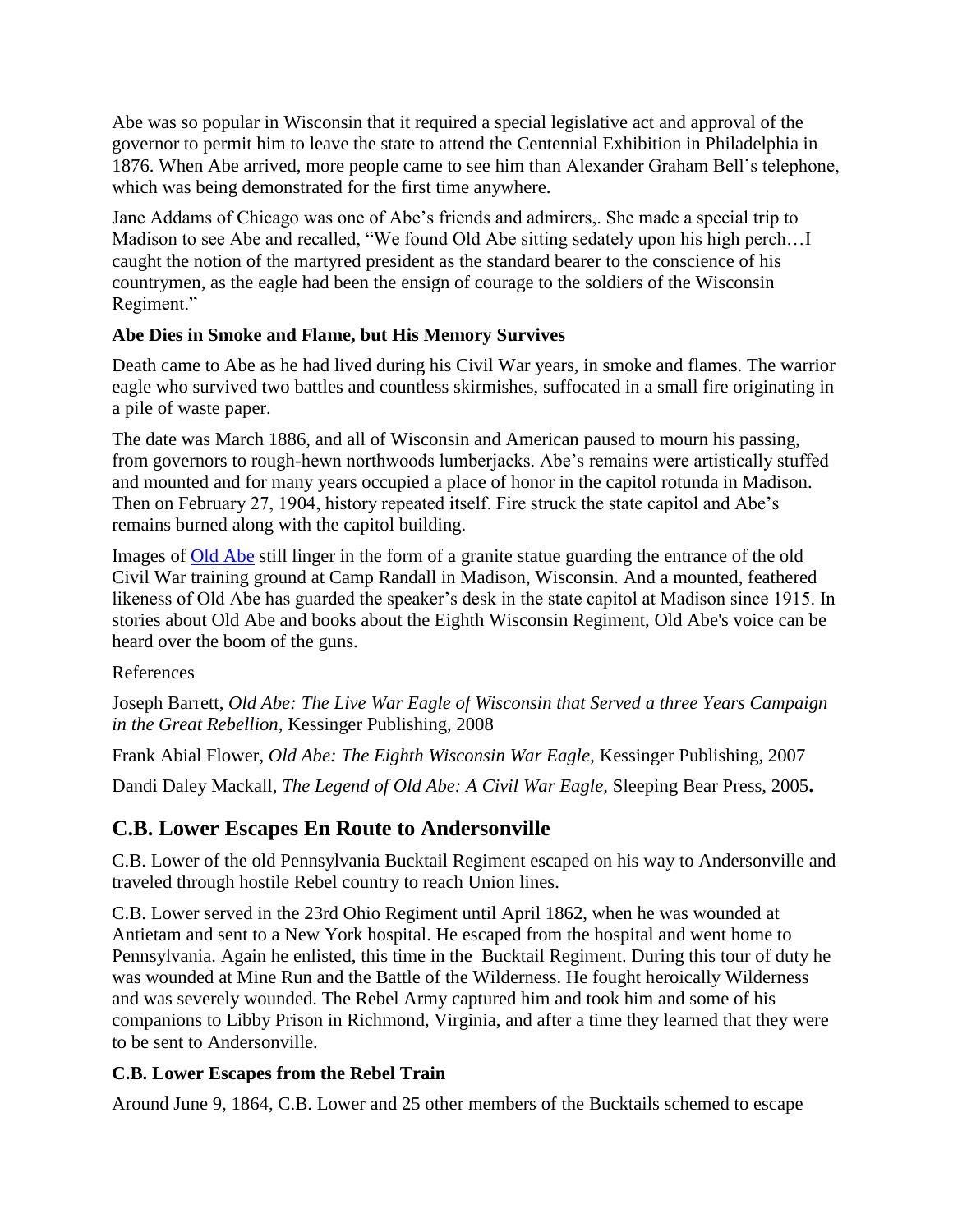from the cars while on the way to Andersonville. They decided to overcome the guards, bind and gag them, and leap from the cars. After leaving Burksville, Virginia, Lower took a spot near the door of the boxcar just beside one of the guards. Then just as C.B. Lowe was about to attack the guard, he got word that the escape attempt had been called off.

C.B. decided to escape anyway. The weather was warm and the guard allowed the box car door to stand open, resting his gun across the door. C.B. caught hold of the gun and thrust it to one side. He leaped into the darkness. Tumbling and rolling, he found himself hurtling down an embankment. He heard the guard yell and then with a rush and a roar the train swept out of sight. Getting slowly to his feet, C.B. felt himself all over. He was slightly bruised, somewhat scratched and significantly scared. He had broken open the wound he had received at Wilderness.

## **C.B. Decides to Travel North to the Union Lines**

C.B. was alone and unarmed in the middle of Rebel Country. He looked up at the starry sky and found the North Star. He decided to travel until he had crossed the East Tennessee Railroad and then go west until he reached the New River and follow it down to the Kanawha.

During the next five days and nights, C.B. traveled north as fast as he could, narrowly missing capture many times. On the morning of the sixth day, a woman whose house he had stopped at to get something to eat told him that the Yankees were at Buckhannon, about 25 miles across the Blue Ridge. C.B. pushed ahead, keeping in the woods as much as possible. During the day he passed over the Great Otter Mountain or Big Peak, in the evening about an hour before sundown, he came into a valley. There was nothing between him and the Union General David Hunter's forces now but the Blue Ridge, which he determined to cross during the night.

#### **Near Capture in the Valley of the Blue Ridge**

In the valley, C.B. Lower saw a log cabin and he asked the woman in the cabin for something to eat. He told her that he was an escaping Union prisoner making his way north. While they were talking, he spotted a Confederate guerilla coming around the corner of the cabin with a musket in his hand. C.B. surrendered to the guerilla and the woman brought him a piece of corn bread to eat on his journey back to Andersonville.

The woman handed the other piece of corn bread to the Confederate guerilla who stood with his gun lying across his left arm. Just as the guerilla turned his eyes from C.B. and reached out his right hand to take the corn bread, C.B. sprang on his back and with both hands caught hold of his gun.

Reinforcements for the guerrilla came from an unexpected source. As C.B. Lower put it, he found himself "clasped in an embrace which under other circumstances would not have been regarded as a hostile maneuver. The only thing left for me to doj was to beat a retreat and take the chances of a shot."

#### **C.B. Escapes to General David Hunter's Union Lines**

Next, C.B. skipped his hand down the gun barrel, cocked the piece, and pulled the trigger, thinking that perhaps he could fire it off and get out of sight before the Rebel guerilla could reload. The gun misfired. "So I bore myself away from those loving embraces and fled," C.B. said.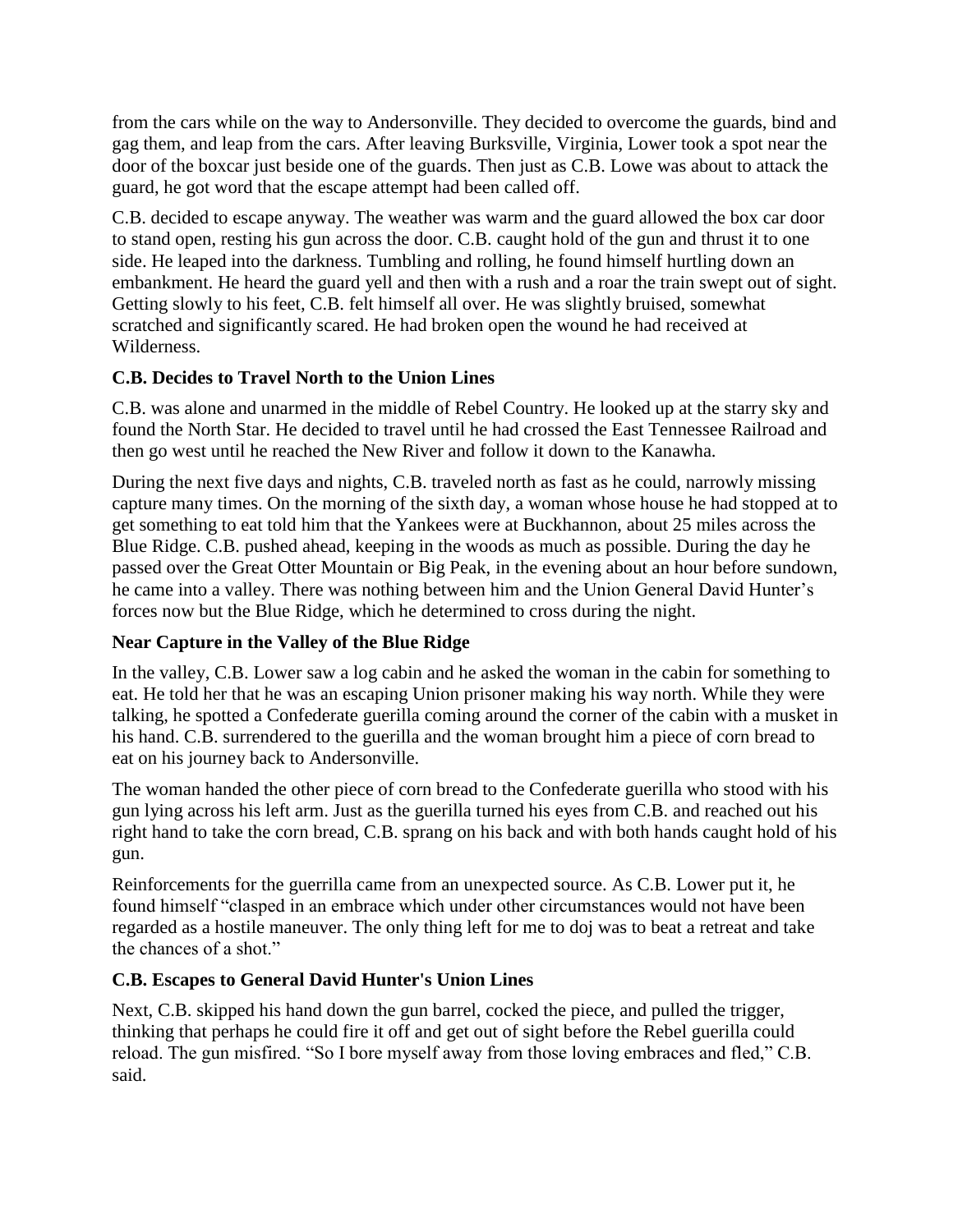The Rebel guerrilla followed at some distance calling upon C.B. to halt of he would shoot. C.B. heard the cap snap, but the gun again misfired and in another moment, CB. was over the fence into the woods. C.B. traveled all night and in the morning about daylight came upon [General](http://books.google.com/books?id=g7ABIgo_yDgC&pg=PA596&lpg=PA596&dq=general+hunter+civil+war+genera&source=bl&ots=wKzk-StnCy&sig=jrUexkBRHN2VWWT-wvxZbLIGIE8&hl=en&ei=8YDIS6fTNInCNZfG5IwJ&sa=X&oi=book_result&ct=result&resnum=4&ved=0CBAQ6AEwAw)  [David Hunter's p](http://books.google.com/books?id=g7ABIgo_yDgC&pg=PA596&lpg=PA596&dq=general+hunter+civil+war+genera&source=bl&ots=wKzk-StnCy&sig=jrUexkBRHN2VWWT-wvxZbLIGIE8&hl=en&ei=8YDIS6fTNInCNZfG5IwJ&sa=X&oi=book_result&ct=result&resnum=4&ved=0CBAQ6AEwAw)ickets and was soon safely in the Union camp. He went with the army to Lynchburg, back to Charleston and then home to Pennsylvania.

After a short rest, he rejoined his regiment in front of Petersburg, and participated in every battle until Lee surrendered. In the winter of 1865, he received a furlough for meritorious conduct in making his escape from the enemy and not adding another Union statistic to Andersonville.

#### References

Richard Duncan, Lee's *Endangered Left: The Civil War in Western Virginia,* Louisiana State University Press, 1991

Scott C. Patchan*, Shenandoah Summer: The 1864 Valley Campaign*, University of Nebraska Press, 2007.

# **Tod Carter Escapes En Route to Johnson's Island**

Captain Tod Carter, Confederate States Army, captured at Missionary Ridge, was one of the more than 6,100 Confederate prisoners that General Ulysses S. Grant sent north after the battles around Chattanooga, Tennessee. Captain Carter's trip toward Johnson's Island was just the beginning of a southward journey that led him home to Franklin, Tennessee.

# **Tod Carter Enlists in the Twentieth Tennessee Regiment**

Tod enlisted in the Twentieth Tennessee Regiment, in a company formed by his older brother Moscow. His brother, Colonel Moscow Branch Carter mailed a letter to Tod from Nashville, Tennessee, on March 4, 1864. The letter gives more details of Tod's capture. It is addressed to Capt. Tod Carter, Prisoner of War, Johnson's Island, Ohio, Block 8, Mess No. 1. After describing the Union occupation of Franklin, Tennessee, Moscow adds, "I have a little piece of news you many never have heard before. After your capture, your horse swam the river, and returned to camp in full rig. The boys thought for a long time you were killed, seeing your horse without you."

But Tod wasn't at Johnson's Island to read his brother Moscow's letter postmarked May 4, 1864. Family tradition said that Tod made a daring escape "while crossing the State of Pennsylvania en route to a northern prison." Riding on a moving train in the darkness of a northern night, Tod pretended to be asleep, with his feet resting in the train window and his head in his seat companion's lap.

# **Tod Escapes from the Train on the Way to Johnson's Island**

When the guard looked the other way, Tod's companion shoved him out the train window! The conductor stopped the train and a search party scattered through the countryside to look for him. A northern farm couple befriended Tod and in disguise, he traveled up the Ohio and Mississippi Rivers to Memphis, Tennessee. From Memphis, he traveled to Dalton, Georgia, where his Twentieth Tennessee Regiment still lay encamped.

Seven months later on November 28, 1864, Tod clung to a scrap of tablet paper signed by his commanding officer giving him permission to advance ahead of his brigade to visit his home and family in Franklin, Tennessee, less than twenty five miles away.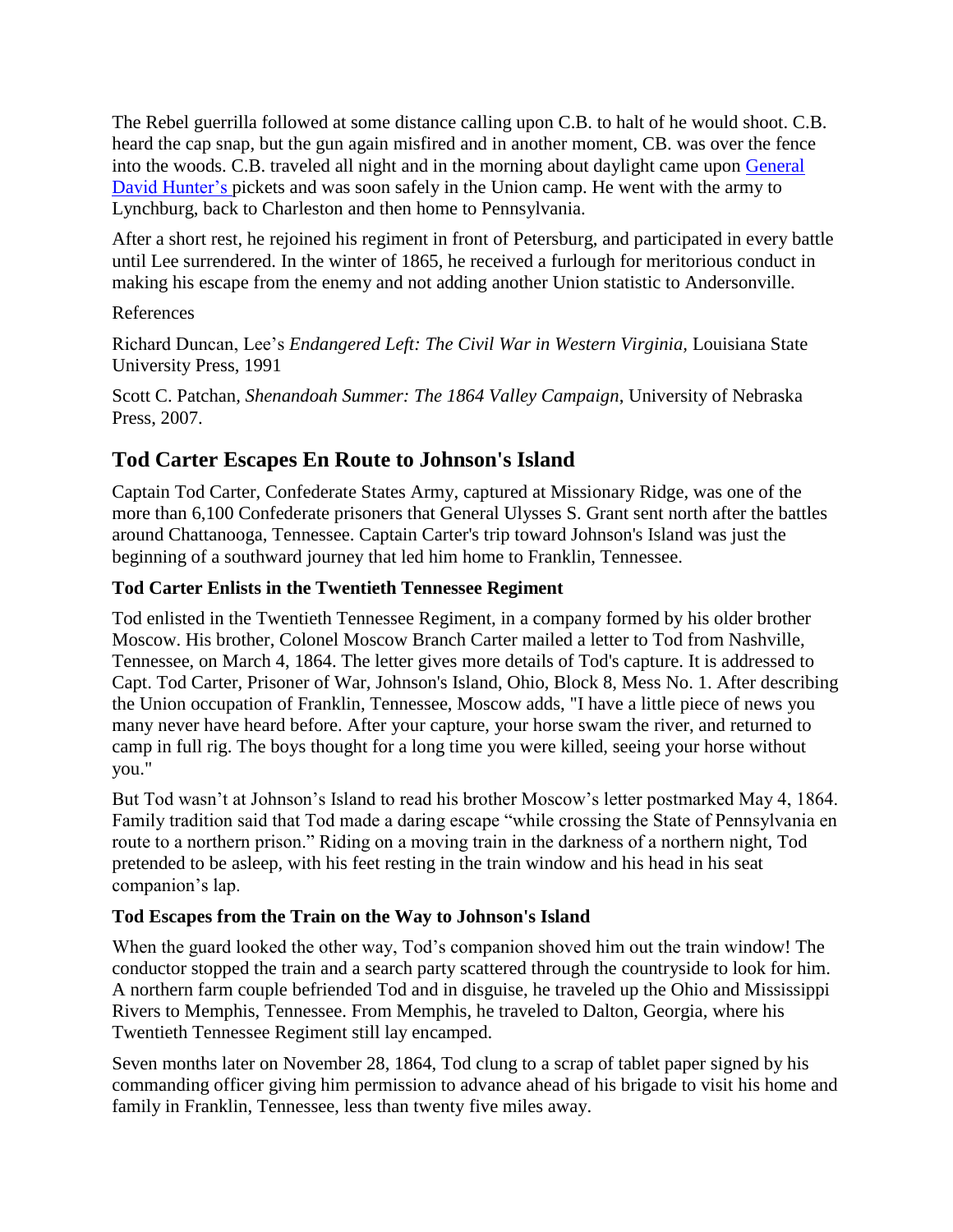At home waited his father, Fountain Branch Carter, 67. His older brother, Colonel Moscow Branch Carter, a prisoner of war at home on parole for about a year, waited. At home waited his four sisters and his beloved sister-in-law, nine nieces and nephews all under twelve years old. At home waited the hams and bacon in the smoke house and the good meals his servants prepared in the kitchen in the yard.

## **The Union Army Waits for Tod at His Home in Tennessee**

At home also waited the Union Army. A Union Army of about 24,000 men under General John M. Schofield marched to join the forces of General George H. Thomas at Nashville. It encountered the Confederate Army under General John B. Hood and the battle of Franklin, Tennessee took place the next day, November 30, 1864.

General Cox of the Union army commandeered the Carter House to become the Federal Command post. His family managed to warn Captain Carter away just as he had stopped at the garden gate. Tod's duties as an Assistant Quartermaster were non-combatant, but no power on earth could keep him out of the battle. The Yankees had built breastworks across his father's farm and overrun his home. Worse yet, he feared for the safety of his family in the bombardment.

#### **Tod and Rosencrantz Lead a Charge Against the Yankees**

Astride his horse, Rosencrantz, Captain Tod Carter dashed through the Yankee works under the guns of the Twentieth Ohio Battery. About five o'clock in the evening, he was leading the charge in the center of Bate's Division when his horse Rosencrantz plunged, throwing Tod over his head. Tod hit the ground and lay very still. He had been mortally wounded about 525 feet southwest of his home. Shortly after midnight the soldiers from both sides left the battlefield, leaving their dead and wounded.

#### **The Carter Family Finds Tod**

The Carter family and their servants and their neighbors, the Albert Lotz family emerged from the cellar, unharmed and thanking God for their deliverance. Before they could finish their prayers, a Confederate soldier brought the news that Captain Tod Carter lay wounded on the field. His family climbed over the breastworks and trenches carrying lanterns. Just before daybreak they found Tod, lying on the cold ground, deliriously calling his friend Sgt. Cooper's name. Nearby lay his horse, Rosencranz, gray and powerful even in death.

Nathan Morris, Captain of Litter bearers, a Mr. Lawrence and a Mr. L.M. Bailey of Alabama carried Tod into the debris filled family room wrecked by shot and shell and laid him upon the floor. The regimental surgeon Dr. Deering Roberts probed for the bullet in Tod's head while his young nieces Alice Adelaide McPhail and Lena Carter held a candle and small lamp. Despite the efforts of his family and Dr. Roberts, [Tod Carter d](http://tennessee-scv.org/Camp854/todbio3.htm)ied on December 2, 1864, at the age of twenty four. He died in the front sitting room across the hall from the room where he was born.

#### References

James L. McDonough, Thomas L. Connelly, *Five Tragic Hours: The Battle of Franklin,* University of Tennessee Press, 1983

James R Knight, *The Battle of Franklin, Tennessee: When the Devil Had Full Possession of the Earth,* The History Press, 2009.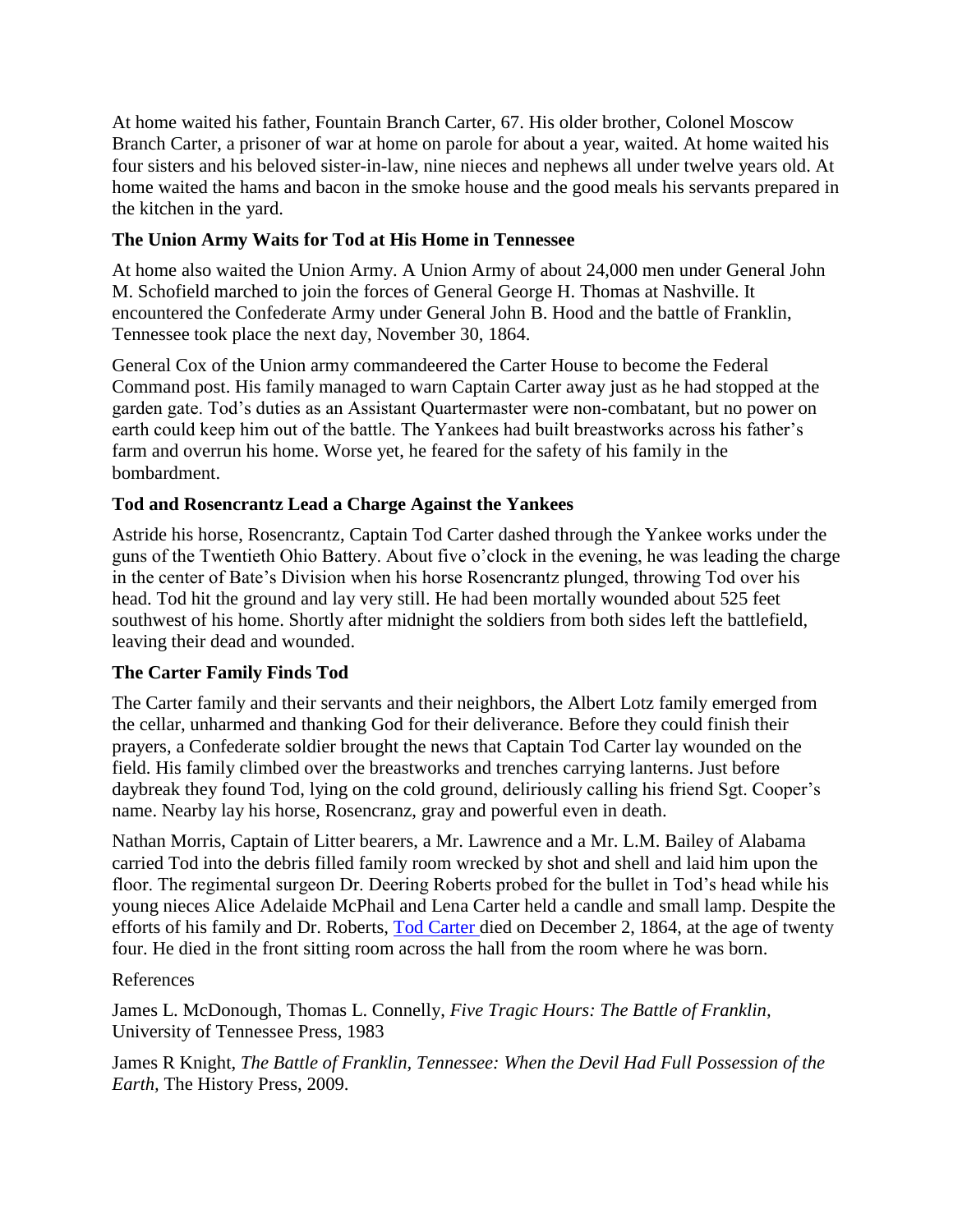# **Captain Bill Driver and "Old Glory"**

Captain Bill Driver handed "Old Glory" to his daughter Mary Jane and said, "Cherish it as I have cherished it for it has been my friend and protector around the world."

William Driver was born on March 17, 1803, in Salem, Massachusetts, and he died in Nashville, Tennessee in 1886. He lived a life filled with adventure and he deeply loved the Union, enough to defy the members of his family who equally loved the Confederacy. The flag that he called "Old Glory" has been the center of both controversy and unity.

## **William Driver Goes to Sea**

One Sunday in 1817, fourteen-year-old William Driver was supposed to be on his way to Sunday School in his home town of Salem, Massachusetts. Instead, he went down to the harbor. By sheer determination and persuasion, he talked himself into the position of cabin boy and was on the high seas by nightfall. Eight years later, Bill sailed back into Salem harbor as captain of his own ship, *The Seawood*.

## **Captain Driver Acquires "Old Glory"**

In 1827, Bill married Martha Silsbee Babbage and they eventually had three children.A version of the story of how Captain Driver acquired his flag goes that the women of Salem including his mother, sewed him a flag with 24 stars . As he was about to sail out of Salem, Massachusetts, harbor, the sailors aboard his ship, the whaler *Charles Doggett*, hoisted the flag to the mast head of his ship. "There goes Old Glory," Captain Driver exclaimed and from that moment on "Old Glory" accompanied him on all of his voyages.

Captain Driver made his longest voyage in 1831-1832, when he sailed the *Charles Doggett* to the South Pacific. During a port of call at Tahiti, he met some of the descendants of the *H.M.S. Bounty* crew. They had moved to Tahiti from Pitcairn Island where the mutineers who had taken control of the *Bounty* had marooned them. They wanted to leave Tahiti, so they asked Captain Bill Driver to give them passage back to Pitcairn Island. During the return passed, Captain Driver slept on the deck of the *Charles Doggett* so the women and children could sleep in the bunks below. Altogether, "Old Glory" and Captain Driver sailed twice around the world and once around the continent of Australia.

#### **Captain Driver, His Children, and "Old Glory" Move to Tennessee**

In 1837, Captain Driver's wife Martha died and he quit the sea to take care of his children. He moved to Nashville, Tennessee, where several of his brothers lived, taking his belongings, his three children and "Old Glory" with him. In 1838, Captain Driver married Sarah Jane Parks in Nashville and eventually they had eight children.

On every patriotic occasion in town, Bill Driver proudly flew Old Glory from his front porch. By 1860, Captain Driver felt that "Old Glory" looked as frayed as he felt on some days. The versions of the story differ as to what he did to revitalize "Old Glory." One version of the story says that he replaced the original with another flag. Another version says that he had his wife Sarah Jane and his daughter Mary Jane take the flag apart, cut off the raveled and frayed seams, replace the old stars and add new ones to make a total of 34 – the correct number for 1860.

# **Captain Driver Remains a Loyal Union Man**

When Tennessee seceded from the Union in 1861, Captain Driver remained a loyal Yankee, even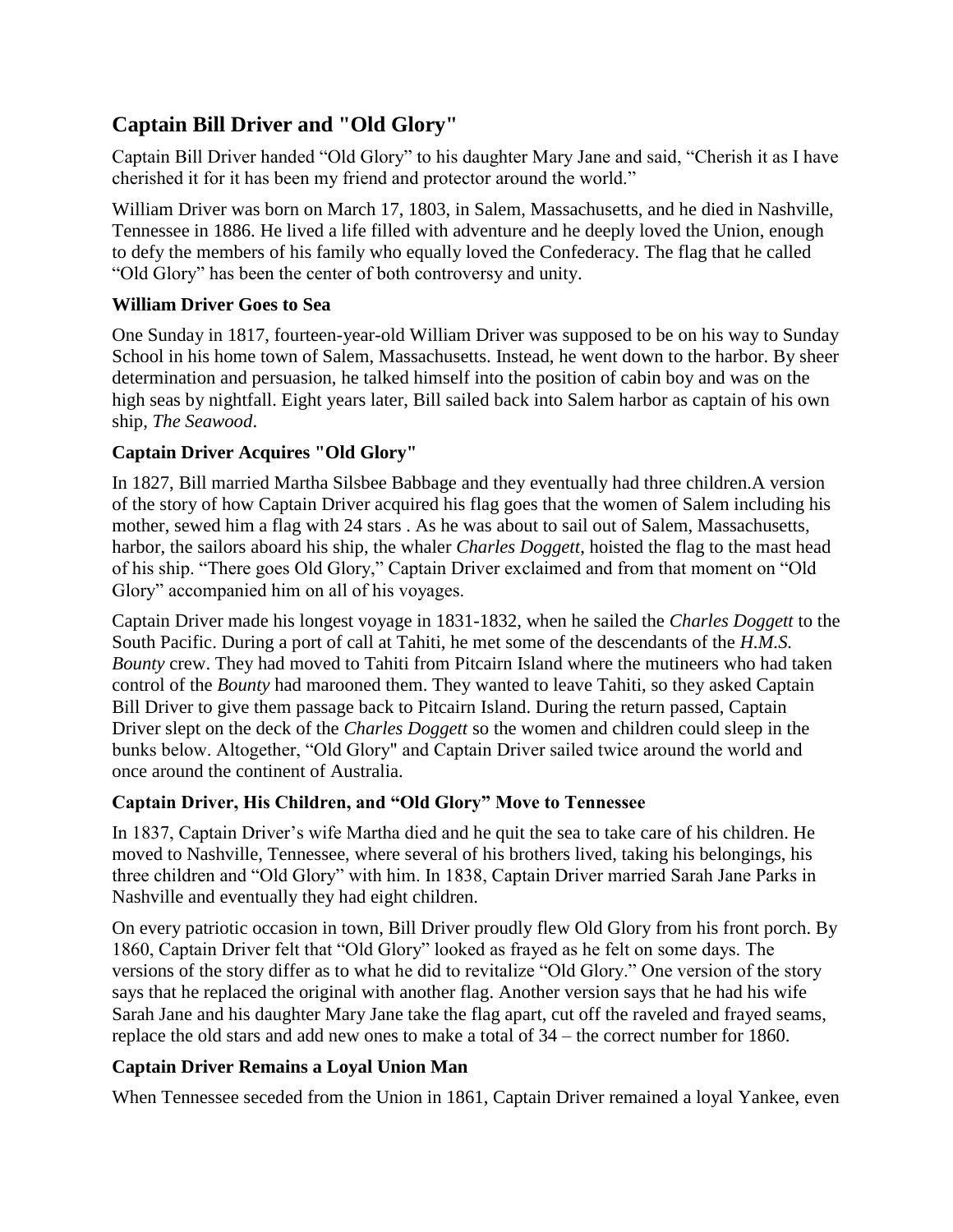though his sons joined the "Boys in Gray." When Union flags in town were mysteriously torn and burned, Captain Driver decided to protect "Old Glory" and the flag disappeared from his front porch. Confederate troops in Nashville searched the Captain's house for "Old Glory" several times, but never found it.

Finally, when Brigadier General Nelson's wing of the Union troops marched victoriously into Nashville on February 25, 1862, Captain Driver marched alongside them. He hurried into his house and emerged carrying an old quilt. There, between its folds, nestled "Old Glory". Escorted by Union soldiers Captain Driver marched to the Tennessee Capitol building with "Old Glory" in his arms. He climbed to the dome and triumphantly hoisted his flag to the top.

*[The New York Times](http://query.nytimes.com/mem/archive-free/pdf?_r=1&res=990CEFD81530E733A25750C2A9649C946397D6CF)* story reports that same night a heavy wind came up and Captain Driver took down the original flag the next morning and sent up a new flag in its place. He gave this second flag to the Sixth Ohio Regiment when it left Nashville for home. The soldiers put the flag in the rear of a baggage wagon where a mule discovered it and ate it!

## **Despite Differences, "Old Glory" Is the Symbol of All Americans**

Captain Bill Driver died in 1886, and he is buried in City Cemetery in Nashville under a marker that he designed himself- a ship's anchor leaning against a vine covered tree. Captain Driver's family disputed who owned the original "Old Glory". Family records indicate that Captain Diver's daughter, Mary Jane Roland and her cousin Harriet Ruth Waters Cooke bitterly disputed who possessed the original "Old Glory." *The New York Times* version of the story says that Harriet Ruth Waters Cooke, a cousin of the family, had the flag and she in turn presented it to the Essex Institute at Salem, Massachusetts.

Other versions of the story say that Captain Bill Driver gave "Old Glory" to his daughter Mrs. Mary Jane Roland in 1873. In turn, Mary Jane gave "Old Glory" to President Warren G. Harding in 1922. President Harding presented it to the Smithsonian Institution and it remains there today.

#### References

Tennessee State Library and Archives, Nashville, Tennessee. William Driver Papers. 1803-1886.

Alan Bostick. March 19, 2006. "See the flag that few around the world." The Tennessean, Life section, p. 5.

*So Proudly We Hail: the History of the United States Flag"*, by Rear Admiral William Rea Furlong and Commodore Byron McCandless, with the editorial assistance of Harold D. Langley, Smithsonian Institution Press, 1981. PP. 204-205.

*"Old Glory: The True Story",* by Mary J. Driver Roland, daughter of Captain William Driver. Printed for the author, 1918.

*"The Driver Family Descendants of Robert and Phebe Driver"* (Harriet Ruth (Waters) Cooke, pub. 1889:

# **Violets for Valor - Two Fathers in the Civil War-Fate United Bereaved Fathers James Scott and Abraham Lincoln**

Catharine Scott Cummings and her father, James Scott, never dreamed that President Abraham Lincoln would touch their lives and that they would be part of his legacy.

Catharine Scott, the daughter of staunch Yankees James and Sarah Scott, of Peterborough, New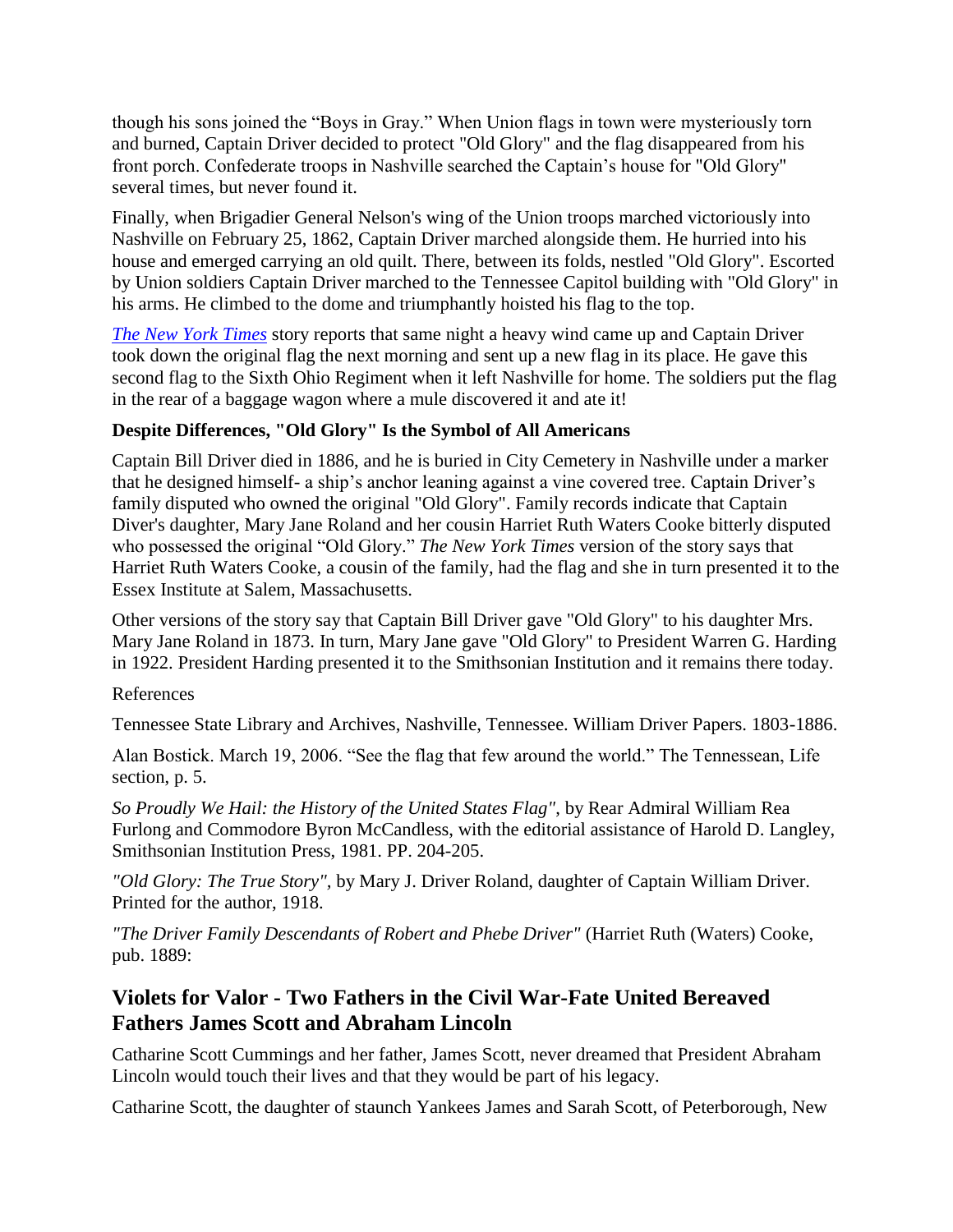Hampshire, was born on December 3, 1842. On December 1,1861, she married Major John A. Cummings of the Sixth New Hampshire Regiment and by August 1862, Confederate sympathizers had buried her on the Potomac shores of Maryland.

#### **Three Wives Journey to Newport News**

In July 1862, the Sixth New Hampshire proceeded with other troops to the Peninsula of Virginia and joined General George McClellan in his retreat from the Army of General Robert E. Lee. Lieutenant Colonel Charles Scott was not related to Catharine or her family, but he too, was an officer of the Sixth New Hampshire Regiment and he fell sick with a combination of measles, fever, and black dysentery at Newport News, Virginia. Lieutenant Colonial Charles Scot's wife, Catharine Scott Cummings the wife of Major Cummings, and the wife of Major Dort, arrived safely at Newport News. His wife's cheerful presence and careful nursing restored Lt. Colonel Scott to good enough health to be transferred to Washington.

The Scotts, the Cummings, the Dorts and their child, 254 soldiers, and four officers and crew embarked on the steamer *West Point* on Tuesday, August 11, 1862, to make the voyage down the Potomac from Hampton Roads to Washington, D.C. At Fortress Monroe, the *West Point* took on 17 men, making a total of about 280 people aboard.

About 8 o'clock on the night of Wednesday, August 13, 1862, the steamer *Peabody* collided with the *West Point* near Ragged Point on the Potomac River. Captain J.E.G. Doyle estimated that she would sink in less than ten minutes. The *Peabody* was partially disabled and could only help with the small boats. Altogether, about 73 people were killed and 203 people were rescued.

## **The West Point Sinks and the Wives Are Lost**

During the confusion, Lt. Colonel Scott, Major Dort, and Major Cummings became separated from their wives. The steamer crew picked up Lt. Colonel Scott from the water, and he launched a desperate effort to find his wife. Soon, he knew that he had no hope of pulling her alive from the water. The *West Point* sank in four fathoms of water about one and one half miles from the Maryland shore. A few planks from her decks were all that floated on the surface of the Potomac.

Although the people along the shore sympathized with the Confederacy, they helped Colonel Scott search for his wife's body. The *LaBelle Mirror*, a small newspaper, later described the scene: "The grey, sullen river refused to give up its dead and the young officer, half frantic with grief, was compelled to go on to Washington."

Within a week, Lt. Colonel Scott received word from Hampton Roads that the body of his wife had been washed ashore and the Confederates who found her body had performed the necessary duties and buried her. Before he could leave to claim her body, the War Department issued orders prohibiting all communication with the Peninsula so that important Union military secrets would not be leaked to the Confederacy. Colonel Scott appealed to Secretary of War Edwin Stanton for leave to return to Virginia to claim his wife's body, and although Secretary Stanton sympathized with Lt. Colonel Scott's situation, he refused permission.

#### **Soldier Scott Goes Home and Civilian James Scott Goes to Washington**

According to the *[New York Times](http://query.nytimes.com/mem/archive-free/pdf?res=9A04E4DB1739E533A25753C1A9639C94649FD7CF)* version of the story, Lt. Colonel Scott returned home to Peterborough, New Hampshire, and James Scott, the father of Catharine Cummings, decided to travel to Washington and get the necessary permission to bring back the bodies of his daughter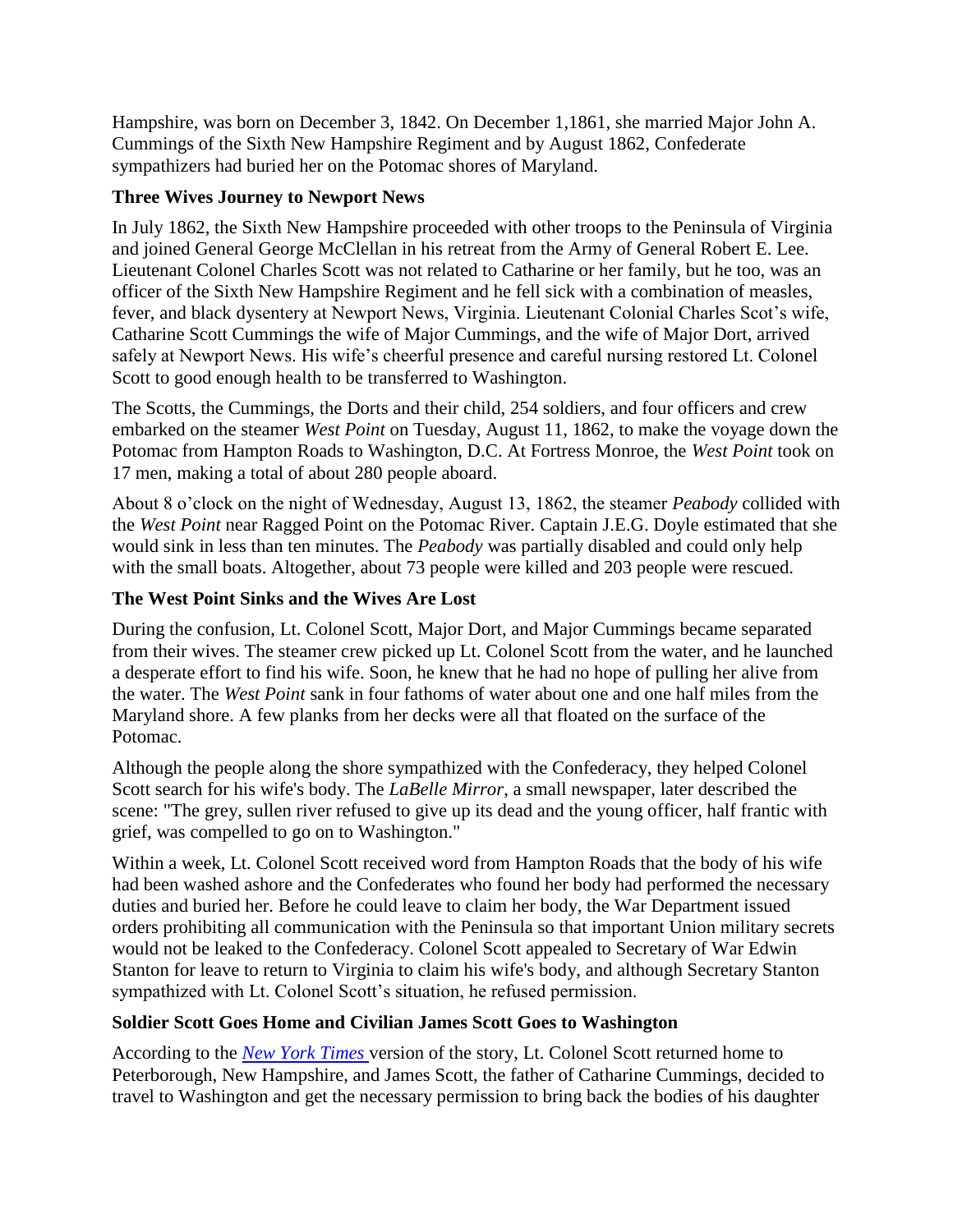and Mrs. Charles Scott. He arrived in Washington and sought permission from Secretary of War Stanton to ride down the Potomac on a federal transport so he could search for the bodies.

James Scott knew that President Lincoln was spending Sunday at Soldiers Rest, his retreat cottage a few miles outside of Washington D.C. Scott traveled there and approached the President and the President, weighted down with war worries, impatiently refused his request and told him to go to Secretary Stanton.

Dismayed and disheartened, James Scott returned to his hotel room and later a messenger knocked on the door and told him that the President of the United States was waiting below to see him. James Scott hurried downstairs and he and Lincoln talked like fathers about their wives and children. President Lincoln undoubtedly talked about his son Eddie who died in 1850, and Willie who had just died six months ago in February 1862. When the President got up to leave, he told James Scott to go to Secretary Stanton.

#### **James Scott Brings His Daughter Home**

James Scott went to Secretary Stanton again, and Stanton again refused, remarking that President Lincoln was always doing something to demoralize the service. Scott returned to the President and told him what his Secretary of War had said. "Demoralizing the service!" President Lincoln exclaimed."We will see about it."

He wrote a mandatory order to Secretary Stanton, requiring him to furnish a pass, transportation to the scene of the disaster, and all necessary assistance to find the bodies. James Scott finally found himself aboard a federal ship cruising the Maryland shore in the vicinity of the wreck of the *West Point*. He questioned the citizens of the area about where the bodies were buried and finally located them and took them back home to New Hampshire.

The *La Belle Mirror* concludes its story with a touch of Nineteenth Century sentimentality. "Away up in a New Hampshire church yard there is a certain grave carefully watched and tended by faithful love. But every April time the violets on that mound speak not alone of the womanly sweetness and devotion of her who sleeps below - they are tender and tearful with the memory of the murdered President -- the year round."

References

["Dreadful Disaster on the Potomac." New York Times.](http://query.nytimes.com/gst/abstract.html?res=F10D10FB3E5B16768FDDAC0994D0405B828AF0D3)

["Mr. Lincoln's Humanity." New York Times](http://www.archive.org/stream/abrahamlincolnba00alge/abrahamlincolnba00alge_djvu.txt)

History of the Town of Peterborough, New Hampshire

# **Sallie - The Civil War Warrior**

…"She was buried where she fell, by some of the boys, she…who so long had shared with them the toilsome march and perils of battle…" Soldier, Eleventh Regiment

In May 1861, the Eleventh Regiment, Pennsylvania Volunteers enlisted for three months and occupied the fair grounds near West Chester, Pennsylvania. One sunny morning a civilian came to the quarters of First Lieutenant William R. Terry, Company I. The civilian said that he had brought the lieutenant the pup he had promised him. Out of the basket he pulled a little puffy, pug nosed black muzzled dog about four weeks old. She was a brindle bull terrier of a fine breed and could barely toddle on her short and clumsy legs.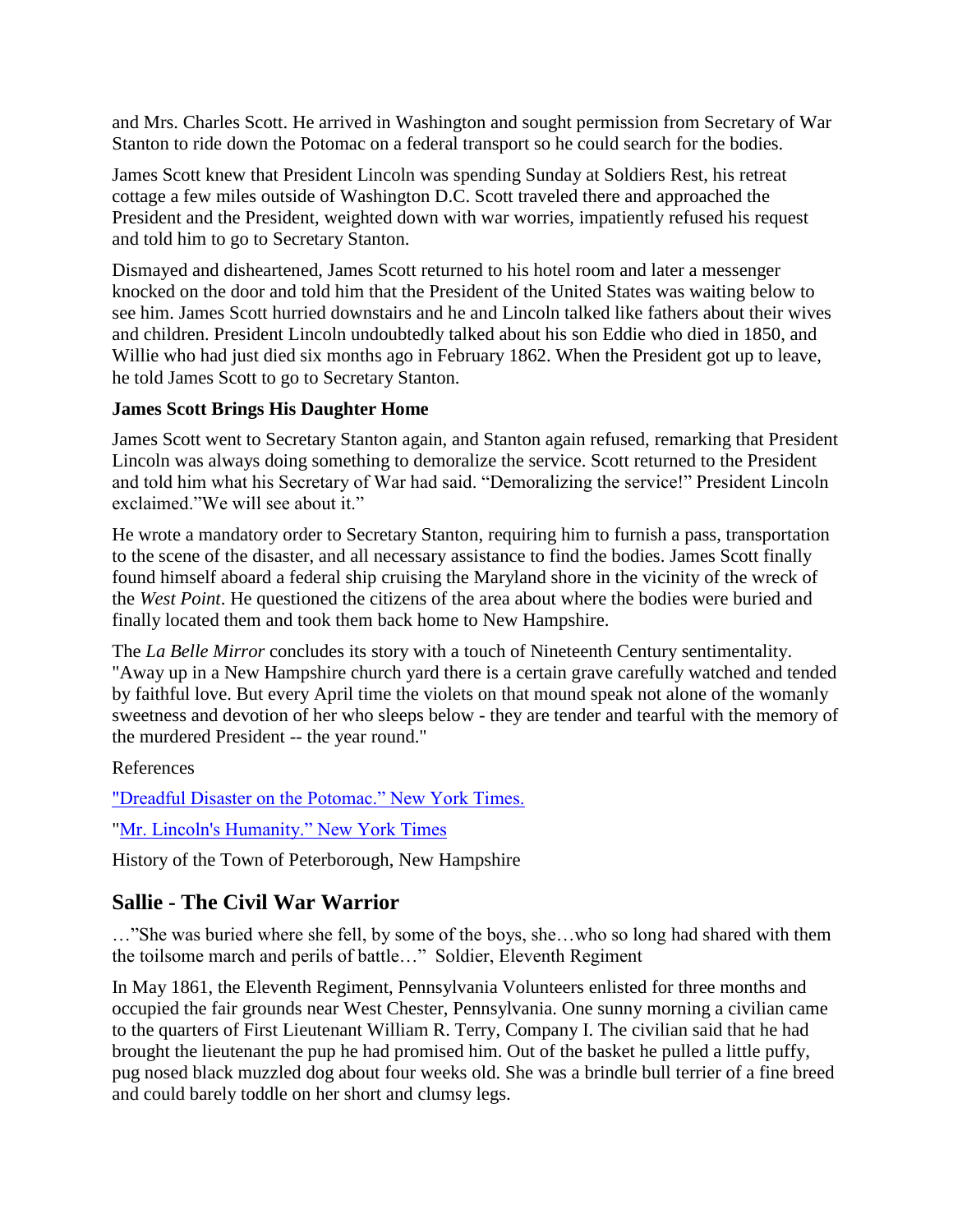#### **Sallie Becomes a Soldier in the Eleventh Pennsylvania Regiment**

Lieutenant Terry took the puppy into his quarters and made her a nest under his bunk. He fed her, cared for her, and named her Sallie. Sallie rapidly adapted to camp life and thrived. She enjoyed milk and soft bread which came in plentiful supply, and the only work she had to do was eat and sleep snugly rolled up in her bed or loll lazily on a blanket. Everyone in camp loved her and petted and played with her.

When the three month term of the Eleventh Regiment had expired, Sallie, as everyone called her, had grown to a respectable size and could well take care of herself. When the Eleventh Regiment reorganized for three years' service, Sallie reenlisted with Company I.

The Eleventh Pennsylvania spent the winter of 1862, doing provost-guard duty at Annapolis, Maryland, drilling, performing fatigue duty at the Naval Academy, and guarding the Annapolis Branch Railroad. Sallie took part in all of these duties, since she was a committed member of the regiment by now. She made new friends throughout the entire company.

#### **Sallie Recruits the Colonel's Horse and Marches into Battle**

Sallie also learned the soldier's life. She knew the roll of the drum at reveille, and was usually one of the first out of quarters to regularly attend the morning roll call. At the squad or company drills she patiently followed the particular soldier she had selected until the drill was over. When the regiment formed for battalion drill, she sought out the Colonel's horse, who soon began to recognize and watch for her. Sallie always led off with the Colonel's horse when the regiment moved and marched to the front line at the dress parade.

On April 10, 1862, the Eleventh left Annapolis for Washington. From Washington, the regiment marched to Manassas Junction, Falmouth, Aquia Creek, and back again by way of Alexandra to Manassas and Thoroughfare Gap, Front Royal and the Shenandoah. Leaving the Shenandoah, the Eleventh Regiment went to Warrentown and Waterloo and down to the Rapidan River. It fought the battle of Cedar Mountain and then participated in Pope's Retreat, Rappahannock and Bull Run.

Sallie joined all of this action, faithfully trotting along in the long and hurried marches by night and day. She came under fire for the first time at Cedar Mountain, stuck close by the colors at Bull Run, and fell back with the regiment to Centreville and Chantilly, South Mountain, and Antietam.

#### **From Fredericksburg to Gettysburg**

In all of the marches, movements and operations of the Eleventh Regiment – Mine Run, Burnside's advance in front of Fredericksburg again and at Chancellorsville – Sallie shared the fate of her regiment. She stayed with the regiment on the long and rapid march from the front of Fredericksburg to Gettysburg, and went into the first day's fight there.

During the repulse and falling back of the Eleventh's line through Gettysburg, she became separated from her regiment. Being unable or unwilling to pass the rebel lines, she returned to the crest of the hill where the Eleventh had fought. Seeking out the dead and wounded, she stayed with them, licking their wounds or patiently watching by their lifeless bodies.

On the morning of July 4, 1863, Captain Cook of the Twelfth Massachusetts and the Provost Guard came to the hill, searching for stragglers and prisoners. They found Sallie, and Captain Cook took her back with him to the brigade and her own regiment. The soldiers of the Eleventh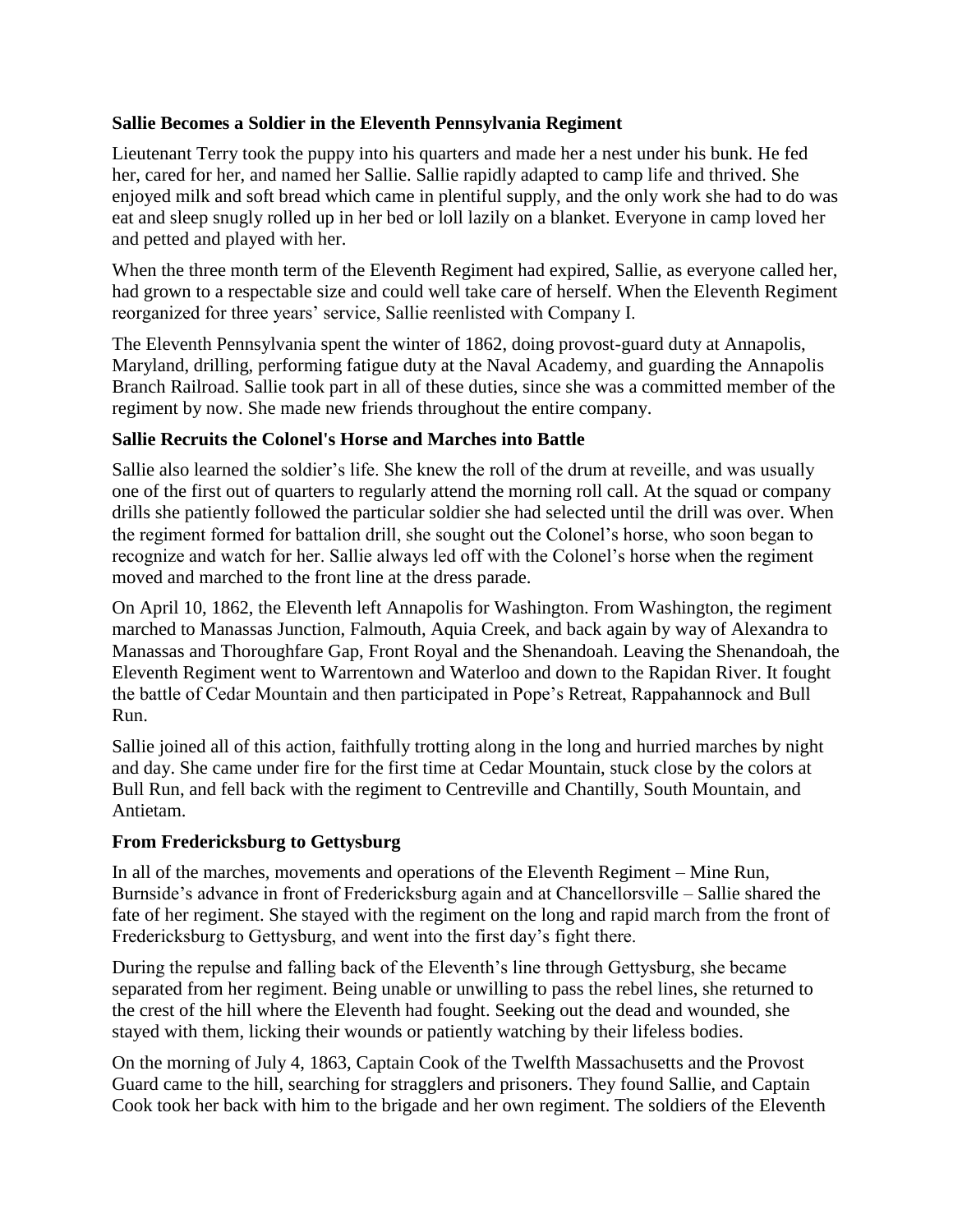speculated that she had not been captured or killed by the Rebels because she knew a Rebel uniform from the Yankee blue and would have given the Rebels a wide berth.

## **From Wilderness to Hatcher's Run**

Through the Wilderness, during the operations at the Weldon Railroad in 1864, the Hickford raid, and the siege of Petersburg, in November 1864, Sallie stayed with the men of the Eleventh, always in her place at the head of the column. She would announce its departure by barking and jumping at the horse of the officer in command until the line fairly started. Then she quietly trotted along, sometimes at the horse's heels, sometimes in the rear, or winding through the legs of the men in the middle of the column.

By now Sallie had grown to a medium size, squarely but handsomely built. Her coat was soft and silky, her chest broad and deep. Her head and ears were small and her eyes a bright hazel, full of fire and intelligence. She was active, quick, and had remarkable powers of endurance.

The night before Hatcher's Run, February 5, 1865, Sallie slept under the tent occupied by four men from Company D of her Eleventh Regiment. At intervals during the night she awoke them with a prolonged and mournful cry. The next day, February 6, 1865, two of the men were killed by Sallie's side on the field at Hatcher's Run and the other two were severely wounded. Sallie too, was killed.

In the close of his official report of the battle of Hatcher's run, the Adjutant General said, "Sallie was killed when the regiment was making its first advance upon the enemy. She was in line with the file closers when shot. We buried her under the enemy' s fire."

References

[History of Pennsylvania volunteers, 1861-5; prepared in compliance with acts of the legislature,](http://quod.lib.umich.edu/cgi/t/text/text-idx?sid=d90fb765cd0cf9e7bdb007dd740c9fa1&c=moa&idno=ABY3439.0001.001&view=toc%20)  [by Samuel P. Bates.](http://quod.lib.umich.edu/cgi/t/text/text-idx?sid=d90fb765cd0cf9e7bdb007dd740c9fa1&c=moa&idno=ABY3439.0001.001&view=toc%20) 

Tremain, Lyman. *Memorial of Frederick Lyman Tremain; Late Lieut. Col. of the 10th N.Y. Cavalry Who Was Mortally Wounded at the Battle of Hatcher's Run, Va*. General Books LLC, 2010.

# **Chapter Five : The Spanish American War**

# **John Kissinger Volunteers to Get Yellow Fever**

Indiana farm boy John Kissinger volunteered to be a human guinea pig in an Army experiment to collect data about Aedes Aegypti, the yellow mosquito.

In the year 1900, Major Walter Reed stood out among the group of surgeons battling to wipe the scourge of yellow fever from the earth.

In the year 1900, John Kissinger was a farm boy in Huntington, Indiana. He was born on the farm on July 25, 1877, and at 23, a private in the Indiana militia. With his unit, he came within a day's sailing distance of Cuba, but before he could fight in his front lines, the Rough Riders marched up San Juan Hill and the Spanish American War was over. He went home without seeing the enemy and without firing a shot.

# **John Kissinger Joins the Army and is Sent to Cuba**

One hour after he got home, John enlisted in the regular army, hoping to be sent to the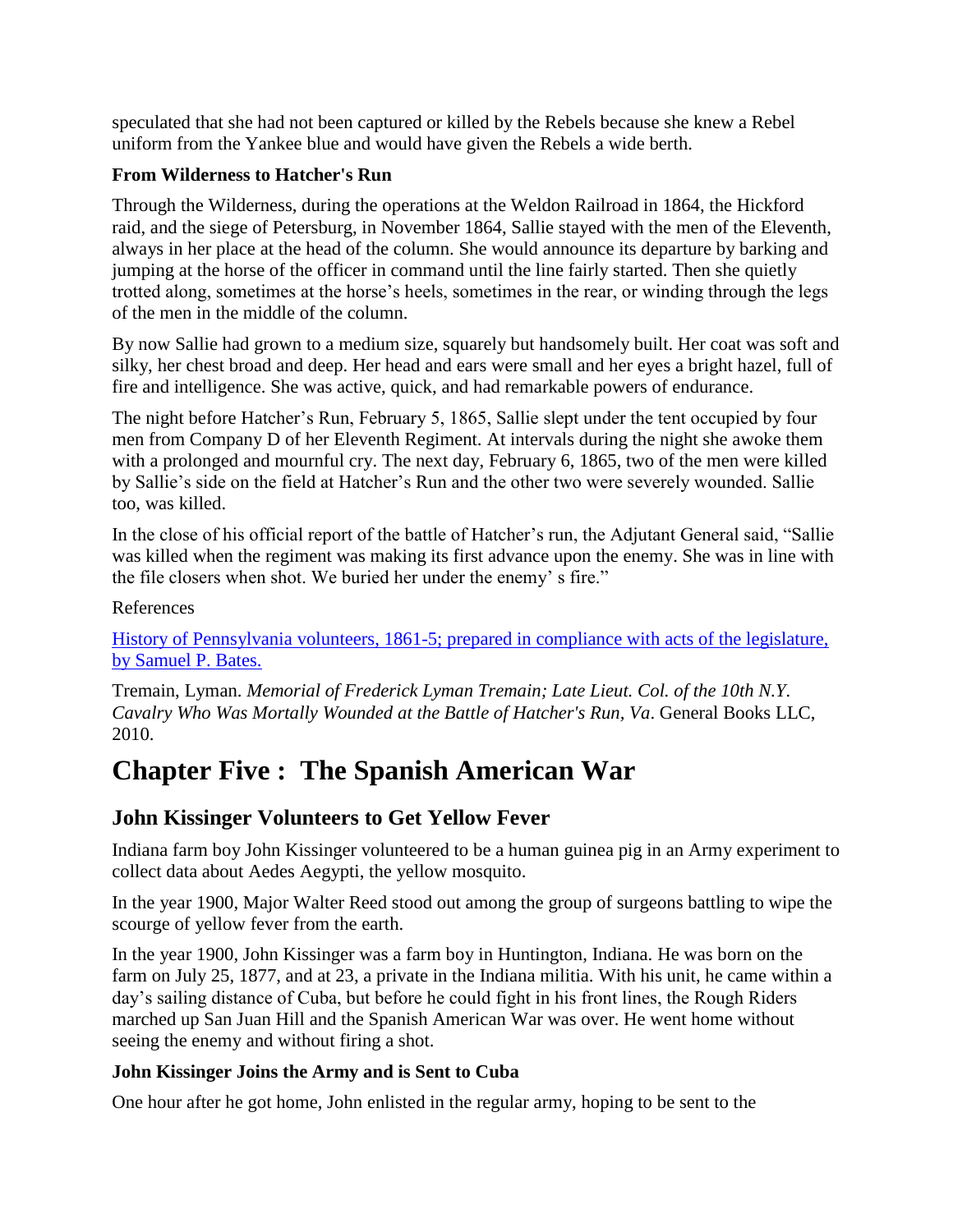Philippines where there was "real action." But one of his toes didn't work right and John was allowed to transfer to the Hospital Corps.

The Army marked him for Foreign Service and Private Kissinger was happy with this turn of events. Then he discovered that his foreign service wasn't going to be in the Philippines, but right on American's doorstep in Cuba. John landed in Cuba, disappointed, but still willing to cooperate.

# **In Cuba, Yellow Fever is the Enemy**

At this time in American history, the Army was busy cleaning up Cuba, which was torn by war and ravaged by disease. The campaign was more of a sanitary mission than a war, and the real enemy was yellow fever which killed more men than Spanish bullets.

Army physicians including Walter Reed, Jesse W. Lazear, James Carroll and Aristides Agramonte, had developed certain theories about yellow fever. They were convinced that its deadly germs were carried by a certain kind of mosquito, Aedes Aeypti, that infected humans. If the doctors could prove this, the disease could be controlled by killing the mosquitoes.

# **The Doctors Allow the Mosquitoes to Bite Them**

Dr. Lazear was the first to make the test. He allowed himself to be bitten by a germ carrying mosquito, contracted yellow fever and died. Dr. Carroll got the fever the same way and was deathly sick, but eventually he recovered.

While he was going about his duties as a hospital orderly, Private Kissinger overheard several doctors saying that they needed to experiment on a human being. All that night, Private Kissinger thought about the conversation he had overheard. The next morning, Private Kissinger went to Dr. Reed and volunteered for the experiment.

# **Major Reed Praises Private John Kissinger**

Seven days later, Private Kissinger lay in a hospital bed, racked with pain and burning with fever. The inoculation by the yellow fever mosquitoes had taken. In the eight days of his illness, the doctors learned more by studying Private Kissinger than they had discovered in eight years of experimentation. His commanding officer Major Walter Reed said of him, "In my opinion, his exhibition of moral courage has never been surpassed in the annals of the Army of the United States."

# **John's Health Suffers**

Then as far as Kissinger and the doctors knew, he recovered. At any rate, he was registered as "immune from yellow fever by previous attack," and was sent out to continue working as a hospital orderly. Utilizing the data they had gathered from Private Kissinger, the doctors fought and won the yellow fever mosquito war in Cuba and the soldiers came home.

[Private Kissinger t](http://news.google.com/newspapers?nid=950&dat=19440720&id=X-wLAAAAIBAJ&sjid=HVUDAAAAIBAJ&pg=2919,4084571)ook his honorable discharge and settled down again to life on an Indiana farm. But he wasn't as well as he had been when he went to war. His legs sometimes gave way under him and he was often weak and dizzy. Not strong enough to continue farming, he tried working in factories and restaurants. One day John fell to his knees and he couldn't get up. Spinal mellitus, brought on by the yellow fever, had paralyzed his legs.

# **John Kissinger Receives the Congressional Medal of Honor**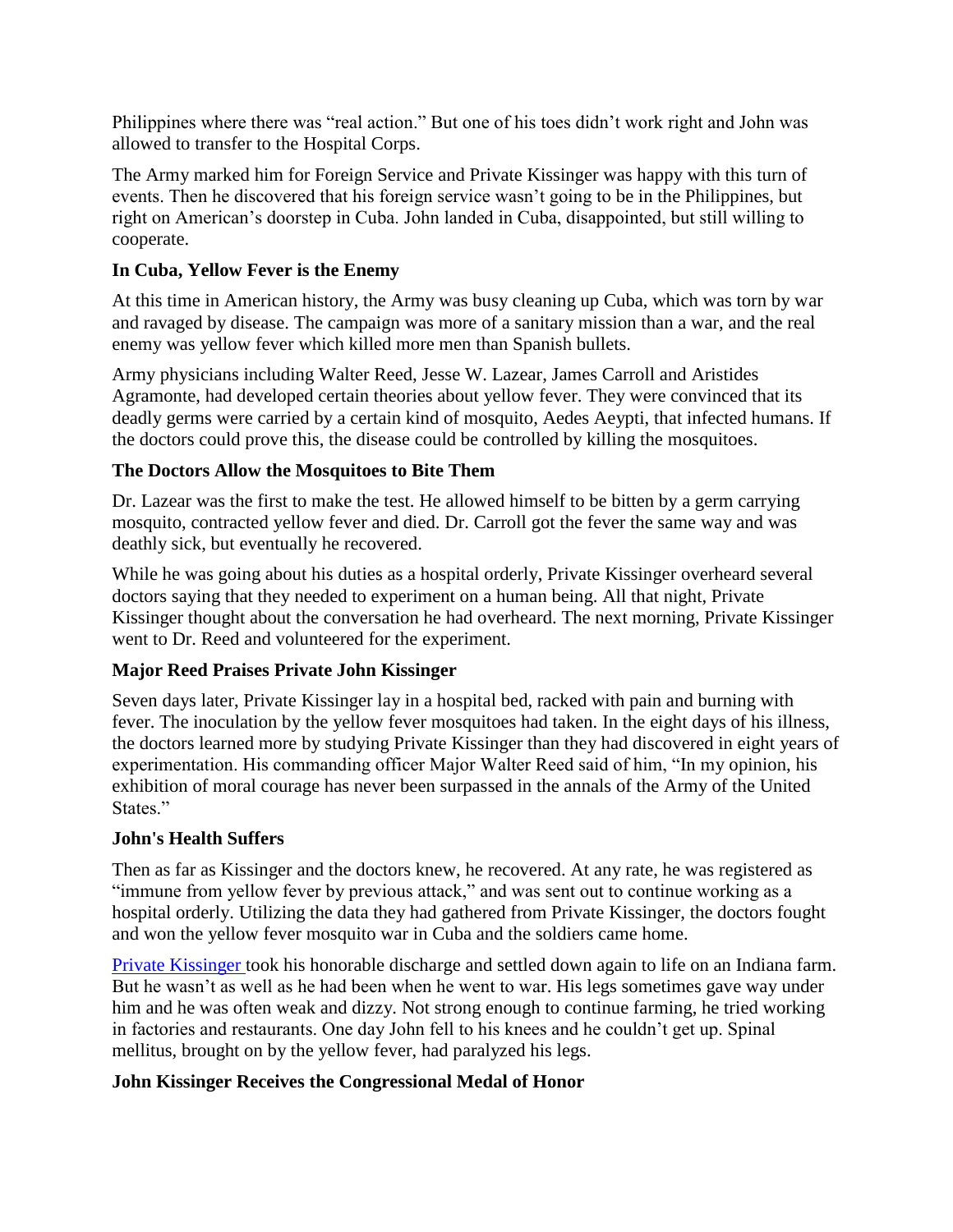This turn of events ended his work in the box factory, but John got around on knee pads made for him by a kindly leather worker and he and his wife took in washings. She also added to the family income by scrubbing floors.

When things looked darkest, friends came to John's rescue, among them, noted physicians from New York and Baltimore who realized the courageous sacrifice he had made for his country. They loaned him enough money to keep alive and finally succeeded in getting Congressional approval of a \$125 a month pension. In 1929, John received the Congressional Medal of Honor for his sacrifice for his country

# **Friends Help John and His Family Survive**

Through the American Association for Medical Progress, these same friends spearheaded a fund drive that raised \$6,000 to buy a home for John and his wife. Hundreds of dollars were contributed by sympathetic school children and by South American women who fully realized the horrors of yellow fever. There was even enough money to buy a cow, which John wanted more than anything else. John and his wife named the little cottage paid for by the fund drive, "Dream House." He fashioned a wooden, brightly painted Uncle Sam and fastened it to his mailbox with his own hands.

After thirteen years, John gradually regained the use of his legs. He taught himself to stand again and to walk after a fashion, although he had to be careful not to get overly tired. "I'm grateful things are looking better," he said.

# **John Lectures Across the Country**

[John](http://news.google.com/newspapers?nid=888&dat=19460716&id=WhIwAAAAIBAJ&sjid=204DAAAAIBAJ&pg=7237,1536725) Kissinger lectured all across the United States and appeared in several motion pictures. His finances improved enough for him to move to Tampa, Florida, where he died on July 13, 1946. To the end of his life, he believed that the sacrifice of his health was worth preventing millions of people from contracting yellow fever.

#### References

Molly Caldwell Crosby, *The American Plague: The Untold Story of Yellow Fever, the Epidemic that Shaped Our History*, Berkley Hardcover, 2006

Howard A. Kelly,*Walter Reed and Yellow Fever*, New Library Press, 2003

# **The Second Battle of Lake Erie, August 1903**

"Reckless Canadian" and "lawless American fishermen" fought a new battle of Lake Erie and came to a peaceful treaty resolution.

On March 7,1892, the Canadian Dominion government announced from Ottawa that it was placing three new cruisers on Lake Superior and Lake Huron to act as revenue cutters to protect Canadian fisheries from illegal and destructive gill and pound nets. The Government discretely didn't mention illegal American fishing in Canadian waters.

The boundary line on Lake Erie had long been a subject of dispute between American fishermen and Canadian authorities. Canadian maritime officials had seized and taken many American tugs to Canadian ports for alleged violations of the law that prohibited Americans from fishing in Canadian waters, prompting the *Toledo Blade* to write an editorial about "reckless Canadians."

The boundary between the two countries in mid Lake Erie passed through some of the richest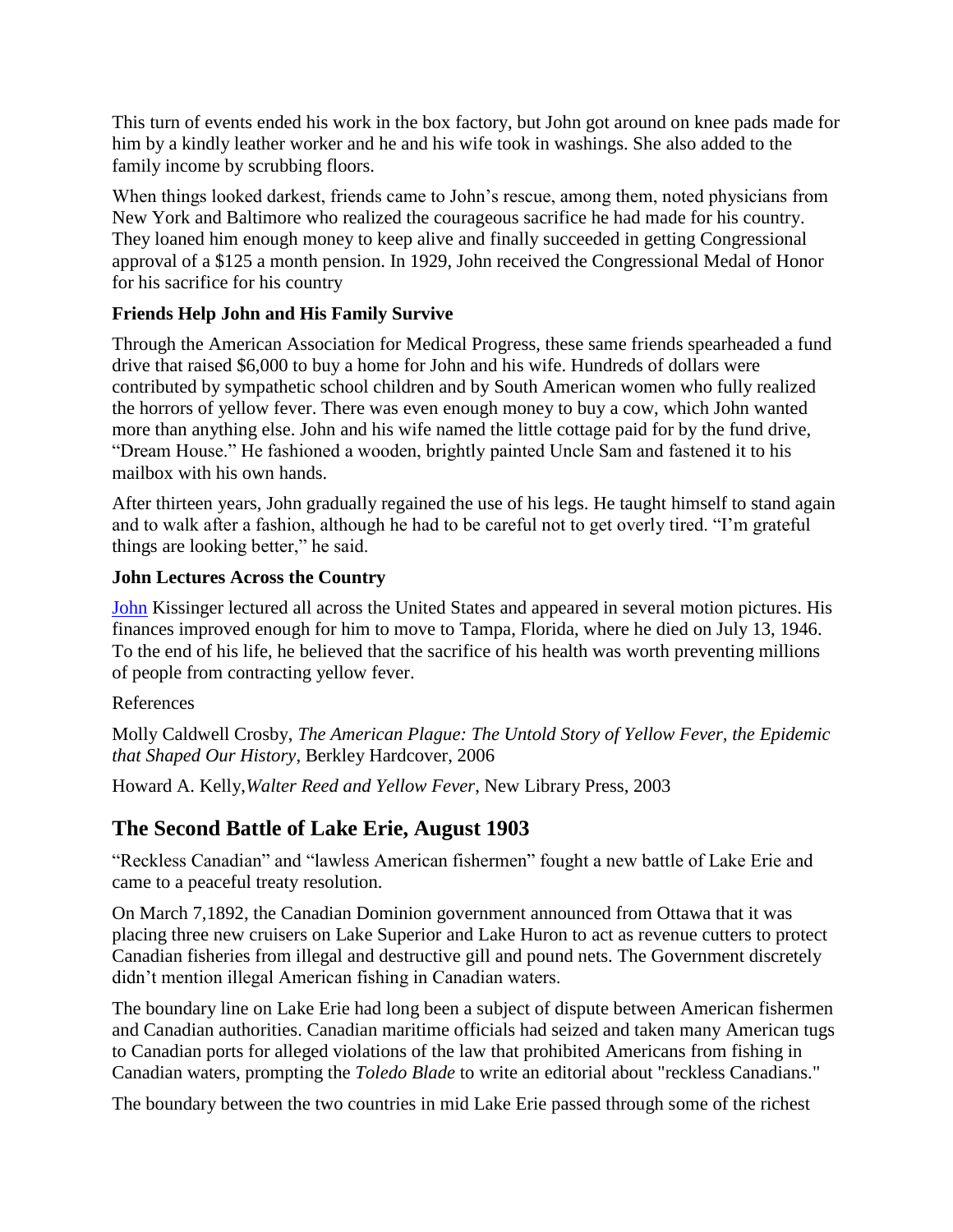fishing grounds in the Great Lakes. American fisherman had always claimed that the Canadians erroneously marked the boundary and Canadian authorities had always claimed that American fishermen poached on the Canadian side of Lake Erie.

## **The Petrel Casts Her Terrifying Shadow**

In December 1901, the *Detroit Free Press* featured a story about the Canadian Revenue Cutter *Petrel*, with a headline reading: "The Canadian Revenue Cutter *Petrel,* a Terror to Lawless Fishermen."The *Petrel* was the only Canadian revenue cutter in service on the lakes and she resembled a miniature war vessel equipped with cannon, rifles, cutlasses and revolvers. During the summer on her regular run, she cast her terrifying shadow over lawless fishermen on Lake Erie.

There wasn't much poaching on the upper lakes. According to Captain Dunn, the poaching mostly happened east of Pelee Island and off Long Point near Erie, Pennsylvania, and the *Petrel*  had chased many a Yankee fishing tug out of Canadian waters. Her summer headquarters were at Port Stanley. Late in the fall she passed her unoccupied time at Amherstburg and she lay up for the winter at Walkerville, across from Detroit.

#### **The First Second Battle of Lake Erie**

In 1903, the first [Second Battle of Lake Erie b](http://query.nytimes.com/gst/abstract.html?res=9A05E5DB1630E033A25753C1A9639C94659ED7CF)roke out. The *Petrel* patrolled and kept a constant lookout for poaching American vessels. About noon on August 12, 1903, she came upon the *Silver Spray* fishing on the Canadian side of the Lake Erie and ordered Captain Chris Chau to stop. A strong steel boat, the *Petrel* attempted to ram the American boat. Captain Chau, perhaps remembering the fate of several other American boats including two from Erie, Pennsylvania, that the Canadians had captured and confiscated just the last season, decided to make a run for it. He started ahead at full speed.

# **Captain Dunn of the Petrel Fires Full Guns Ahead**

When Captain Dunn of the *Petrel* saw the *Silver Spray* speeding off, he opened fire with all the guns he had on board, and about twenty shots struck the *Silver Spray*. One passed through the smokestack into the pilot house where Captain Chau stood at the wheel. Two more bullets struck the pilot house, one landing a few inches from the Captain. It scattered a shower of splinters around his head.

Two shots from the *Petrel's* small deck cannon landed in the water close to the *Silver Spray. Two shots landed in the cabin, two in the roof, three in the after hurricane deck and the others in* various parts of the vessel. Fred Culver, who was hit in the leg by shot, was the only man injured on the *Silver Spray*.

Although the boundary dispute had been going on for a number of years, the Canadian cutters had not resorted to warlike measures until the shelling of the Silver Spray. Captain Chau said that he would report the incident to the American State Department at Washington. He insisted that he had not been fishing, but simply looking for some of his nets that had drifted from the American side toward the Canadian shore.

#### **An Armed Cruiser and Naval Station on the Great Lakes**

Two days after the *Petrel and Silver Spray* skirmish, the American State Department reported that several officers had read the press dispatches and researched them for precedents.They didn't find any. They also reported that they had not yet received any telegrams from the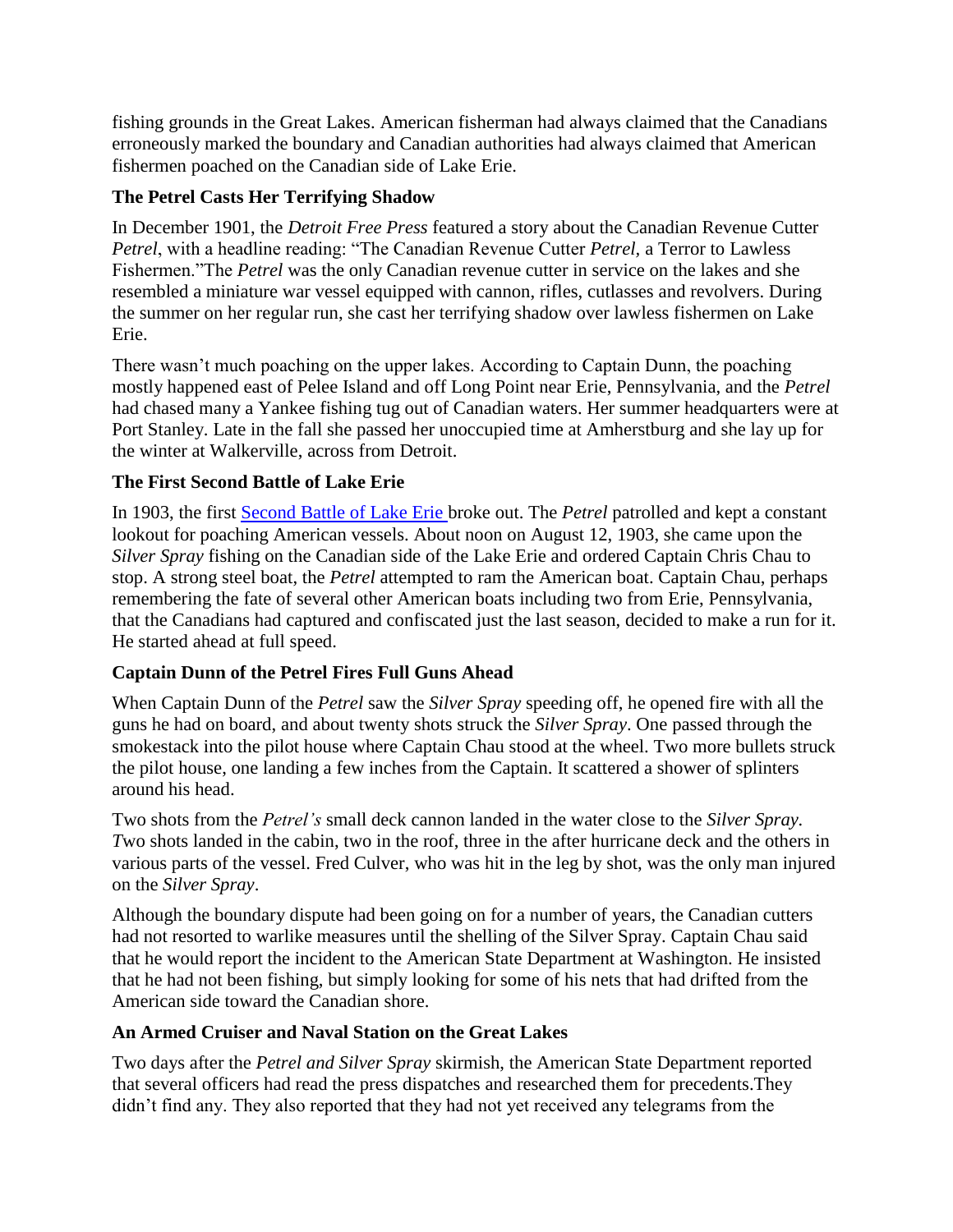Canadian government about the incident, leading them to believe that it wasn't important enough to become an international incident.

A story from Ottawa dated August 13, 1903, sounded more ominous. It said that the Marine Department of the Canadian government was determined to put down American poaching in Canadian Lakes, and the steamer *Petrel* not being fast, enough, "a speedier boat will be put in service at once." By December 1903, the Canadian government had sanctioned building an armed cruiser for the Great Lakes. In turn, the United States seriously considered building a Navy for the Lakes and establishing a Naval station on them.

# **Bound to the Boundary Waters Treaty of 1909**

After talk on both sides of sending armed vessels on the Great Lakes, American and Canadian passions cooled enough for the two nations to sign the Boundary Waters Treaty of 1909. The Treaty was designed to settle "in a friendly and informal manner differences and disagreements which were bound arise between the neighborhood nations." It created the International Joint Commission for this common purpose and there have been no more naval battles between "reckless Canadians" and "lawless American fishermen."

## References

["Violated Canadian Fishing Laws,](http://query.nytimes.com/gst/abstract.html?res=9A05E5DB1630E033A25753C1A9639C94659ED7CF)" New York Times.

Mansfield, J.B. *History of the Great Lakes.* Chicago: J.H. Beers & Company, 1899.

# **Chapter Six: Word War I**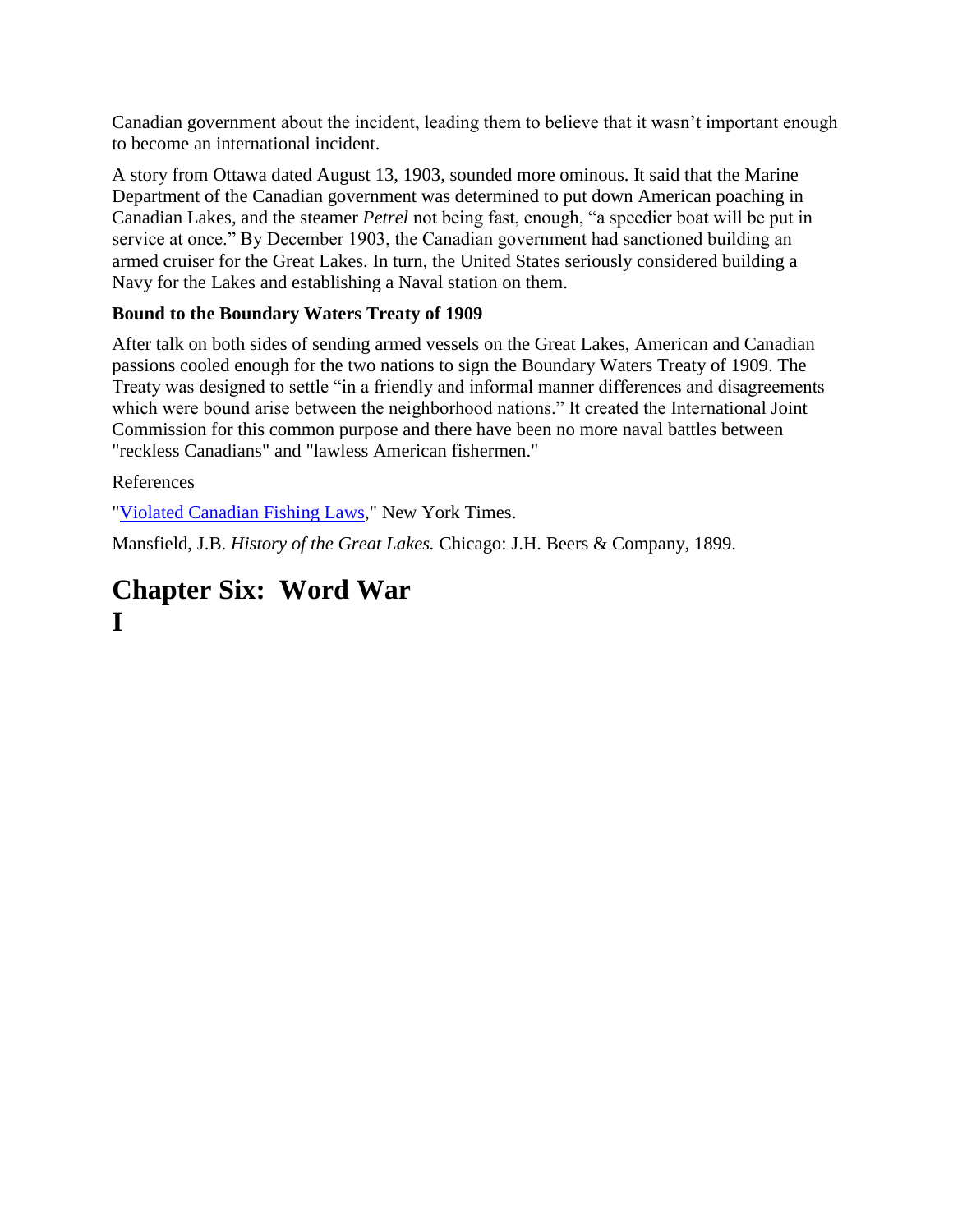

Photograph Courtesy of M. Sandy Blakeman

# **Toledo Doughboys Fight World War I and Influenza**

For many Doughboys, death came in the guise of a tiny microbe-an influenza virus-invading their bodies instead of on the bloody battlefields of Europe.

On September 19, 1918, [Roscoe Vaughan,](http://books.google.com/books?id=haCUuvaj-58C&pg=PA181&lpg=PA181&dq=roscoe+vaughan&source=bl&ots=Y14PARxW27&sig=O3Zh9dlZfquUgxquISDFwZP1gRg&hl=en&ei=LjHUTKWsHMSCngeKk7HUBQ&sa=X&oi=book_result&ct=result&resnum=2&ved=0CBcQ6AEwAQ) a 21-year-old Army private reported to the base hospital at Camp Jackson, South Carolina complaining of chills, fever, headache, backache, and a cough. The camp doctor noted that he had influenza and a week later, on September 26, 1918, Roscoe Vaughan died.

#### **Roscoe Vaughan and Berthold Goetz Develop Influenza**

Roscoe Vaughan was one of the 21 million people around the world to die in the influenza pandemic of 1918. His name and story survived because a doctor autopsied his lungs and the tissue samples sat in an Armed Forces Institute of pathology warehouse in Washington D.C. for almost a century before modern scientists tested his tissue samples. In the lung tissue of Roscoe Vaughan doctors found the [RNA](http://www.nih.gov/news/health/jun2009/niaid-29.htm) bearing the genetic code for the worse influenza pandemic in history.

The experiences of a small group of Doughboys from Toledo, Ohio, provide a window toward understanding the impact of Spanish Influenza on the ordinary soldier. Berthold J. Goetz, a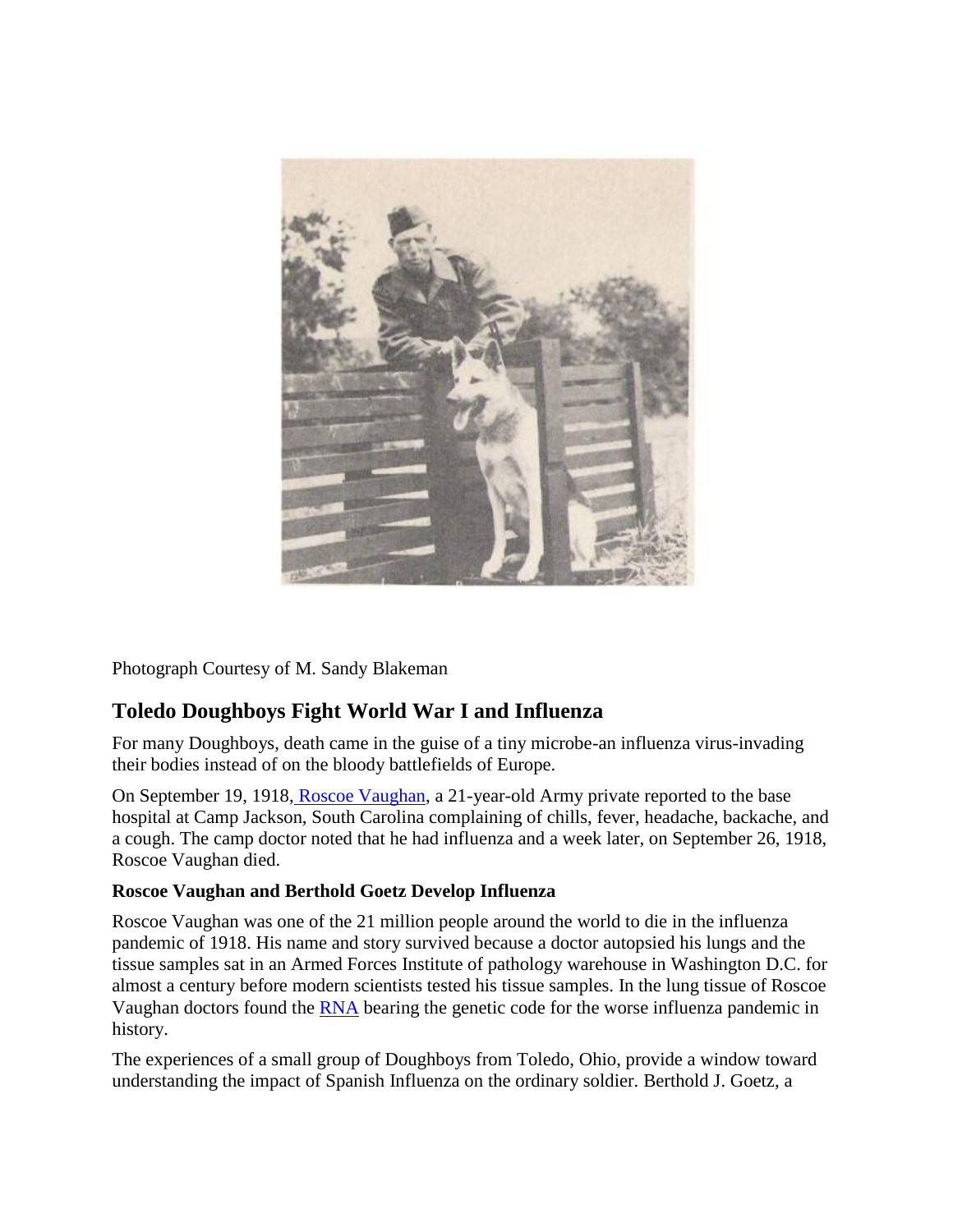soldier from St. Mary's Catholic Church who lived at 1333 Goodale Avenue, in Toledo, Ohio, was also stationed at Camp Jackson, South Carolina, with Roscoe Vaughan.

There is no data to prove that they knew each other, but they had influenza in common. Berthold wrote to George Schramm, head of the Loyola Club at St. Mary's Catholic Church, thanking him for the reading material that he sent. Berthold said that he had been very fortunate so far because he had not been sick a day since he had been at Camp Jackson, although the flu was at Camp Jackson too, with about 2,000 deaths, including Roscoe Vaughan.

## **Toledo Doughboys Wait in Camp Sherman**

Letters from Andrew Weber of 2025 Wakeman Street in Toledo and Nicolas Kiefer, 1133 Page Street Toledo, in May, 1918, and Clifton Manore of 944 Frederick Street, Toledo in October. 1918, illustrate what a difference five months can make. Andrew wrote to George Schramm that he was sick and tired of his nine-month stay in Camp Sherman in Chillicothe, Ohio, and looked forward to moving on with his unit.

The federal government built the camp, named after General William T. Sherman of Civil War fame, on 2,000 acres of land lying between Mount Logan and Adena. [Camp Sherman c](http://www.chillicotheinfo.com/page.php?ID=5799)ost 12.8 million dollars to build and when it was finished, it contained 1,370 buildings, including three theaters, a number of hospital buildings, a laundry, a library, a working farm, a prison for German POWS, and a waste disposal plant. Eventually the camp housed over 40,000 soldiers and four divisions, the 83rd, the 84th, 95th and 96th divisions, were trained at Camp Sherman.

In his letter to George Schramm, Andrew Weber, soldier-like, did not seem to appreciate the amenities that Camp Sherman had to offer. He wrote that "…it is our last day at Camp Sherman and he didn't know where they were going, "but by the time you get this letter I will be on my way. Can't wait till I get there for I am sure sick and tired of this place...!"

Nicholas Kiefer was a Private in Truck Company D, 308th M.S.T. He wrote to George Schramm about the 83rd Division leaving for overseas duty. "They have been going from Camp at a rate of 4 and 5 train loads a day and I expect to be out of here the first of next week some time. They won't tell us the date."

#### **The Spanish Flu Visits Camp Sherman**

In September, 1918, the Spanish Influenza pandemic infected Camp Sherman. In September, officials reported 1,400 cases and in October the number had quadrupled to over 5,600. Almost 1,200 people died. Officials quarantined the town of Chillicothe to prevent the influenza from spreading, but many people outside of Camp Sherman also contracted the flu and died. City officials used the local Majestic Theater as a morgue and bodies were "piled on the stage like cordwood."

Clifton wrote to George Schramm on October 5, 1918, to apologize for not writing sooner because he had been ill with Spanish Influenza which he noted menaced the entire camp and a good many camps and cities across America. He described the condition of the base hospital at Camp Sherman as "overcrowded" and a good many barracks have been used as emergency hospitals and it is only through the wonderful medical aid that we have here that prevented a calamity as we have the best of doctors and nurses and we are provided with the best of medicines."

Two other St. Mary's soldiers were also influenza victims. Carl Schuette of 720 Michigan Street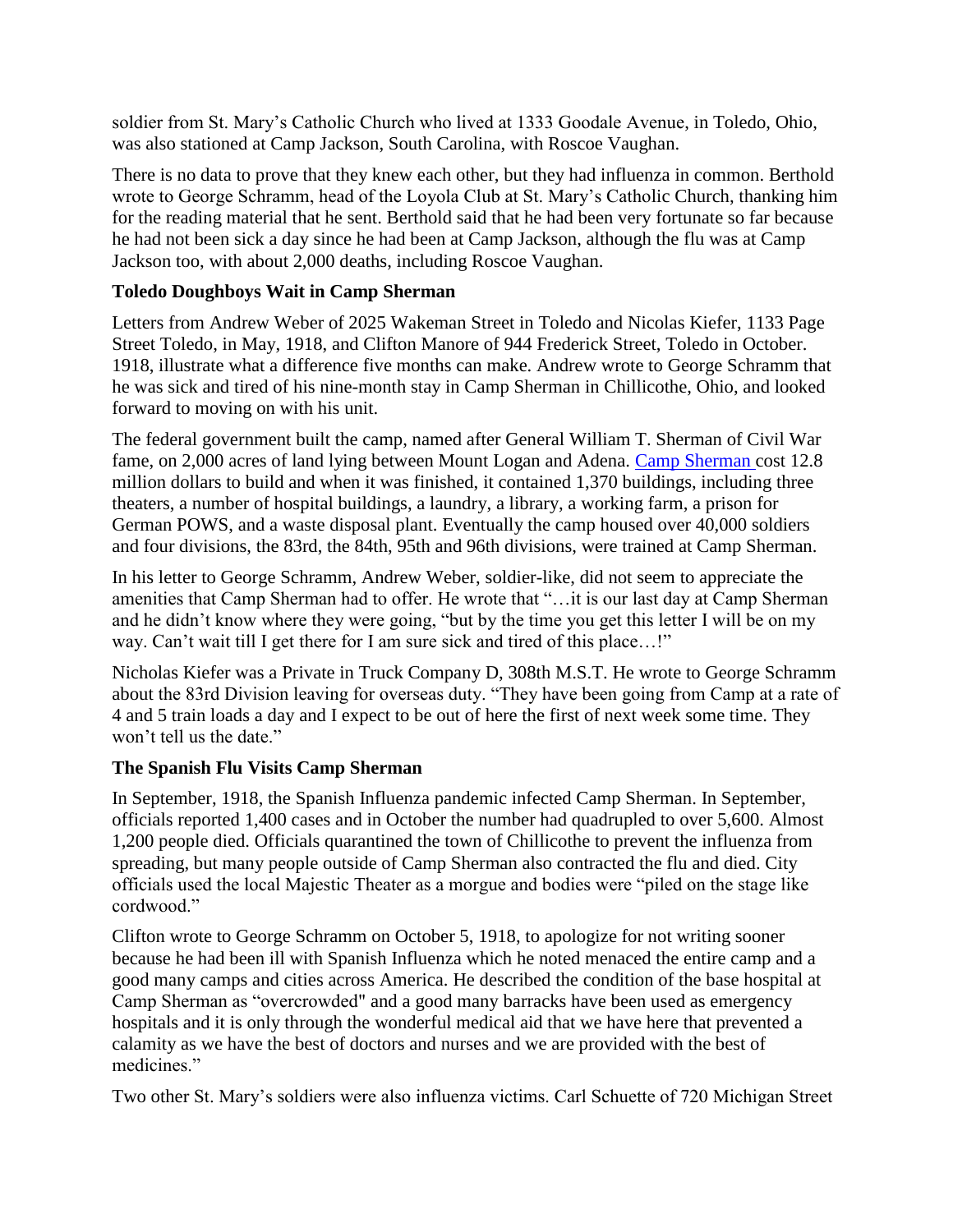died at Camp Sherman on October 6, 1918 and Andrew W. Beeley of 814 Noble Street, died at Camp Sherman on October 11, 1918. Private Schuette had been ill with the Spanish influenza for only a few days when he died and his body shipped home. He was the first St. Mary's soldier to die and the Loyola Club went in a group to his house to say the rosary for the repose of his soul. The War Relief Commission sent a delegation of six men to act as Honorary Pall bearers.

## **Clifton Manore Survives Until the Armistice**

Clifton Manore also survived the Spanish influenza epidemic. On November 12th, 1918, Clifton wrote to George Schramm from Camp Sherman to let him know that he had received the papers from Toledo that George had sent him and telling George that a fellow just out of the hospital really enjoyed such reading. Clifton said that he thought that he would escape the flu but that he finally took his turn. "I'm pleased to say that it is all over with here with only a few cases at the hospital."

Continuing his letter, Clifton told George Schramm that a good pal of his died of flu at camp and that they had worked together just two days before he died. "I tell you when you see your fellows men die all around you, surely makes you think of the past and everything that has taken place which was not good."

In his next paragraph, Clifton refers to the November 11, 1918, Armistice that ended World War I, which had been agreed to by the Triple Alliance and Triple Entente counties just a day earlier. Clifton noted that "we had a very noisy camp here last night. Every soldier was out singing, yelling and beating on pans, all pleased over the much-looked for news."

References

Barry, John M. *The Great Influenza: The Story of the Deadliest Pandemic in History*. Penguin Books, 2005.

Collier, Richard. *The Plague of the Spanish Lady: The Influenza Pandemic of 1918-1919.* Atheneum, 1974

Kolata, Gina. Flu: *The Story of the Great Influenza Pandemic of 1918 and the Search for the Virus that Caused It.* Touchstone, 2001

St. Mary's of the Assumption Catholic Church: The "Finger of God," St. Mary's Spires and **Stories** 

# **Facing the Firing Squad to Save Humanity**

American writer Richard Schayer heard this story from a schoolmaster in Montdidier, France, and he retold the story in American magazine. Paul's stand is still debated.

In 1913, a young man came to the old schoolmaster in Montdidier, France, fresh from three years of military service with his regiment. He had excellent letters of recommendation. The old schoolmaster quickly hired him as an assistant instructor.

Paul Savigny was the young man's name. He was pale from studying late into many nights, but his body was strong from the rigors of soldiering. His black eyes flashed when he talked of thoughts and ideas, but he was quiet, studious and kind. Although he kept very much to himself, his pupils adored him and so did the rest of the villagers. He treated the students with gentleness and humor, but still remained firm enough to inspire their respect and obedience.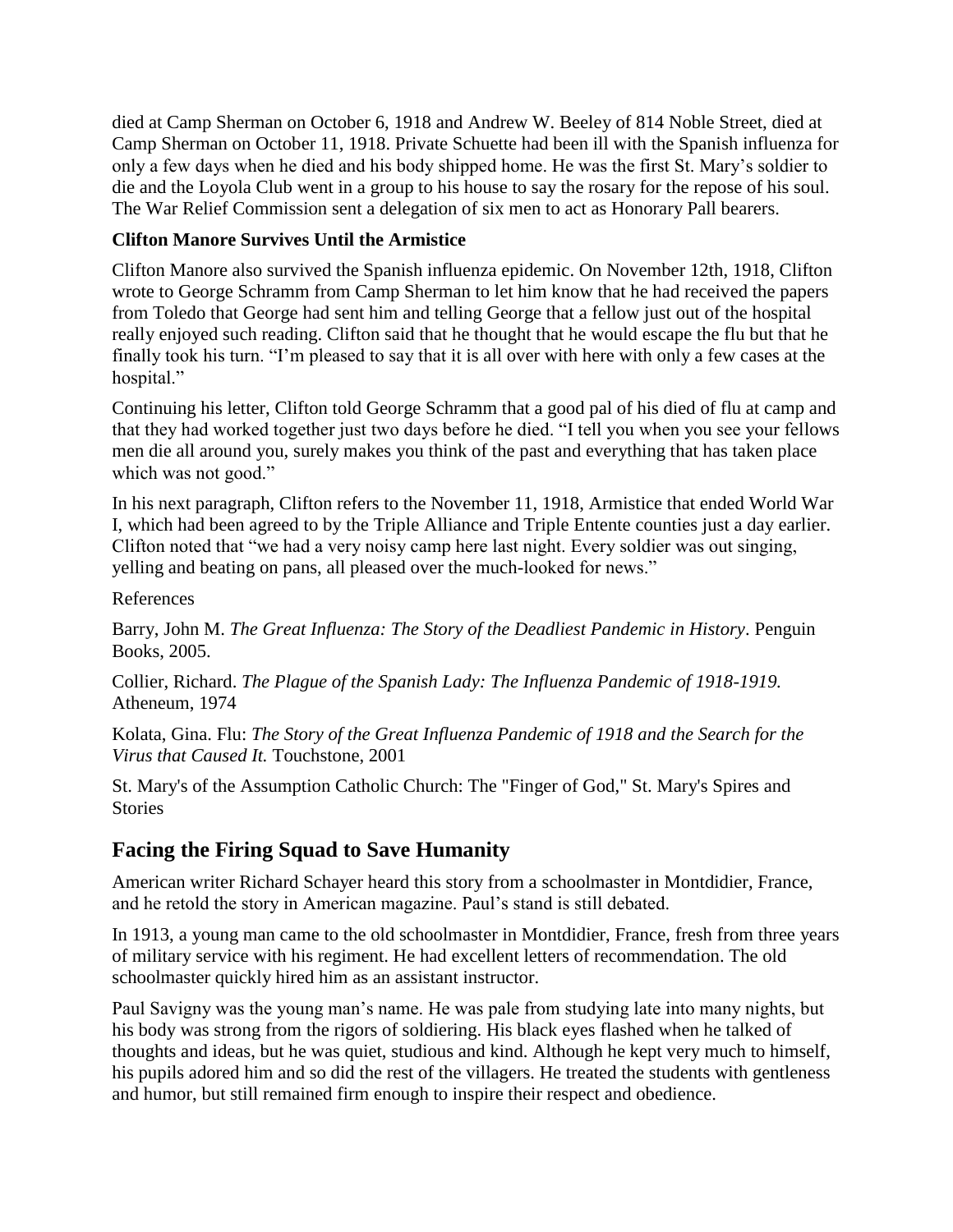Then World War I, called the Great War, came to France. Paul held himself apart from the public meetings, the speeches, and the excitement. The morning of August 3, 1914, when Germany declared war on France, the old schoolmaster asked Paul how he felt about the declaration. Paul met the old schoolmaster's glance with honest eyes. "War is without reason or excuse, a hideous, a shameful thing, and I shall have nothing to do with it!" Paul said.

Paul's words hit the old schoolmaster with the force of a fist. "But you will have to go all the same, when the call for the reserves of your class comes," he said.

Paul smiled. "Nothing will ever force me to take up arms against my fellow men."

The old schoolmaster protested and protested again. He told Paul that the French army would force him to go. He warned Paul that the army would put him in prison or worse if he didn't.

## **The Army Promises Paul a Commissary Position**

.The old schoolmaster appeared to be correct, for when the call to arms came a few days later, Paul's friends convinced him to report to the recruiting office and receive his orders. Some influential friends in Paris had arranged for Paul to be detailed for clerical work in the commissary department where he wouldn't have to fight. Paul came to the old schoolmaster to say goodbye. He wore his uniform and told the old schoolmaster of his assignment.

## **Paul Returns to Montdidier**

The following weeks were filled with terror for the old schoolmaster and his fellow Frenchmen. [The Germans s](http://query.nytimes.com/mem/archive-free/pdf?_r=1&res=9F00EFDF163EE433A25752C1A9639C946996D6CF)wept down in their march to Paris. Column after column of duty German troops in gray-green uniforms thundered through Montdidier. The residents of Montdidier kept to their homes and did not resist. Every moment they expected to hear of the fall of Paris and of France. But instead, from the south came the news of the Marne and the Aisne and the German retreat. Everywhere in Montdidier flags and ribbons and cheering and singing crowds celebrated. Troops were welcomed at every house in the city.

One morning the schoolhouse door opened and Paul walked in, dressed in his old black suit. His face looked haggard and drawn and his tan coat was shabby, but his eyes still blazed with spirit. The children shouted with joy and rushed to greet him. Finally, the old schoolmaster let them scamper off shouting the news of Paul's return to everyone they met on the street.

## **The Old Schoolmaster Pleads with Paul**

Paul told the schoolmaster a grim story. The army had tricked him with the false promise of a clerical position. Instead, his regiment had been ordered to the front and Paul went with the regiment hoping that the army would keep its promise. That night the regiment camped within a mile of the trenches and prepared for battle the next day. Paul decided to come home.

Paul put on his school teaching suit and walked to the schoolhouse. "May I stay with you as of old until they come for me? It will not be long," he said to the old schoolmaster. The old schoolmaster pleaded with Paul. In tears, he warned Paul of the dangers of his position, the contempt and anger he would receive from his fellow citizens. He warned Paul that he would be tried, convicted, and probably shot.

## **The Soldiers Come for Paul**

Again Paul begged to stay and with tears running down his face, the old schoolmaster agreed. Paul finished the afternoon session and walked around town, greeting people. By night, everyone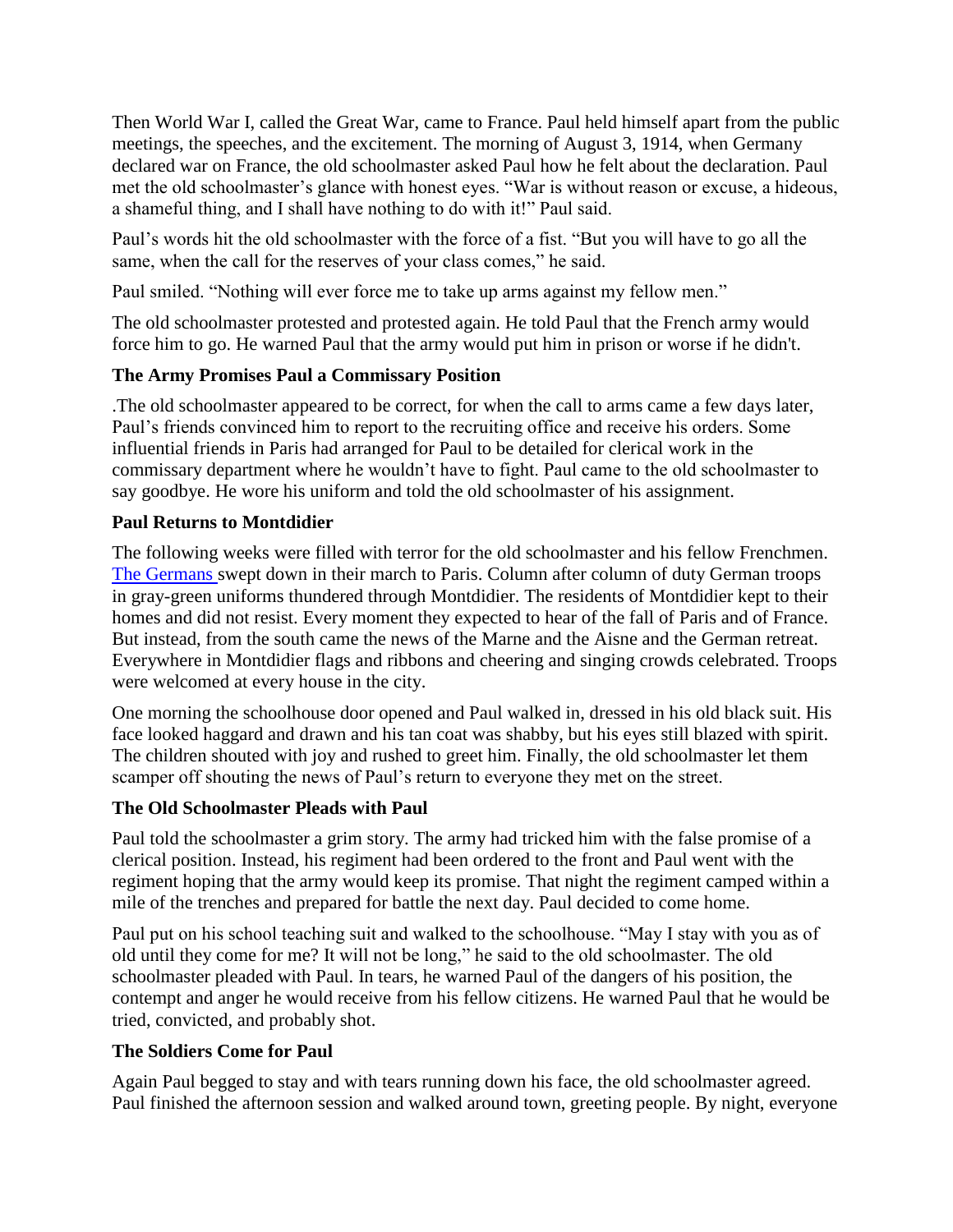in town knew that Paul Savigny had left his regiment, put on his civilian clothes, and was again teaching school.

The next morning the soldiers came for him.

Before he left Paul reached up to the top of the blackboard and wrote in his firm, clear hand in French: "War is a wild beast that devours civilization." He shook the schoolmaster's hand and walked firmly through the door, the soldiers behind him.

#### **Paul Faces the Firing Squad for "the future regeneration of mankind"**

The trial was swift and brief. Paul made no excuses or evasions, merely explaining that he would not fight and that when the army did not keep its promise of a clerical position, he left the army and returned to teaching. The court martial found him guilty of cowardice and desertion in the face of the enemy and condemned him to be shot.

The soldiers marched Paul to a grave dug close to a wall of a hillside cemetery where it met a country road beyond Montdidier. The soldiers laid eight rifles out in the dusty road. Four were loaded with ball cartridges and four with blanks. Eight ashen reservists, none of whom had ever shot anything bigger than a hare, took up the rifles.

Paul embraced the old schoolmaster. His last words were, "Someday France will know that I died, not as a traitor or coward, but in protest against tyranny and evil and my faith in the future regeneration of mankind."

At Paul's request, the soldiers did not blindfold him or bind his hands. He faced them, with his head held high, his eyes shining.

References

De Groot, Gerard. *The First World War*. Palgrave Macmillan, 2001.

Keegan, John. *The First World War*. Vintage Books, 2000.

## **Nurse Edith Cavell Pays The Ultimate Price For Defying The Germans**

#### **The Germans Demanded The Truth and She Told It Before Her Execution**

Edith Louisa Cavell possessed honest eyes and a transparent soul. These qualities withstood German interrogation, but led to her execution by firing squad.

Anglican Vicar Frederick Cavell had strong feelings about many things. He insisted that his last name-Cavell- did not rhyme with hell but gravel, and he insisted on living according to his principles, including thoughts for others, self sacrifice and prayer. He taught all four of his children at the vicarage at Swardeston near Norwich, England, because he couldn't afford a governess or a private tutor. His daughter Edith, the oldest of his children, eagerly absorbed his principles. As a teenager, Edith attended Miss Margaret Gibson's school called Laurel Court and became so fluent in French that Miss Gibson recommended her for a governess position to a family in Belgium.

#### **Dr. Depage Recruits Edith Cavell**

In 1895, when Edith turned thirty, her father became seriously ill and Edith went home to nurse him. He convinced her that a career in nursing would give her the profession she yearned for, and after he died in 1896, she entered the London Hospital Nurses Training School. Between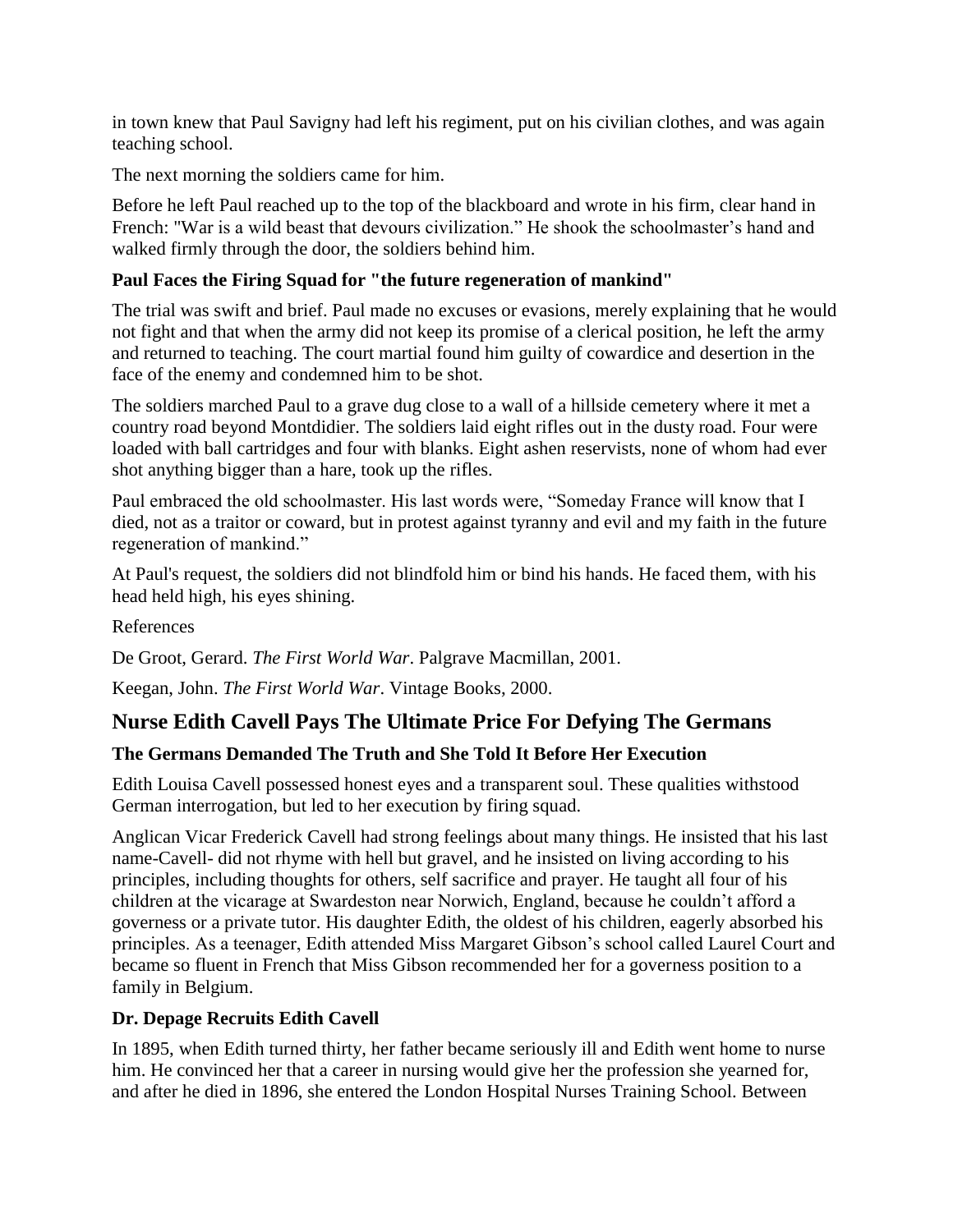1900-1905, she trained as a nurse at the Royal London Hospital and later worked at two London infirmaries.

In October 1907, Dr. Antoine Depage recruited Edith Cavell to become matron of the Berkendael Institute, his new nursing school. It was located on the outskirts of Brussels, Belgium and formed out of four adjoining houses.

Apply to Kyunghee & UPenn's Global Collaborative Summer Program now. By 1910, Edith had firmly established the Institute and nursing as a solid profession in Belgium. By 1911, she was training nurses for three hospitals, 24 schools, and 13 kindergartens in Belgium. At the beginning of World War I in 1914, the Berkendael Institute supplied many trained nurses for local hospitals and other nursing facilities.

Edith was visiting her mother in Norwich and weeding her mother's garden when she heard the news that [World War I h](http://www.firstworldwar.com/)ad broken out in Europe. Telling her mother that she would be "..needed more than ever," she immediately returned to Brussels.

#### **A Messenger From Mons**

During September 1914, Herman Capaiu, a young engineer from Mons, came to see Edith. He told her that after the Battle of Mons and the retreat to the Marne, several Allied soldiers had been trapped behind the advancing German front line. In an eerily prophetic statement, he said that the Germans were shooting Allied soldiers and local people who were helping them. Edith began to shelter Allied soldiers at her nursing school.

Word of her sympathy spread. Soon a group of Belgians including Philippe Baucq, an architect in his thirties, based in Brussels, Louise Theuliez of Lille, Louis Severin, apothecary, and Countess Jean de Belleville were working with Edith smuggling Allied soldiers to safety in neutral Holland.

#### **Hiding Allied Soldiers and Violating German Law**

The Germans entered Brussels on August 20, 1914, and although Edith Cavell was a citizen of England, an enemy nation, they allowed her to remain Matron of the Berkendael Institute. They also converted the teaching school into a Red Cross Hospital and supervised her work as she started treating injured German soldiers. Edith gave the best treatment she could to soldiers of any nationality.

Food was scarce, but Edith fed the hospital's expanding list of patients, staff, and escapees. She worked late into the night to avoid prying eyes and questions. By 1915, she sheltered over 200 English and French soldiers.

Prince and Princess De Croy, Belgian aristocrats, masterminded an underground railroad from a chateau in Mons, and with Edith's guidance, they helped most of the soldiers escape to neutral Holland. Edith's activities violated German military law, and by this time, German authorities had heard rumors about Edith and began to observe her more closely.

#### **The Germans Arrest Edith Cavell and Philippe Baucq**

In early 1915, Gaston Quien arrived on Edith Cavel's doorstep, claiming to be a French soldier avoiding German authorities. Edith observed that he made a nuisance of himself and insisted that he leave. Quien escaped with a party of soldiers into neutral Holland, but he later returned to the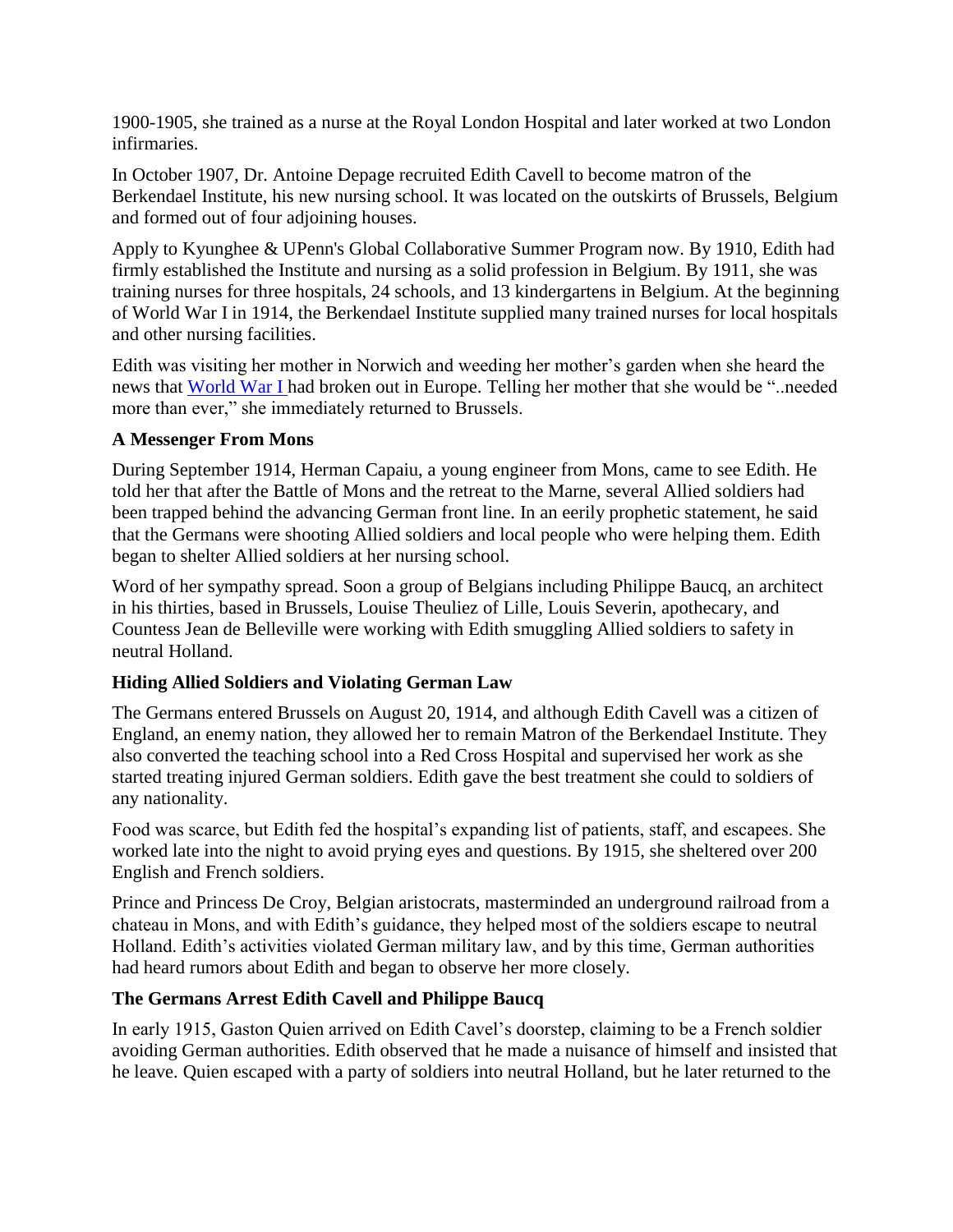school, claiming that French authorities had ordered him to gather information about German activities in Brussels.

The Germans grew increasingly suspicious about activities at Edith's hospital and they put it under surveillance. Edith's friends warned her about the danger surrounding her. She suffered another blow when a German submarine sank the *Luisitania* and her friend Madame Marie Depage, the wife of the doctor who had started her school, drowned. Still more troubles awaited Edith Cavell.

On Saturday, July 31, 1915, the Germans arrested Phillipe Baucq at his home in Brussels. Louise Thuliez happened to be staying with him and his wife that weekend to arrange safe transportation for some English soldiers and she, too, was arrested. On August 3, 1915, Otto Mayer of the German Secret Police arrested Edith Cavell. She was charged with harboring Allied soldiers and with treason.

## **Edith Cavell and Philippe Baucq Are Sentenced to Death**

German interrogators tried to penetrate Edith's calm and measured answers, but still had gotten nowhere after 72 hours of questioning. They decided to trick her. They told Edith that they already had the information they needed and that she could only save her friends from execution by making a full confession. She believed the Germans told them about her activities.

Edith Cavell languished in St. Gilles prison for ten weeks, spending the last two in solitary confinement. At her court martial trial she admitted that she had "successfully conducted allied soldiers to the enemy of the German people." Under German law, her actions were a capital offense and she and Philippe Baucq were sentenced to death in front of a firing squad. Other than her confession, the only incriminating evidence against Nurse Cavell was a tattered postcard that soldiers had sent from Britain, thanking her for rescuing them.

The German authorities arrested 35 people suspected of helping Allied soldiers, and sentenced Edith Cavell and Philippe Baucq to death by firing squad. The American and Spanish ambassadors tried to intervene on Edith's behalf, citing the impartial and compassionate way that Edith had treated all wounded soldiers.The British government said it could do nothing to help her. Hugh S. Gibson, First Secretary of the American Legation at Brussels, told the German government that executing Edith Cavell would do more harm to Germany's already damaged reputation. The German military acted quickly to execute her to deny higher authorities the opportunity to consider clemency.

Baron von der Lancken, the German civil governor, said that Edith Cavell should be pardoned because she was completely honest and she had helped save German as well as Allied lives. American minister Brand Whitlock and the Marquis de Villalobar, the Spanish minister to Belgium, spoke on Cavell's behalf, but Baron Von Der Lancken allowed the execution to proceed on October 12, 1915.

## **"I Must Have No Hatred Or Bitterness Towards Anyone"•**

The Germans allowed Anglican Chaplain Reverend Stirling Gahan to come to Edith's prison cell the night before her execution to give her Holy Communion. According to Reverend Gahan, she said, "Patriotism is not enough. I must have no hatred or bitterness towards anyone." • These words would be inscribed on her statue in St. Martin's Place, near Trafalgar Square in London. Paul Le Seur, the German Lutheran prison chaplain recorded her final words as: "Ask Father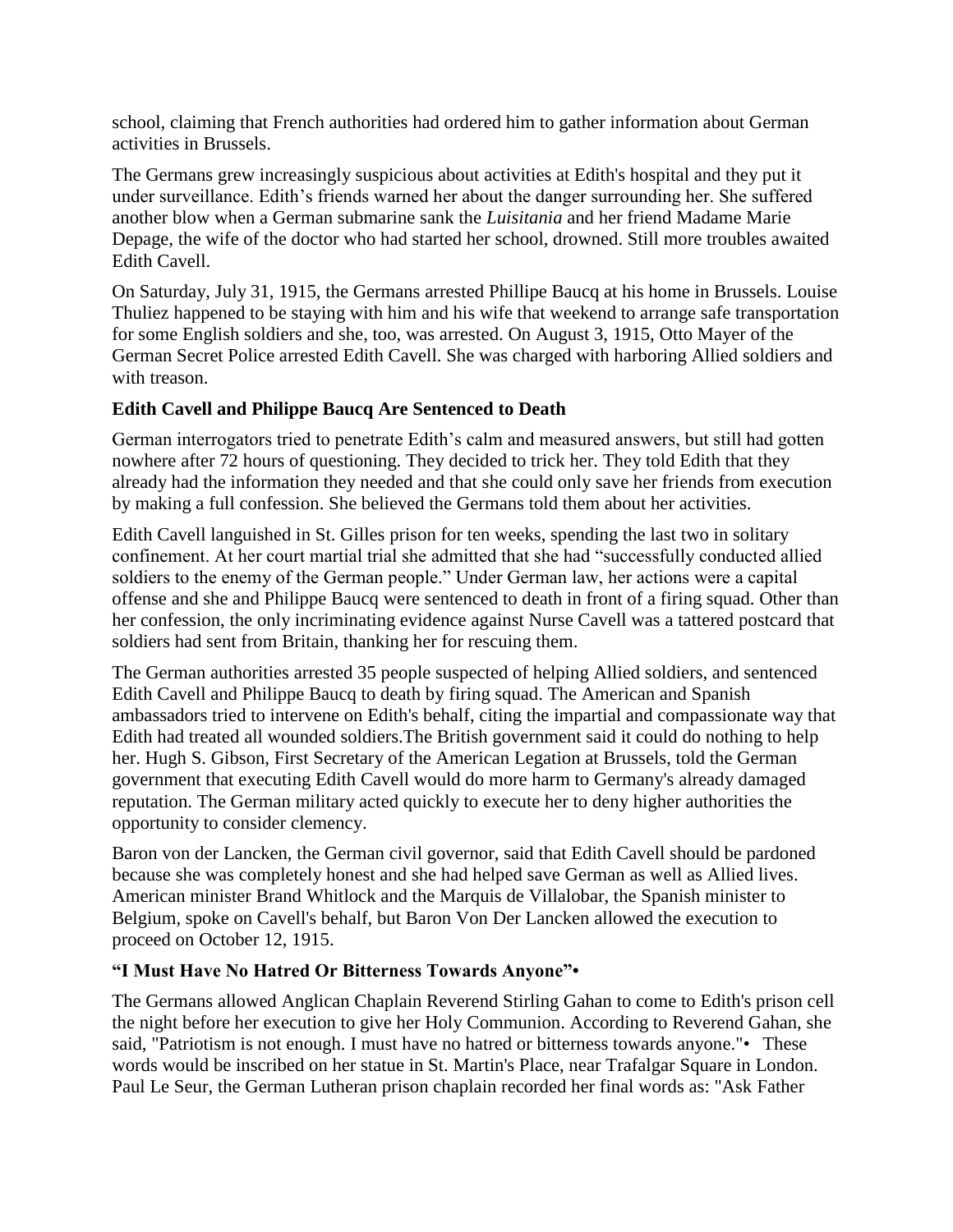Gahan to tell my loved ones later on that my soul, as I believe, is safe, and that I am glad to die for my country."

At 6 a.m. on October 12, 1915, Chaplain Le Seur walked the few steps to the pole on the Belgian National Rifle Course with Edith Cavell and the soldiers loosely tied her and put a bandage over her eyes. Sixteen soldiers shot her and Philippe Baucq at a distance of six paces. Later the soldier that covered Edith's eyes told Chaplain LeSuer that her eyes were full of tears.

After Edith Cavell and Philippe Baucq were executed, soldiers buried them on the rifle range where they were shot and they placed a plain wooden cross over Edith's grave.

The execution of Edith Cavell turned out to be a major propaganda disaster for the Germans, even though they insisted that the laws of war validated it. The British used her death as an example to encourage men to enlist in the Army, because conscription did not exist in England at this time.

#### **Louise Thuliez Is Condemned with Edith Cavell**

On the morning of October 12, 1915, an official announcement from German Goverrnor General von Bissing was posted on the streets of Brussels, Belgium. The announcement revealed the names of ten people who had been sentenced for helping Allied soldiers to escape from German occupied territory. The first five people on the list had been condemned to death. They were Edith Cavell, Philippe Baucq, architect of Brussels, Louise Thuliez, teacher of Lille, Louis Severin, apothecary, and Countess Jeanne de Belleville. The announcement concluded tersely: "The sentence against Cavill and Baucq has already been carried out."

Louise Thuliez began to help Allied soldiers escape from Belgium as soon as Germany occupied her country on August 4, 1914, and she herself had many narrow escapes from the pursuing Germans. Her luck ran out on August 1, 1915, at the home of Brussels architect Philippe Baucq. She had come to visit Philippe and his wife to finalize new plans to help soldiers escape. A contingent of German secret police arrested her and Philippe and they kept her in prison for several weeks.

On October 7, the Germans took Louise to court where she sat with Philippe Baucq, Edith Cavell, and the Countess de Belleville and heard the death sentence pronounced against all of them. Luckily for Louise Thuliez, the King of Spain intervened in her case. On November 12, exactly a month after the executions of Edith Cavell and Philippe Baucq, German Kaiser Wilhelm II commuted the sentences of Louise Thuliez, Louis Severin, and Countess Jeanne de Belleville to life imprisonment.

After another trial in Cambrai for helping Allied soldiers and another death sentence which again was commuted, Louise was taken to prison in Siegburg, Germany. In prison she was reunited with her friends Countess de Belleville and Princess DeCroy. The German jailers at Siegburg treated the women brutally, and at one point ordered them to help make hand grenades for use against their fellow Belgians. The women successfully appealed to the German authorities. When the Germans surrendered on November 11, 1918, Louise Thuliez, Countess de Belleville and Princess DeCroy were released from prison and Louise returned to her native Lille. She wrote: "There the joy of meeting my loved ones again, together with the intoxication of victory soon consoled me for the sufferings of those four years."

## **Edith Cavell Returns to Norwich**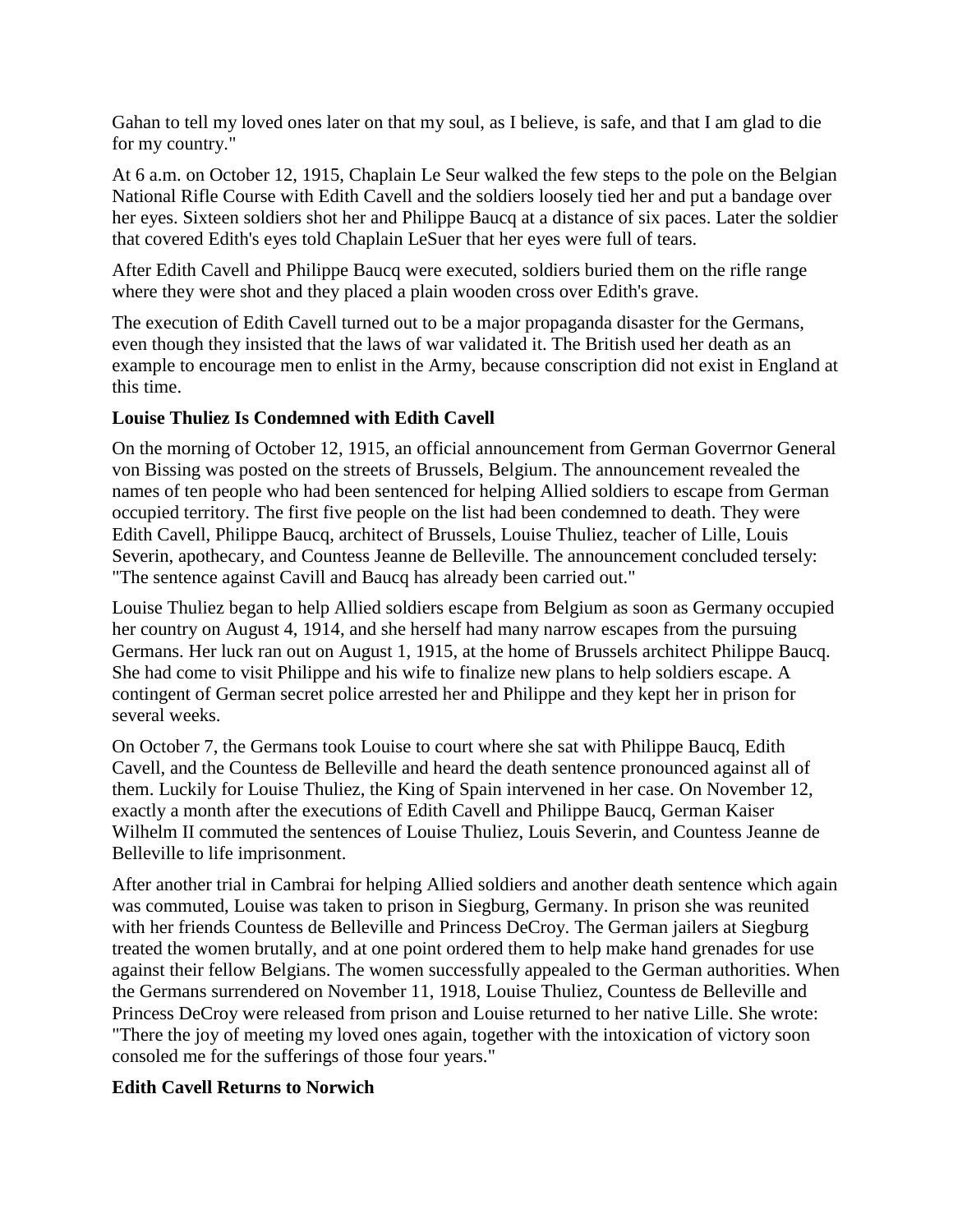At the end of World War I, the British had Edith's body exhumed and returned to England. On May 19, 1919, King George V led a crowded memorial service at Westminster Abbey and then a special train took Edith's body to Thorpe Station, Norwich. She was reburied on Life's Green, located at the east end of Norwich Cathedral. The shaft of the wooden cross that had covered Edith's Beligan grave can be seen preserved at the back of Swardeston Church where Frederick Cavell served as rector for 45 years, and taught his daughter Edith his principles.

#### Sources

Beck, James M. The Case of Edith Cavell: A Study of the Rights of Non-Combatants.Fili-Quarian Classics, 2007.

Grayzel, Susan R. Women and the First World War. Longman, 2002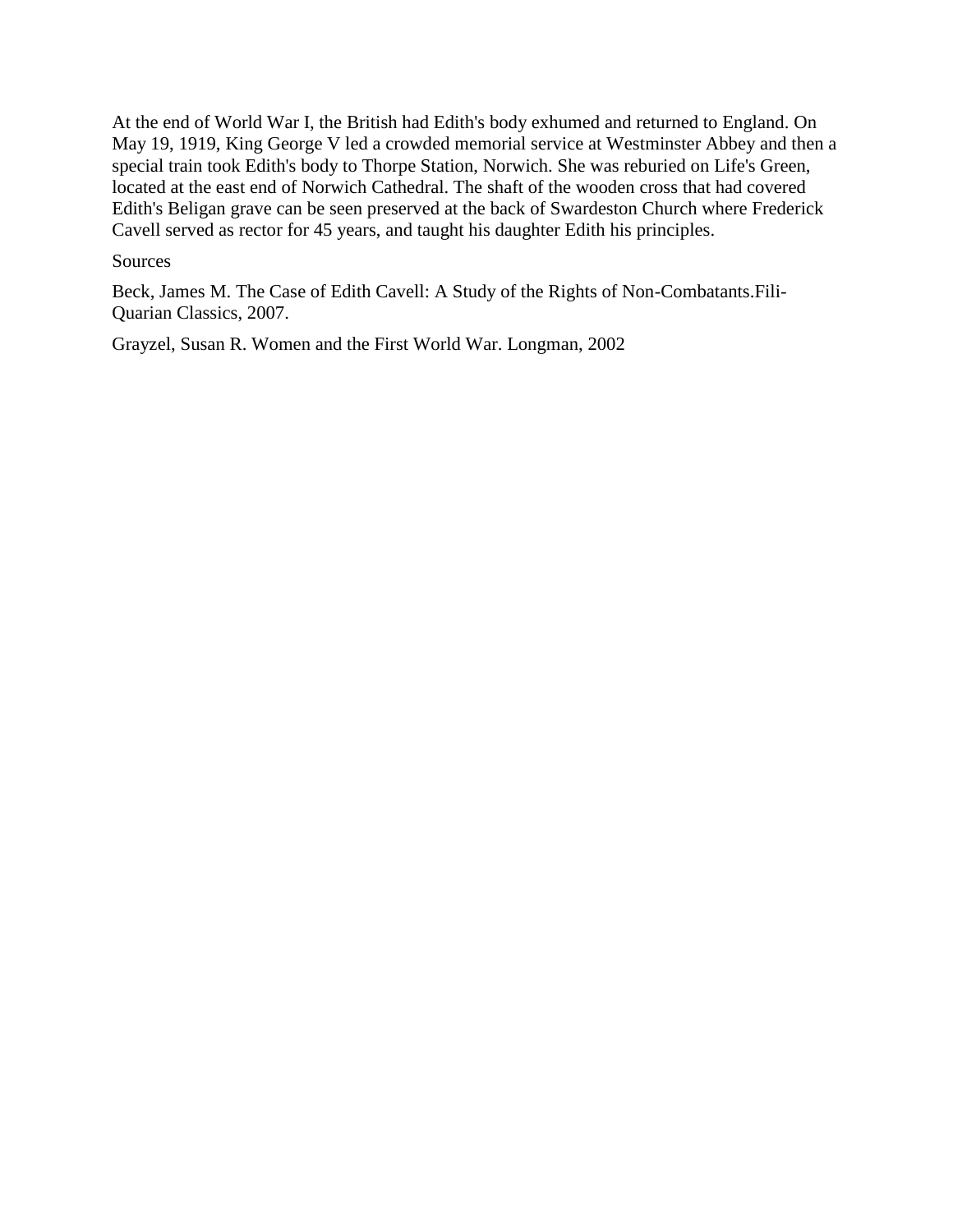# **Chapter Seven: World War II**



Photograph Courtesy of M. Sandy Blakeman

# **Chips, the Dog Who Bit Ike**

Chips was one of the brave dogs who fought in World War II, but true to his training he attacked danger, even though it was friendly danger.

After World War II broke out, the United States Army listed thirty two breeds and crossbreeds of dogs as suitable for military service. Chips, of Pleasantville, New York, was one of the Army's draft choices. He was a mixed breed. His father was a Husky and his mother a cross of collie and German shepherd. He had belonged to Mr. and Mrs. Edward J. Wren and their children before duty to his country took him from a comfortable home in New York to the beaches of Sicily.

## **Private John Rowell and Chips Serve Under Patton**

On July 10, 1943, Chips, now of the  $K-9$  Corps, stood beside his handler, Private John Rowell of Arkansas, in a landing boat. They watched the shore of Sicily take shape in the dawn light, just east of Licata on the southern coast of Sicily. Private Rowell heard the fire of machine guns, rifles answering and the explosive bursts of hand grenades. He saw the crimson machine gun tracer bullets and the white gold of flares blazing across the sky.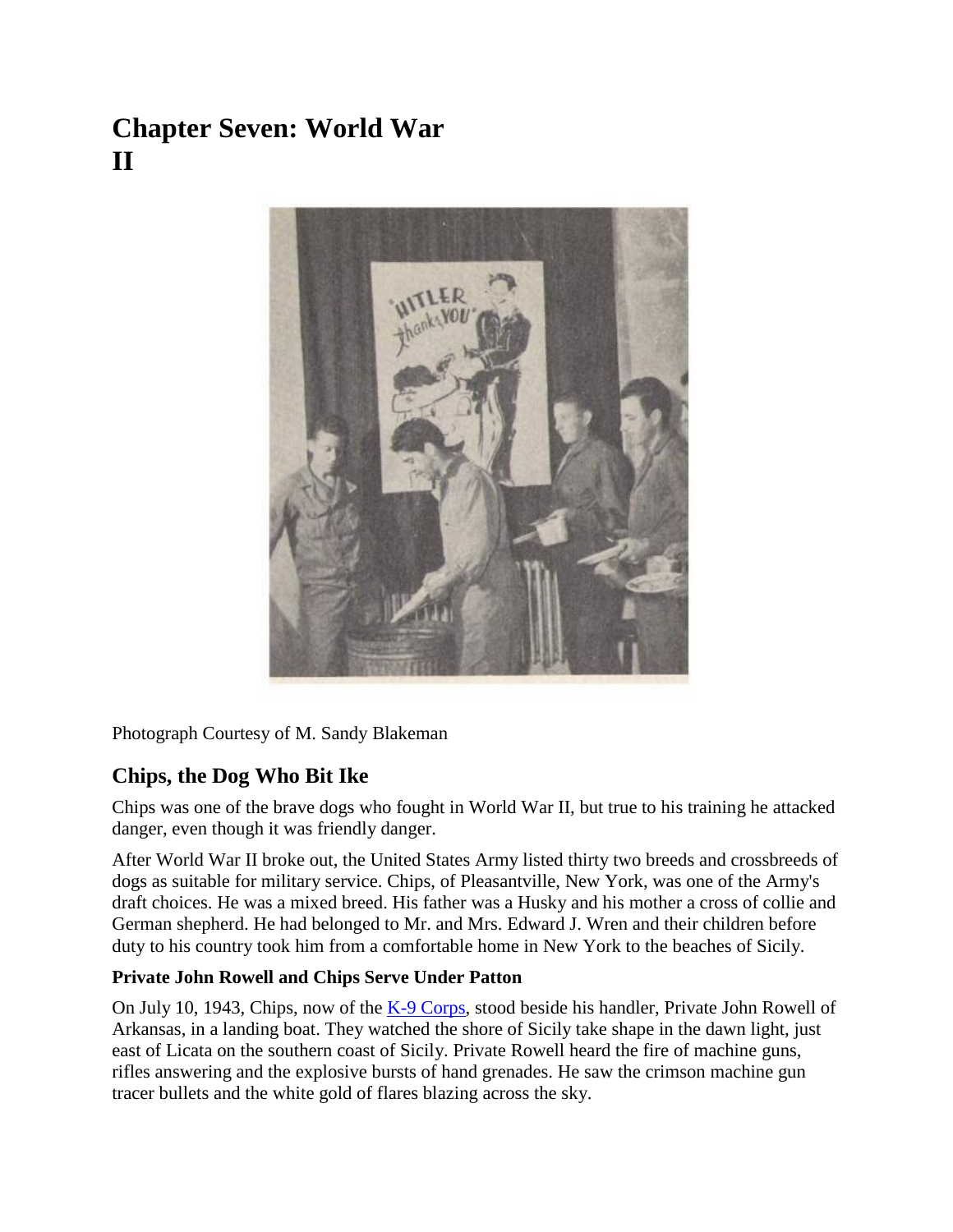Chips probably saw different lights than his master, because he was color blind. But he heard the high pitched shrieking of shells, guns and grenades at a frequency much higher than the human ear. He felt the landing boat shudder against the shore and he hit the beach with Private Rowell. He and his master were part of the American Seventh Army under the command of George S. Patton, Jr., and their regiment was the Third Infantry Division. The British Eighth Army lay off the right flank of the American Seventh and the Canadian troops were in the center.

Dawn broke as Chips and the other soldiers crept cautiously up the beach. A peasant's hut stood only a few yards away. Chips was exploring and sniffing the air, when a sudden burst of machine gun fire shattered the silence. Private John Rowell, along with his rifle, bayonet, helmet and hand grenade and fellow soldiers hit the ground. Chips raced for the machine gun nest, snarling. An Italian soldier staggered out of the hut, Chips at his throat. Three other soldiers came right behind him, their hands in the air. Rowell called Chips off before he killed the soldier he had by the neck.

#### **Captain Edward G. Parr Recommends Chips for Citation**

Chips himself was a casualty in the fight inside the hut. One of the Italian soldiers had shot at Chips with a revolver. He had powder burns and a crease across his head where a bullet had grazed him, but his wounds were not serious enough for him to be sent to the rear. He received first aid and stayed at the front lines. That same night, Chips warned Private Rowell that ten Italians were creeping along a path leading down to the beach. Chip's warning enabled his master to capture the Italians. [Captain Edward G. Parr r](http://olive-drab.com/)ecommended Chips for a citation for "singlehandedly eliminating a dangerous machine gun nest and causing the surrender of its crew."

#### **Thomas Object to Chip's Purple Heart**

War Department regulations forbade presenting a medal to an animal, but Major General Lucian K. Truscott Jr., Commander of the Third Division, waived them. Somewhere in Italy, where Chips had been transferred, he was decorated while soldiers stood at rigid attention. Newspaper men in Italy reported that Chips had also been awarded the Distinguished Service Cross and the Purple Heart.

William Thomas, who was then the national commander of the Military Order of the Purple Heart, wrote angry letters to the President, the Secretary of War, and the Adjutant General of the United States Army. The Purple Heart had been instituted by General George Washington for humans, not dogs, Thomas complained. Congress debated the subject for three months. Some said heroism was heroism, no matter who performed it. Others said a special model of the Purple Heart should be awarded to animals as the British did. Finally, Congress decided that no more decorations were to be given to non-humans, though, in the case of animal acts of bravery, "appropriate citations may be published in unit general orders."

No matter what Congress said, Chips was the first dog hero of World War II. He served in the French Moroccan and Sicilian campaigns, in Italy, France, Germany and Central Europe. He stood a twelve hour guard watch over President Roosevelt and Winston Churchill while they conferred at Casa Blanca.

In Italy, Chips bit General Dwight D. Eisenhower. The General had stooped to pet Chips. Chips had been trained to attack strangers, so he attacked. How was he supposed to know that Ike was an American general?

In 1945, Chips went home and didn't bite any more generals!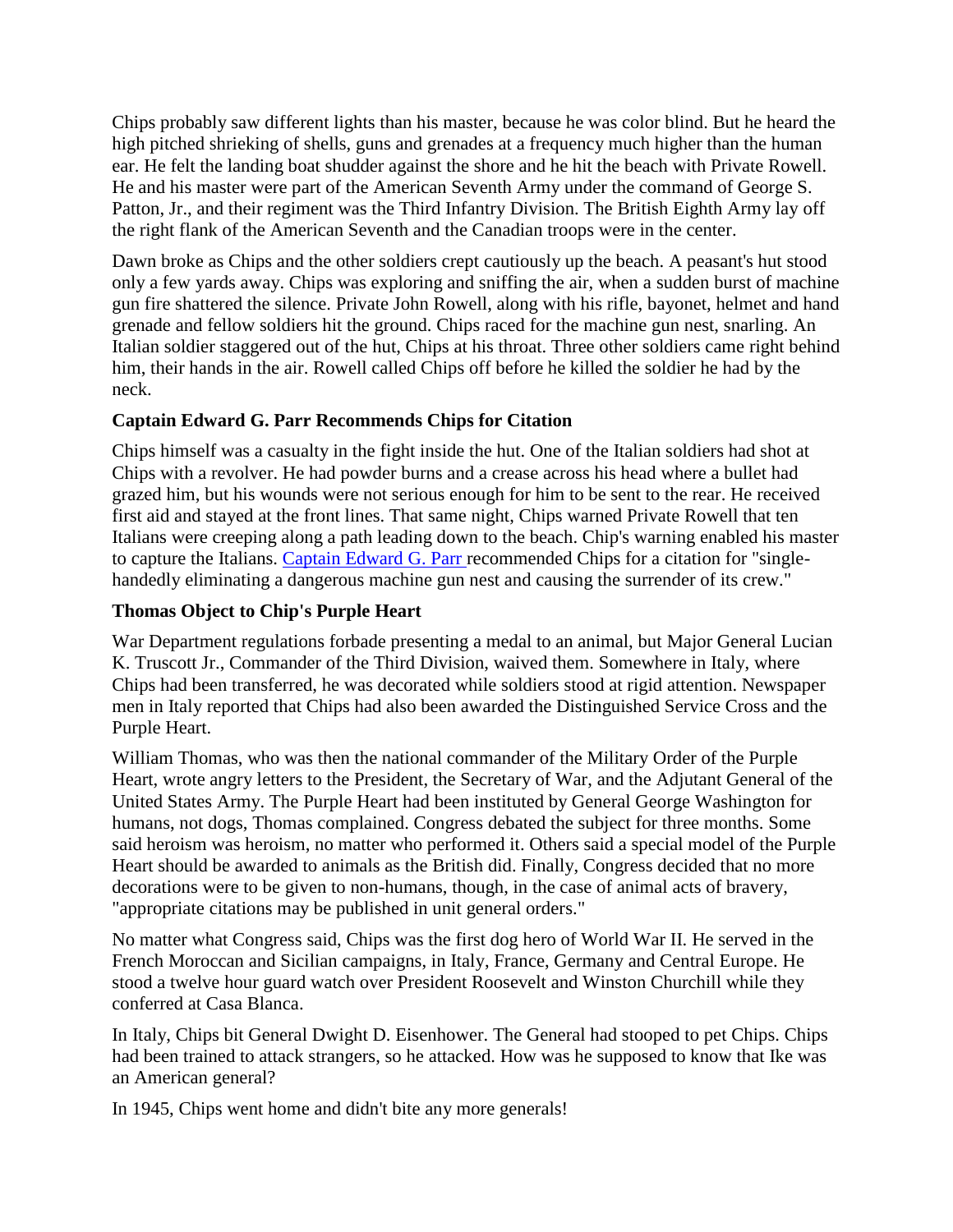#### References

" *Olive-Drab"*; [olive-drab.com.](http://olive-drab.com/od_wardogs.php)

"*A Dog Called Chips*," [uswardogs.org.](http://www.uswardogs.org/id10.html)

Lemish, Michael G. *War Dogs: A History of Loyalty And Heroism*,. Potomac Books, 1999

# **Sigrid Schultz Outsmarts Hermann Goering**

# **The Chicago Tribune's Ace Woman Reporter Beats Him at His Own Game**

Sigrid Schultz worked in Berlin as the Chicago Tribune's first female Bureau Chief in Central Europe and reported the growth of the Nazi state with insider's knowledge.

Sigrid Schultz's china doll appearance hid the razor sharp mind that she needed to conceal her animosity for the new Nazi regime in Germany and present a friendly enough face and attitude to get accurate, inside information for her newspaper stories.

Sigrid had an insider's understanding of the workings of the Nazi machine. Although she had been born in Chicago, Illinois, in 1893, Sigrid's father who was a well known portrait painter opened a studio in Paris. Sigrid graduated from the Sorbonne in 1914, and then she joined her parents in Berlin where they had settled. They remained in Berlin throughout World War I, protected by their American citizenship, and Sigrid studied history and international law at Berlin University

In 1919, the Berlin office of the *Chicago Tribune* hired Sigrid as an interpreter, a job that suited her well since she spoke English, French, Dutch, German, and Polish. Her command of the German language helped her report German politics from an insider's perspective. In 1926, the *Tribune* made her its Bureau Chief for Central Europe, the first time a media organization had ever promoted a woman to such a position.

#### **Sigrid Interviews Hitler Several Times and Documents Nazi Germany**

Although Nazism repelled Sigrid, she cultivated her connection with World War I ace pilot Captain Hermann Goering. She made such a good impression that Goering introduced her to Hitler. Sigrid joined the small group of correspondents who interviewed Hitler several times in the early 1930s. Her intimate knowledge of Germany's leaders helped her accurately report their goals as Nazi Germany became a looming threat to world peace.

Berlin had changed since Sigrid had first come to Germany. Now it was hard to stroll down the Unter den Linden without running into goose stepping, saluting soldiers. Neighbors who had been once been friendly would no longer speak to Sigrid because her anti-Nazi views were well known. Eventually Hermann Goering decided to eliminate Sigrid Schultz.

## **Goering Plots to Eliminate Sigrid**

One day while Sigrid was at her office, a man arrived at the apartment that she and her mother shared with a large sealed envelope . He handed it to her mother with the instructions that Fraulein Schultz was to open it when she returned that evening. Frau Schultz phoned Sigrid and Sigrid rushed home. She took one look at the design for an airplane engine inside the envelope and burned it to ashes in the fireplace.

On her way back to her office she passed a man she knew heading toward her apartment with two criminal types behind him. She planted herself squarely in their path and told them that it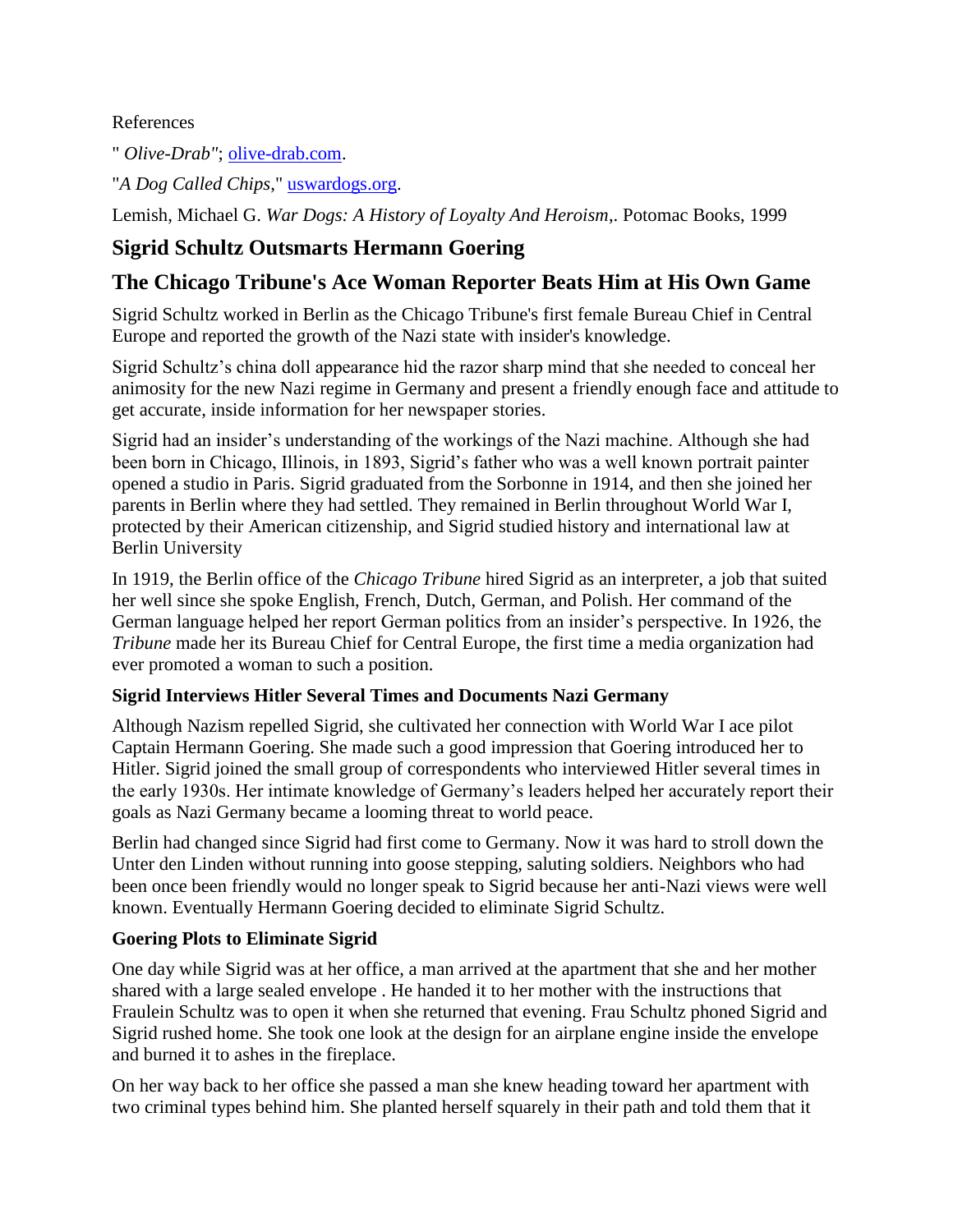would be a waste of time to continue because she had already burned the envelope. Then she flagged down a taxi and loudly ordered the driver to take her to the American embassy.

## **Sigrid Confronts Goering**

Sigrid decided that the time had come to protest directly to Goering. In April 1935,she approached him at a luncheon that the Foreign Press Association gave to honor him and his new bride, Emmy Sonnemann.. Goering scowled down the long banquet table and said that it was time that reporters began respecting the new Germany instead of constantly writing about concentration camps, which were needed to teach discipline to people who had forgotten about it during the days of the weak Weimar Republic.

Ignoring his belligerent speech, Sigrid spoke quietly about the agents that he had sent to trap her and told him that she had informed the American embassy. Goering lost his temper. He called Sigrid Schultz the "Dragon Lady from Chicago," and he said that she didn't have enough respect for the authority of the state since she was from "the crime ridden city of Chicago."

#### **Mutual Broadcaster and "John Dickson"**

In 1938, Sigrid began to report for the [Mutual Broadcasting System a](http://www.otr.com/schultz.html)s well as the *Chicago Tribune.* During 1938 and 1939, Sigrid filed some of her dispatches under an assumed name so she could continue to work in Germany without being jailed or expelled. Many of her stories were published in the *Tribune's* weekly magazine under the fictitious name of "John Dickson."

She also filed her dispatches outside of Germany, usually from Olso or Copenhagen with false datelines. Her articles reported the German government attacks on churches, and exposed the concentration camps and the persecution of the Jews. Under her Dickson byline, Sigrid forecast the Munich Agreement, and the 1939 non-aggression pact between German and the Soviet Union. Sigrid's colleague William L. Shirer wrote that "No other American correspondent in Berlin knew so much of what was going on behind the scenes as did Sigrid Schultz."

## **Normany, Buchenwald, and Beyond**

During the first year of World War II, Sigrid reported the progress of the German Army, but she couldn't travel to the front because she was a woman. After she was injured in an Allied air raid on Berlin, she went to Spain where she caught typhus. She returned to the United States in early 1941 and spent the next three years convalescing from the disease. During her convalescence, Sigrid wrote a book about Germany titled *[Germany Will Try It Again](http://news.google.com/newspapers?nid=1964&dat=19440115&id=K1kyAAAAIBAJ&sjid=2bYFAAAAIBAJ&pg=906,1090485)* and lectured nationwide about her 25 years in Germany.

Finally returning to Europe in 1944, Sigrid landed in Normandy with the United States Army, and reported the liberation of France and the conquest of Germany. She was one of the first journalists to visit Buchenwald and covered the Nuremberg trials.

Back in the United States Sigrid continued reporting and wrote several books. She died in 1980 before she could complete her history of Anti-Semitism in Germany.

#### **Sources**

William L. Shirer, *Berlin Diary: The Journal of a Foreign Correspondent, 1934-1941*, The Johns Hopkins University Press, 2002

Nancy Caldwell Sorel, *The Women Who Wrote the War*, Harper Collins, 1999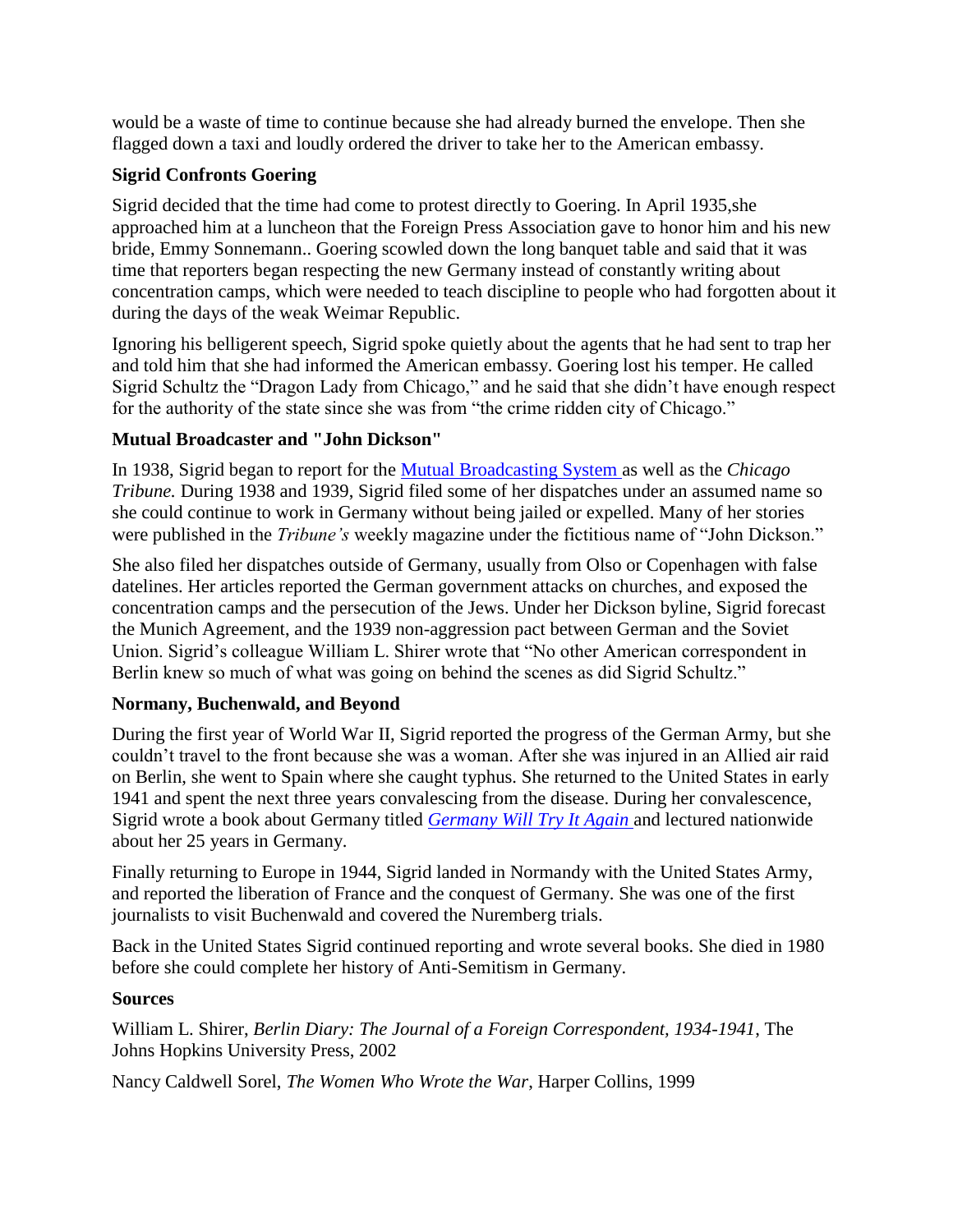# **Five French Boys Canoe the English Channel**

Free French General Charles de Gaulle urged the French people to fight on, and five young French boys in an occupied coastal village in France took him at his word.

After France had signed the Armistice with Germany in 1940, French citizens of strategically important towns on the English Channel lived under German occupation. Free French General Charles de Gaulle urged the French people to fight on, and [five young French boys in an](http://news.google.com/newspapers?nid=2194&dat=19411024&id=m_IuAAAAIBAJ&sjid=RtsFAAAAIBAJ&pg=6226,4544574)  [occupied coastal village i](http://news.google.com/newspapers?nid=2194&dat=19411024&id=m_IuAAAAIBAJ&sjid=RtsFAAAAIBAJ&pg=6226,4544574)n France took him at his word.

#### **The Boys Repair Two Canoes and Collect Provisions**

Pierre, 19, Jean, 17, Reynolde, 16, Guy, 16, and Christian, 17, were afraid that the Nazis would conscript them for the German Army so they decided that they would escape to England to fight with the Free French. By September of 1941, the boys had made their plans. Christian collected maps, charts, navigation instruments and navigation data.

Jean and Pierre acquired one canoe. Reynolde and Guy managed to buy another canoe for only 300 francs because it had a huge hole in it. It took the boys six weeks to make the canoes seaworthy, but they managed to work on them right under the noses of their parents and the Nazis.

The boys collected food and water and waited for calm seas. On the night of September 16, 1941, their preparations and opportunity converged and the boys decided that this was the time to move. At 9 pm., an hour after curfew, they sneaked out of their bedroom windows. Each of them pinned the same message on his pillow, "Chers Parents, I have gone to join General de Gaulle."

#### **Setting Sail on the English Channel**

[Gathering on the beach,](http://books.google.com/books?id=jU4EAAAAMBAJ&pg=PA16&lpg=PA16&dq=five+french+boys+canoe+the+english+channel&source=bl&ots=9tIUvi4lZ-&sig=Ppf8PaB2PJORfKKX0WTp6H2AWr8&hl=en&ei=hnGNS-XWEpSwNqbUmG4&sa=X&oi=book_result&ct=result&resnum=5&ved=0CA8Q6AEwBA) the five boys suddenly dropped to the ground and lay flat behind a sand dune. They listened to a Nazi patrol pass. Then they quickly dragged the two canoes to the water's edge and stowed everything away. Climbing into the canoes, three of them in Pierre's big Canadian canoe and two of them in the other, they pushed off into a small stream that led to the English Channel. They set their course by the compass that belonged to Pierre's grandfather.

Once the boys reached the channel, they tried their canoes together and raised the sails. For hours the boys rowed and bailed water from the canoes. At daybreak, they pulled down the sails for fear they might be spotted. Suddenly, they heard an airplane engine. A Spitfire circled around them within 50 feet of the water, but then it disappeared. Much later, Pierre spotted a motorboat on the horizon that he thought the Spitfire had sent to look for the canoes. By now the canoes sat right in the middle of the sunset rays and it would be difficult to spot from the air.

The Channel got rougher and the boys got colder. Since Raynald had been paddling steady for twenty hours he was exhausted, and he and Pierre changed places. In the dim light, Pierre saw Christian pick a soggy packet from the bottom of the canoe. Christian answered Pierre's unspoken question. "These are some of my books. I was going to take my baccalaureate (college) test next month, but I've just escaped in time!"

#### **The Boys Beach the Canoes and Meet A Scotsman Wearing a Kilt**

Pierre peered in front of him. Rocks rimmed the coast ahead. The canoes were fragile and the waves and rocks could easily break them to pieces. Pierre also felt certain that the beach was mined. The boys paddled until about 4 o'clock in the afternoon and then pulled the canoes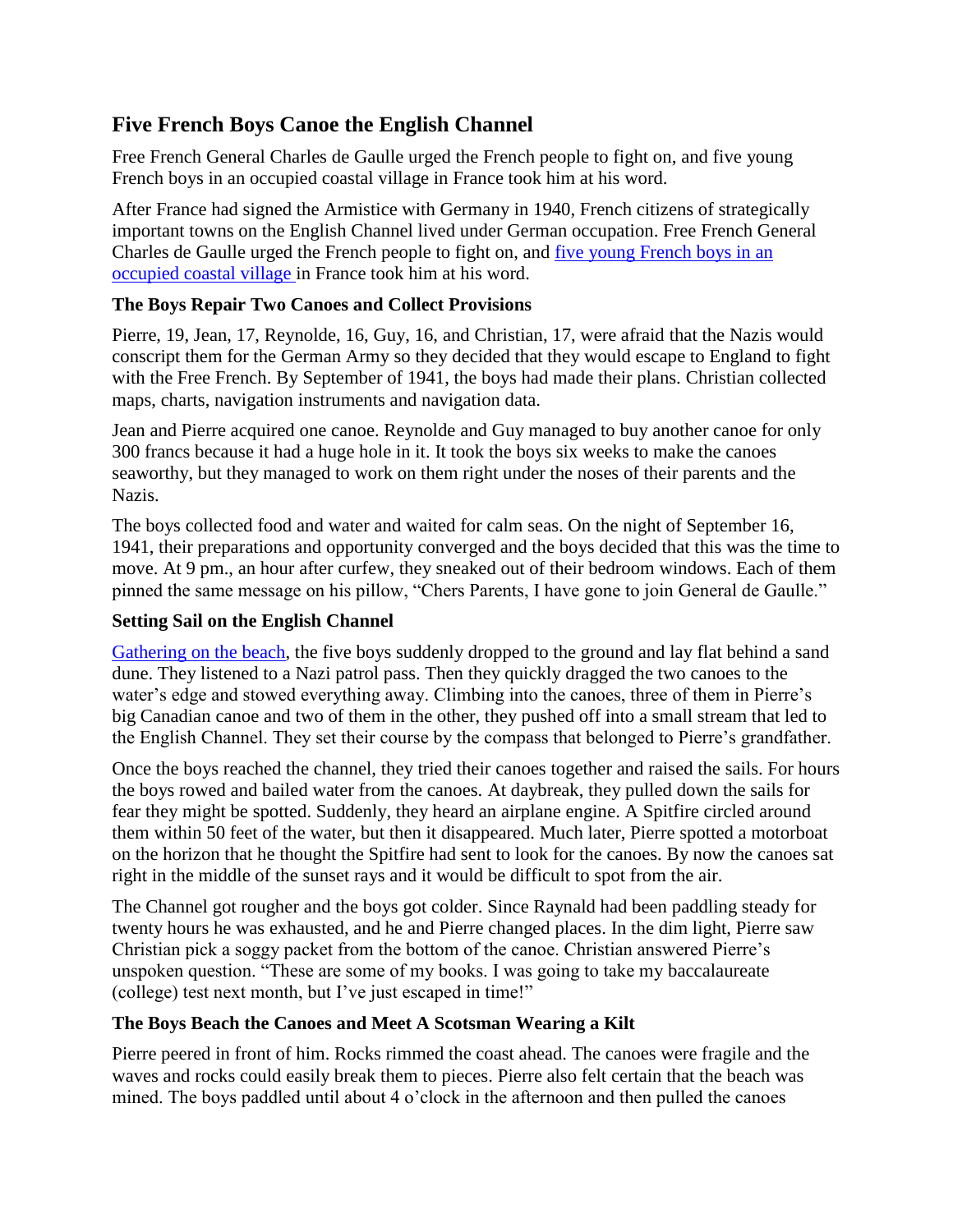around on the side and clutched the slippery rocks with numbed fingers. One by one they heaved themselves out of the canoes. They all laughed weakly, because as soon as each of them had stepped on the rocks his legs gave away and he folded into a helpless heap. Cliff, sea, and rocks all whirled around in a wild jig.

Finally, the boys fell asleep. The sun beating down on their backs woke them up. They looked around and discovered that they were about half a mile offshore on a long tongue of rock. Clutching their French flag, the boys scrambled over the rocks. Suddenly, they heard a gruff voice shout, "Halt!"

They gaped at a woman with a very short skirt holding a rifle. Pierre knew that the British were expecting an invasion from Germany, but didn't think that tough women in short skirts would be guarding the coast. Pierre approached the woman. He shouted back to the others, "It's a Scotsman in a kilt!"

#### **The French Boys Train for the Free French Army**

They five French boys had arrived at Eastbourne in England, but the Scotsman spoke perfect French. He soon realized that the boys were not Nazis and he took them to a cottage where the occupants gave the refugee boys a spot of tea. Then two police cars came along and took them French boys to the police station. Pierre, the curly-haired 19 year old leader told their story, but no one revealed their last names or where they were from for the sake of relatives still living in France. Then the boys took hot baths, received dry clothes, and had a good rest before they went off to London.

After they arrived in London, British Prime Minister Winston Churchill toasted them. Later Prime Minister Churchill and General Charles de Gaulle assured Christian that he could take his "Bache" in London. He may have escape from the Nazis in France, but he had not escape from his exams!

The five French boys were enrolled in the Free French Cadet School in Malvern, England, to train with fifty other boys. After they completed their training, they joined the Free French Forces. About 150 French boys had already been trained at Malvern and served in General de Gaulle's Free French Army.

Someone asked Christian what the French people thought of the RAF bombings of occupied France and the French casualties from the bombings. Christian shrugged, "You can't make an omelet without breaking eggs," he said.

#### References

Kaufmann, H.W. Fortress France: The Maginot Line and French Defenses in World War II. Stackpole Books, 2008.

Sumner, Ian. The French Army, 1939-1945. Osprey Publishing, 1998.

## **Pistol Head – Cocker Spaniel Combat Veteran**

Pistol Head, a red cocker spaniel, returned from 48 combat missions in the South Pacific. Mrs. Eileen Willis had sent for him, but could he readjust to civilian life?

Pistol Head, a 2 1/2 year old red cocker spaniel, had been best buddies with his master Lieutenant Colonel Solomon Theodore Willis, Jr. since he was a puppy. He didn't reckon time in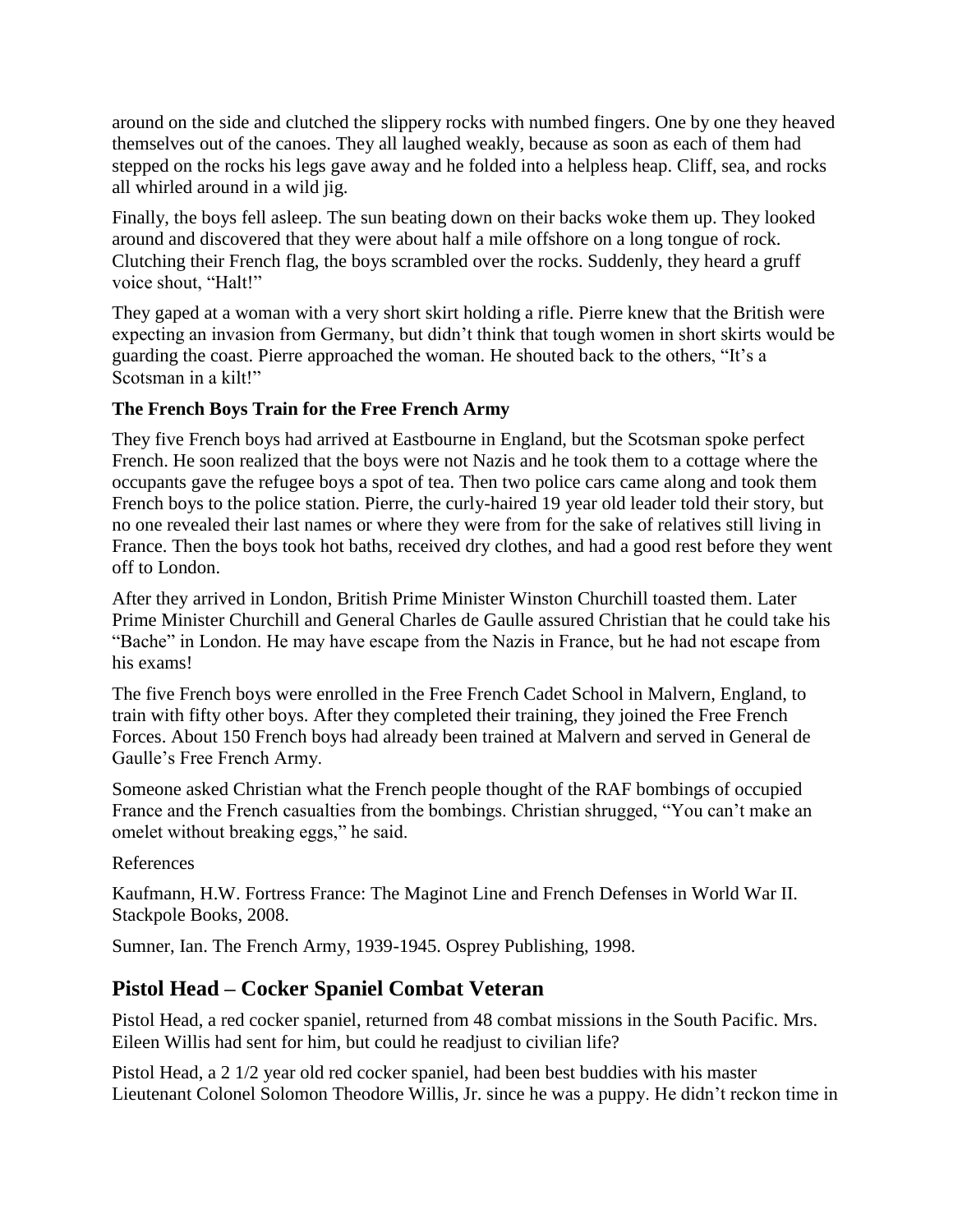human terms, but he recognized that time made many changes in his dog years. His master had married Eileen in October 1940. On July 27, 1943, Michael Lee Willis had joined the family in their Brooklyn apartment. By October 1943, Lt. Colonel Willis and Pistol Head were on their way to the South Pacific to fight in the Seventh Bomber Command.

#### **The Seventh Bomber Command**

Pearl Harbor had decimated [the Seventh Bomber Command,](http://www.armyaircorpsmuseum.org/VII_Bomber_Command.cfm) formerly the Hawaiian Air Force, but it recovered enough to fight in the turning point battle of Midway in June 1942. After Midway, the Seventh spent exhausting months of patrol and search missions in the South Pacific. After bases were established on tiny Pacific Islands, the Seventh began a program of long range bombing of the Gilberts and Marshalls. After the Gilberts and Marshalls were taken, the Seventh targeted the Carolinas, the Marianas, Iowa Jima and the Bonins. Eventually, parts of the Seventh bombed Japan.

The perils of these missions included small targets, uncertain weather, and engine failure guaranteeing certain death. The Seventh used fighters, medium bombers, bombed day and night, sunk enemy shipping and mined enemy waters. The Seventh was the first air force to take on Japan and the first to suffer casualties from Japan. It fought Japan longer than any other air force.

## **Lt. Colonel Willis and Pistol Head Fly B-25s**

The B-25s first went into action over the Marshalls, flying almost entirely at lower level. They were dangerous missions with intense enemy opposition and many planes returned heavily damaged. To add to the problems, propeller control brackets on the B-25s had a bad habit of breaking. To fix this, the mechanics added stronger metal plates, and fastened the broken parts to them. Many of these makeshift parts held for the rest of their combat missions and were not replaced until the planes arrived in Oahu.

The plane called 891, "Lofty's Wolf Pack," or "Hello Moe," was a classic example of the tough B-25s. With 84 missions, it was the veteran of the group. Originally the plane belonged to Major William K. Pfingst, a squadron commander, who flew the first missions in the "Wolf Pack." Then Lt. Colonel Solomon Theodore (Ted) Willis took over the squadron and renamed 891 "Hello Mo."

Lt. Colonel Willis flew some of the most extraordinary B-25 missions a B-25 ever endured in "Hello Mo." His maneuvers and tactics over Japanese harbors and air strips made Lt. Colonel Willis the most talked about pilot in the Bomber Command. After one busy afternoon over Ponape, Colonel Willis flew "Hello Mo" home and learned that Tokyo Rose had frantically called him "a suicidal maniac."

## **Lt. Willis Doesn't Return From His 51st Mission**

Lt. Colonel Willis and Pistol Head chalked up forty-eight combat missions against the Japanese before Pistol Head was grounded. On June 22, 1944, Colonel Solomon Theodore Willis failed to return from his 51st bombing mission.

Pistol Head mourned deeply. He refused to eat and he no longer wagged his tail. The members of the Seventh Bomber Command tried in vain to give him new reason for living, but they couldn't.

The best the Seventh could do for Pistol Head was give him an honorable discharge and send him home. The airmen of the Seventh put Pistol Head aboard a United Airlines plane.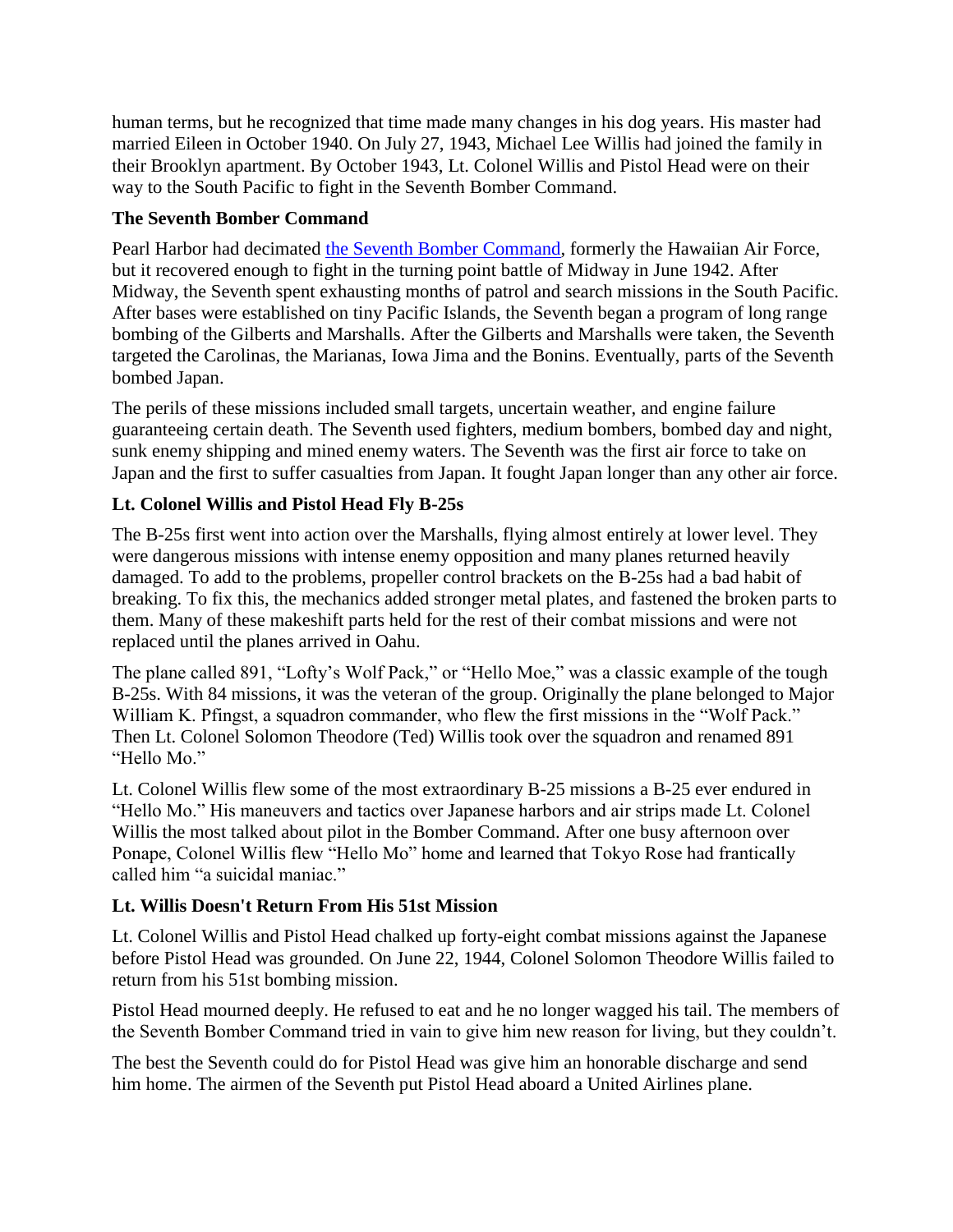#### **"Any Consideration Shown to Pistol Head Will Be Greatly Appreciated"**

Air Force Sgt. Arthur Braunston of Oyster Bay, New York, brought [Pistol Head t](http://news.google.com/newspapers?nid=1144&dat=19440729&id=HHQbAAAAIBAJ&sjid=mkwEAAAAIBAJ&pg=2518,5953050)o San Francisco. He said Pistol Head had seen action on so many flights that he could recognize the difference between enemy and friendly planes and he could distinguished the difference in the sound of a Japanese or American plane.

"He had a different bark for the enemy planes and ours and he was so good that his spotting was a legend out there," Sgt. Braunston said.

A small cardboard tag on Pistol Head's collar said: "This little fellow was a pal of the late Lieutenant Colonel Willis, killed in action. He has flown 48 combat missions and is being returned to Mrs. Willis. Any consideration shown to Pistol Head will be greatly appreciated by all of us." The tag was signed, "The Seventh Bomber Command."

There were six stops before he reached La Guardia Field. Stewardess Betty Bittner reported that Pistol Head became alert and lively while the plane was in flight. 'He seemed to be happy at flying," she said.

## **Pistol Head Comes Home**

The airplane landed at La Guardia Field and [Miss Ann Schultz,](http://www.criticalpast.com/video/65675059238_Pistol-Head_LaGuardia-Field_Lieutenant-Colonel-Willi_handing-over-a-dog) a friend of Mrs. Eileen Willis, took the leash from the stewardess. Pistol Head pulled her toward the exit. He seemed to know that he was getting closer to home. Miss Schulz hailed a taxicab and gave the driver the Brooklyn address. Pistol Head sat on the edge of the taxi's backseat.

Pistol Head pulled Miss Schultz up the walk and Mrs. Eileen B. Willis, looking thin and pale, stood in the doorway to greet him.

Mrs. Eileen B. Willis hugged Pistol Head and he barked and wagged his tail. The barking woke up one year old Michael Lee Willis who just celebrated his birthday the day before. He looked at Pistol Head and laughed.

Mrs. Willis smiled. "I guess he is just an average cocker spaniel, but he always loved to fly, and since he was a puppy he always went up on flights with my husband."

It was July 28, 1944, and Pistol Head had finally come home.

References

Johnsen, Frederick A. North American B-25 Mitchell Warbird Tech Volume 12.. Specialty Press, 1997.

Time Magazine, July 18, 1944.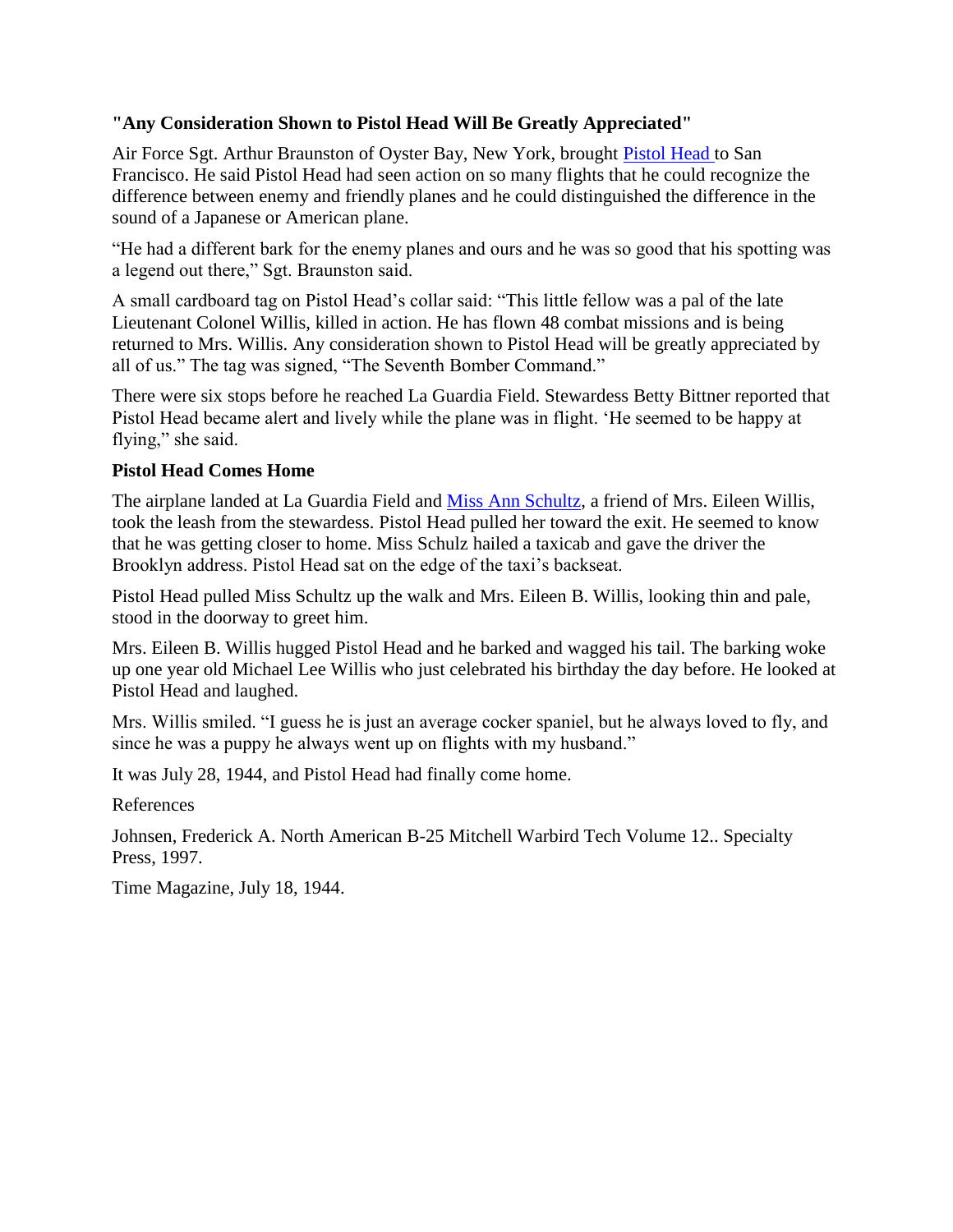# **Jim Burns and Yard Minesweeper #62**

Milwaukee, Wisconsin, soldier Jim Burns joined the United States Navy in December 1942, and by Christmas of 1943, he found himself serving on a minesweeper.

In 1922, when he was just a young boy, Jim Burns almost drowned in Lake Michigan. He was nautically decked out in a crisp new sailor suit and his cousin had taken him for a walk along the Manitowoc, Wisconsin pier when suddenly he fell in. "They even rescued my sailor hat," he recalls with a chuckle.

The day before he left for the Navy in December 1942, Jim went down to the Milwaukee lagoon to feed the ducks. Over the next three years, he continued to have mostly hazardous, but a few not so hazardous adventures on the ocean, including smuggling a dog named Belvidere aboard his minesweeper.

#### **Jim Graduates from Great Lakes Naval Base and Sonar School**

After his graduation from basic training at Great Lakes Naval Training Base in Grand Lakes, Illinois, the Navy sent Jim to Sonar School in Key West, Florida. For about eight weeks, he learned how to operate sonar and earned his first stripe. His next port was Norfolk, Virginia, where a new ship equipped with brand new sonar came to pick him up.

#### **Yard Minesweeper #62 is Ready for Action**

The ship, yard Minesweeper # 62, was fitted out to act as a destroyer because the [Navy](http://www.naval-history.net/) was still drastically short of ships and equipment. The mine sweeper had a small draft which allowed it to come close to shore to sweep out mines that the Germans had set to destroy landing troops. It had two racks in the rear which were loaded with depth charges and a "K" gun, located on each side of the ship, with a depth charge attached to each.

Jim's job was to man the sonar and when he spotted what he thought might be an enemy submarine to call out its bearings. Then the attack team on the sweeper would trace the submarine's path on a large map.

Sweeping mines was hazardous work and in Jim's words "the minesweepers and their crews were considered expendable."

#### **Sweeping Mines is Complicated and Hazardous Work**

The sweeper had what were called paraveins behind it which were placed on an angle from the stern of the ship. About six minesweepers worked together at one time, with each sweeper's paraveins at an angle. The mines were anchored on cables extending below the water and a heavy metal plane determined their depth in the water.

The cables had cutters like big jaws attached to them. The explosive charge was located inside the cutters. The minesweeper's cable went against the mine chain and into the jaws, the jaws cut the chain, and the mine popped up and floated away. Or, the mine exploded on contact.

#### **Capturing Submarines and Heading to the Mediterranean**

Yard Minesweeper #62 headed for the Mediterranean Sea to rendezvous with a convoy, but it was forced to put in at Bermuda for sonar repairs. Here, the Navy tested the sonar by capturing its own submarines for practice runs. Eventually, the sonar was repaired and the minesweeper joined a convoy going to the Mediterranean. It traveled for 22 days on a zigzag course to avoid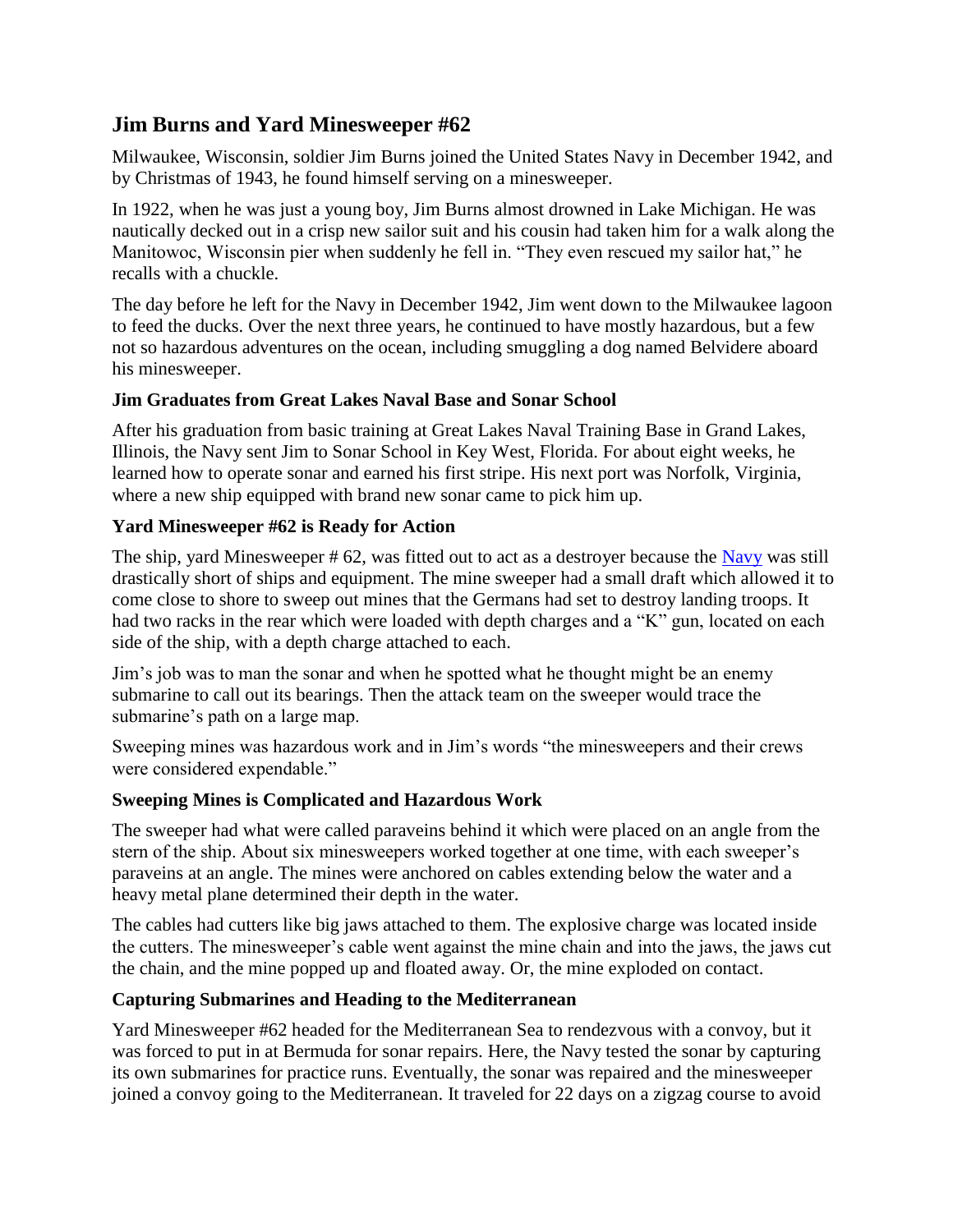detection and attack by German submarines.

Jim explains, "I received my second stripe when our minesweeper was acting as an escort for a large convoy of ships and I detected an enemy submarine off the island of Pantelleria on the way to Gibraltar."

#### **Sweeping Mines in Italy and France**

The Navy put the [minesweepers](http://books.google.com/books?id=mhJE9XFacGwC&pg=PA255&lpg=PA255&dq=minesweeping+world+war+two&source=bl&ots=2gWxP3CxNe&sig=GXJMzQV9xMJgiPz9vtOtZYEVGS0&hl=en&ei=JQzaS7-LAqOOMuqOiJkB&sa=X&oi=book_result&ct=result&resnum=5&ved=0CBcQ6AEwBDgK) in the Mediterranean to help in the invasion of Sicily, Solerno Beachhead and sweeping mines for invasion forces at Anzio Beachhead. When Yard Minesweeper #62 wasn't on invasions it visited different ports to clear minefields that the Germans had planted. One of the places it cleared heavy minefields for the French was off Corsica so the French could get ready for the invasion of Elba.

Jim's minesweeper swept out harbors on the outside of Toulon, France, within the sight of the scuttled French fleet and he earned his third stripe for his minesweeping off the coast of France.

Then the Navy sent him to Key West, Florida to learn how to repair sonar in preparation for going to the Pacific. After sixteen weeks of maintenance training on sonar equipment, he earned the rank of an instructor in the Navy Sonar School until his discharge in 1945.

#### **Returning Home and Flashbacks**

After he came back home to Milwaukee, Wisconsin, Jim remembers many nights when he woke up with jumping nerves and in a cold sweat because he thought he was still on the minesweeper and there had been a general quarters alert for combat.

"It's something you never really get over. You just learn to live with it. But I'd do it all over again for my country," he said.

Jim came home as a 1st class Petty officer and earned four Battle Stars and a Navy Commendation for his minesweeping work.

References

Elliott, Peter, *Allied Minesweeping in World War 2*, P. Stephens, 1979.

Lund, Paul and Ludlam, Harry, *Out Sweeps!: the story of the Minesweepers in World War II,* Foulsham, 1978.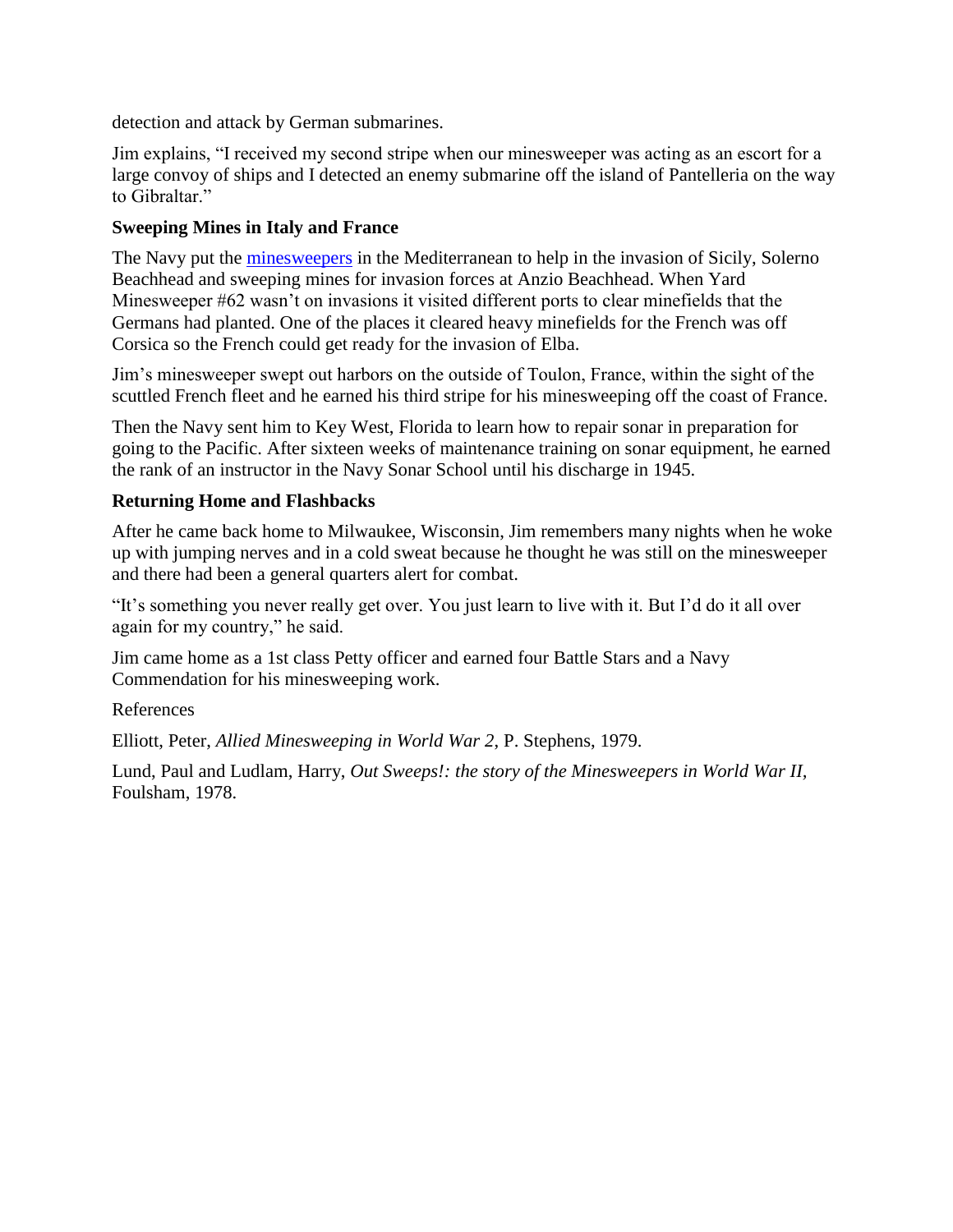# **Reverend Ernest Norquist Marches Up Bataan**

In 1941, Reverend Ernest Norquist enlisted in the Army so he could chose where he could go. He chose the Philippines and ended up in a Japanese POW camp.

Reverend Ernest Norquist described his draft status in 1941 as "being under the threat of Selective Service" he decided to enlist in the Army so he could choose where he could go and his choice was the Philippines. After he became a medic, he served as a ward man at Fort William McKinley, about seven miles from Manila.

#### **The Japanese Land in the Philippines**

Within days after the bombing of Pearl Harbor, the Japanese started landing in the Philippines and casualties began to pour in. Reverend Norquist recalls "toward Christmas we knew we were going to evacuate. Oh the way back from church I remember that we passed a convent run by some American sisters who gave us coca and compassion."

#### **The American Forces Move to Corregidor**

On December 29, Reverend Norquist and his unit moved to the Middleside Hospital on Corregidor, which is a tiny island at the entrance to Manila Bay. There was a Middleside, Topside, and Bottomside hospital and a trolley car running between them. The entire fortress at Corregidor was designed to protect the Bataan Peninsula and was comprised of one main tunnel hewn out of solid rock and several laterals.

Reverend Norquist was one of the eight medics who worked on casualties while the bombing went on around them. He remembers one time when the hospital was being bombed. He had been about to eat a piece of butterscotch pie, went downstairs for shelter and eventually returned to the table. He couldn't eat the pie because it was full of plaster.

#### **The American Garrison Surrenders**

The American Army continued to fight on Corregidor, but it was decimated by malaria and ran out of water. The last American garrison surrendered on May 7, 1942, after surviving 53 air raids. General Jonathan Wainwright, the Army's commander at Corregidor, announced the surrender.

Reverend Norquist recalls, "I felt an infinite sadness when the General surrendered and all of us put up the American flag and saluted it. We cried at the white flag of surrender, because I think we all knew that we wouldn't see the American flag again until we were freed."

## **Marching up the Bataan Peninsula**

The next step for Reverend Norquist and many of the men were marching up the **Bataan** [Peninsula a](http://www.nationalmuseum.af.mil/factsheets/factsheet.asp?id=3667%20)s part of the infamous "Death March." By now, Bataan was a swarming mass of bewildered Japanese, Filipino and American men. Japanese intelligence estimates of the number of prisoners were far too low. There were actually about 78,000 U.S. troops, 6,000 civilian employees who had been rushed to Bataan to build defenses, and 26,000 civilians.

The Japanese had been expecting only about 40,000 people. The captured men had to walk long distances on foot under a tropical sun. Sick and wounded men were killed by guards at the roadside, hundreds at a time. More than 7,000 of these prisoners died on the Bataan Death March. One third were American, and two-thirds Filipinos.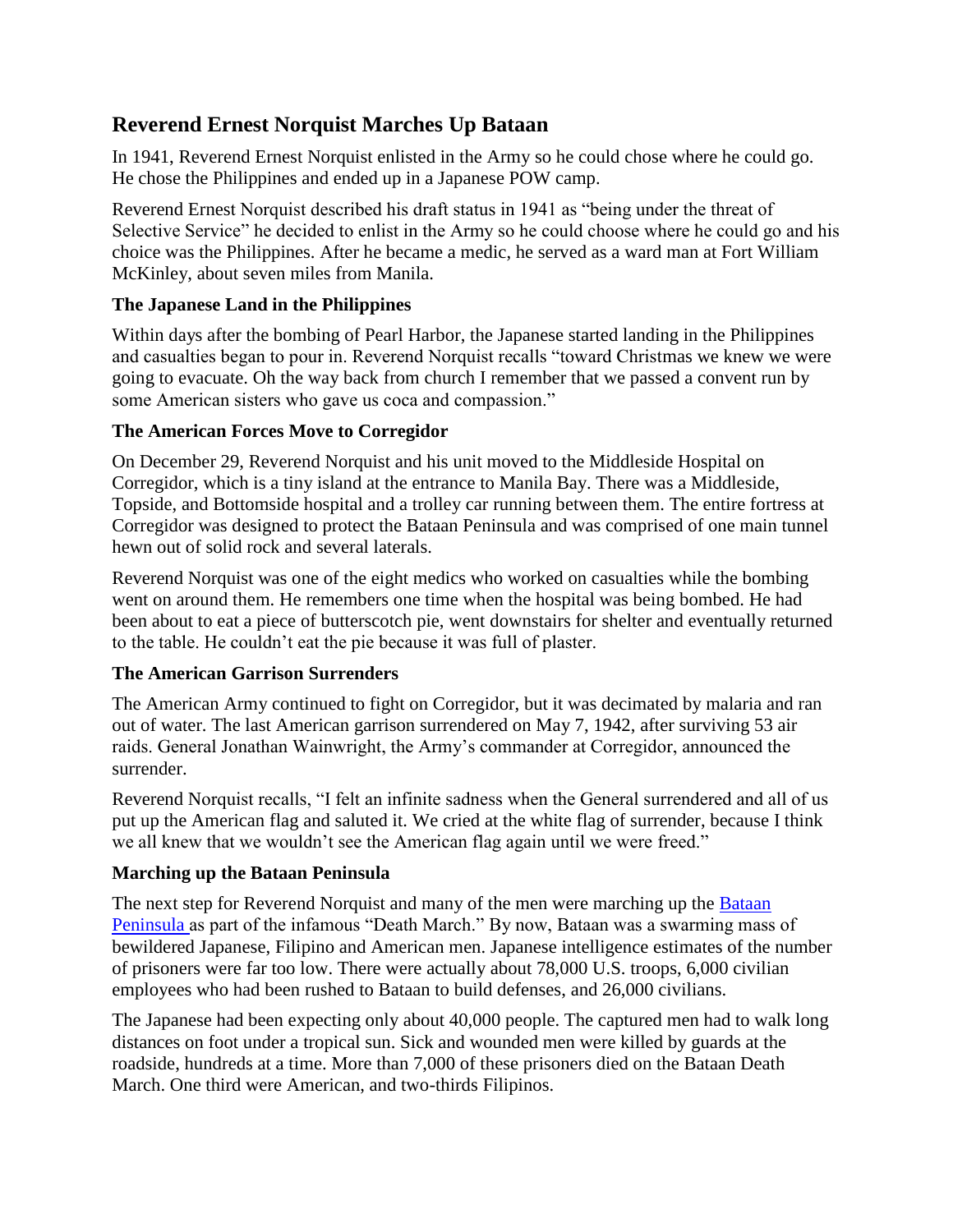Reverend Norquist was nearly killed as well. He fell behind and sat down. As he put it, "I saw two Japanese soldiers coming toward me in a very business-like manner and I got up quickly."

#### **Billebub Prison and Cabana Taiwan**

One of the initial stops for Reverend Norquist was Billlebub Prison in Manila for a few weeks and then to Cabana Taiwan, where the prisoners were placed in barracks that had been occupied by the Filipino Army. Here, Reverend Norquist continued to put his medic training to work. He remembers what he calls, "death parades," where men who had died were carried out on window slats or shutters torn off the building. The [death parades d](http://books.google.com/books?id=YD101QZkrTYC&printsec=frontcover&dq=death+march+on+bataan&hl=en&ei=F1XfS_TFBsWAlAfk9umpBQ&sa=X&oi=book_result&ct=result&resnum=3&ved=0CEIQ6AEwAg)iminished when the Swedish Red Cross ship Gripsholm brought supplies to the camp.

In the 26 months that he spent at Cabana Taiwan, Reverend Norquist helped build an airport that was never used, became acclimated to POW life, and became more and more certin that he would become a minister if he survived. He saw the examples of the Army chaplains and a Filipino priest who risked their lives to help the prisoners and felt that the church might be a calling for him.

In 1944, the Japanese moved the prisoners from the Philippines to Japan on a ship called the *Noto Maru.* From Tokyo they were taken to Omari Prison Camp which was located on a tiny island. Reverend Norquist vividly recalls incidents of prison camp life. The men were amazingly resourceful. They improvised musical instruments and formed an orchestra. They put on play including Shakespeare, and they even had a school.

#### **Major Watanabe Was Not Widely Mourned**

He especially remembers a Major Watanabe, who was a [sadist](http://www.olive-drab.com/od_history_ww2_stories_1942bdm.php) and beat people at the slightest pretext. He hit Reverend Norquist and knocked him out. The Major was so hated that someone finally put some flux from a dysentery victim in his food and he contracted dysentery and he died. According to Reverend Norquist, the Major was not widely mourned.

The turning point in the war seemed to Reverend Norquist to come in 1944. There were bombing raids and fire storms, with huge areas of Tokyo being burned. "I felt a great sadness for the Japanese people," he said.

Once again the prisoners were moved, this time north to Wakasennin, a place of temples, tori gates, and windows of mother of pearl. Here they worked in a pig iron factory and on farms.

## **Liberation Day Finally Comes**

Finally, the day of liberation came. All of the prisoners were brought out to the parade ground. Reverend Norquist remembers exactly what the British soldier who made the announcement said, "Gentlemen the day for which we have long awaited has at last arrived. You are free men." The [prisoners](http://home.pacbell.net/fbaldie/Battling_Bastards_of_Bataan.html) cheered an immense hip hip horray.

The Japanese commander made a speech next and said he hoped that everyone would get home safely. The men were warned not to go into the Japanese village and were dismissed. Immediately they went into the Japanese village. A little Japanese girl about six years old handed Reverend Norquist a doll. A Japanese man brought out a family album and insisted that he choose some pictures to keep.

## **Reverend Norquist Encounters General Wainwright on His Honeymoon**

Because of the influence of the war time chaplains, Reverend Norquist decided to become a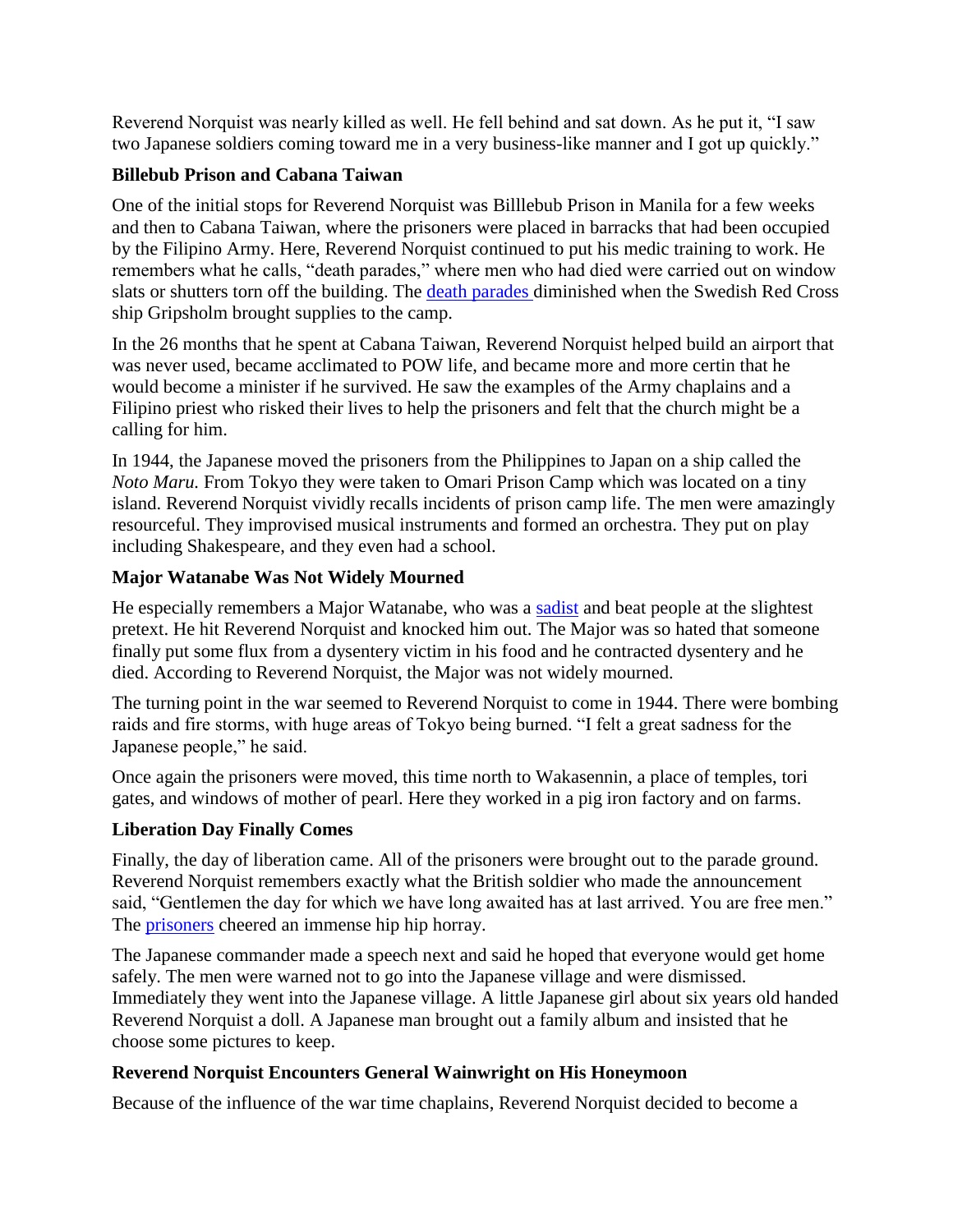minister. "Religion had a validity," he said. After the war, he studied for the ministry in Lund, Sweden and was ordained in the Presbyterian Church. He retired from Bethany Presbyterian Church after 17 years as pastor and served as interim pastor at the First Presbyterian Church of Horicon, Wisconsin.

Reverend Norquist had another encounter with General Wainwright, this time at the Cadillac Hotel in Detroit, Michigan. He and his wife Jeanette were on their honeymoon at the hotel and he discovered that General Wainwright had quarters on the eighth floor. "I tried to get in to see him, but his orderly wouldn't admit me. Then I heard him ask, "Is that one of my boys?"

"I said, 'yes sir,' and he came out and spent half an hour with me. He really cared about the ordinary soldier."

The Norquists had five daughters, all talented artists, musicians and teachers, and a son, John, who served as the mayor of Milwaukee in the 1980s.

#### **He Couldn't Hate the Japanese People**

In Reverend Norquist's opinion, he learned two important principles from his POW experience. The first was that war transformed most people's lives. It was the biggest thing that ever happened to them and helped them transcend themselves.

The second principle was you can't put people of different cultures together and have them hate each other all of the time. He said, "When I wanted to get bitt'er and hate the Japanese, I would remember them sitting around a campfire singing a hauntingly beautiful song called "The Moon Over a Ruined Castle". I couldn't hate them," he said.

References

Daws, Gavin. *Prisoners of the Japanese: POWS of World War II in the Pacific*, Harper Perennial, First Quill Edition, 1996.

Lester I.*. My Hitch in Hell: The Bataan Death March*, Potomac Books, Inc., 2000.

Lawton, Manny. *Some Survived: An Eyewitness Account of Bataan*, Algonquin Books, 2004

Schaefer, Chris. *Bataan Diary*, Riverview Publishing, 2004.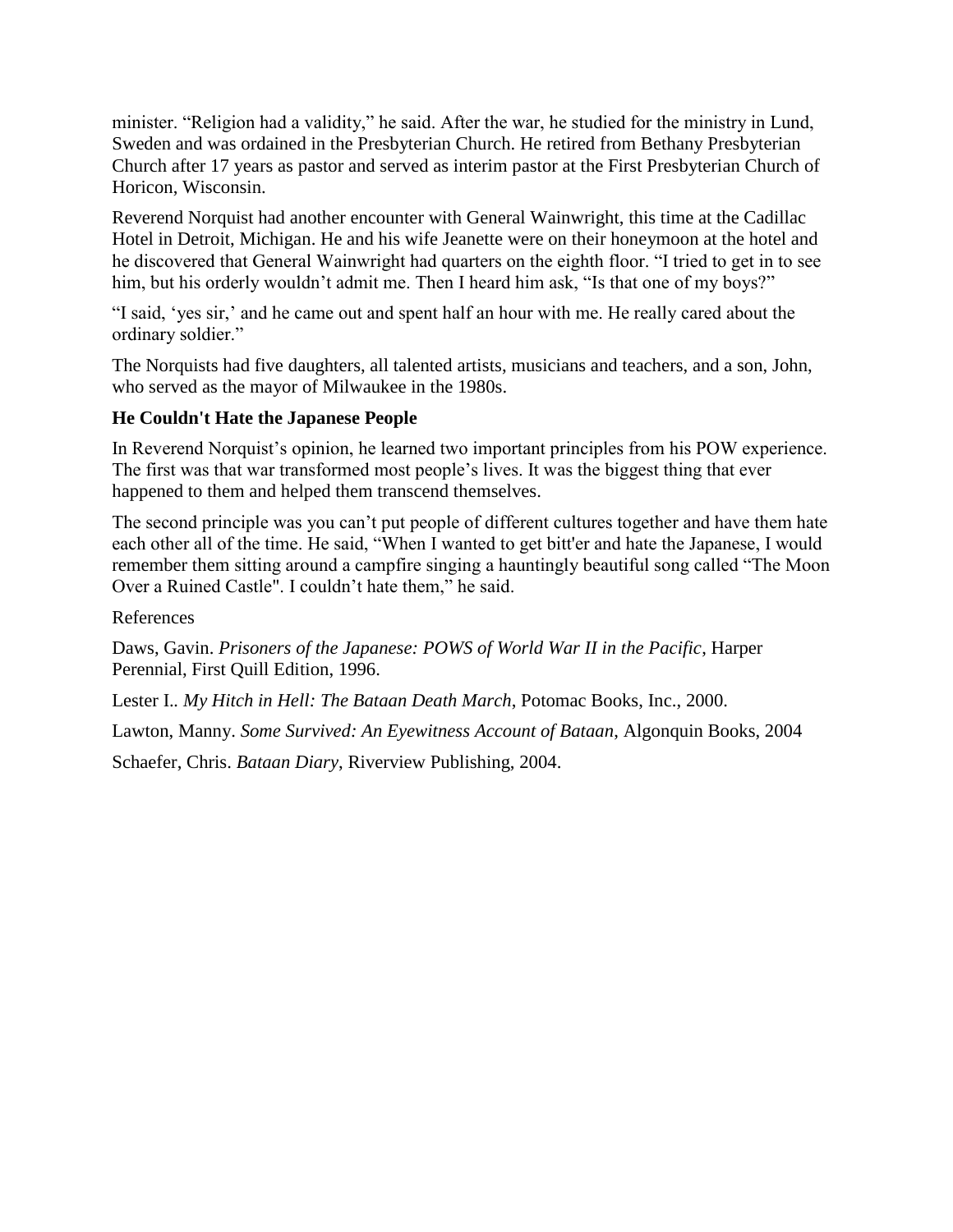# **Chapter Eight: Korea**

# **Jerry Emer Remembers Smitty's Last Day in Korea**

Korean War veteran Jerry Emer of Milwaukee recalled the day that his medic friend Doyle Smith, "Smitty" died in Korea while fighting for Hill 174.

War in [Korea](http://www.koreanwar.org/) was a grueling, back breaking, feet tiring deadly business. Survival was measured in seconds and by chance instead of days and design.

#### **Jerry Emer Fights with the 5th Cavalry on Hill 174**

In a series of letters Jerry Emer wrote to author Don Knox, who used them in his oral history of the Korean War, he details the actions of I Company, 3rd Battalion, 5th Cavalry on Hill [174.](http://www.history.army.mil/brochures/kw-unoff/unoff.htm) The time span is from September 10 to 20, 1950. Rumor had it that the 3rd Battalion was going to move to a pretty hot spot and they climbed aboard trucks to move to the Hill 174 area. The convoy skirted part of Taegue and headed north a few miles. The men were got off the trucks. They headed up the hill in a long column, listening to the ka-rumph of artillery fire and the occasional rattle of small arms from the North Korean held hill.

The next day the company sent out some re-con patrols and the following day the company went into a typical Korean farm village close to the front lines. Jerry and the other men filled their canteens at a well and some of the male Korean villagers talked with the company's Katusas, which is what the South Koreans integrated into American units were called. They seemed to greatly fear and detest the In-Min-gun, or Communist Army of North Korea.

After some skirmishing with the enemy and I Company's withdrawal from [Hill 174,](http://books.google.com/books?id=5gYCm0bM68sC&pg=PA99&lpg=PA99&dq=hill+174+korea&source=bl&ots=-Ua6-kz4T4&sig=i73Tanc7Xp2zZgZsWVXIdO3ecNM&hl=en&ei=bfbaTM3jOYqfnQeS8rneAQ&sa=X&oi=book_result&ct=result&resnum=3&ved=0CCEQ6AEwAg) the orders came through for I Company to attack and re occupy it. On September 15, 1950, everyone in Jerry's company was supplied with extra bandoliers and grenades. Company I was supposed to assemble for the attack at the foot of [Hill 203.](http://books.google.com/books?id=X7G9HzEuZL4C&pg=PA573&lpg=PA573&dq=hill+174+korea&source=bl&ots=Zuxxg1fUxa&sig=Fh9YNuqR743fT-9kDIhU1_LvTDI&hl=en&ei=5wbbTOraBoi0sAOE6rmUCA&sa=X&oi=book_result&ct=result&resnum=6&ved=0CDIQ6AEwBQ) At the base of this hill was a small grove of trees and some weapon carriers, jeeps, and heavy mortars.

#### **Jerry Emer Helps a Wounded Katusa**

The platoons had to move along certain paths to get to this assembly area from Hill 232, Jerry was sent with Lt. Toomey and his runner to a long ditch running parallel to a small apple orchard. Lt. Toomey instructed Jerry to watch for his platoon and point out what path it was to follow. He had just finished speaking when a loud whoosh made everyone flatten out on the ground. A 120 mm shell exploded about five yards from the ditch. Pieces of trees, dirt and chunks of sod rained down on the backs of the soldiers. Within a few seconds, two more shells exploded.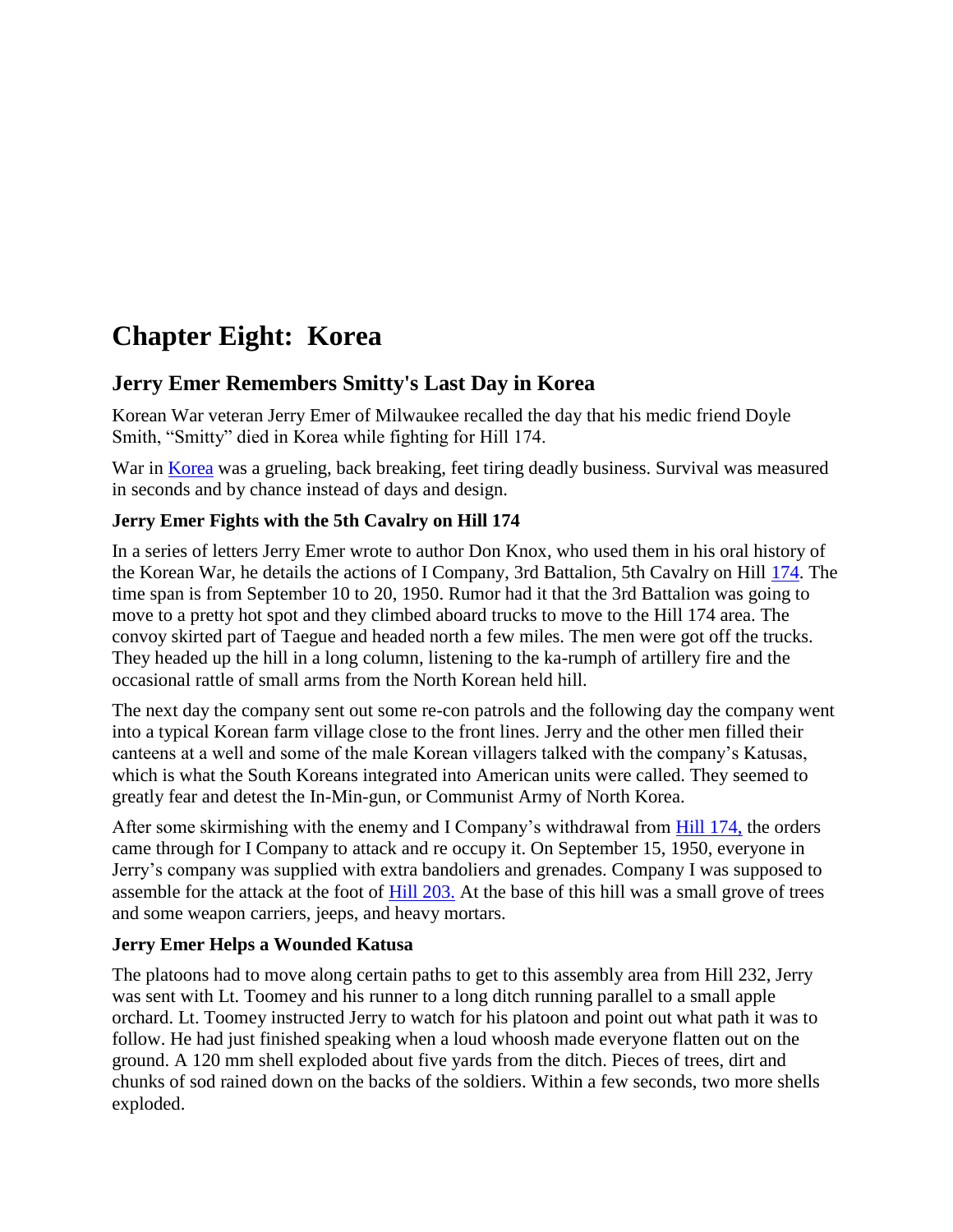A Katusa came running by and Jerry shouted and pointed. Then with a whoosh, bam, another shell exploded. The Katusa was thrown into the ditch a few yards from Jerry, terribly hurt. He whimpered and as Jerry crawled over to him, he saw that the Katusa had a large ugly tear near the elbow on his right arm.

The shrapnel had set off several clips in his cartridge belt. This had torn away much of his fatigue shirt and there was an irregular gaping red maw of a wound from the bottom of the rib cage diagonally down to his hip. The web cartridge belt was smoking and the ragged torn fatigue shirt also. Jerry tore off the smoldering belt and threw it away. The Katusa's first aid pouch had been destroyed by shrapnel, so Jerry took his bandages out and tried to bandage the Katusa's profusely bleeding arm wound. The Katusa tried to tell him something, but Jerry couldn't understand him.

#### **Medic Doyle Smith Comes to Help the Wounded Katusa**

"Where's the medic, where's Smitty?" Jerry shouted to a Sergeant Woods.

"He's not far behind me, just a couple of guys behind me!" Woods shouted back.

Finally, with immense relief, Jerry saw the skinny figure of Medic Doyle Smith running down the slope. In just the few weeks they had known each other, Jerry and Doyle Smith had become close buddies. He thought that Smitty was as American as apple pie, down to his name – Smith. Smitty was from a typically American small town, Grayville, Illinois, in the Midwestern cornbelt. He even looked American. He was a wiry, 140 pound, 5'10", sandy haired 19 year old. He had told Jerry about his Japanese girl friend and her family and showed him photographs of her.

"Over here! Over here, Smitty!" Jerry yelled.

Smitty reached Jerry and took over. The Korean was still mumbling and whimpering.

"No use wasting a bandage on that side wound. He's dying," Smitty said. "I'll give him a shot of morphine."

In a few seconds the Kutusa stopped whimpering. He mumbled a few more words and then his eyes became glassy.

## **Medic Doyle Smith is Killed**

Smitty said, "Okay, let's go. I'm the last of the 2nd platoon."

They climbed out of the ditch and started moving. After an air strike on the hill and a short artillery preparation, the order came to move out. As they entered the rice paddies, the men were urged to keep in a skirmish line. The paddies were very soft because of the heavy rains that had fallen earlier in the month. The soldiers were loaded down with extra ammunition and grenades and they sank into the stinking mud with every step. By this time of the day the sun shone brightly and the temperature had climbed to 90 degrees with humidity. The men were all panting and gasping for air and drenched with sweat. Then they started getting hit with a barrage of 120 mm mortar fire. Soon cries of "I'm hit," and "medic, medic," came from every point of the compass.

After he had helped so many other men, medic Doyle Smith got hit. Lt. Brian acted as Smitty's medic, but Smitty died of his wounds.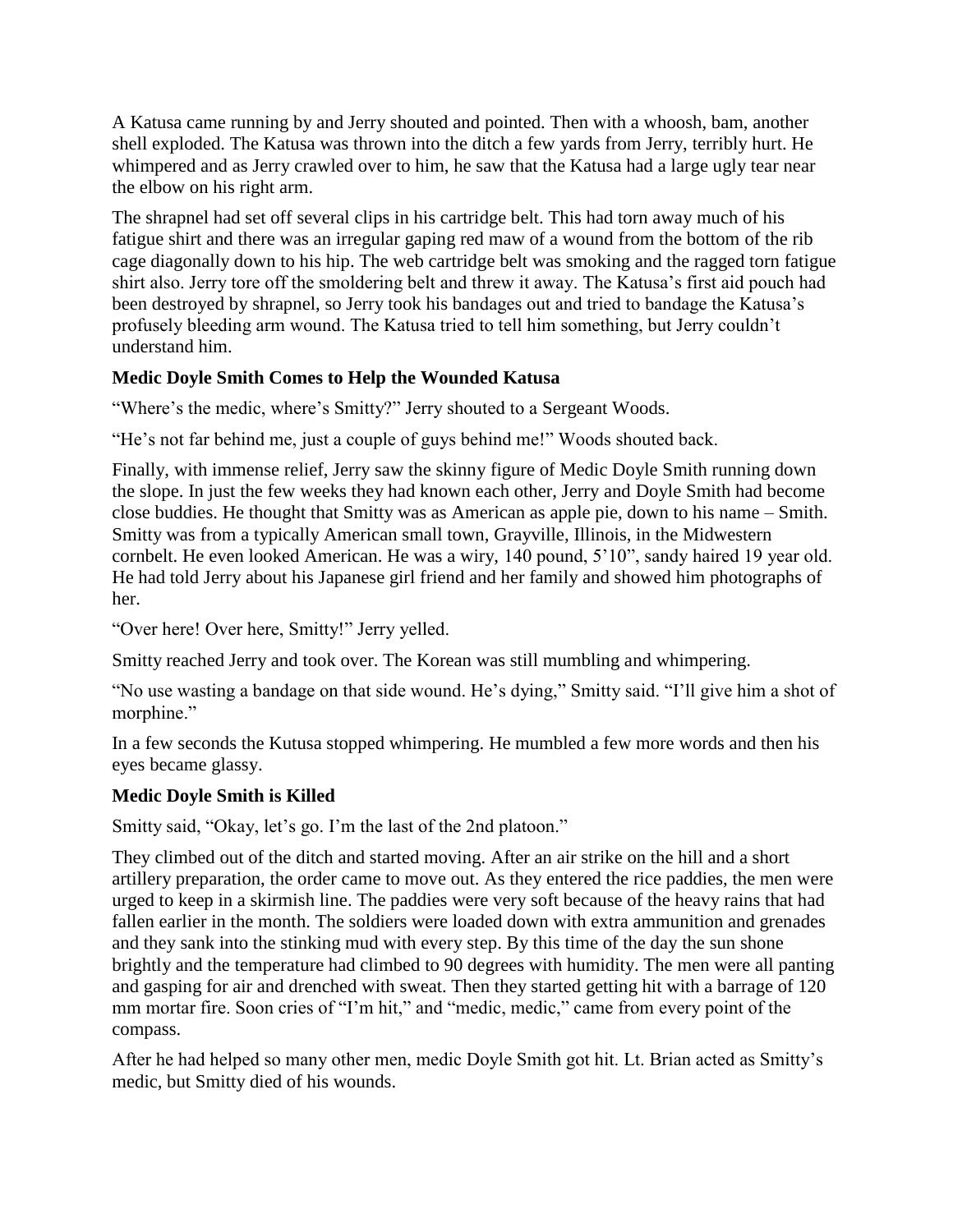#### **Korean Veteran Doyle Smith Added to War Memorial**

After 60 years, and through the efforts of many people, Medic Doyle Smith's name finally appears on the Korean War Memorial in White County, Illinois.

March 19, 2011 would have been Pvt. Doyle Edward Smith's 79th birthday. An important part of his story unfolded in September, 2010 when his name was finally added to the Korean War Veterans Monument in White County, Illinois.

On September 22, 2010, Pvt. Doyle E. Smith's name was inscribed on the monument at Veterans Memorial Park in Carmi, Illinois, that lists the White County War dead for the past one hundred years.

#### **Doyle Smith and His Friend Charlie Linder Join The Army from Grayville, Illinois**

Doyle Smith was born in the small town of Grayville, located in southern Illinois on the Wabash River. At least one other soldier, James Meredith Helm who was an admiral in the Spanish American War, was born in Grayville and joined the United States Naval Academy at Annapolis, Maryland, just as Doyle Smith and his best friend Charlie Linder joined the Army together from Grayville.

In a September 2010 story from the Carmi Times, Charlie Linder told reporter Braden Willis that he left first and he never saw his friend Doyle again. "He wasn't even 18 years old," Charlie said. Doyle lied about his age to enlist so the service records say that he was born in 1931, although he really was born in 1932. Charlie enlisted in the Army for three years and was sent to Korea at the same time as Doyle, but he said, "I didn't find out he'd been killed until I got home."

Aaron D. Smith of rural Grayville was Doyle Smith's grandfather. Nedra Wolf, Doyle's cousin, also born and raised in Grayville, was just 9 years old when Doyle died in Korea. She has clear and fond memories of Doyle Smith. She said that his mother moved to Seattle, but Doyle stayed in Grayville with her father and she and Doyle managed to get into quite a bit of mischief. "I loved every minute of it," she said.

#### **Doyle Smith is Killed In Action In Korea**

The official Army account of Doyle Edward Smith's death states that he was a member of the Sixty-First Field Artillery Battalion, First Cavalry Division, and that he was killed in action in South Korea on September 22, 1950. Doyle Smith -the men called him Smitty-was a medic and the story has it that he was treating a wounded soldier when he was fatally wounded.

Jerry Emer of Milwaukee, Wisconsin, one of Smitty's close friends, belonged to I Company, Third Battalion, Fifth Cavalry which was involved in fighting on [Hill 174.](http://books.google.com/books?id=k8d2YX43hMoC&pg=PA169&lpg=PA169&dq=61st+field+artillery+battalion+korea&source=bl&ots=EUZPg0vtE9) In a series of letters Jerry wrote to author Don Knox, he tells the story of his encounters with Smitty. Jerry and a South Korean soldier had been wounded and lay bleeding in a ditch. Jerry watched several soldiers run by and then he shouted to a Sgt. Woods that he knew. "Where's the medic? Where's Smitty?"

Sgt. Woods assured Jerry that Smitty was just a few soldiers behind him and finally to his immense relief, Jerry spotted the skinny figure of Medic Doyle Smith running down the slope. According to Jerry, in the few short weeks they had known each other, he and Doyle Smith had become close friends. Jerry thought Smitty was one hundred percent American down to his last name – Smith.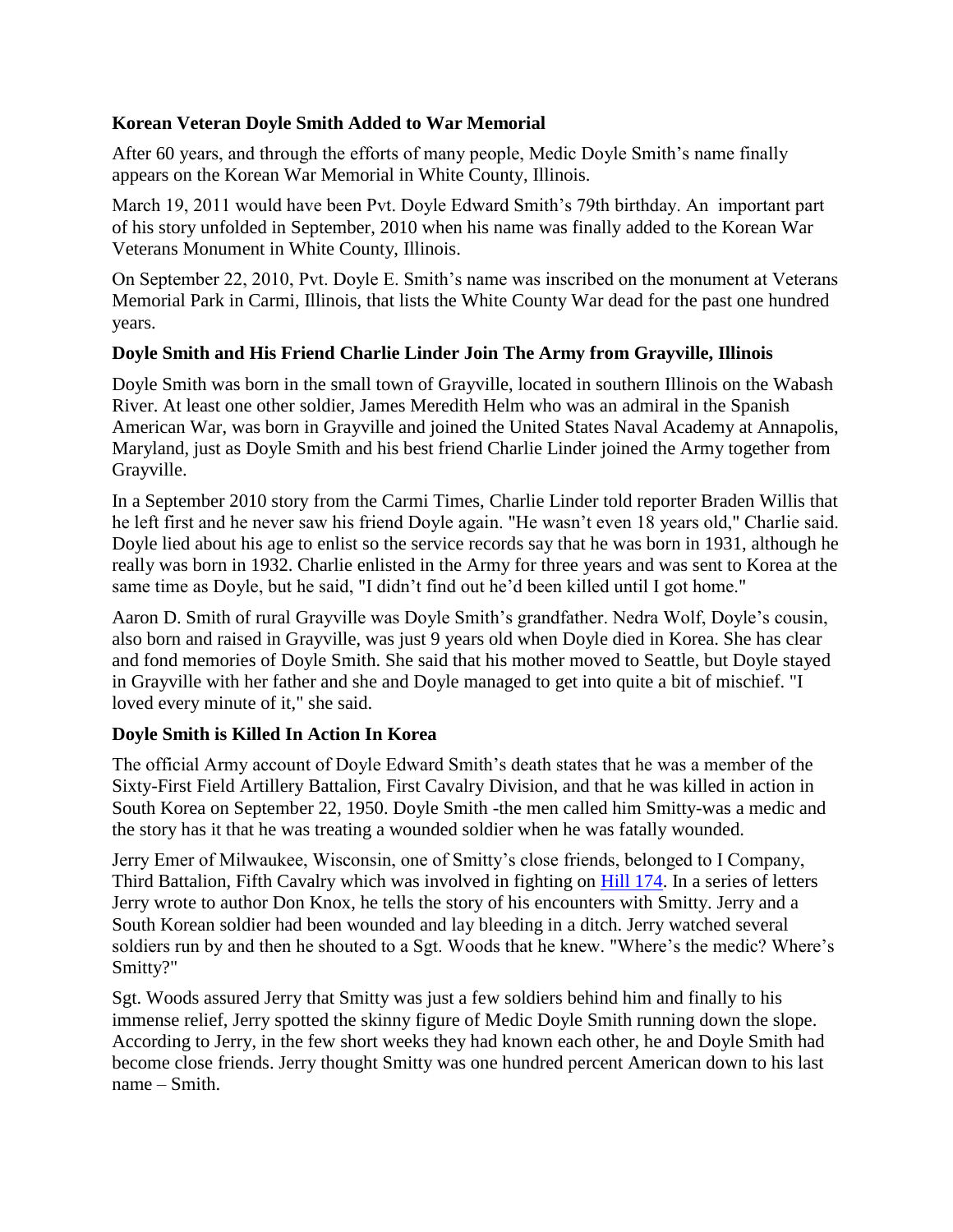To Jerry's way of thinking, Smitty even looked American. Jerry remembered him as a wiry, 140 pound, 5 foot 10 inch, sandy haired, 19 year old Midwesterner. Smitty told Jerry about his Japanese girlfriend and showed him pictures of the girl and her family.

Now Smitty reached Jerry and the wounded South Korean. He gave the South Korean a shot of morphine and in a few seconds the Korean's eyes became glassy and he died.

Smitty and Jerry both climbed out of the ditch and started moving. About 100 yards ahead, they reached a group of other soldiers. After an air strike on Hill 174, and a short artillery barrage, the order came to move out. The officers urged the soldiers to keep in a skirmish line. Loaded down with extra ammunition and grenades and their heavy packs, the soldiers sank into the soft, stinking mud of the rice paddies. The temperature climbed to 90 degrees and the humidity climbed as well. Soon the soldiers panted and gasped for air.

Then the North Koreans hit them with a barrage of 120 mm mortar fire. Smitty answered endless cries of "Medic! "Medic!"

After he had treated so many soldiers, Smitty himself got hit. Lt. Brian acted as his medic, but Smitty died of his wounds.

The Army posthumously awarded Doyle Edward Smith the Purple Heart. He also was awarded the Korean Service Medal, the United Nations Service Medal, the National Defense Service Medal, and the Republic of Korea War Service Medal.

#### **After 60 Years, Doyle Smith's Name is Added to Korean War Memorial**

Doyle Smith was buried in Veteran's Memorial Cemetery in Seattle, Washington, near his mother, Mrs. W.E. Baun. For nearly sixty years his name wasn't on the Korean Veteran's Memorial in White County, Illinois, but then his sister Ruthie Sexton of Phoenix, Arizona researched Doyle's history.

She contacted Sue Cullison of Albion, Illinois, who is a family tree researcher. Sue documented that Doyle Smith was a native of White County, killed in action in Korea on September 22, 1950, but his name had been left off the monument at Veterans Park. Sue contacted White County VFW Post 3851 officials and they met with Carmi Mayor David Port about adding Doyle's name to the monument.

In September 2010, Doyle Smith's best friend Charlie Linder, and a group of his relatives and friends congregated at the Korean War Veterans Monument in [Carmi a](http://www.qconline.com/archives/qco/print_display.php?id=506197)long with Carmi American Legion members from American Legion Post 224 and Sue Cullison. They all honored Doyle Smith's name on the Korean War Memorial just as Doyle Smith had honored his county with his life.

#### References

Cummings, Bruce: *The Korean War: A History*. Modern Library, 2010

Fehrenbach, T.R. *This Kind of War: The Classic Korean War History: Fiftieth Anniversary Edition,* Potomac Books, Inc., 2000

Halberstam, David. *The Coldest Winter: America and the Korean War*. Hyperion, 1st Edition, 2007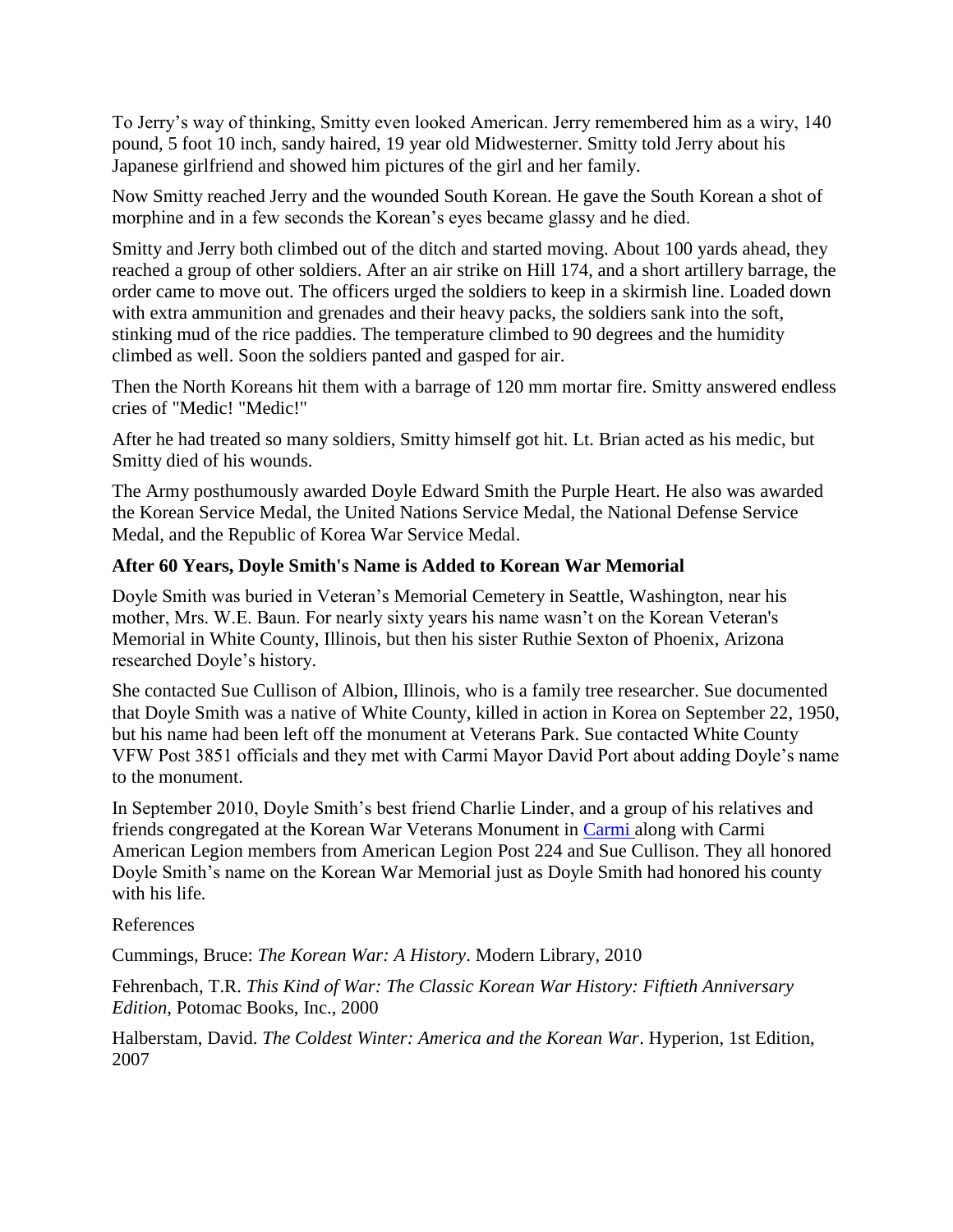Knox, Donald. *The Korean War- An Oral History: Pusan to Chosin*. San Diego: Harcourt Brace Jovanovich, 1985

Interview: Korean War Veteran Jerry Emer. Milwaukee, Wisconsin.

# **Douglas Johnson, Milwaukee Marine**

Marine Douglas Johnson went from fighting on Saipan, translating Japanese on Nagasaki, and fighting in Korea to a productive civilian life in Milwaukee.

In his Marine Corps career, Milwaukee Marine Douglas Johnson went from fighting the Japanese to interpreting their language to Americans. He moved from machine gunning on Saipan to machine gunning in the mountain passes of Korea and finally to a more peaceful life in Milwaukee, Wisconsin.

#### **Douglas Johnson Fights on Saipan**

It was December 1943, when Doug enlisted in the Marines in Milwaukee and he was assigned to the 1st Battalion, 6th Marine Regiment, 2nd Marine Division. Seventeen year old Douglas went from boot camp directly to advance infantry training and machine gun school in Camp Pendleton, California. From Camp Pendleton, Doug was shipped across the Pacific to [Saipan.](http://www.worldwar2database.com/html/saipanvid.htm) He described Saipan as a "combination of Guadalcanal, Iwo Jima, and a little bit of Sicily thrown in."

The fighting on Saipan was different than Iwo Jima. Doug and his battalion arrived late in the campaign and were involved in the mopping up. There were still several thousand Japanese soldiers on the island, Japanese who were fanatical fighters. The Marines took very few prisoners because the Japanese soldiers fought to the bitter end. Some jumped off the steep cliffs on the island or blew themselves up with hand grenades rather than fall into the hands of American soldiers.

Diseases on Saipan were equally as lethal to American soldiers as Japanese bullets. Soldiers got dengue fever, jungle fever, malaria, parasites, funguses, insect bites. The average daily temperate on Saipan was 100 degrees, with extremely high humidity. Almost every walking surface on the island was made up of jagged coral that cut shoes and clothes like a razor. "It was hard on the body," says Doug with considerable understatement.

#### **Douglas Moves on to Okinawa and Nagasaki**

While he was still on Saipan, Doug participated in a mission to Okinawa which was a rehearsal for the future attack by American forces. In 1945, after the Americans took Okinawa, Doug and his unit were retrained for projected landings on Japan proper. His unit was put aboard a ship which pulled into the docks of Nagasaki shortly after the atomic bomb had been dropped. "The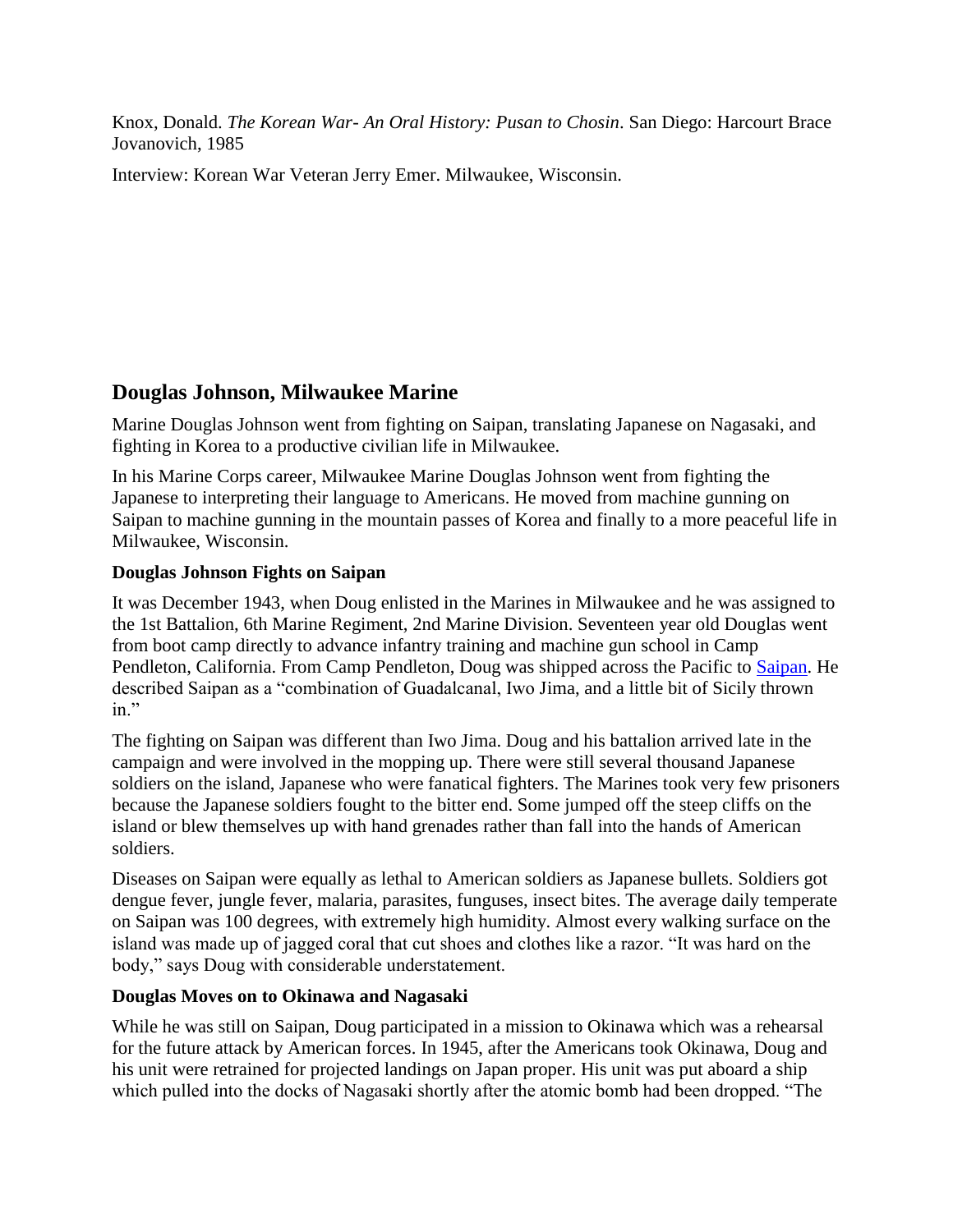port area was still intact, but the city was flattened. I walked over ground zero," he says quietly.

The Marines were in Nagasaki for a couple of weeks doing clean ups, although Doug adds that the Japanese did most of the cleaning up. He had by this time, learned to speak Japanese and acted as an interpreter between the Americans and Japanese. Eventually he became attached to the Australian Air Force, helping with the Japanese situations and interpreting.

Early in 1947, Doug re-enlisted in the Marines and immediately was assigned to sea school in Norfolk, Virginia. After graduating from sea school, was assigned to Marine Detachment aboard the *U.S.S. Wisconsin.* The major part of Doug's duties included training classes of midshipmen from the Naval Academy on guns. For the next three years, he continued to do gun training cruises and was involved in Navy personnel training and Navy landing parties.

#### **Douglas and his Old Regiment Fight in Korea**

When the North Korean Communists invaded South Korea on June 25, 1950, Doug rejoined the same regiment he had served in during World War II. As he traveled from Camp Le June, North Carolina across the country to California, he picked up Marine Corps reservists to build up his company to combat strength.

As their troop ship left California, Doug trained his recruits in rifle firing off the fantail of the ship. Their first stop was Inchon, and then on to capture Seoul. The next months were a maze of pulling back, advancing, reboarding ship and navigating the Korean Peninsula. The men landed again, relieved the South Koreans on the lines and pushed toward Chosin Reservoir. Now the situation became perilous for the Americans. Fighting what President Harry Truman called a "police action," American and other United Nations troops had driven the North Koreans across the 38th Parallel, their southern border.

At this point, Communist China sent large masses of Chinese "volunteers" into the battle, supported by Russian advisers and equipment. There were between 500,000 and 600,000 Communist Chinese troops and 6,000 American Marines backed up by a few Australians and New Zealanders fighting. The Chinese Communist troops pushed the entire American 8th Army all of the way back to the 38th Parallel. The Marines were ordered to hold the mountain passes at the [Chosin Reservoir. T](http://www.chosinreservoir.com/)he Chinese overran many American positions and some companies were wiped out.

#### **Douglas Johnson is Wounded in Korea**

At dawn on December 7, 1950, Doug was moving along a road near Koto'ri when he walked into a Chinese ambush set up at a river. He was hit in the face and head with a hand grenade and a piece of shrapnel went through his right eye. That night, Doug walked into Koto'ri and was treated at an aid station. He was flown out of the area on a Piper Cub and transferred to a hospital ship at Han Hung harbor. From Korea, Doug went to a naval hospital in Japan.

After he recuperated from his wound, Doug arrived back in Korea in time to take part in the spring offensive of 1951 and helped in the American effort to fight their way back up north. Then power and politicians in the outside world changed the direction of the fighting in Korea. During his term of office, President Truman limited the fighting to Korea proper. When General Dwight D. Eisenhower ran for president, he pledged to do something about the Korean stalemate and he kept his promise by ending the war with a truce a few months after his inauguration in 1953.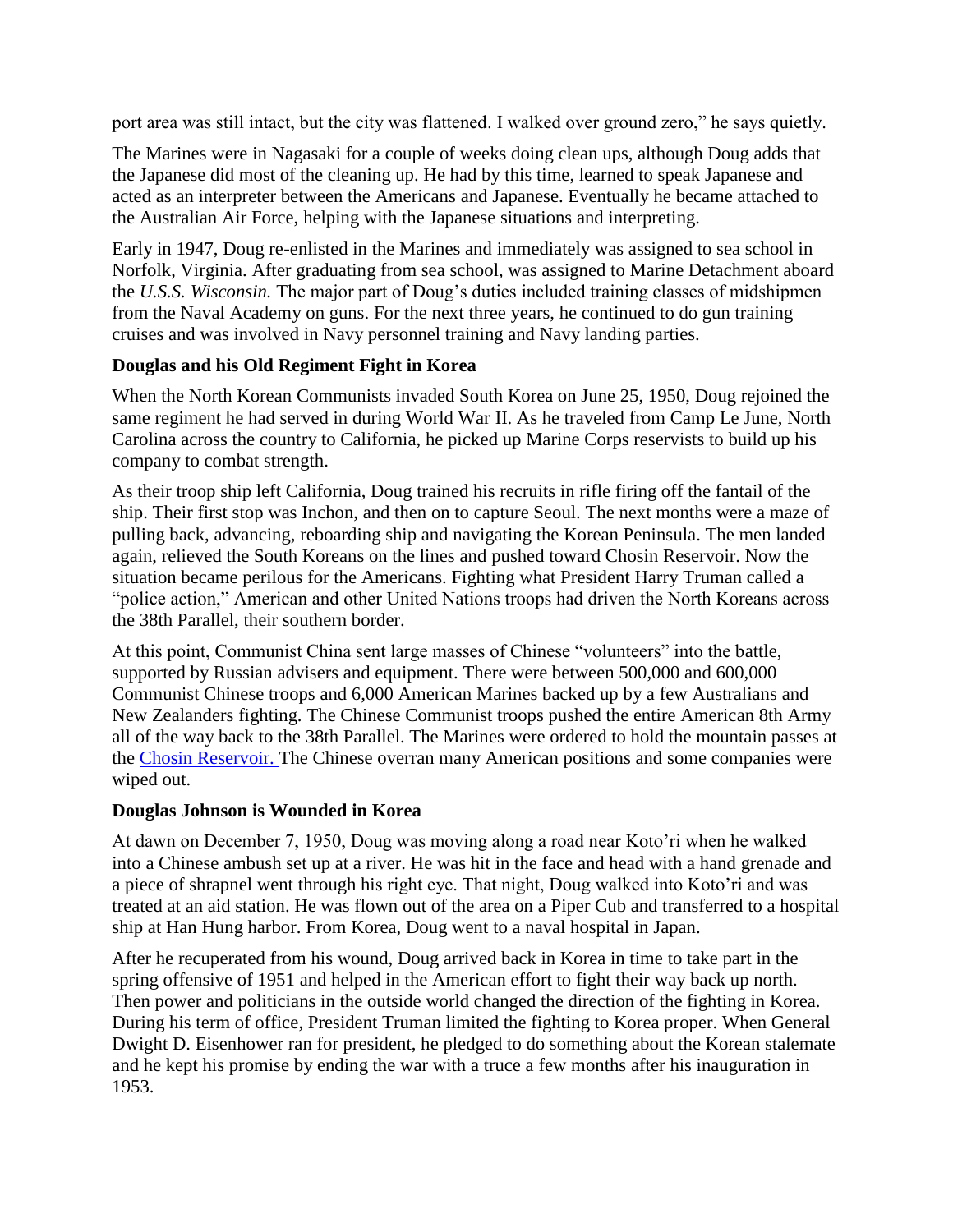#### **Douglas Johnson Becomes a Career Marine**

After he returned home from **Korea**, Doug decided he was a career marine. He served a two to three year tour of duty at the Marine Barracks in Philadelphia. Then he was assigned to the recruiting school at Paris Island, South Carolina where he graduated fourth in his class. The top ten people in the class had their choice of where they would be assigned to duty and Doug chose Milwaukee. Eventually he served as recruiter for Jefferson and Waukesha counties as well.

He joked about his "then "pictures from the Marines, "The Japanese seemed to respect moustaches and I thought it gave me some dignity, so I kept it during the time I was in Japan."

References

Brady, James. *The Coldest War: A Memoir of Korea*. St. Martin's Griffin, 2000.

Cummings, Bruce: *The Korean War: A History*. Modern Library, 2010

Dower, John W. *Embracing Defeat: Japan in the Wake of World War II*. WW Norton & Company, 2000

Fehrenbach, T.R. *This Kind of War: The Classic Korean War History: Fiftieth Anniversary Edition,* Potomac Books, Inc., 2000

Halberstam, David. *The Coldest Winter: America and the Korean War*. Hyperion, 1st Edition, 2007

Nagai, Takashi. *The Bells of Nagasaki.* Kodansha International, 1994

Russ, Martin. *Breakout: The Chosin Reservoir Campaign, Korea, 1950*. Penguin, 2,000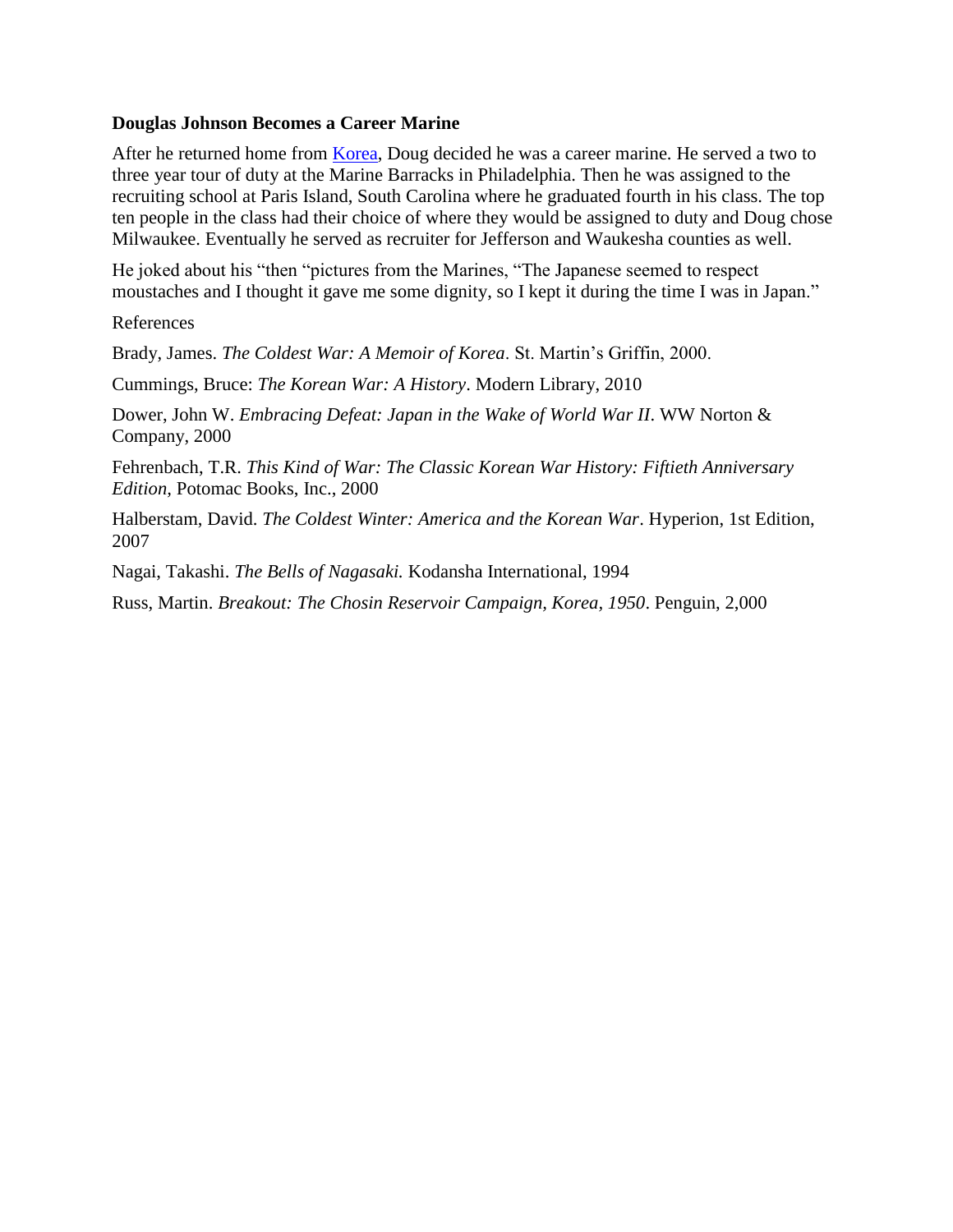# **Chapter Nine: Vietnam**

## **Remembered Despite the Blank Name Plates**

These soldier's stories began over a half century ago in Ecorse, Michigan, and ended in Vietnam in the late 1960s, and early 1970s. Yet, they live on.

Lewis Roy Kirby, Joe D. Johnson, Jr., Martee Bradley, Jr., Jaime Villalobos, Philip Leonard Tank, Charles William Kinney, Thomas William Bickford, Charles Louis Tank and Floyd Richardson, Jr. are remembered on the Vietnam Memorial Wall in Washington D.C. and by their family, friends, and communities.

Until July 4 weekend 2009, their names were inscribed on a Vietnam War Memorial on a monument in Dingell Park overlooking the Detroit River in Ecorse, Michigan. Now the memorial is blank because vandals stripped the nameplates and ornaments to sell them.

The monuments of their lives aren't blank and their stories aren't blank. Ecorse is a small city about eight miles from Detroit, Michigan, one of the communities that line the Detroit River between Detroit and Monroe, Michigan. Ecorse contributed these soldiers to the Vietnam War vastly out of proportion to its small size. These soldiers contributed their lives.

#### **Lewis Roy Kirby**

*1966*

Ecorse soldier [Lewis Roy Kirby o](http://www.virtualwall.org/dk/KirbyLR01a.htm)f the 14th Infantry, 25 Division was killed in combat with small arms fire on November 19, 1966 in Vietnam. He was the first Vietnam War casualty from Ecorse.

Lewis, the son of James Kirby of Labadie Court, Ecorse, attended Ecorse High School for one year and Lincoln Park High School for two years. He enlisted in 1964 and received his boot training at Fort Knox and then more training in Georgia and Hawaii before he went to Vietnam. He was killed in Kontum Province in South Vietnam on November 19, 1966.

His father James Kirby was on a hunting trip in northern Michigan when the American Legion Post at Lake City, Michigan located him and informed him of the death of his son.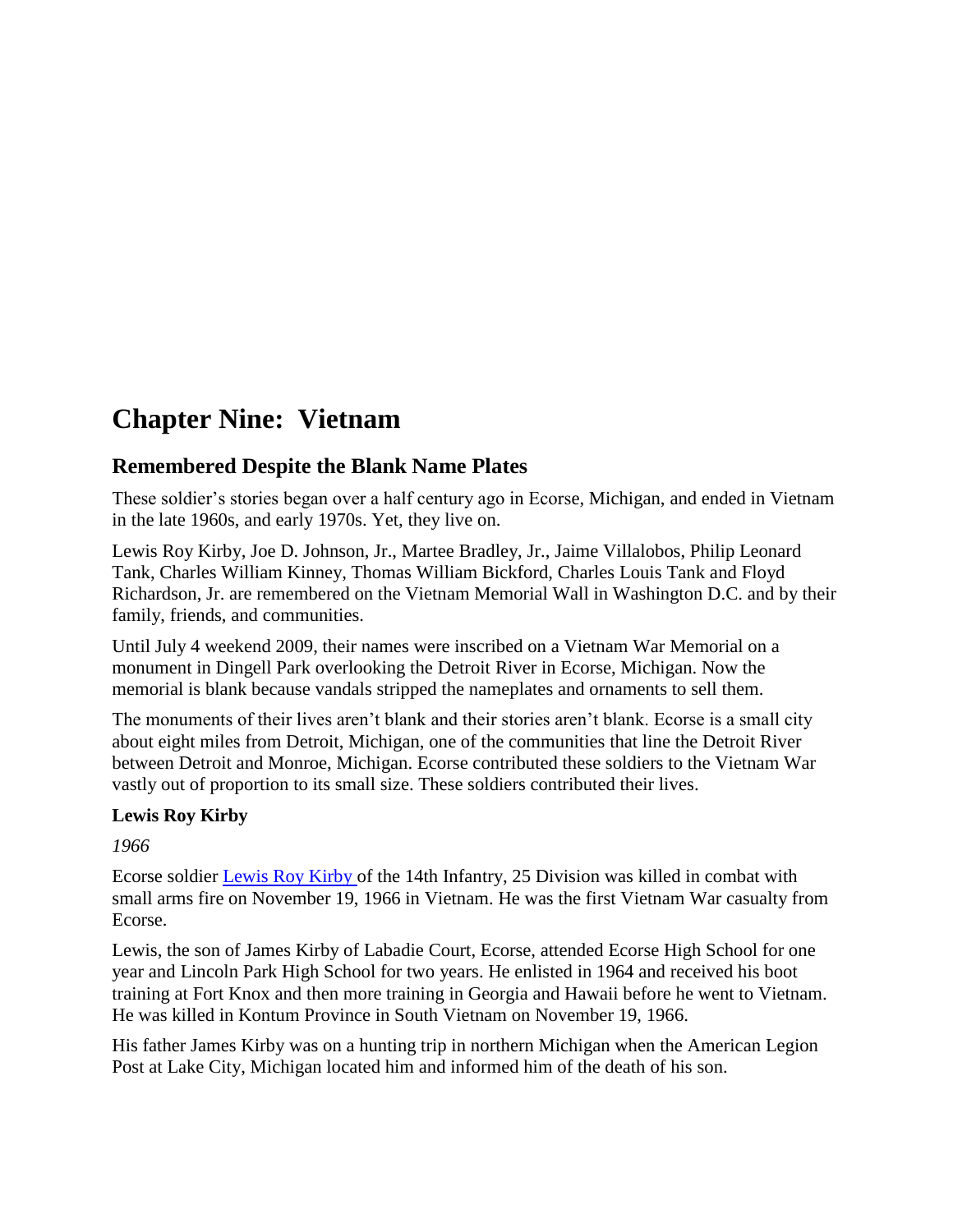Funeral services and burial were held from the Leonard Funeral Home in Bellaire, Michigan, where his mother Wanda was buried in 1959. Besides his father, a brother Joseph of northern Michigan survived Lewis who was 19 years old when he was killed.

## **Joe D Johnson, Jr.**

*1967*

U.S. Army Private First Class [Joe D. Johnson, Jr., 2](http://www.virtualwall.org/dj/JohnsonJD07a.htm)0, of Sixteenth Street in Ecorse was the second Ecorse soldier killed in Vietnam. He died on January 2, 1967, when he was hit by fragments from a Viet Cong mine inTay Ninh Province, South Vietnam.

He was a member of Company A, 196th Infantry in the Second Battalion. Drafted into the Army in May 1966, he entered Fort Knox, Kentucky for his boot training. He obtained his advanced training at Camp Polk, Louisiana. He left for Vietnam December 3, 1966.

Joe Johnson Jr. graduated from Ecorse High School with the class of January 1966. He was a member of the baseball and basketball teams, varsity football, and also spent two years as a member of the Ecorse High School Choir. He was employed at the Ford Motor Company and was a member of the Union Second Baptist Church in River Rouge.

His parents, three brothers, a sister, and a grandmother survived Joe. He was buried with military honors at Union, South Carolina.

#### **Martee Bradley, Jr.**

*1968*

[Martee Bradley, Jr.](http://www.virtualwall.org/db/BradleyMx01a.htm) was born on August 8,1948, in Ecorse, Michigan. He played first trombone in the Ecorse High School Band during his high school years. He graduated in 1967 and was drafted into the Army in March of 1968. He took basic and advanced training and spent a summer home on leave before going to Vietnam.

Martee was a specialist fourth class in the 2nd Infantry, 1st Infantry Division and began his Vietnam tour of duty on August 8, 1968 in Binh Duong Province, South Vietnam. He was killed on December 8, 1968.

On December 11, 1968, Mr. and Mrs. Martee Bradley of 18th Street in Ecorse received word that their son Martee Bradley, Jr. had been killed in Vietnam. On December 9th, the Army had informed them that he was missing in action.

#### **Jaime Villalobos**

*1968*

[Jaime Villalobos w](http://www.virtualwall.org/dv/VillalobosJx01a.htm)as born on October 30, 1940, and grew up in Ecorse. He began his tour of duty in Vietnam on February 14, 1968, and was killed in Thua Thien Province on May 25, 1968. He promoted to staff sergeant posthumously.

His wife and five children survived Sgt. Villalobos. His ten year old daughter Belinda Villalobos accepted the Bronze Star for her father from Major General Shelton E. Lollis, Commanding General U.S. Army Tank Automotive Command, (TACOM), Warren.

## **Philip Leonard Tank**

*1968*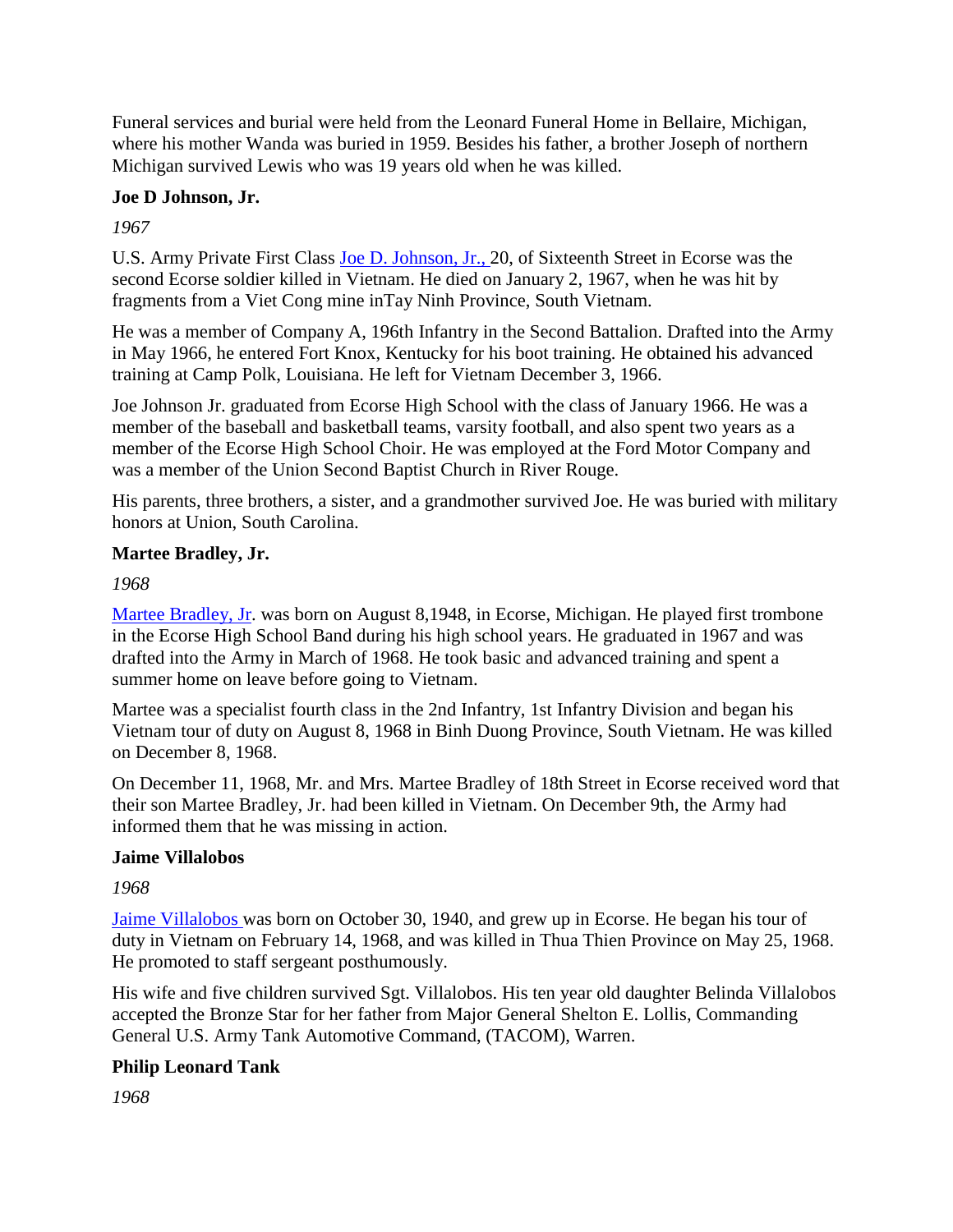[Philip Tank ,](http://www.virtualwall.org/dt/TankPL01a.htm) born on November 27, 1947, grew up in Ecorse and graduated from St. Francis Xavier High School in June 1965. He attended Northern Michigan University at Marquette before joining the Army in January 1968.

He began his Vietnam tour of duty as a private first class of the 1st Battalion, 2nd Infantry, 1st Infantry Division of the Army on July 4, 1968.

On September 12, 1968, Philip was killed in Binh Long Province South Vietnam, by gun or small arms fire. His body was shipped home and on September 26, 1968, a funeral Mass was sung at St. Francis Xavier Church. He was buried at Michigan Memorial Park, Flat Rock, with full military honors.

#### **Charles William Kinney**

*1968*

Private First Class [Charles William Kinney w](http://www.virtualwall.org/dk/KinneyCW01a.htm)as born October 25,1948, in Ecorse. Charles was a soldier in the 101st Airborn Division, United States Army. He began his tour of duty in Vietnam in December 1967, and was killed in Thua Thein Province in South Vietnam, on May 3, 1968. He was 19 and married when he died.

The names of these Vietnam War veterans and several others were inscribed on a monument located in Dingell Park on the Detroit Riverfront in Ecorse. These Vietnam soldiers are remembered despite the fact that vandalism left the name plates on their memorial in Dingell Park in Ecorse, Michigan, blank.

These are the stories of the Ecorse soldiers on the blank name plates in Dingell Park.

Philip Leonard and Charles Louis Tank were members of the Tank family of Ecorse, Michigan which featured several generations of championship rowers for the Ecorse Boat Club. According to his cousin, Rodney Tank, Charles didn't have time to establish any rowing records before he went to Vietnam, but he intended to continue the family tradition.

## **Charles Louis Tank**

*1969*

[Charles Louis Tank,](http://www.virtualwall.org/dt/TankCL01a.htm) a cousin of Philip Leonard Tank, volunteered to fight in Vietnam with the 23 Artillery Group II Field Force, United States Army and arrived there in March of 1969. Born on September 14, 1943, he grew up in Ecorse, Michigan, and graduated from St. Francis High School.

In a 2009 interview, his cousin Rodney Tank, also a Vietnam veteran, said that Charles loved and believed in America and wanted to fight for his country. "Everybody loved him and it was a terrible loss when he died after only a month in Vietnam," Rodney said.

Charles Louis Tank arrived in Tay Ninh Province, South Vietnam in March, 1969 and he was killed on April 19, 1969. He received a posthumous promotion to corporal.

## **Thomas Wayne Bickford**

*1971*

[Thomas Wayne Bickford w](http://www.virtualwall.org/db/BickfordTW01a.htm)as born on November 2, 1950 in Lincoln Park, Michigan, but he and his wife Brenda lived in Ecorse. He was a Specialist 5 in C TRP, the 16th Cavalry, 1st Aviation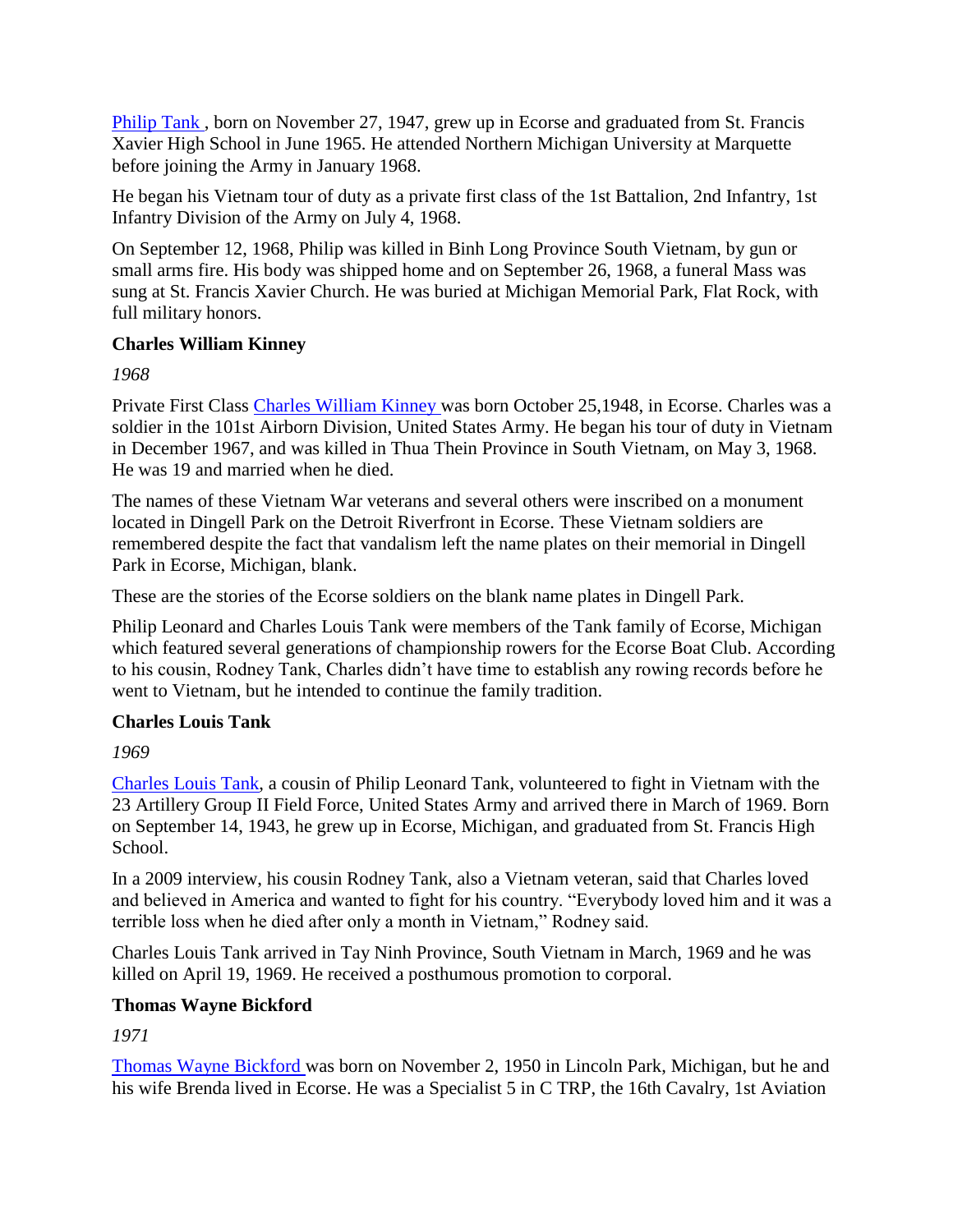BDE, USAV. He began his second tour of duty in Vietnam in June 1971 and was killed in Ba Xugen Province in South Vietnam on July 11, 1971.

Sp5 Bickford was in a helicopter which blew up in mid-air as the result of enemy gunfire. He began his second tour of duty in Vietnam on June 1. He was a 1969 graduate of Lincoln Park High School and entered the Army in February of that year. He was sent to Vietnam in January 1970 and was returned to the United States in December 1970.

A military funeral service was held July 20, 1971, at Ecorse Baptist Temple.

#### **Floyd Richardson, Jr.**

*1971*

[Floyd Richardson, Jr.](http://www.virtualwall.org/dr/RichardsonFx01a.htm), was born in Ecorse, Michigan on November 13, 1948.

He was a 1968 graduate of Ecorse High School and became a Specialist Fourth Class , 1st Signal, BDE, in the United States Army.He started his tour of duty in Vietnam in November 1970, and was killed in Quang Nam Province on February 2, 1971.

Twenty two year old Floyd Richardson was buried at Westlawn Cemetery following military funeral services on February 13, 1971 at Mt. Zion Baptist Church.

#### **They Have Much in Common**

These soldiers all had different lives, different birthdays, different races, different families. They had Ecorse, Michigan, their home town in common-memories like Frankie's Pizza, the best Pizza place in the world, the park by the Detroit River where they took their girls to watch the submarine races, and Ecorse and St. Francis High Schools.

They took home town memories with them to Vietnam - tree lined streets, the smell of burning leaves in the fall, ice fishing in the winter, the usual hometown things.

#### **Hometown Heroes**

A story in the Ecorse Advertiser of May 20, 1973, revealed how their home town responded to their sacrifice. The story says that following the traditional Memorial Day waterside services in Dingell Park at the foot of Southfield in Ecorse, representatives of veteran's organizations dedicated a memorial to six Ecorse men who were killed in Vietnam.

They are: Sp 4 Lewis Roy Kirby; Sgt. Jamie Villalobos; Sp 4 Martee Bradley, Jr.; Pfc. Philip Tank, Pfc. Charles Tank and Sp 4 Floyd Richardson.

Also honored was [Sgt. Gary LaBohn o](http://www.virtualwall.org/dl/LabohnGR01a.htm)f South Lyons who is missing in Action. LaBohn was adopted by members of Ecorse VFW Post 5709 who have long been active in the POW-MIA program.

Members of the VFW and American Legion Posts 272, 319 and Dumas and the Peter Reeves Women's Relief Corp attended the dedication that was made by Denise Rebhahn, president of the VFW Junior Girls Unit. Chaplain Terri Vasquez closed the ceremony with a prayer for the souls of the departed comrades and for the safe return of Sgt. LaBohn.

#### **Fourth of July Weekend, 2009**

A story dated **Ecorse, Michigan, July 8, 2009**, continues the story of the monument. The story said that police were looking for vandals who stripped several Vietnam War memorial statues in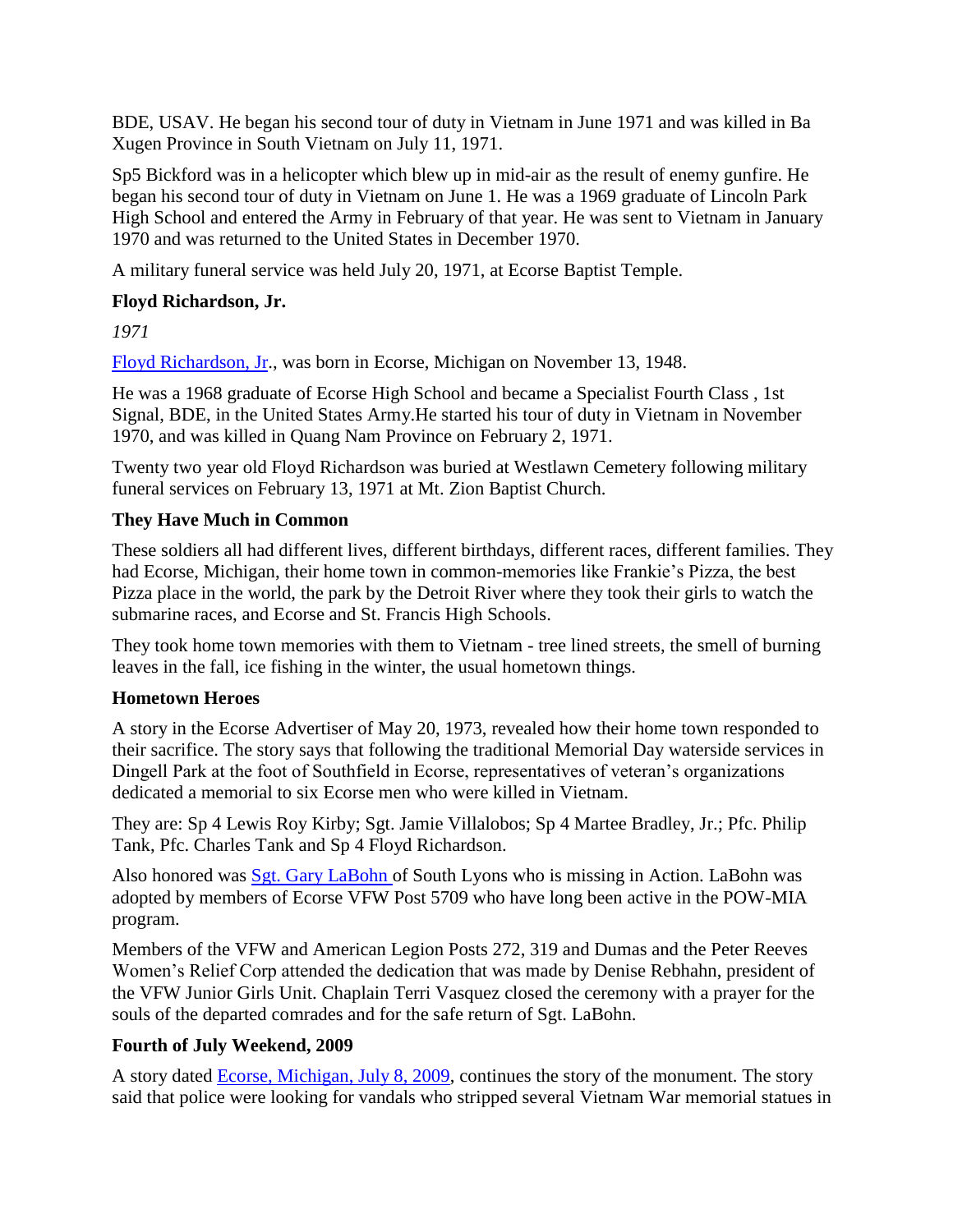Dingell Park overlooking the Detroit River over the Fourth of July weekend. The thieves stripped the names and letters off the memorial which stood beside the Detroit River since 1973. Police said that they believed the bronze nameplate and letters were stolen to be sold as scrap metal.

[Lester Pegouske,](http://www.thenewsherald.com/articles/2010/01/31/news/doc4b6465ff59eff290704906.txt) a Vietnam veteran from Ecorse said, "This is terrible. The monument has sat there for 40 years now some guys come and do this for a few bucks. It's disgraceful."

#### **Fourth of July Celebrations in Ecorse, Michigan, 2010**

Vietnam veterans and community residents will attend the Waterfront festivities in Dingell Park. There is a movement afoot in Ecorse to replace the bronze nameplates although it is uncertain if the replacement will be there by the Fourth of July celebrations. Rodney Tank said that "he was all choked up inside" about the vandalized memorial and the people whose names on the plate "deserve to be remembered."

The soldiers with the blank nameplates are well remembered.

#### References

Caputo, Philip, *A Rumor of War*, Holt Paperbacks, First Edition, 1996.

Halberstam, David, *The Best and the Brightest*, Ballantine Books, 20th Anniversary Edition, 1993.

Halberstam, David, *The Making of a Quagmire: America and Vietnam During the Kennedy Era,* Rowman & Littlefield, Inc., 2007

Sheehan, Neil, *A Bright Shining Lie: John Paul Vann and America in Vietnam*, Vintage, 1stVintage Books Edition, 1989.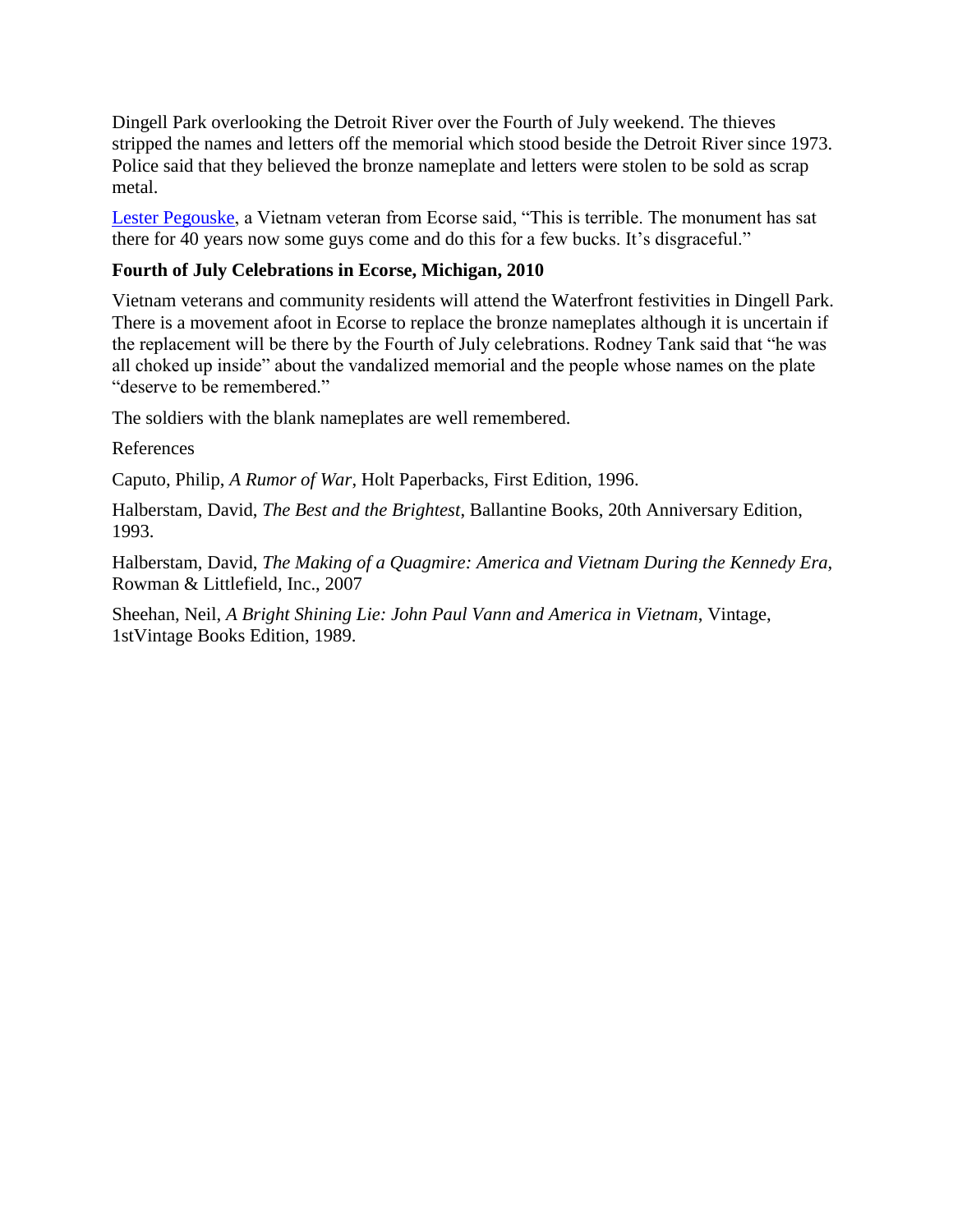# **Chapter Ten: Other Soldiers**

## **Per Jacobsen, Norwegian Resistance Fighter**

Jacobsen Fought for Life in a French Concentration Camp and Lost

When the Nazis invaded their country in 1940, Norwegians had to decide whether to resist the occupation or to collaborate with them. Per Jacobsen quickly made his choice. The Nazi Blitzkrieg machine invaded Norway on April 9, 1940, and Hitler planned to capture King Haakon VII and the Norwegian Government in order to force the country to surrender. The Royal Family, the Government, and most members of the Storting, the Norwegian Parliament, were able to escape the Germans and set up a government in exile in London.

#### **Per Jacobsen Chooses Quickly as a Skating Spin**

Per Jacobsen knew what he would do before he heard the sound of jack boots on the cobblestone streets of Oslo. Per was born in Kristiana, Norway, on March 23, 1911. He studied economics and auditing, and in 1931 and again in 1932, he was the Norwegian champion in figure skating. Some Norwegians like Vidkun Quisling collaborated with the Nazi occupiers. Others like Per and Max Manus joined the Norwegian Resistance.

At the beginning of the war, Per fought for Norway in the battles in the Oppland District of Norway and after the Nazis invaded Norway, he joined the Resistance movement. He played an important part in the escape of Max Manus, a Norwegian Resistance fighter who knew too many secrets to be tortured by the Nazis. Per helped Max escape from Nazi custody at Ulleval Hospital in Oslo in February 1941. He smuggled in a fish line which was used to pull up a rope for climbing out of the window. He also organized car transportation for Max.

## **Per Proves Himself an Idealist**

For a time, Per belonged to an intelligence group called Skylark A, and after the Nazis infiltrated it, Per started working with the underground newspapers. The Nazis soon arrested him and imprisoned him from March 18 to April 1, 1941 "for having opposed a German decree." He was arrested for the second time on June 18 and the Nazis locked him up in Mollergata 19, a notorious Nazi prison in Oslo.

In his memoir book *Det Demrer en Dag*, Knut Haukelid, a soldier of the Norwegian resistance, described Jacobsen as the most indefatigable idealist he met during the early war years.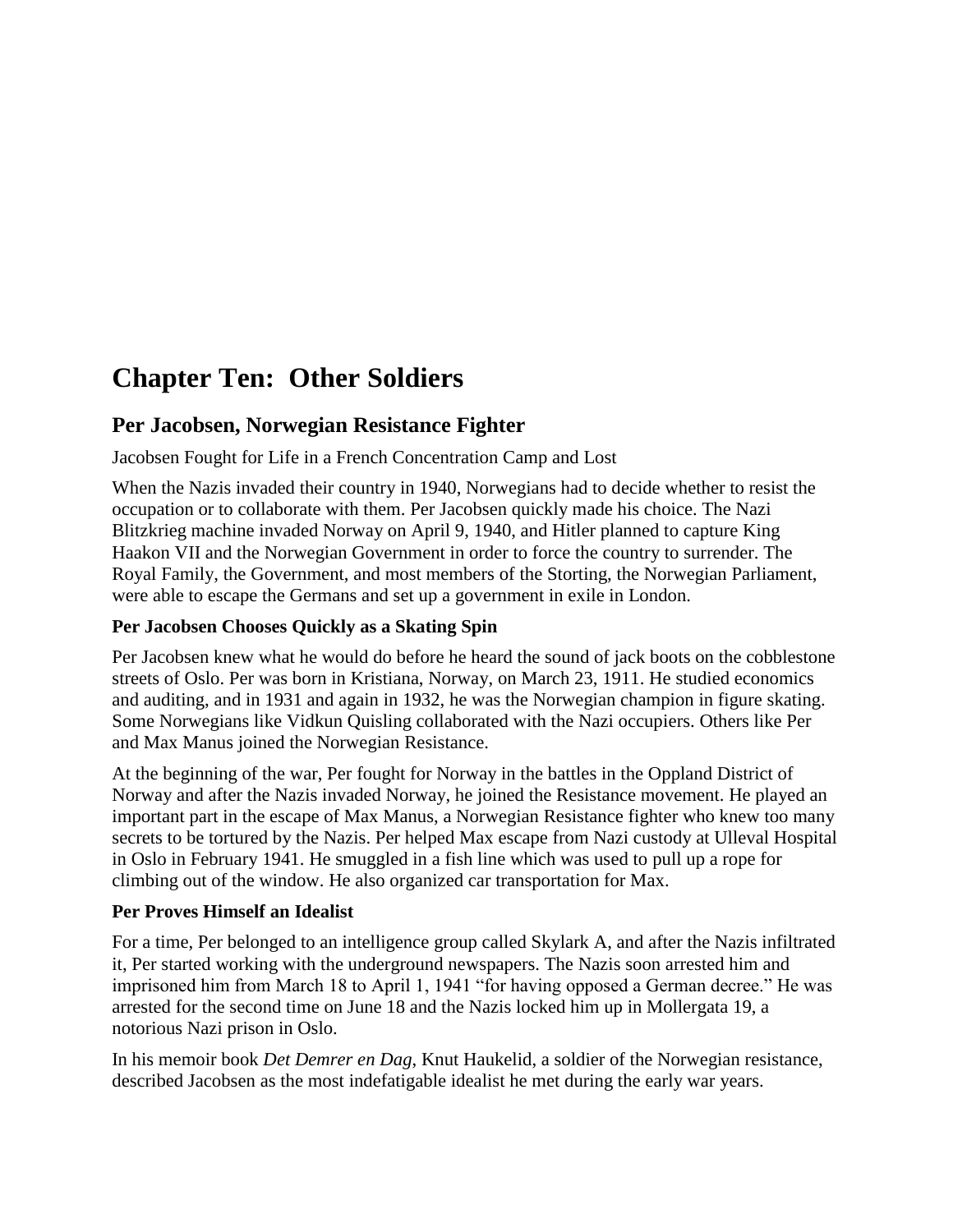#### **Hitler's "Night and Fog Decree"**

On December 7, 1941, the same day that the Japanese bombed Pearl Harbor, and four days before Hitler declared war on the United States, Hitler signed the Nacht und Nebel, or "Night and Fog" decree. Hitler commanded Armed Forces High Command Chief Wilhelm Keitel to implement the decree. "Night and Fog" resulted in the kidnapping and forced disappearance of many of the resistance fighters and political activists throughout the Nazi occupied territories of Western Europe. Anyone that the Nazis deemed a danger to the state could be executed or vanish into the "Night and Fog" of Germany.

The decree was designed to punish Nazi opponents in occupied countries, intimidate local populations, and deny families and friends all knowledge of what happened to those unlucky enough to be caught up in the Nazi "Night and Fog."

#### **The Nazis Create Natzweiler-Struthof**

The Nazis established a special concentration and extermination camp for "Night and Fog" prisoners called [Natzweiler-Struthof,](http://dianamarahenry.com/natzweiler-struthof/EssaybyDianaMaraHenryaboutthememoirsofNatzweiler-Struthof.htm) which was located in the Vosges Mountains about 32 miles from Strasbourg. It was the only concentration camp that the Nazis operated on French soil, although there were temporary camps like the one at Drancy.

The camp held a crematorium and a gas chamber outside the main camp which was not used for mass exterminations. The Nazis murdered some Jews and Gypsies in the crematorium to provide 'anatomical specimens' for Dr. August Hirt at the Medical School of Strasbourg University in Strasbourg. Strenuous work, medical experiments, poor nutrition and mistreatment by the SS guards resulted in an estimated 25,000 deaths

There were about fifty subordinate sub camps in the [Natzweiler-Struthof system,](http://www.struthof.fr/en/home/) located in Alsace and Lorraine as well as in the adjoining German provinces of Baden and Wurttemberg. By the fall of 1944, there were about 7,000 prisoners in the main camp and more than 20,000 in the sub camps.

Natzweiler-Struthof operated between May 21, 1941, and the beginning of September 1944, when the SS evacuated the camp to Dachau. Over the three years the camp existed, the total number or prisoners reached an estimated 52,000 people coming from countries like Poland, the Soviet Union, the Netherlands, France, Germany, and Norway. The camp was liberated on November 23, 1944.

#### **Per Jacobsen Is a Silent Hero**

Per Jacobsen was imprisoned at Grini Concentration Camp from August 7, 1942, to July 29, 1943. He was shipped to Germany on July 29, 1943, and sent directly to the Nacht und Nebel camp Natzweiler. He died there in June, 1944.

In his book published after World War II entitled,*Det Vil Heist Ga Godt*, Max Manus described Per Jacobsen as a "grand companion, and an ardent idealist, one of the silent heros that undertook the biggest efforts."

References

*Pilgrim Among the Shadows*, Boris Pahor, Houghton, Mifflin, Harcourt, 1995

*Nacht und Nebel*, Floris B. Bakels, Lutterworth Press, 1993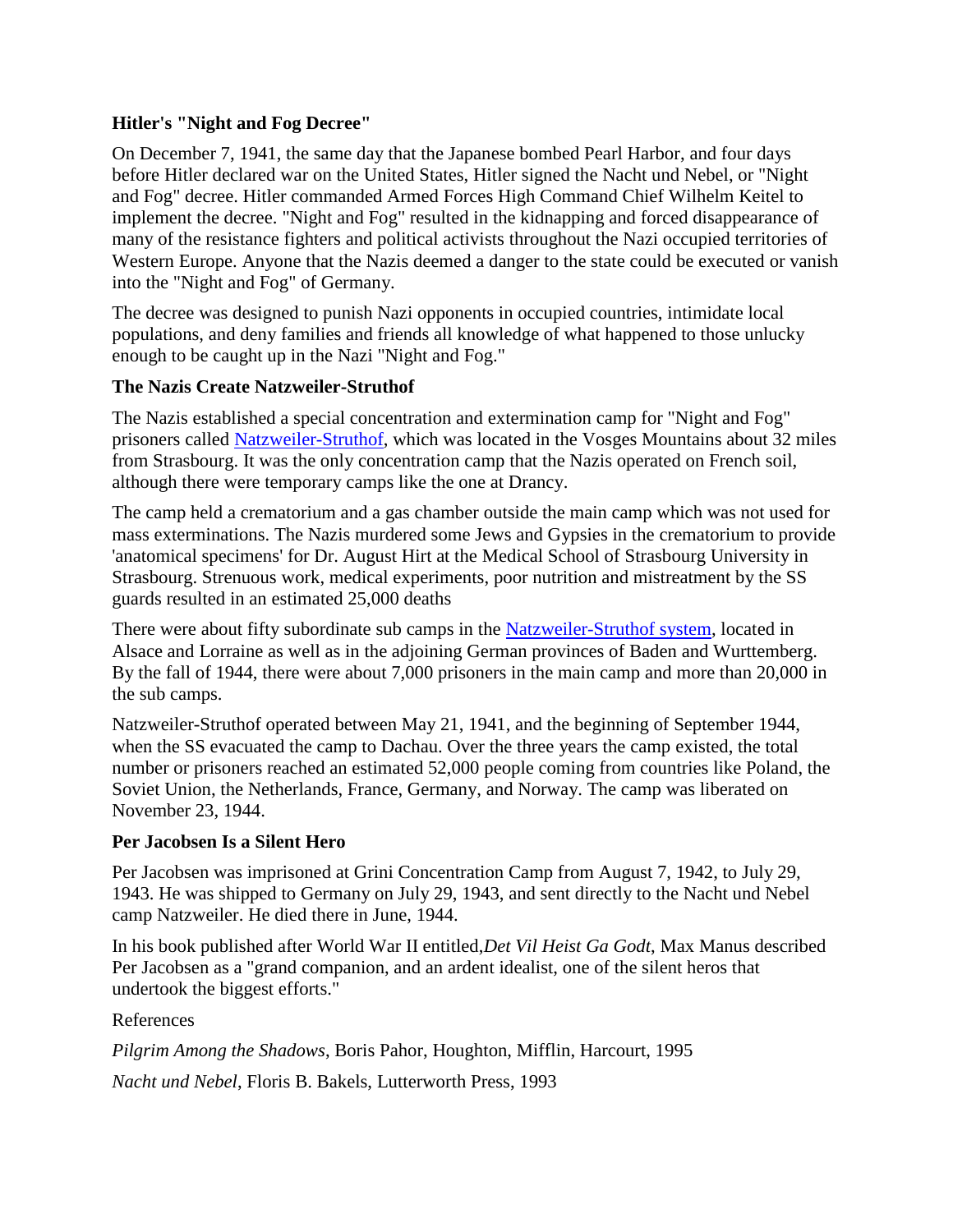*Night and Fog*, Arne Brun Lie, W.W. Norton & Company, 1990.

# **Love, War, and Fighting in the French Resistance**

SOE Agent Andree Borrel Lived Several Lifetimes in 24 Years

On a September night in 1942, two female SEO agents parachuted into occupied France near the Loire River. Andree Borrel's mission led her to Paris and finally to prison.

Andree Borrel turned twenty-one in November of a disastrous year in French history. On June 22, 1940, following the decisive German victory in the Battle of France, France signed an Armistice with Nazi Germany. The Armistice established a German occupation zone in northern France and left the southern part of the country to the government of Marshal Henri Petain and the Vichy regime.

## **Andree Borrel Faces Difficult Choices**

A month after France signed the Armistice with Germany, British Prime Minister Winston Churchill and Hugh Dalton, Minister of Economic Warfare, started the Special Operations Executive (SOE) agency with the goal of aiding partisans and resistance fighters in France and other occupied countries. Major Maurice Buckmaster led the F section of the SOE which operated in France, and the majority of women agents served in the French section.

These two events transformed the ordinary lives of Andree Raymonde Borrel and millions of other people into dramas of good and evil, life and death.

Born on November 18, 1919, on the outskirts of Paris, Andree left school at age fourteen to become a dressmaker. In 1933, Andree moved to Paris where she worked in several different shops. Although she worked in traditional female occupations, Andree's sister described her as a tomboy because she enjoyed cycling, hiking, and climbing. When World War II broke out in 1939, Andree and her mother moved to Toulon on the Mediterranean Coast, where she trained with the Red Cross and worked in Beaucaire Hospital, treating wounded French Army soldiers.

## **Andree and Maurice Operate the PAT Underground**

Andree met Maurice Dufour, a resistance fighter, and in July 1941, she helped him organize and operate the first escape network from France. This underground railroad network called the Pat O'Leary or PAT escape line, ran from the Belgian border to the Spanish frontier. From August 1941 to December 1941, Andree Borrel and Maurice Dufour, now lovers, hid allied escapees in a villa at one of the last safe houses before the difficult Pyrenees Mountains crossing. In December 1941, English courier Harold 'Paul' Cole apparently betrayed many of the conductors on the northern PAT lines after he was arrested in Lille.

Ponzan Vidal, a Spanish anarchist, led an escape party over the Pyrenees and Andree and Maurice Dufor made their way to England. Andree arrived in London in April 1942, and on May 15 she joined the British SOE and the French sector recruited Lise de Baissac. M15 whisked Maurice Dufor away to a safe house and he and Andree never saw each other again.

## **Parachuting Into France**

Just before 9 o'clock on the night of September 24, 1942, Pilot Officer R. P. Wilkin flew Whitley bomber Z9428 based near Cambridge on a mission called Operation ARTIST. His mission was to drop Andree Borrel, 23, and Lise de Baissac, 37, near the River Loire in Nazi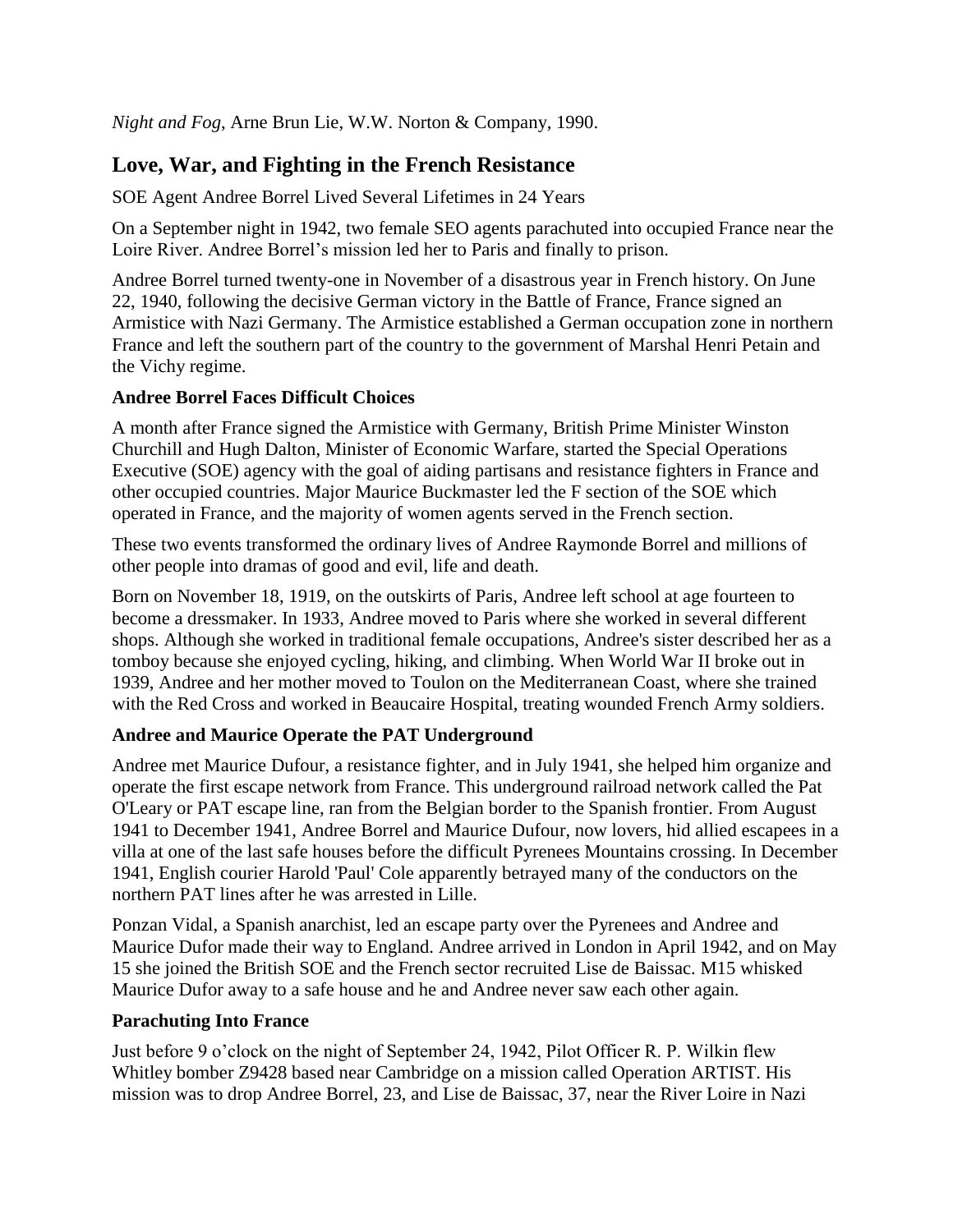occupied France. Since Andree jumped out of the bomber ahead of Lise, she was the first female agent of the SEO to be parachuted into Occupied France during World War II.

Andree and Lise safely landed in a meadow surrounded on three sides by oak trees, near the village of Boisrenard, close to the town of Mer. Lise de Baissac, code name Odile, was assigned to the Poitiers area where she accomplished her mission and returned safely to England in August 1943.

Andree, code name Denise, was assigned to be a courier for Francis Suttill's new PROSPER circuit in Paris.

Andree showed Francis Suttill around the city she knew and loved so well, and he soon relized that Andree was tough, self reliant, and absolutely reliable. He told his Special Operations Executive in London that she "has a perfect understanding of security and an imperturbable calmness. Thank you very much for having sent her to me. She is the best of all of us."

#### **Betrayal, Night and Fog, and Natzweiler-Struthof**

Despite her youth, Andree became second in command of the network in 1943. On June 24, 1943, Andree Borrel and PROSPER radio operator Gilbert Norman were arested in Paris and Francis Suttill in Normandy. Henri Dericourt, code name Gilbert, their French air movements officer, allegedly was a double agent and betrayed them.

In May 1944, the Nazis transferred Andree from the notorious Fresnes prison near Paris where she had spent a year to the civilian women's prison at Karlsruhle, Germany.On July 6, 1944, the Nazis transported SOE agents Vera Leigh, Sonya Olschanezky, Diana Rowden, and Andree Borrel to the concentration camp at Natzweiler-Struthof, the only extermination camp in France.

Like so many other captured agents, the four women were classified under the "Nacht and Nable", [night and fog,](http://www.yale.edu/lawweb/avalon/imt/nightfog.htm) directive which meant that they were to disappear without a trace.

Pat O'Leary and SOE agent Brian Stonehouse who were inmates of Natzweiler-Struthof witnessed the arrival of the four women who were paraded through the camp. That night Dr. Heinrich Plaza and Dr. Werner Rohde administered supposedly lethal injections of phenol to the four SOE agents and their bodies were cremated in the camp oven.

#### **Fighting Bravely to the Last**

Witnesses later testified that Andrée was still conscious as she was dragged to the ovens to be cremated. Fighting to the last, she scratched her executioner's face. Andree Borrel was 24 years old.

The French government awarded Andree Borrel the Croix de Guerre to recognize her heroic sacrifice for her country. In 1975, a plague was placed in the Natzweiler-Struthof crematorim to honor the memory of the four British SOE agents. In 1985, Brian Stonehouse painted a poignant picture of the four executed agents which hangs in the Special Forces Club in London, England.

#### References

*France: The Dark Years, 1940-1944,* Julian Jackson, Oxford University Press, 2001.

*The French Resistance, 1940-1944*, Raymond Aubrac, Hazan, November 1997.

*We Landed by Moonlight: Secret RAF Landings in France, 1940-1944*. Hugh Verity, Crecy Publishing, 1998.